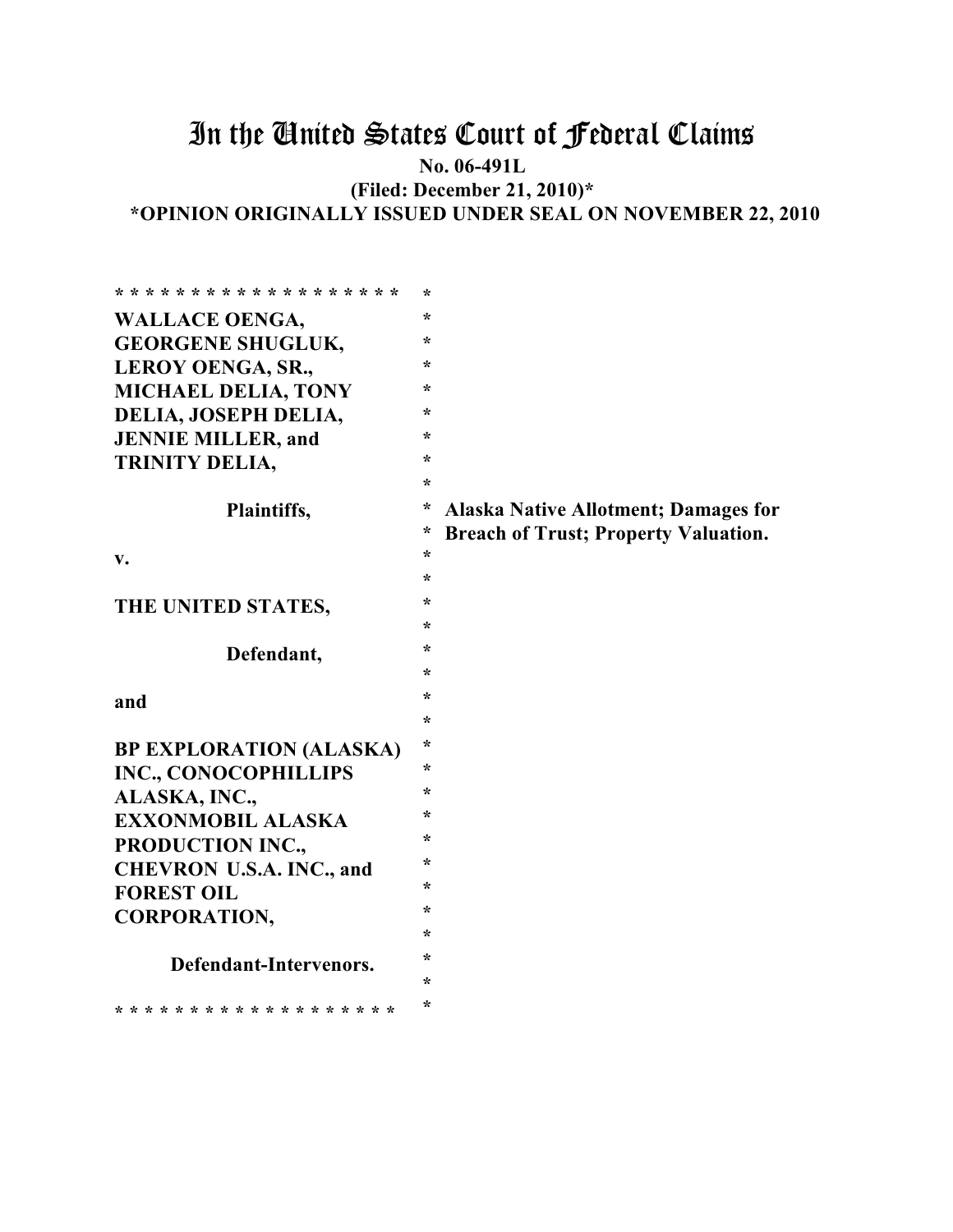*Raymond C. Givens,* Bellevue, WA, for plaintiffs.

*James M. Upton,* U.S. Department of Justice, Washington, DC, with whom was *Ignacia S. Moreno*, Assistant Attorney General, for defendant. *Jason A. Hill*, U.S. Department of Justice, Washington, DC, and *Roger Hudson*, U.S. Department of Interior, Anchorage, AK, of counsel.

*James E. Torgerson*, Anchorage, AK, for defendant-intervenors*.*

#### **O P I N I O N**

#### **FIRESTONE,** *Judge***.**

### **I. INTRODUCTION**

This action concerns a lease (the "Oenga lease") entered into between the plaintiffs,<sup>1</sup> owners of a forty-acre Native Allotment on Alaska's North Slope, and BP Exploration (Alaska) Inc. ("BPX").<sup>2</sup> The Oenga allotment is located on a peninsula known as Heald Point that juts out into the Beaufort Sea and is strategically located for directional drilling into state oil and gas leases owned by the defendant-intervenors. The Oenga lease was approved by the United States Department of the Interior ("DOI") Bureau of Indian Affairs ("BIA") under 25 U.S.C. § 415(a) and the implementing regulations in 25 C.F.R. Part 162. It is not disputed that the Oenga lease, which was originally entered into in 1989, gave BPX the right to operate an oil and gas development

<sup>&</sup>lt;sup>1</sup>The plaintiffs are the heirs of the original lessor, Andrew Oenga, and include his son Wallace, his daughter Georgene Shugluk, his grandsons Leroy Oenga, Michael Delia, Tony Delia, and Joseph Delia, as well as his granddaughter and great granddaughter.

 $A$ <sup>2</sup>At the time the lease was entered into, BPX was called Standard Alaska Production Company. Standard Alaska changed its name to BPX effective January 31, 1989.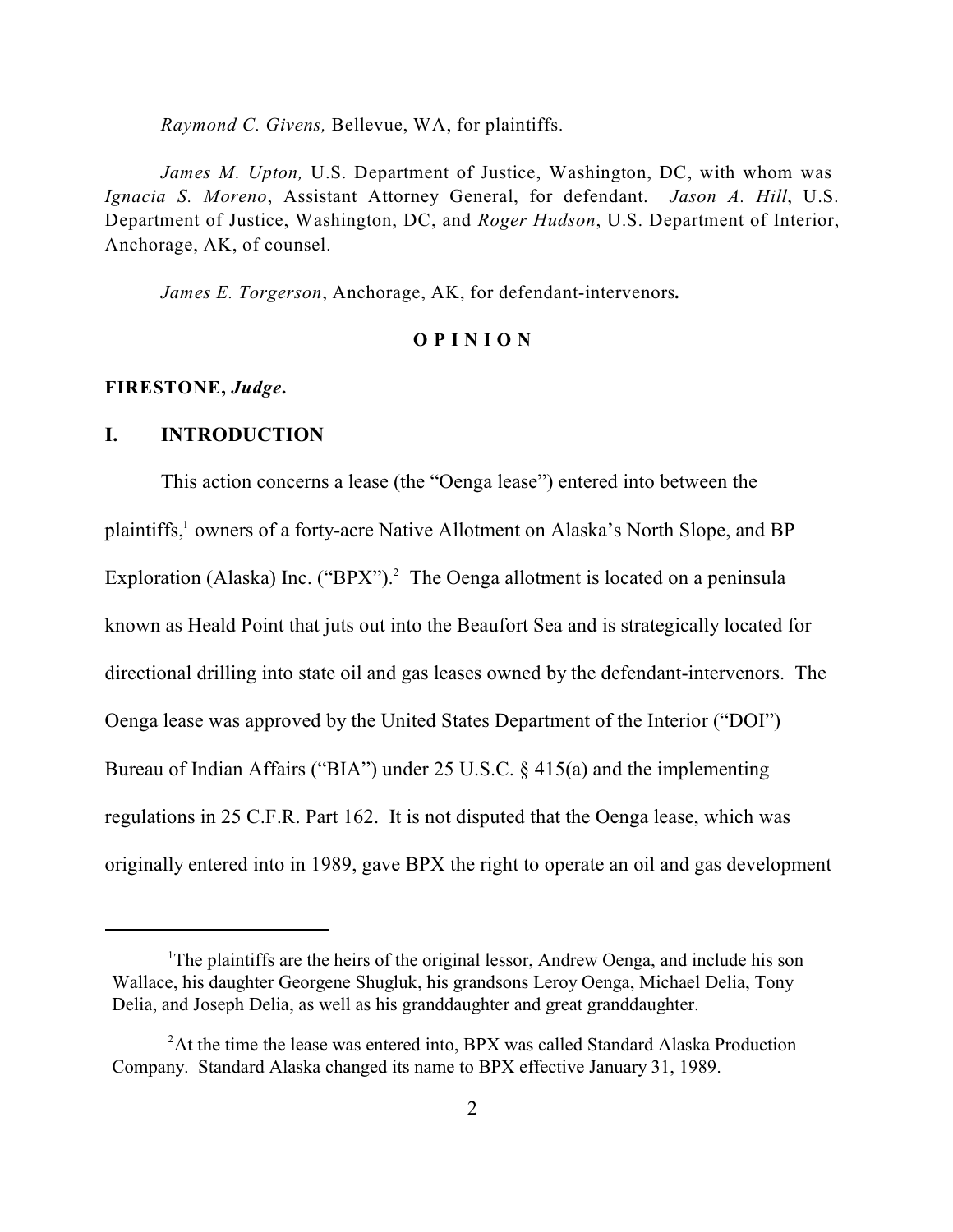and production facility on the plaintiffs' allotment.<sup>3</sup> However, the scope of the rights granted under the lease are in dispute. A trial was held to determine the scope of BPX's rights under the lease and what damages, if any, are due to the plaintiffs for the government's breach of trust for failing to discover and report BPX's use of the allotment for activities outside the scope of the lease.<sup>4</sup>

This is the third opinion issued in this case. In its first opinion, Oenga v. United States, 83 Fed. Cl. 594 (2008), the court reviewed the major provisions of the 1989 lease and its amendments to determine whether the government had breached its trust responsibility in approving a lease that the plaintiffs claimed did not provide them with fair market rent for their property. The court determined that plaintiffs' claims based on the terms of the lease and in particular the way in which rent is calculated under the lease were barred by the statute of limitations. Id. at 616. The plaintiffs also charged that some of BPX's actions were not authorized by the lease and asserted breach of trust claims

<sup>&</sup>lt;sup>3</sup>Approximately 100 million barrels of oil with a gross value of approximately \$2 billion has been produced from wells on the allotment or immediately adjacent to the allotment on Alaskan tidelands. The oil has been produced by BPX and the other defendant-intervenors, Conoco Phillips Alaska, Inc. ("Conoco Phillips") (formerly ARCO Alaska, Inc. ("ARCO")), Exxon Mobil Alaska, Inc. ("Exxon"), Chevron USA, Inc. ("Chevron"), and Forest Oil Corporation. These companies are collectively referred to as the "Working Interest Owners," and they reimburse BPX for certain costs incurred by BPX for certain oil and gas leases, including those at issue in this case, in exchange for which BPX delivers to each its proportionate share of all oil and gas produced through the facility at Heald Point from the subject leases.

<sup>&</sup>lt;sup>4</sup>The plaintiffs have received approximately \$2.1 million in rental payments from BPX over the past twenty-two years. They are seeking approximately \$25,000,000 in damages resulting from BIA's breach of trust stemming from oil and gas development activities alleged to be outside the scope of the lease.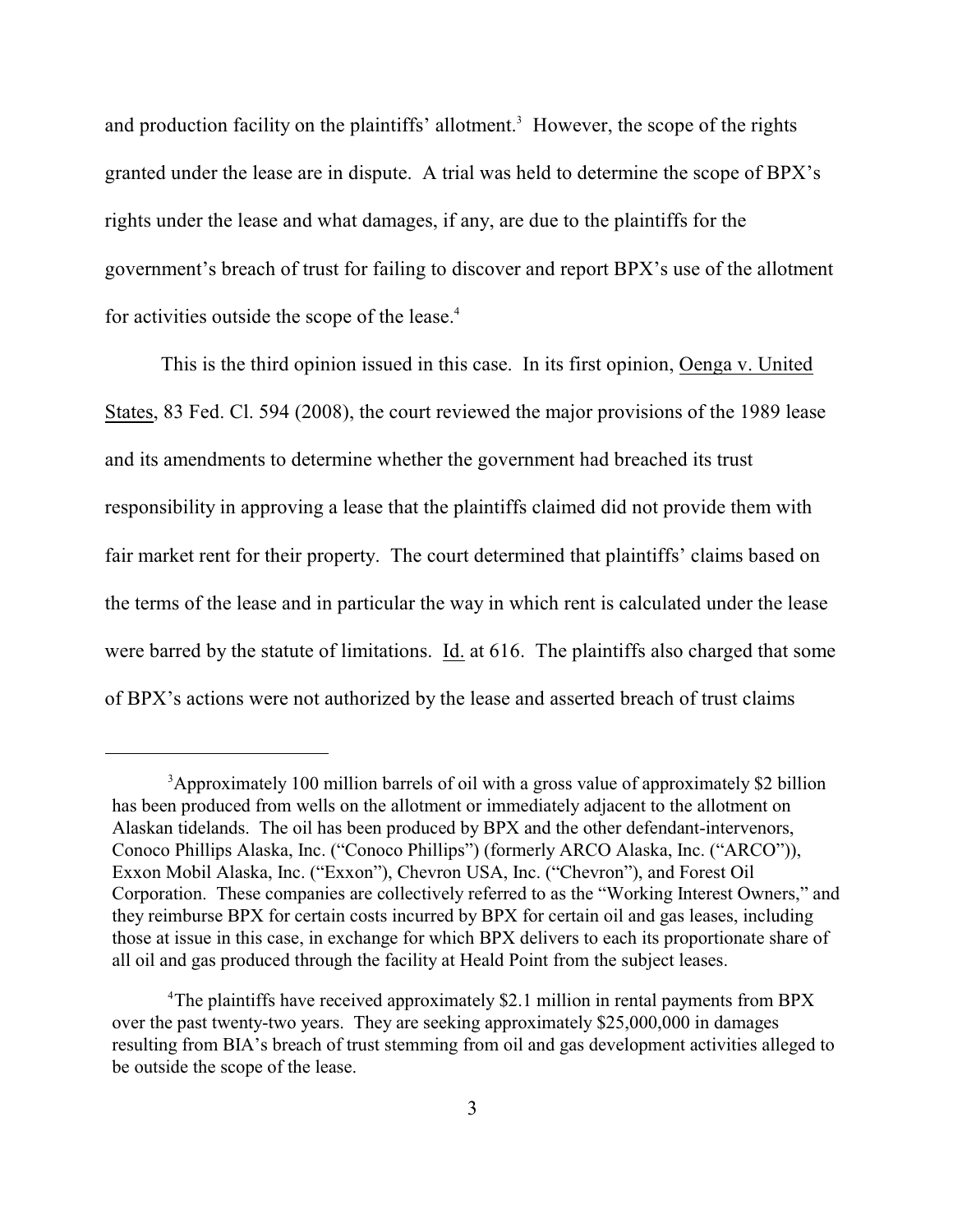against the government based on its failure to take action to stop BPX from acting outside the scope of the lease. The court found that these claims were not time-barred and that the plaintiffs were entitled to summary judgment on a portion of their breach of trust claim. Id. at 619.

The lease and its amendments are described at length in the first opinion. Id. at 600-04. As set forth in that opinion, the initial lease covered ten acres of the Oengas' forty-acre allotment. As set forth in the lease, BPX sought to use the allotment for its "Niakuk Project." The Niakuk Project is described in attachments to the lease as an oil development facility on Niakuk Island #4 in the Beaufort Sea with a causeway leading to the allotment. According to attachments to the lease, oil from the island was to be transported to the mainland via a causeway to the tip of the plaintiffs' allotment. A road and pipeline would then take the oil across the allotment, through the L-5 drill site, and on to an existing oil processing facility known as the Lisburne Production Center, which is operated by ARCO.

Under the 1989 lease, BPX was authorized to use ten acres, "for any and all oil field exploration, development, construction, facilities, production and support purposes." (Ex. 1506 ¶ 10.) The lease permitted BPX to sublease all or portions of the ten acres without notice to the plaintiffs. (Ex. 1506  $\P$  10 & 13.) Paragraph 11 of the lease provided however that construction of any facilities is "limited to the ten(10) acres as

4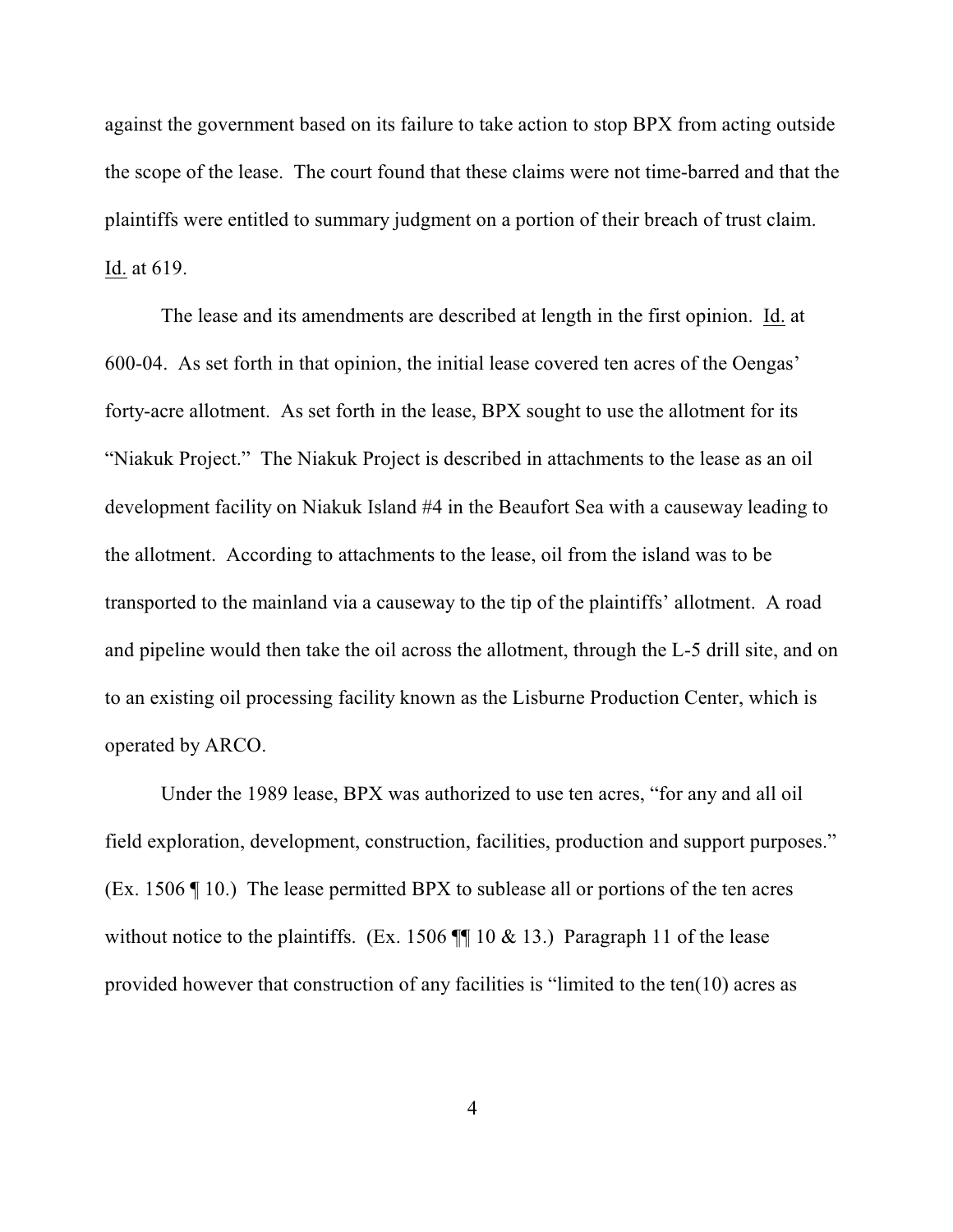herein described on Exhibit A." (Ex. 1506  $\P$  11.) Exhibit A is a map of the proposed Niakuk Project described above. (Ex. 1506 Ex. A.)

The lease was divided into two phases. During the first phase, BPX had a year-toyear lease for up to ten years while it sought "to obtain required permits for the Niakuk Project." (Ex. 1506 ¶ 1.) At that time BPX was seeking permits from the United States Army Corps of Engineers ("USACE") to build the causeway from the allotment to Niakuk Island #4. The lease then provided for a second phase which would begin once BPX decided to proceed with the Niakuk Project. During the second phase BPX was authorized to extend the lease term up to twenty-five years. (Ex. 1506  $\P$  2.) The lease also gave BPX the unilateral option to increase the acreage occupied under the lease up to the allotment's total of forty acres.<sup>5</sup> (Ex. 1506  $\P\P$  10 & 11.)

The lease provided for an annual payment of \$1,600 per acre, or \$16,000, for the first ten acres. (Ex. 1506 ¶ 4.) The Oengas also received a one-time \$25,000 signing bonus. (Ex. 1506 ¶ 3.) Under the lease the rent could be increased at successive five-year intervals based on an appraisal of the property based on the highest and best use of the property as undeveloped raw land or based on a cost adjustment factor for inflation using

 $5$ There was an issue regarding the exact size of the allotment. Although Andrew Oenga applied for a 40-acre allotment, the certificate of allotment issued by the Bureau of Land Management ("BLM") shows that the Oenga allotment is only 22.21 acres due to a mistake in the initial application from 1970. (Tr. 656; Ex. 2001.) BLM had transferred the remainder of the forty acres to the State. Although the DOI's Office of Hearings and Appeals issued a ruling in 2003 that the Oenga allotment was to include the total forty acres, apparently the process to formalize this decision remains incomplete. (Tr. 730-31; Ex. 1516.)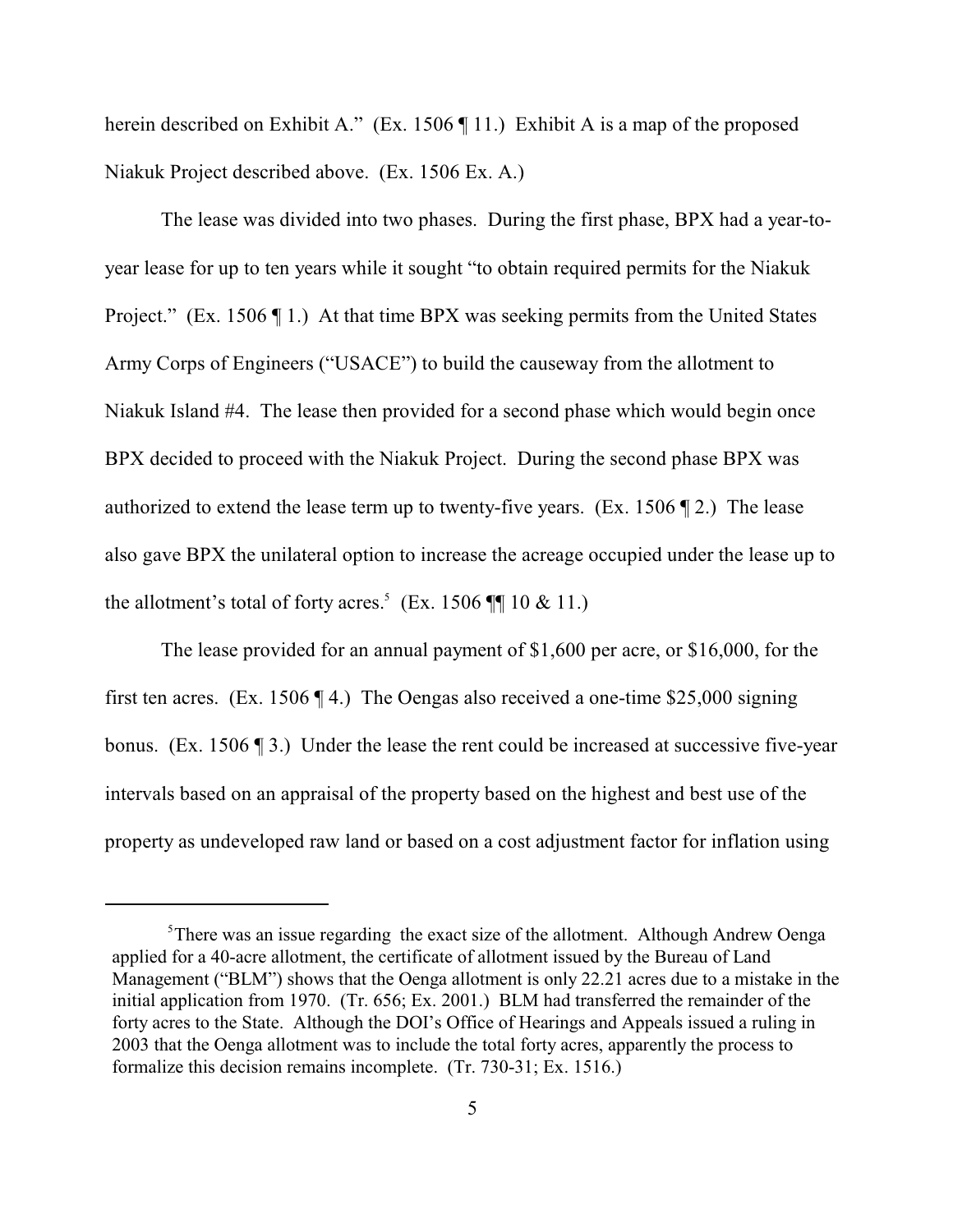the consumer price index ("CPI"), whichever is greater. (Ex. 1506 ¶ 5.) However, whichever measure was used to increase the rent due for the allotment, under neither could the rent escalate more than fifty percent in a five-year period. (Ex. 1506 ¶ 5.)

The lease was amended in 1993, 1994, and 1995. In 1993, BPX invoked its right to convert the lease from a year-to-year lease to a fixed twenty-five-year term, based on its representation that permits for the "Niakuk Project" had been approved. In the 1993 correspondence, BPX explained that it had changed its Niakuk Project from the original project to build a causeway from Niakuk Island #4 to the allotment and to instead use the allotment for an oil development facility with a drill pad. (Ex. 1510.) BPX represented in its 1993 Notice that it intended to use the Oenga allotment to develop and produce oil and gas from BPX's "Niakuk oil accumulation." (Ex. 1510.) In order to build the oil development facility and gain permission to build facilities outside the original ten acres, BPX also sought to increase the size of the lease from ten to twenty acres.<sup>6</sup> The BIA approved BPX's requests. Thereafter, in 1994, BPX sought to increase the size of the

 $\alpha$ <sup>6</sup>Much of the court's first decision was focused on the plaintiffs' claim that BPX's decision in 1993 to change its use of the allotment from a pipeline right-of-way to a drill site was invalid and that the government breached its trust responsibility when it allowed BPX to change the Niakuk Project without securing additional compensation for the plaintiffs. The court determined that plaintiffs' breach of trust claims filed in 2006 regarding the terms of the lease, including BPX's right to use additional acreage and build a drill site, were barred by the applicable statute of limitations, and therefore the plaintiffs' claim for compensation in connection with use of plaintiffs' allotment for a drill site was barred. Oenga, 83 Fed. Cl. at 616. The court concluded, however, that plaintiffs' additional claims regarding use of the drill site to explore and develop oil and gas accumulations that were not part of the "Niakuk" accumulation were outside the scope of the lease were continuing and therefore not barred by the statute of limitations. Id. at 619.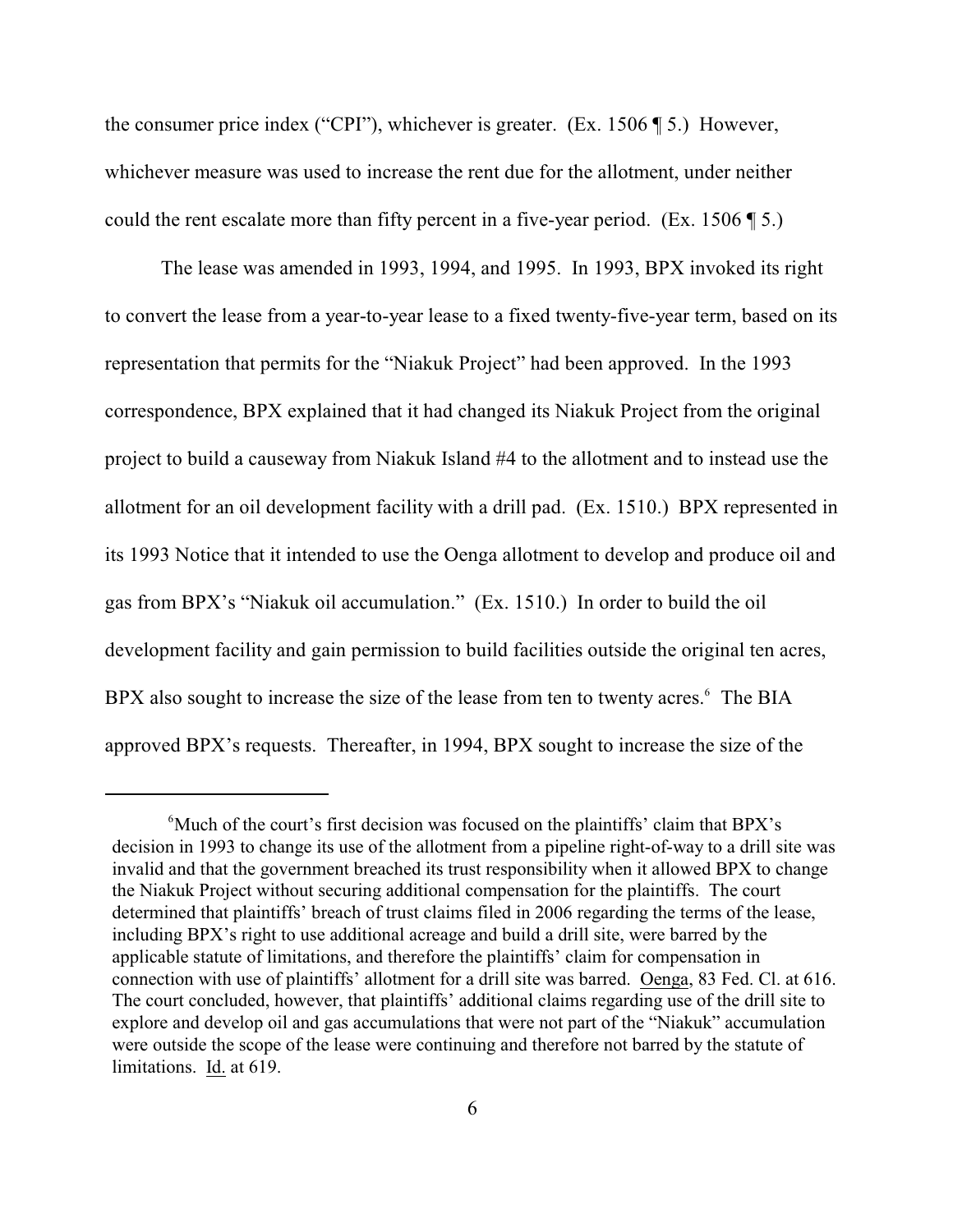lease from twenty to the full forty acres. This amendment followed conversations between BPX, the BIA and ARCO, in which ARCO called the BIA to discuss leasing the un-leased portion of the allotment from the plaintiffs. The BIA and BPX determined that BPX had rights to the entire forty acres and the matter was not discussed with the plaintiffs. After BPX secured the 1994 lease amendment for the allotment, BPX entered into Facility Sharing Agreements ("FSAs") with ARCO and Exxon, which allowed those companies to use the allotment for oil production from their state oil and gas leases. This included oil and gas from an area that came to be known as West Niakuk as well as oil from the Lisburne oil accumulation.<sup>7</sup>

The lease was amended again in 1995. In the 1995 amendment, the rental payment schedule was changed and the BIA became the "sole contact" with BPX for all issues concerning the lease. (Ex. 1514.) The family agreed that "they will under no circumstances contact [BPX] in person or by telephone, facsimile, electronic mail . . . or any other means." (Ex. 1514.)

In its first decision, the court determined that the lease authorized use of the allotment for the "Niakuk Project" and that BPX could use the lease only in furtherance of the this purpose. Oenga, 83 Fed. Cl. at 619. The court determined that the Niakuk

These FSAs establish access fees and other conditions for one oil company to use oil <sup>7</sup> production, drilling or other facilities belonging to another oil company. FSAs are private agreements. They are not approved by the State. With regard to the facility at Heald Point, BPX entered into FSAs giving the West Niakuk lease owners access to the facility for a fee and trading access to the facility for use of natural gas from the Lisburne owners.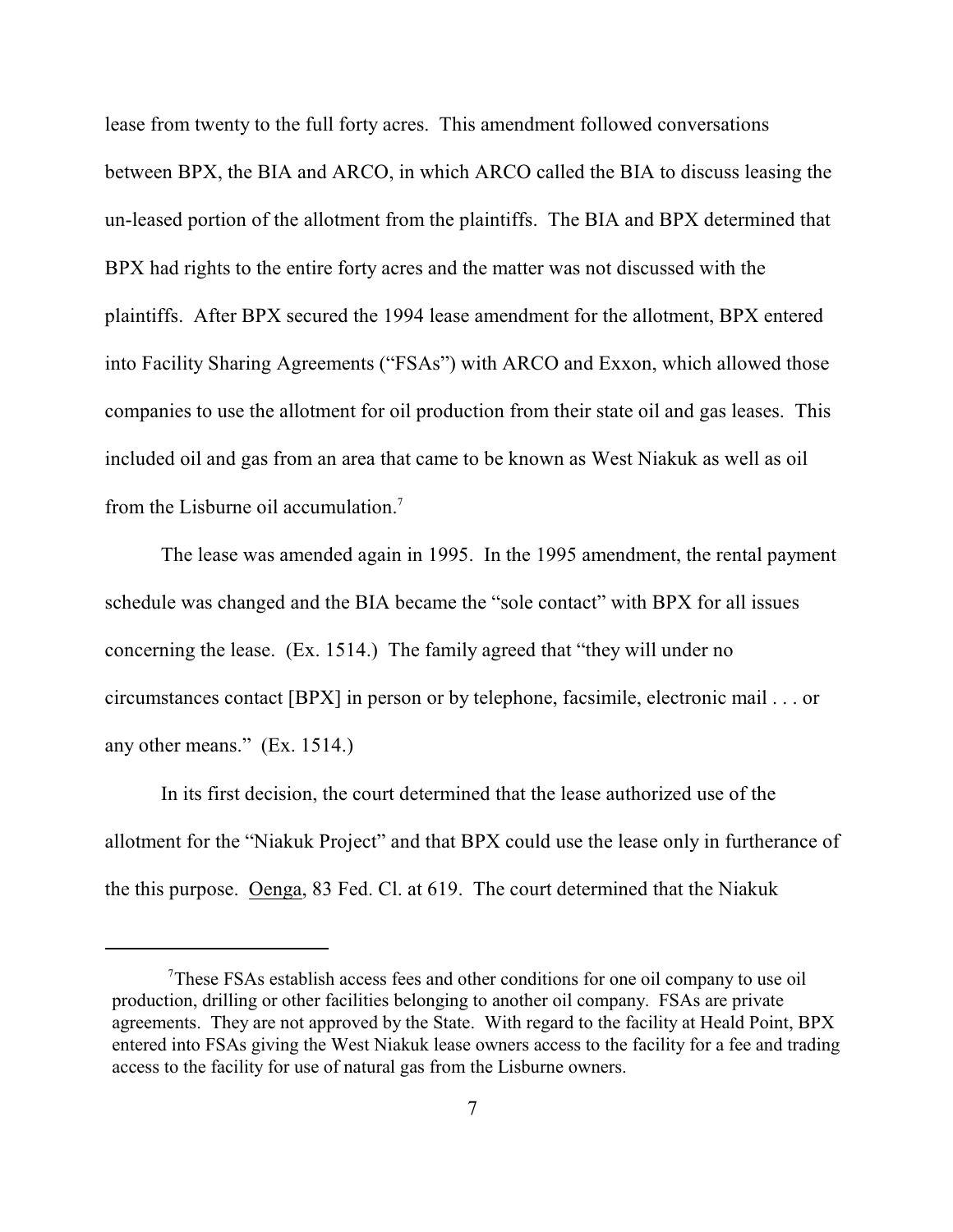Project evolved in 1993 to include use of the allotment to develop oil from BPX's "Niakuk oil accumulation" but that the lease did not go so far as to authorize BPX to use the allotment or allow others to use the allotment for oil and gas development from other non-Niakuk oil and gas accumulations. Id. at 619 n.68. Thus, the court found that BPX's agreements with other oil companies to use the allotment to develop oil and gas from other accumulations, including a previously known and identified oil accumulation referred to by the name "Lisburne," were outside the scope of the lease. Id. at 619. Under Alaska oil and gas law, oil and gas from separate accumulations or reservoirs are ordinarily developed independently from each other in accordance with specific rules.<sup>8</sup> The Lisburne oil accumulation involves a reservoir that is geologically and legally separate from the reservoir associated with Niakuk oil accumulation. The court determined that the government's failure to take steps to stop BPX's use of the Oenga allotment for oil and gas development from Lisburne caused a breach of the government's

<sup>&</sup>lt;sup>8</sup>As discussed in greater detail in the opinion, oil and gas accumulations in Alaska are developed in accordance with rules set by the Alaska Department of Natural Resources Division of Oil and Gas ("DOG") and Alaska Oil and Gas Conservation Commission ("AOGCC"). Under the rules set by the DOG, ownership and oil and gas allocation issues are governed by the creation of "participating areas" for discrete oil accumulations. The AOGCC establishes the technical pooling rules for an oil accumulation to ensure that it is exploited to the maximum advantage of all parties having an interest in the oil and gas in a specified oil and gas accumulation.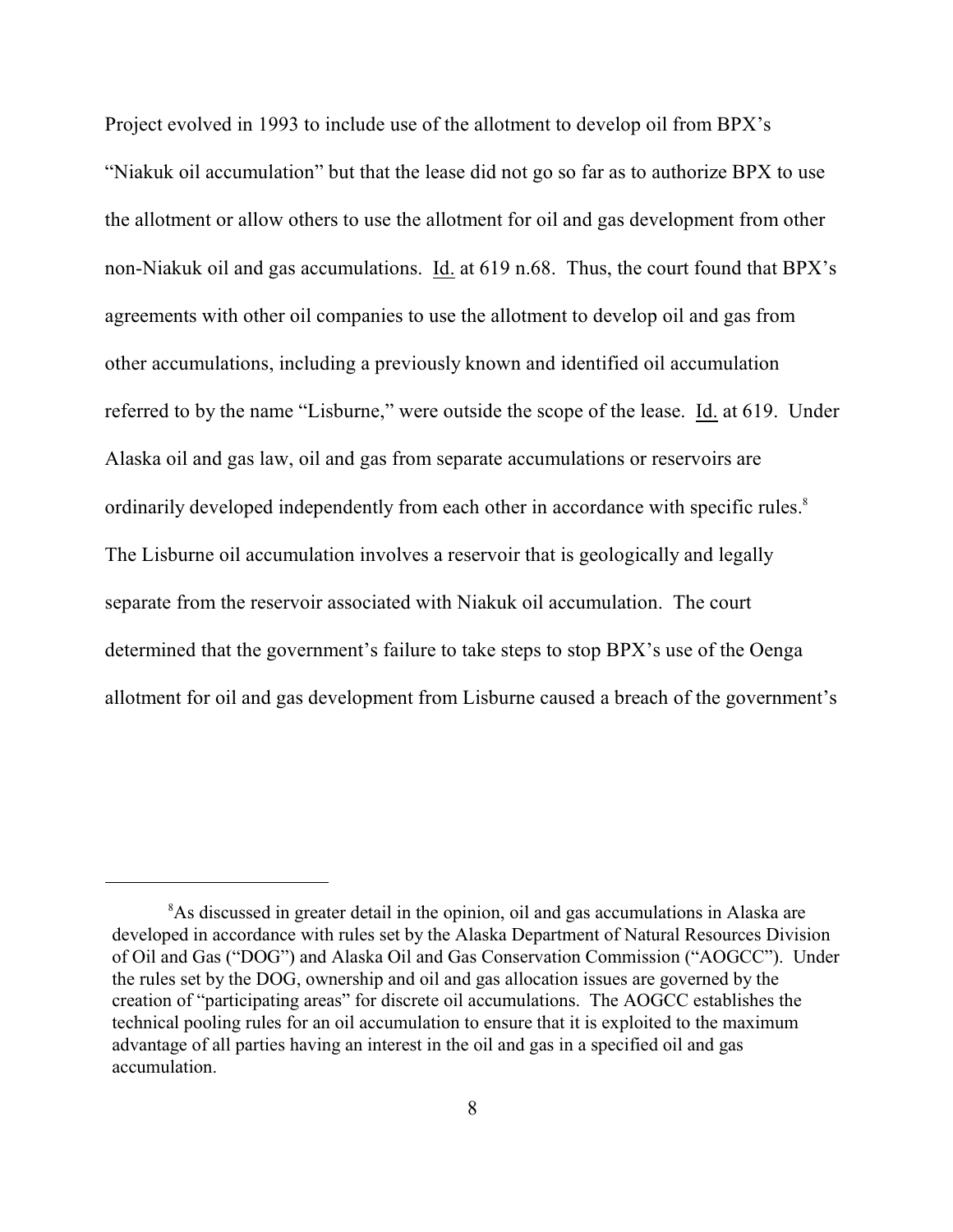trust responsibility under established DOI regulations governing the leasing of Native allotments. $\frac{9}{1}$  Id. at 621-23.

The court further determined in that first decision that disputed issues of fact precluded the court from determining the full extent of the breach because there was conflicting evidence regarding the relationship between the Niakuk Participating Area ("PA") and West Niakuk, and therefore the court could not determine whether oil development from West Niakuk was authorized by the lease. Id. at 620. In particular, the court could not determine whether use of the Oenga lease to produce oil and gas from leases belonging to ARCO and Exxon and not included in the BPX Niakuk PA was within or outside the scope of the Oenga lease. The court stated that it needed more evidence to determine whether BPX's "Niakuk oil accumulation" as identified by BPX in 1993 encompassed oil and gas leases belonging to Exxon and ARCO. Id. In 2009, the plaintiffs filed their Third Amended Complaint, which added a claim regarding BPX's production from the Raven oil accumulation, which is owned exclusively by BPX but found in a separate formation deeper than the Niakuk formation. The plaintiffs did not learn of BPX's development from Raven until 2008.

In a second opinion, Oenga v. United States, 91 Fed. Cl. 629 (2010), the court addressed the proper measure of damages for the government's breach of trust in failing to take appropriate action in connection with BPX's oil and gas production activities

 $\mu$ <sup>9</sup>At trial the court heard testimony regarding the appropriate measure of damages for the breach of trust responsibility attributable to oil and gas development from Lisburne.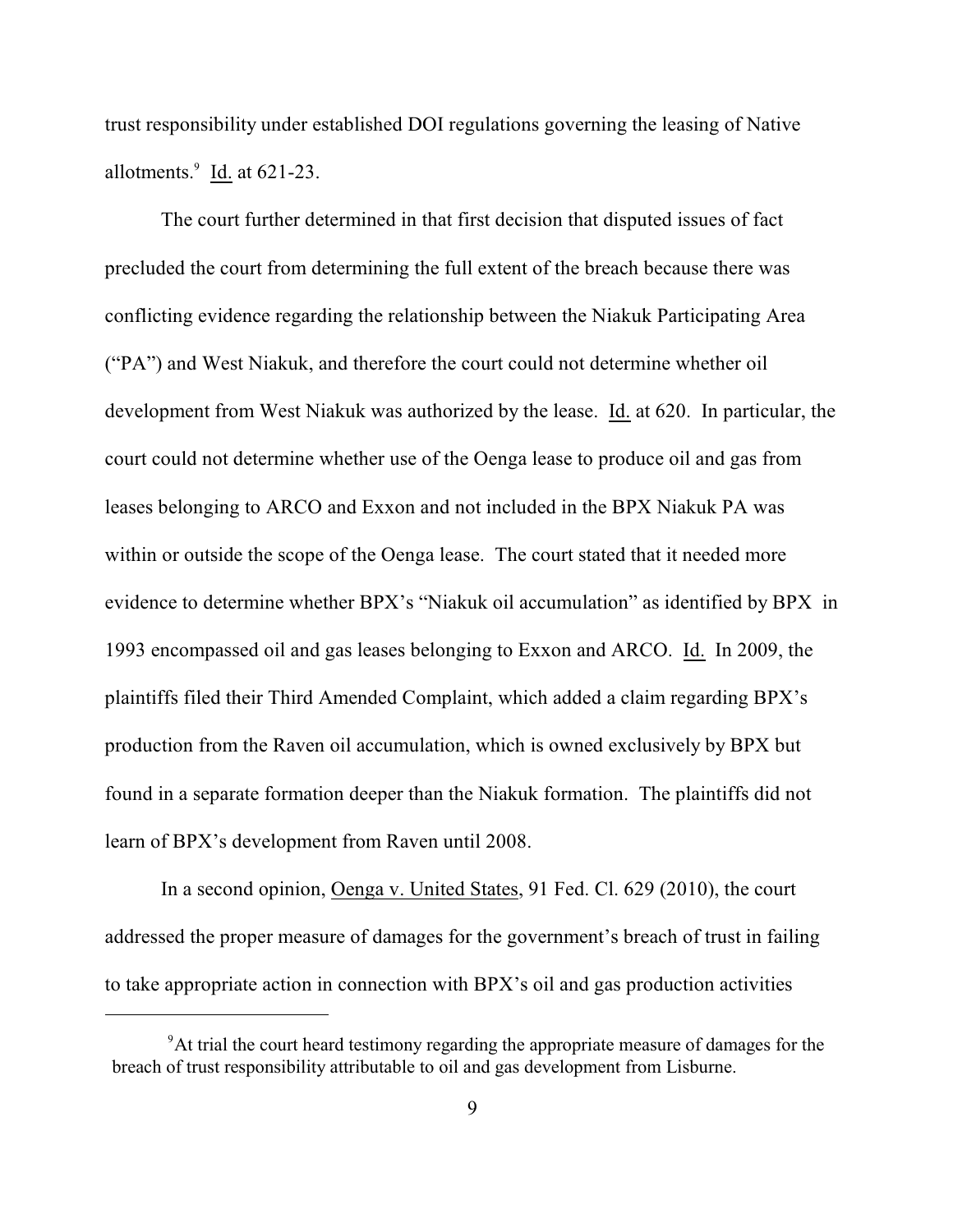outside the scope of the Oenga lease. The court determined based on the BIA regulations that the plaintiffs must be paid present fair annual rental ("PFAR") for use of their property, and therefore the plaintiffs are entitled to receive PFAR for the unauthorized use of their allotment for oil development outside the scope of the lease. Id. at 644.The court found that the government breached its duty to monitor, discover and then report BPX's breach of the lease in 2001, when new 25 C.F.R. Part 162 regulations took effect. Id. at 646. The court held:

The plaintiffs are entitled to a damage award that accounts for the damages the government should have recovered on their behalf had the government fulfilled its trust responsibilities under the regulations and lease in 2001 to stop the lease violation and recover damages. The government's ability to recover damages fromBPX in 2001 would have been subject to the applicable statute of limitations, just as is the plaintiffs' present claim. Under 28 U.S.C. § 2515 or Alaska Stat. § 09.10.050, recovery would have been limited to the six years prior to the date of the government's claim against BPX. Because the government's breach began in 2001, a claim filed at that time would have resulted in recovery for BPX's breach dating back six years–to 1995.

Id. at 647 (footnotes omitted).

This opinion, the third opinion, follows the trial that was conducted in two phases over the course of eight days in July 2010. In the first phase testimony and evidence was introduced regarding the scope of the government's liability, also called the "scope of lease" or "liability" issue. The second phase of the trial focused on "damages" or the issue of PFAR. Live testimony was heard from ten witnesses and 249 exhibits were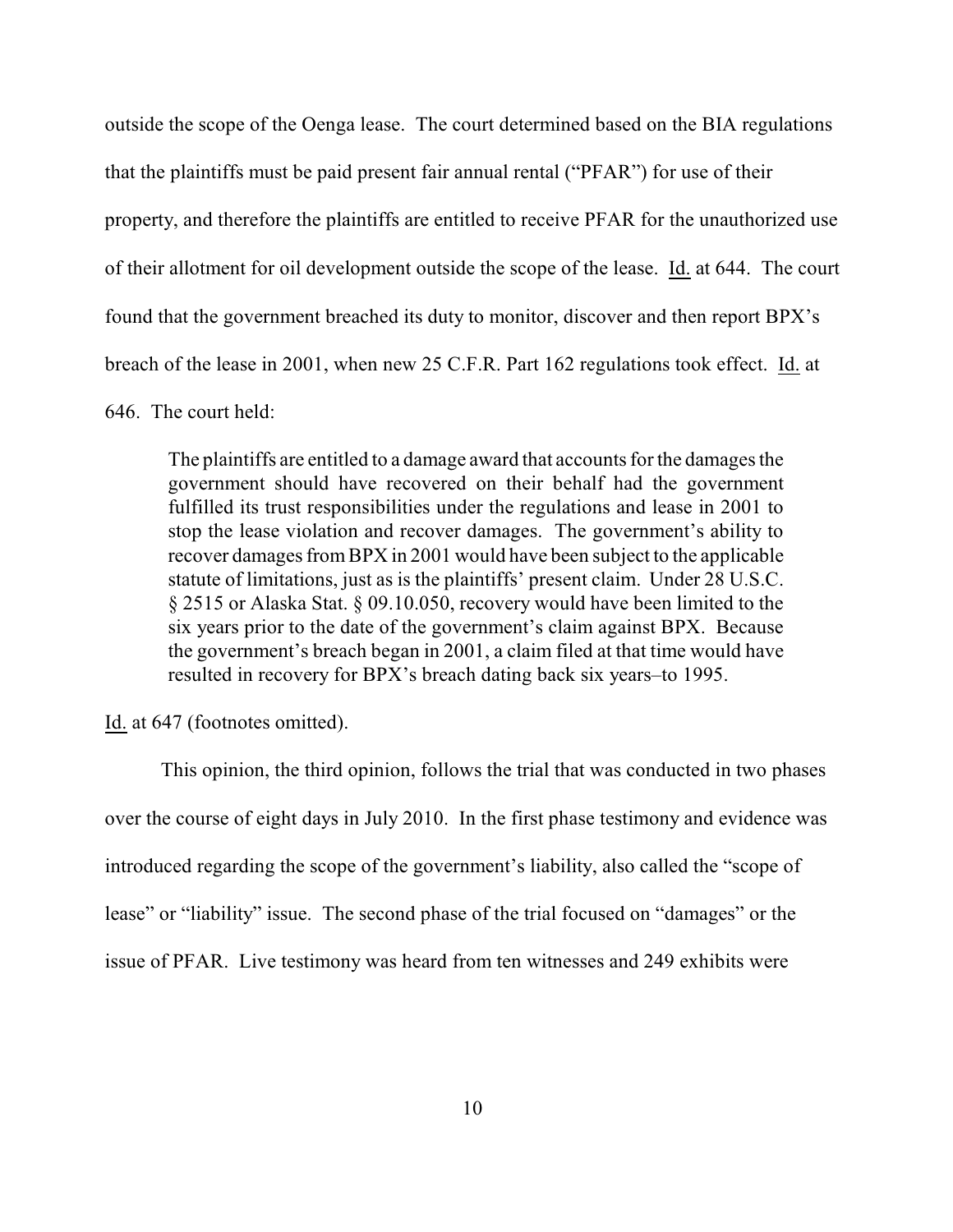introduced.<sup>10</sup> A summary of the testimony and evidence introduced at trial and the court's findings of fact and conclusions of law regarding liability and damages are separately addressed below.

### **II. SCOPE OF THE LEASE: LIABILITY FINDINGS AND CONCLUSIONS**

At trial the plaintiffs presented testimony and evidence from Wallace Oenga, Andrew Oenga's son, Tony Delia, Andrew Oenga's grandson, and Blair Wondzell, a Registered Petroleum Engineer in the state of Alaska offered as an expert witness on BPX's development of the Niakuk oil accumulation. Through their testimony and exhibits the plaintiffs sought to establish that they reasonably interpreted the lease to mean that BPX was permitted to use their allotment for the "Niakuk Project," which included development of oil and gas from BPX's Niakuk accumulation only. The plaintiffs acknowledge that BPX in some communications with the BIA and other state and federal government officials may have indicated that BPX hoped to use the allotment for the development of oil and gas from additional oil accumulations. However, the plaintiffs maintain that in the lease and lease amendments BPX only identified use of the allotment for the "Niakuk Project" and for oil and gas development from BPX's "Niakuk oil

 $10$ <sup>10</sup>The court also allowed the use of deposition testimony from Leroy Oenga and Michael Kotowski, which the court has reviewed and considered but which is not summarized at length here. Mr. Oenga testified regarding his understanding of the lease negotiations and his lack of understanding regarding references to participating areas, facility sharing agreements and the like. Mr. Kotowski, an ARCO employee who was the unit manager of the Prudhoe Bay Unit in the early 1990s testified in part regarding his understanding that BPX would try to develop any oil reservoirs reachable from the surface location developed.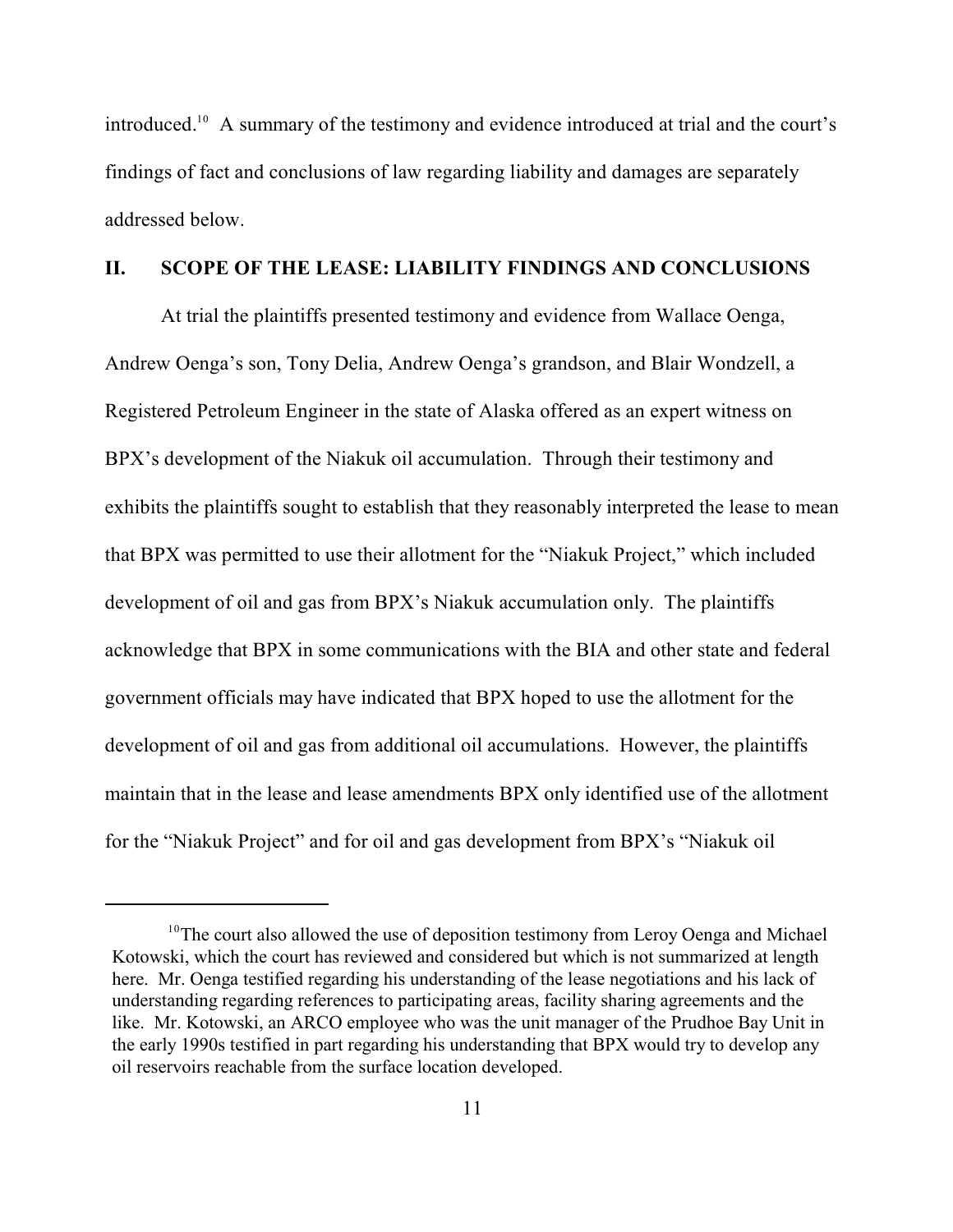accumulation." BPX never identified other accumulations it hoped to exploit. The plaintiffs argue that BPX knew of other oil accumulations that could be accessed from the allotment prior to entering into the lease but BPX did not seek to include the right to use the property to develop oil from those accumulations in the lease. The plaintiffs contend that the bargain they struck with BPX extended only to BPX developing oil and gas from the Niakuk accumulation, which BPX had specifically identified to the plaintiffs in the lease and lease amendments. The plaintiffs contend that, to the extent BPX's reading of the lease is plausible and the lease authorizes use of their property for oil development from other accumulations, BPX's reading must be viewed as creating a latent ambiguity in the lease that was not obvious from the face of the lease documents. The plaintiffs further contend that any latent ambiguity must be construed against the drafters of the lease, BPX and BIA, and in favor of the plaintiffs. Based on this reasoning and the evidence presented, the plaintiffs assert that use of their allotment by BPX and others for oil and gas development and production from ARCO and Exxon's West Niakuk PA and from the Raven PA was unauthorized by plaintiffs and is outside the scope of the Oenga lease.

The defendant, United States, and the defendant-intervenors, BPX, et al., presented testimony and evidence from James Eason, Kathleen Dickinson, George Ahmaogak, Diane Sam, Cindy Bailey, Dr. Amy Frankenburg, and Terry Obeney. Through their testimony and exhibits they sought to establish that the term "Niakuk Project" in the lease was never intended to limit BPX's use of the allotment. They sought to demonstrate that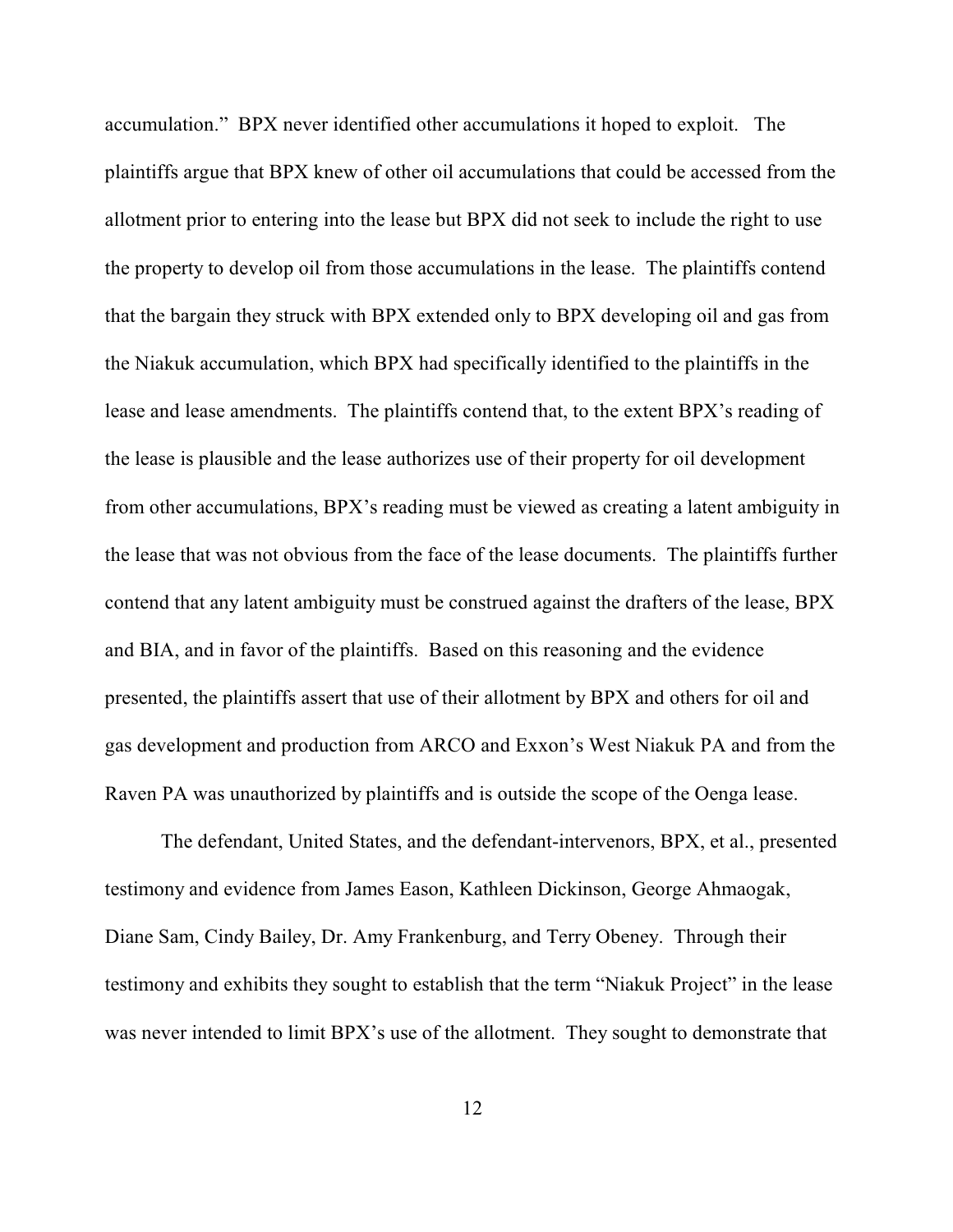"Niakuk Project" referred to a "surface project" from which BPX intended to develop oil and gas from any oil and gas accumulation within reach of the allotment, including oil and gas owned by other oil and gas companies.<sup>11</sup> The defendant and defendant-intervenors introduced testimony from witnesses to show that the plaintiffs did not understand that there were other oil and gas accumulations that could be reached through directional drilling from the allotment, they never asked any questions about which accumulations BPX was seeking to develop, and therefore the plaintiffs never intended to limit BPX's use of the allotment to oil and gas development from BPX's Niakuk accumulation. The defendant and defendant-intervenors maintain that the lease authorized BPX to use the allotment for any and all oil and gas development. They argue further that the lease is not ambiguous and that, under the terms of the lease, "Niakuk Project" does not limit BPX's rights to use the allotment for all oil and gas development from any accumulation.

### **A. Summary of Liability Testimony and Exhibits**

## **1. Plaintiffs' Witnesses**

Plaintiff Wallace Oenga, son of Andrew Oenga, testified regarding his knowledge of the negotiations and signing of the original Oenga lease with BPX in 1989 in addition to the events surrounding the signing of the 1994 and 1995 lease amendments after his

 $11$ <sup>The</sup> defendant and defendant-intervenors presented exhibits which indicated that BPX believed that oil and gas development from the Lisburne oil accumulation was covered by the Oenga lease. The court had previously granted summary judgment to the plaintiffs on their claim that oil and gas development from Lisburne was outside the scope of the lease and does not revisit that issue here for the reasons set forth in this opinion. See Oenga, 83 Fed. Cl. at 619.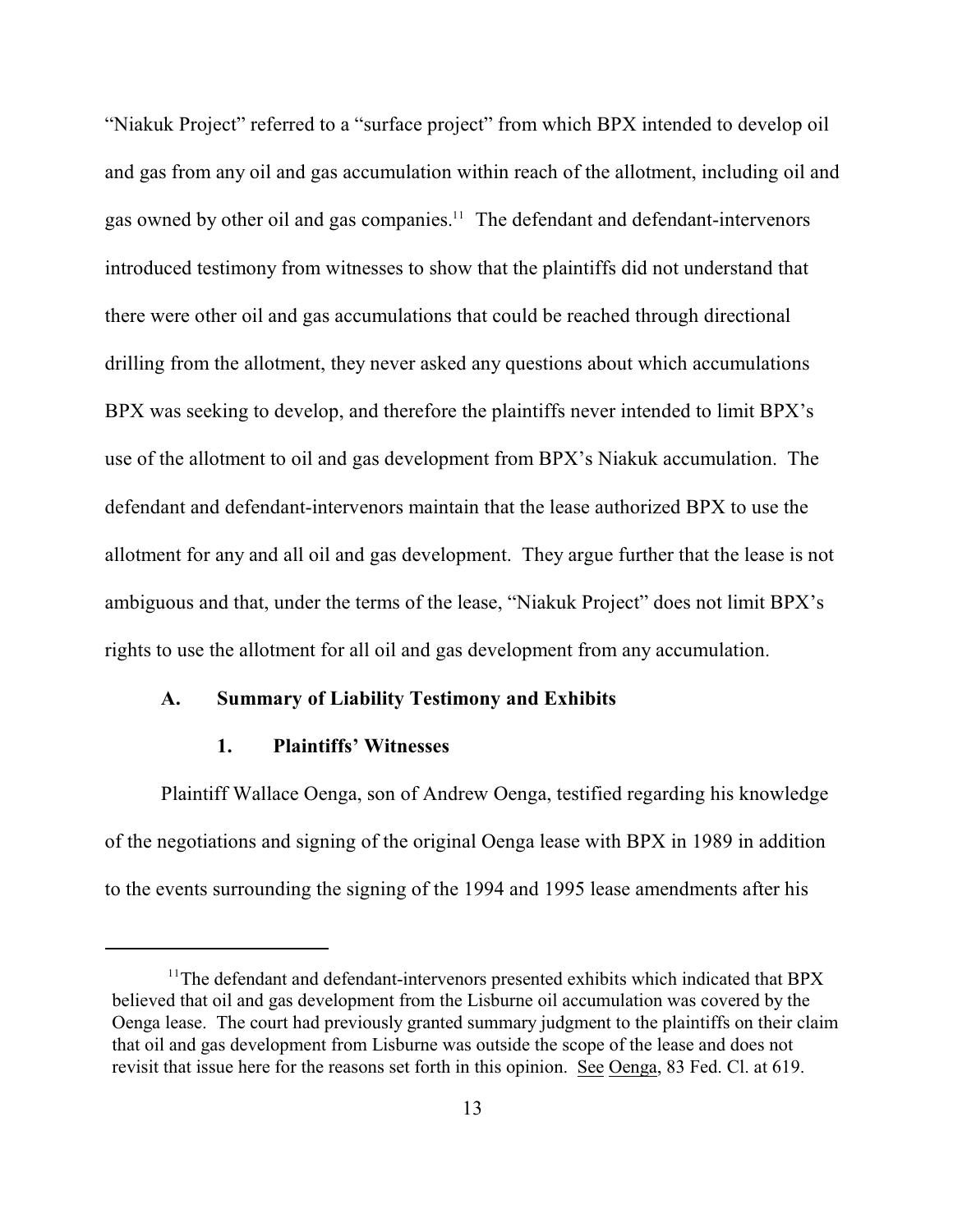father had died and title to the allotment had passed to himself and a number of other heirs. Mr. Oenga testified that his father understood that the original lease covered only the development of oil from BPX's Niakuk accumulation. (Tr. 65-66.) Mr. Oenga further stated that it was his father's understanding that the Oenga lease covered only the exploration phase of the Niakuk accumulation and that if BPX found productive volumes of oil from the Niakuk accumulation, the lease terms would change, resulting in more money for the landowners. (Tr. 70-71.) This understanding of the lease is confirmed by a November 10, 1993 letter sent to BPX representatives Stuart Hirsh and Cindy Bailey from Diane Sam, who was with the Arctic Slope Native Association ("ASNA"), and who stated on behalf of the plaintiffs, "[T]he heirs believe that lease payments would adjust dramatically when production began, and they individually had conversations with Andrew Oenga that indicated this universal understanding of the lease." (Tr. 104-105; Ex. 3244.) Mr. Oenga stated that his father understood that the term "Niakuk Project" in the 1989 lease meant BPX had the right to access its "Niakuk" oil, but he did not understand that the lease would allow for production by companies such as ARCO or Exxon or from other pools or oil accumulations. (Tr. 65-66.)

Mr. Oenga testified that the heirs of Andrew Oenga believed that the BIA had violated its responsibilities to them in 1993 when the BIA allowed BPX to change the project from a right-of-way to drill site, expand the lease site to twenty acres, and to change the lease to a twenty-five-year lease term. The original lease had limited actual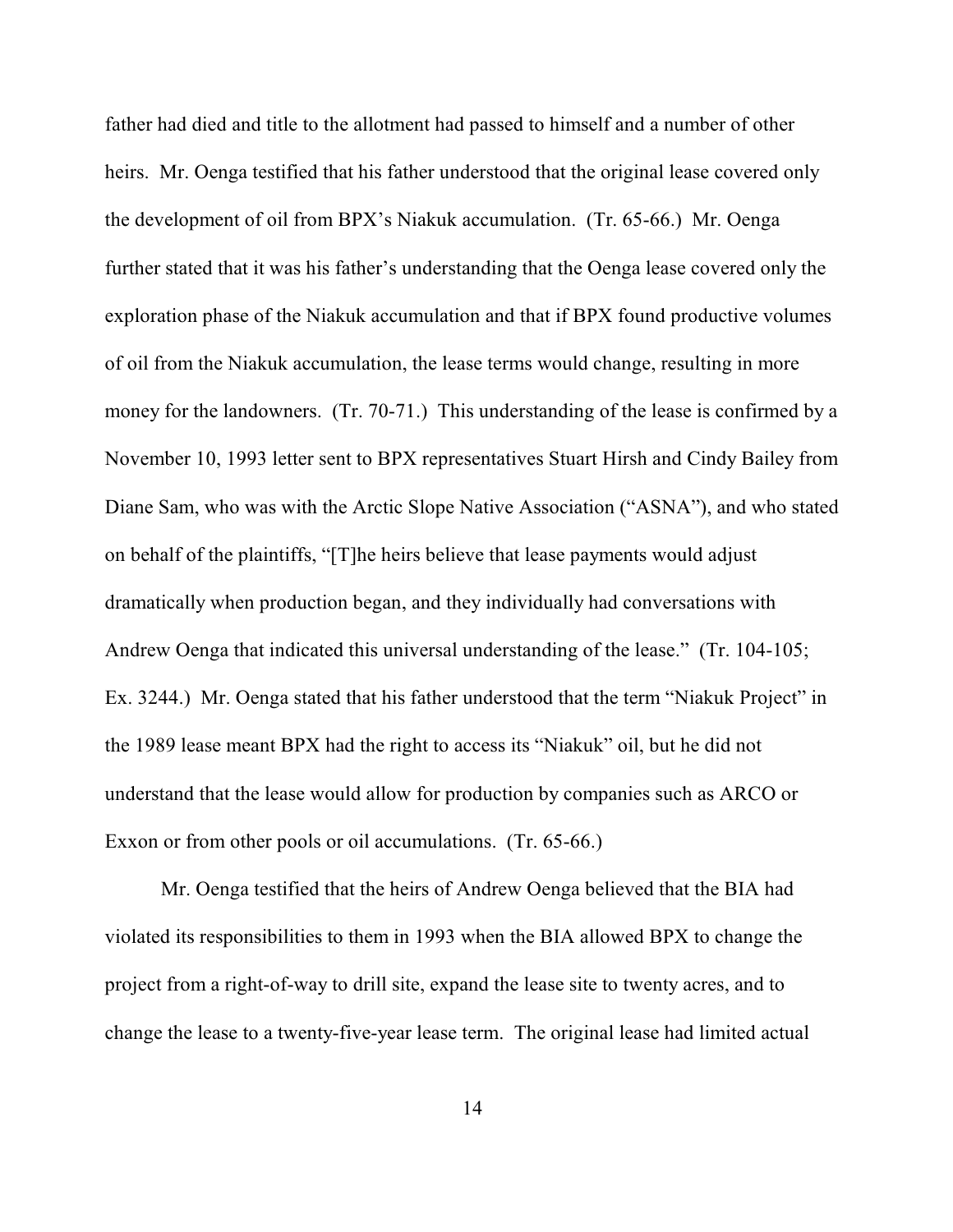construction on the allotment to the initially-leased ten acres of the allotment. (Tr. 69-70; Exs. 1510, 1014.) Although BPX was authorized to expand the lease to twenty acres, when the heirs learned that BPX intended to lease all forty acres and operate a drill site, the heirs tried to negotiate for a rent increase from BPX. (Tr. 70-71.) In Mr. Oenga's estimation, the lease negotiations went badly, in part because the BIA had previously signed off on BPX's 1993 decision to change the use of the allotment from a right-of-way to a drill site without notice to the plaintiffs, and thus the plaintiffs did not have any leverage to negotiate a more favorable lease at that time. (Tr. 71, 73-74.) In the negotiation process, the parties never expressly discussed BPX's plans to allow other oil companies (ARCO and Exxon) to use the drill site for their own leases and to then charge those oil companies for use of the allotment.  $(Tr. 71-71; Ex. 1511.)^{12}$  Mr. Oenga acknowledged that during the course of the negotiations he and the other heirs signed a "counseling record" prepared by Diane Sam who was helping them negotiate the 1994 lease amendment. In the counseling letter, Ms. Sam informed each of the heirs that BPX believed the 1994 lease amendment would allow BPX to "enter into any arrangement with

 $12$ As discussed in the original decision, in 1994 the plaintiffs agreed to a lease amendment that confirmed BPX's use of all of plaintiffs' allotment and that expressly provided that the plaintiffs would only be entitled to notice if the allotment were subleased, which expressly did not include "facility sharing agreements or other transactions which do not convey an interest in real property." (Ex. 1511.) The lease amendment further provided that the plaintiffs could only seek additional rent through the lease mechanism, stating, "Lessors shall make no additional claims, requests or demands of Lessee for Lease rental payments, rental payment adjustments or rental payment advances," except as provided for by the periodic rental adjustment term in the original lease. (Ex. 1511.) The amendment also shortened the period between rent adjustments from five to four years. (Ex. 1511.)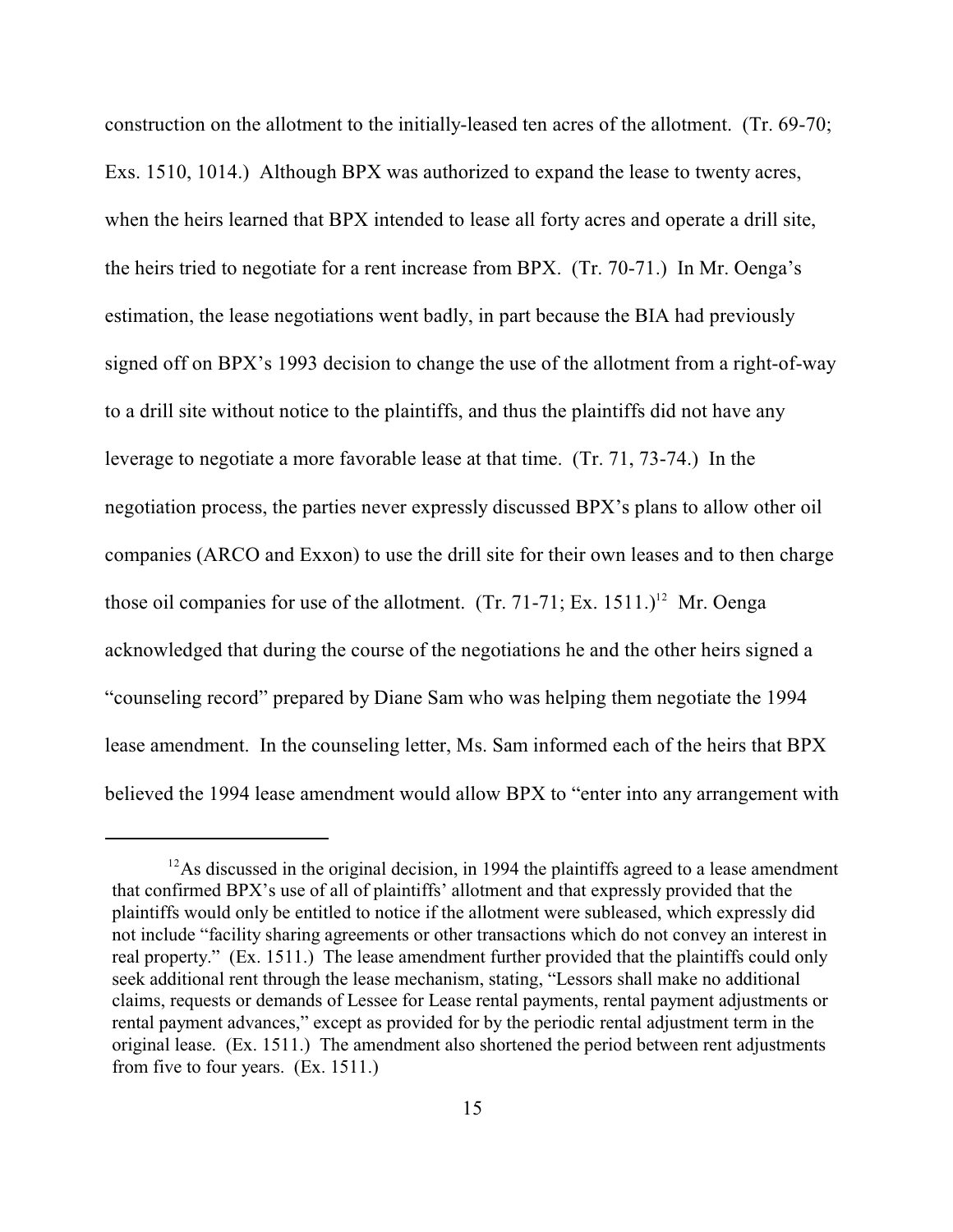ARCO to develop this property." (Ex. 1512.) However, Mr. Oenga testified that he did not understand that they were agreeing to let BPX use the allotment for any and all oil and gas development. The counseling record refers to ARCO "develop[ing] the property." (Ex. 1512.) Mr. Oenga saw the counseling record as a hoop he had to pass through in order to receive the money they were owed from BPX because BPX had already constructed the drill site on more than the original ten acres without paying additional rent. He said it did not mean that he agreed with everything in the letter. (Tr. 75-56; Ex. 1512.)

Mr. Oenga testified that although Ms. Sam from ASNA was kind to the family, the ASNA representatives did not have a good understanding of the complexities of the family's lease with BPX or of the oil industry. (Tr. 81-82.) He further testified that the BIA representatives sided with BPX, rather than with the heirs, in the lease negotiations. (Tr. 81-82.) Although BIA and/or ASNA employees had notice that ARCO had some interest in the allotment, Mr. Oenga testified that the nature of ARCO's interest (i.e. to develop oil and gas from ARCO's leases into West Niakuk) was not communicated to him. (Tr. 126.)

On cross-examination, Mr. Oenga stated that although he was not living near his father during much of the time leading up to the 1989 lease signing he was at one of the negotiation meetings and reiterated his assertion that both he and his father understood that BPX was only planning to produce oil from "Niakuk" and that once oil production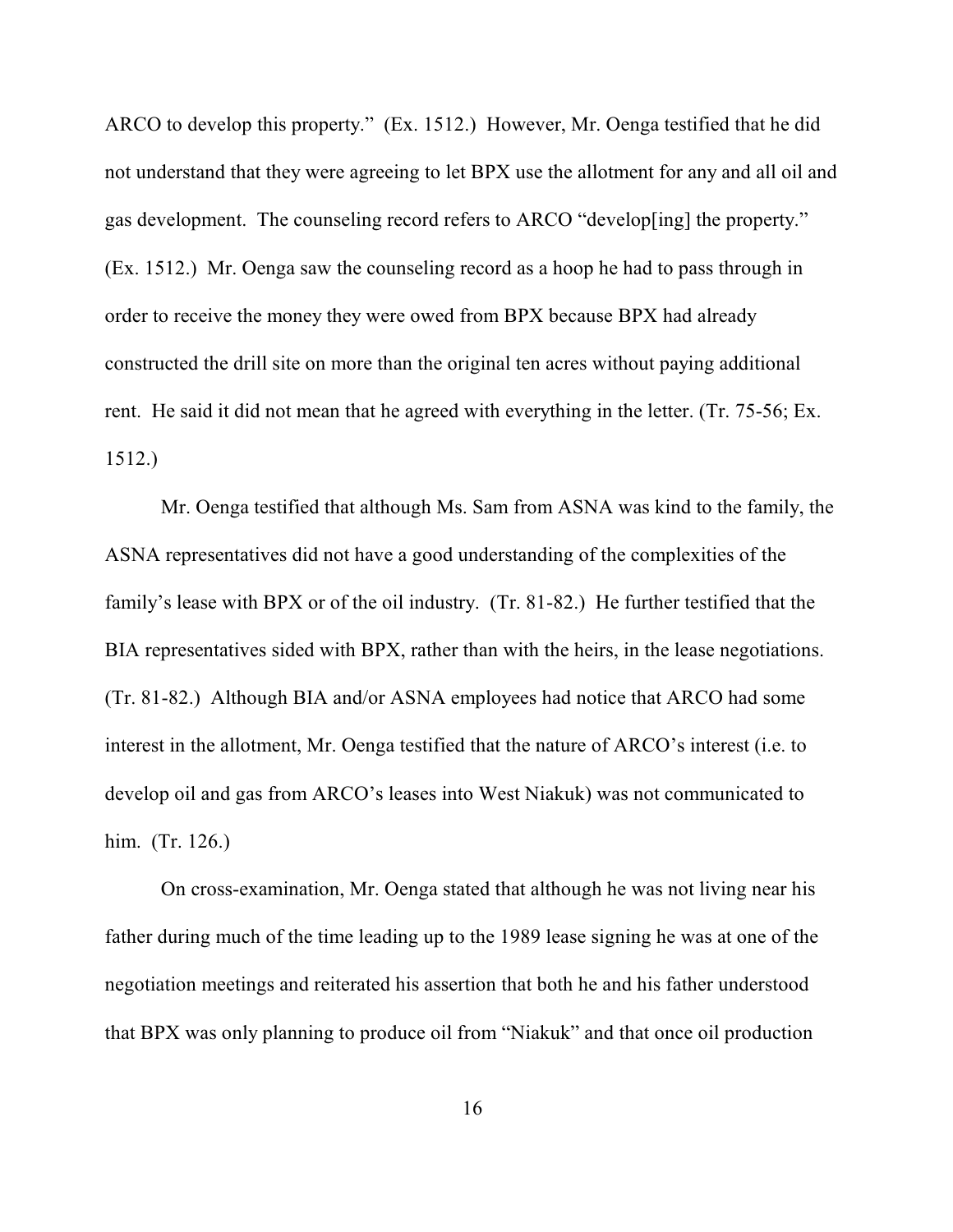began in earnest the family would receive more money from BPX. (Tr. 88-89, 104-06.) He stated that in signing the counseling record the family felt rushed and had questions left unanswered by the BIA or ASNA employees who didn't know enough about the family's lease nor the oil industry to be of much help. (Tr. 114.) He stated that there was no discussion at the time of the 1994 lease renegotiation about ARCO's interest in the allotment. (Tr. 118.) He admitted that he did not understand certain terms used by the state and in the industry in connection with oil production such as "participating area," or "facility sharing agreement," nor did he hear any discussion of "West Niakuk," "Sag River" or of the geologic formations making up the Raven PA, nor of the "Raven PA" itself. (Tr. 118, 121.)

The plaintiffs next called Blair Wondzell, a petroleum engineer, to testify. Mr. Wondzell had a long history working in the oil industry, both within and outside the government. He testified that he spent his first eleven years as an engineer working for Standard Oil Company and that from 1974 until 2001 he worked in various capacities for the State of Alaska. (Tr. 142-43; Ex. 1260.) He began his government career with the State of Alaska Division of Aviation. (Tr. 142-43; Ex. 1260.) He then worked for a year as a field surveillance officer during construction of the trans-Alaska pipeline and subsequently went to work as a petroleum engineer for the Alaska Division of Minerals and Energy Management<sup>13</sup> within the Department of Natural Resources ("DNR"), and

 $13$ <sup>13</sup>The Department of Minerals and Energy Management has been known since 1984 as the Division of Oil and Gas; hereinafter "Division of Oil and Gas" refers to both, regardless of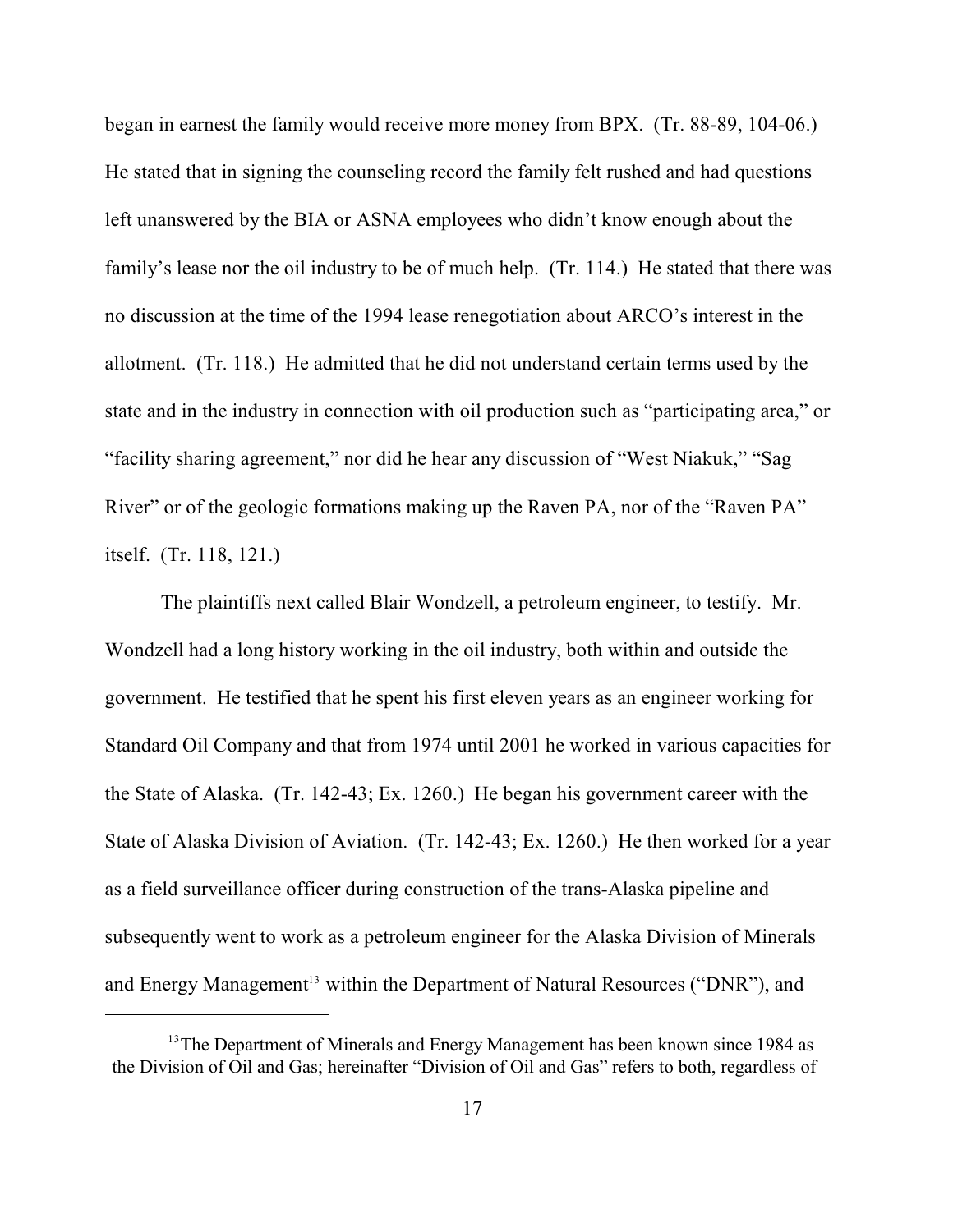finally worked from 1978 to 2001 he worked for the Alaska Oil and Gas Conservation Commission ("AOGCC") as a petroleum engineer.<sup>14</sup> (Tr. 143; Ex. 1260.) He has worked as a consultant since retiring from the state. (Tr. 142-43; Ex. 1260.)

Mr. Wondzell provided a basic primer on the history of oil development in Alaska and on the role of various State agencies in the oil development process. He explained that the Division of Oil and Gas ("DOG") within DNR manages the state's oil and gas PAs, and that the AOGCC sets pool rules.<sup>15</sup> (Tr. 157-164.) He testified that under the Alaskan system, "the regulators [(the AOGCC)] and the managers [(DOG)] were totally different people." (Tr. 364.)

time.

 $15As$  Mr. Wondzell explained:

[W]hat the pool rules basically are is how they're going to drill and equip the wells, . . . where they're going to space them, what kind of a water flood they are going to use. . . . They talk about the rates, the pressure in the reservoir . . . and that becomes important because if you go below it you start losing energy.

(Tr. 203.) In other words, in setting pool rules, AOGCC ensures that minerals are extracted efficiently and in concert by various interested parties.

<sup>&</sup>lt;sup>14</sup>Mr. Wondzell explained that his work constructing airports gave him experience building gravel pads. (Tr. 352-53.) In his role at DNR, he did economic evaluations of the state's mineral leases to oil companies and water flooding, a technique for the efficient recovery of oil, in Prudhoe Bay, and was involved in redrafting the statutes governing the Division of Oil and Gas. (Tr. 351-52, 359.) In his capacity at AOGCC, he verified the technical capacity of equipment and techniques companies proposed to use to recover oil; led a team of inspectors that inspected field operations; worked with petroleum engineers, reservoir engineers, and geologists; and was involved in redrafting the AOGCC regulations multiple times. (Tr. 354-59.) He testified that his experience in these three positions had given him special expertise regarding oil and gas development and regulation in Alaska as well as a special understanding of the history of oil and gas development in Alaska. (Tr. 359-60.)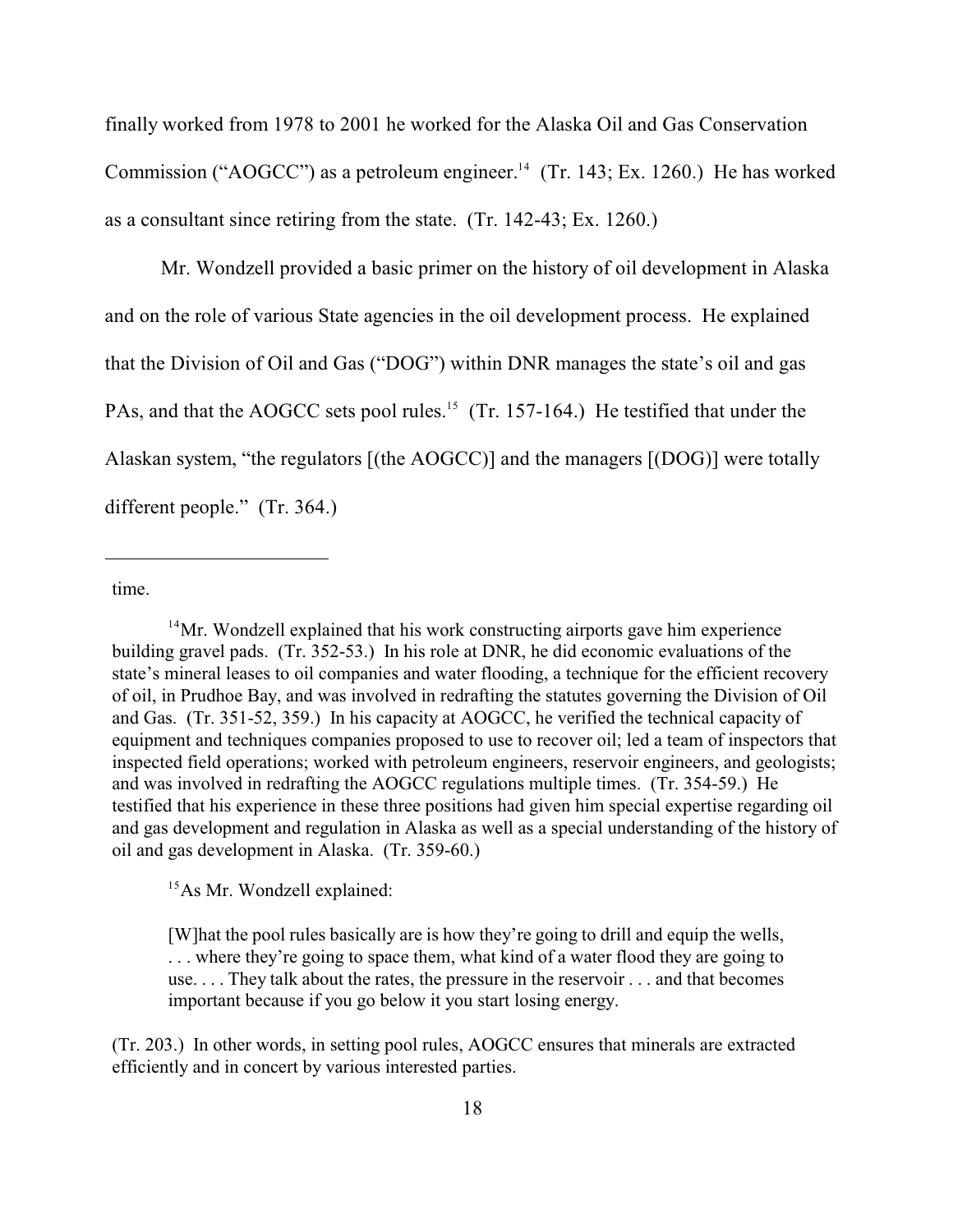He explained the difference between PAs and units, such as the Prudhoe Bay Unit ("PBU"), as follows:

A . . . unit just means unitization. The companies get together so they develop the leases as a unit and not everybody has to go drill an exploratory well on their own property after a discovery has been made and before production starts. . . . Before production starts, [oil companies] get together and allocate or determine how much of the production is going to be allocated to which lease, and that's called a participating area. The unit can be considerably bigger than the [PA], but the [PA] really cannot be bigger than the unit. That's why there are several [PAs] within the Prudhoe Bay unit . . . .

(Tr. 170.) He further explained that when an oil company obtains a lease from Alaska the company is given the right to develop and exploit the state's oil and gas interest. (Tr. 167, 171.) The lease gives the company right to conduct exploration and production activities at any depth and from any accumulation within that lease in exchange for a royalty paid to the state. (Tr. 167, 171.) He further explained that, unlike a state lease, a PA only encompasses a single geological group or geologic formation that holds an accumulation of oil and gas, such as the Niakuk accumulation. (Tr. 172-73.) He explained that the Niakuk accumulation is in the highest strata of BPX's leases, underlain by the Raven formation, with the Lisburne formation deeper still. (Tr. 172-73; 391-92.) Niakuk oil comes from the Kuparuk formation, Raven oil comes from the Sag River, Shugluk, and Ivishak formations, and Lisburne oil comes from the Lisburne formation, specifically from the Alapah area. (Tr. 172-73.) The Lisburne PA was created in December 1986, the Niakuk PA in March 1994, the West Niakuk PA in November 1997, and the Combined Niakuk PA, which combined Niakuk and West Niakuk PAs, and the Raven PA were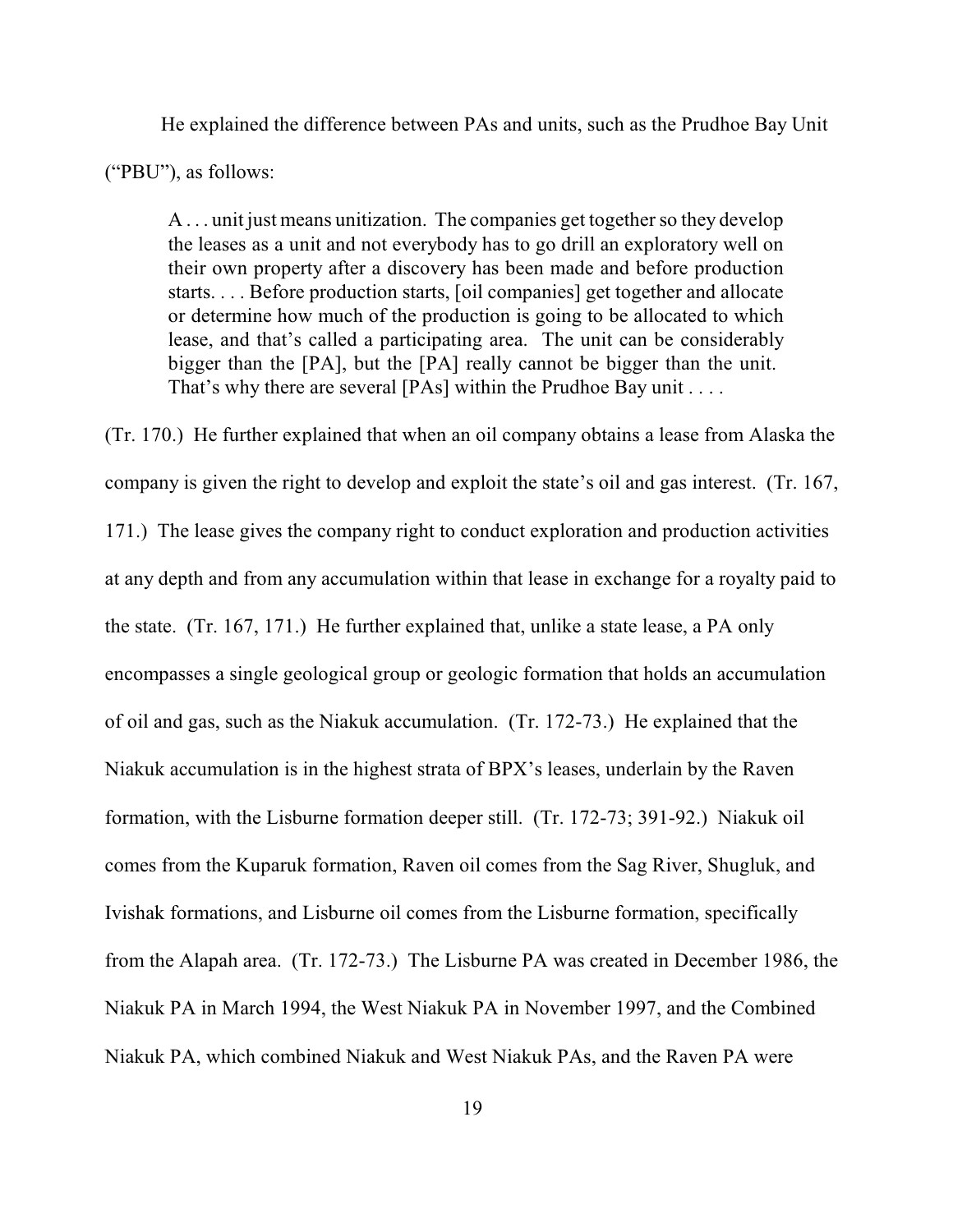created by the State on December 21, 2007. (Tr. 178; Ex. 1568.) Prior to 2000, BPX had a 100% ownership in the Niakuk PA, ARCO and Exxon each had a 50% interest in the West Niakuk PA, and BPX had a 20% interest in the Lisburne PA, while ARCO and Exxon each had  $40\%$ .<sup>16</sup> (Ex. 1584.)

Mr. Wondzell testified as to the steps an oil company will take before beginning oil production: first the company will obtain land use permits and do field geology to determine likely sites for oil exploration; the company will then bid on and obtain a mineral lease from Alaska, usually spanning a ten-year period; and then the company will drill exploratory wells, and, if volumes of oil are found, the work enters a production phase. (Tr. 166-168.) Mr. Wondzell presented a chart showing the reach of directional drilling at various points of time to show that at the time BPX was planning on exploring and developing its Niakuk accumulation, its ability to exploit oil and gas resources was dependent in large part on the location of its drill site. (Tr. 179) The chart showed that the reach of directional drilling was around 13,000 feet in 1991, 15,000 feet in 1994, and beyond 20,000 feet by 2007. (Ex. 1563.)

Mr. Wondzell presented the following undisputed time line of BPX's activities in connection with use of plaintiffs' allotment. BPX discovered oil in the "Niakuk

 $^{16}$ Following 2000, companies operating in the PBU entered into an agreement known as "superalignment" by which they all shared their interest in all PAs in the Unit. A later witness for BPX, Dr. Frankenburg, explained that despite this alignment of interests between and among the companies producing in Prudhoe Bay, each individual lessee is responsible for the particular royalty obligations prescribed by its lease from the state. (Tr. 525-26.)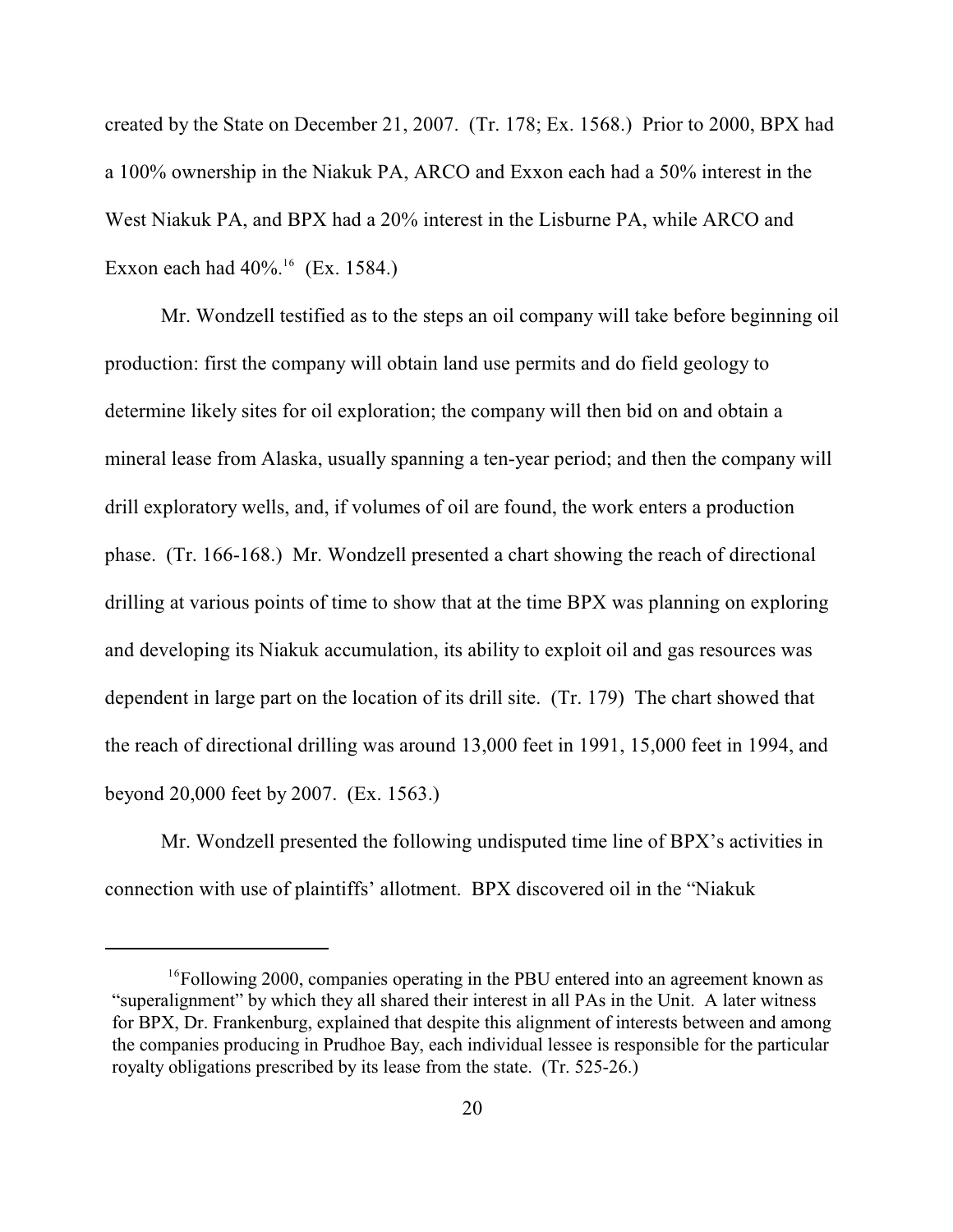Structure" in 1988. (Tr. 193; Ex. 1520.) The original "Niakuk Project" is described in a 1988 letter from BPX to the United States Army Corps of Engineers ("USACE") as an application for a permit to construct a 6600-foot causeway from Heald Point to an expanded Niakuk Island #4. The application states that the project would be used "for development of the Niakuk oil and gas field," and that "[BPX] is the sole owner of the lease tracts to be developed." (Ex. 1521.) USACE documents show that the USACE denied BPX's permit application in 1988 due, in particular, to concerns about the causeway from the allotment to Niakuk Island #4. (Ex. 1522.) A Congressional hearing was held in Alaska regarding the USACE's concerns, which led the USACE to reconsider the project. (Tr. 153, 182-84; Ex. 1525.) During this period of evaluation and reevaluation by the USACE, BPX acquired its lease of the Oenga allotment, which it intended to use for an access road and pipeline right of way to carry oil produced from Niakuk Island #4 across a causeway, over the allotment, and on to a processing center south of the allotment. As noted above, the original lease was for use of ten acres of the Oenga allotment but through the lease BPX secured the right to lease all forty acres of the allotment. (Ex. 1506.)

After the causeway proposal was finally rejected following reconsideration by the USACE, BPX sought and obtained the USACE's approval in 1992 for construction of a drill site on the Heald Point. (Ex. 1527.) In its permit application, BPX explained that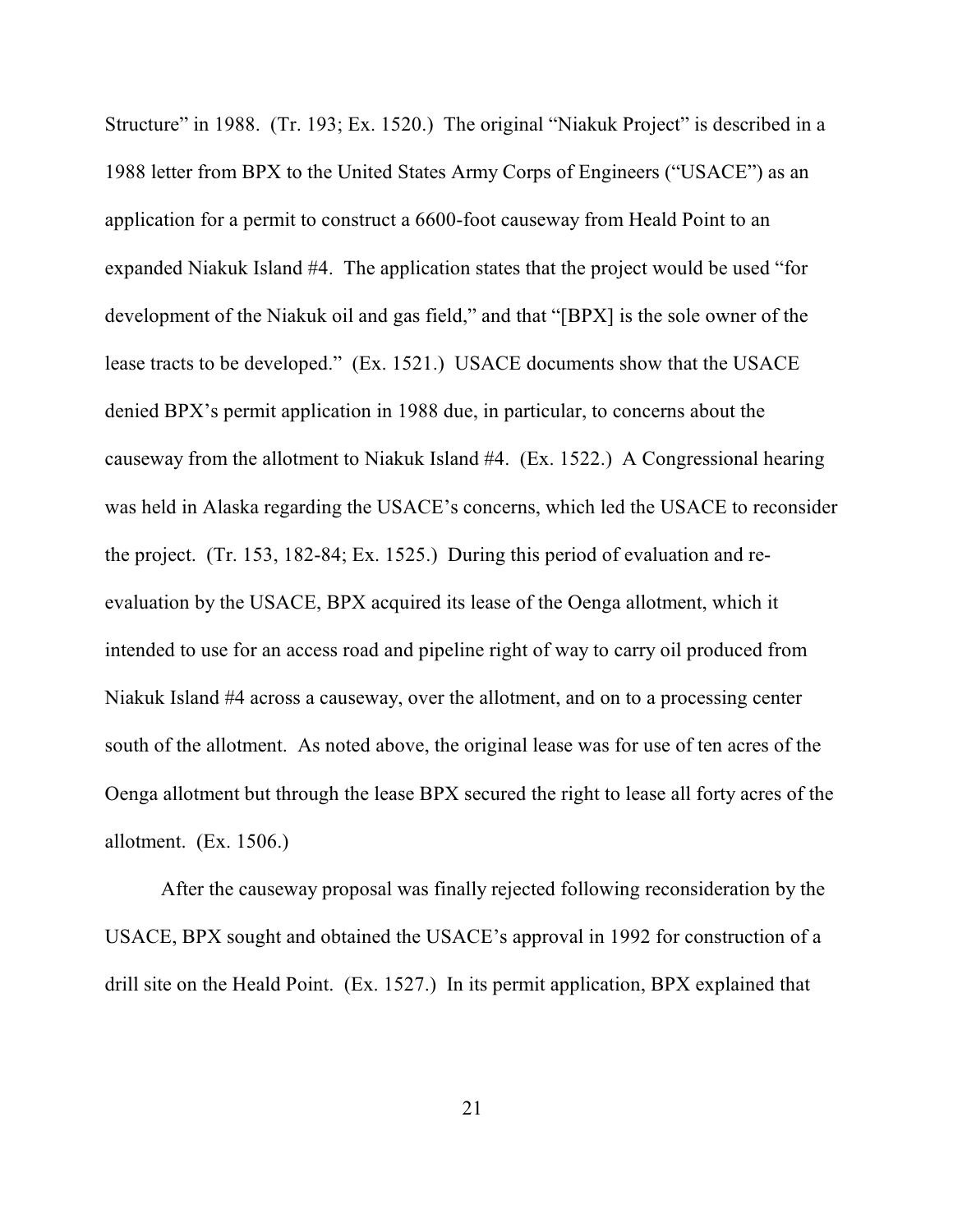the purpose of the drill site on the Oenga allotment was to "access and develop the Niakuk oil and gas reservoir." (Tr. 187-88; Ex. 1527.)

In 1993, BPX sent a letter to the BIA entitled "Notification of Niakuk Project Commencement" in which it requested, pursuant to Paragraph 11 of the lease, that the lease be amended to increase the acreage leased from ten to twenty acres. (Ex. 1510.) BPX also sought, pursuant to Paragraph 1 of the lease, that the lease be converted from a year-to-year lease to a twenty-five year term. (Tr. 194; Ex. 1510.) BPX explained that "[t]he Lease provided authorization for BP to construct production facilities to support the development, and production from, our Niakuk oil accumulation," and attached to the letter was a map showing plans for a drill pad at the tip of Heald Point, rather than a rightof-way as was shown in the original lease. (Ex. 1510.) The drill pad was constructed on the allotment and drilling began in 1993. At this same time BPX petitioned DNR for creation of a Niakuk PA.<sup>17</sup> (Tr. 195; Ex. 1528.) Around the same time, AOGCC established Niakuk pool rules limited to BPX's leases. (Ex. 1532.)

After BPX secured the lease amendment in 1994, which expanded the lease from twenty to forty acres, BPX entered into FSAs with ARCO and Exxon allowing those companies to drill for oil from the allotment. As discussed above, a FSA is an agreement between or among oil and gas lessees for access and use of oil or gas production facilities in exchange for a fee or some other kind of compensation. BPX and ARCO/Exxon

<sup>&</sup>lt;sup>17</sup>As stated above, the Niakuk PA was created in 1994. (Ex. 1538.)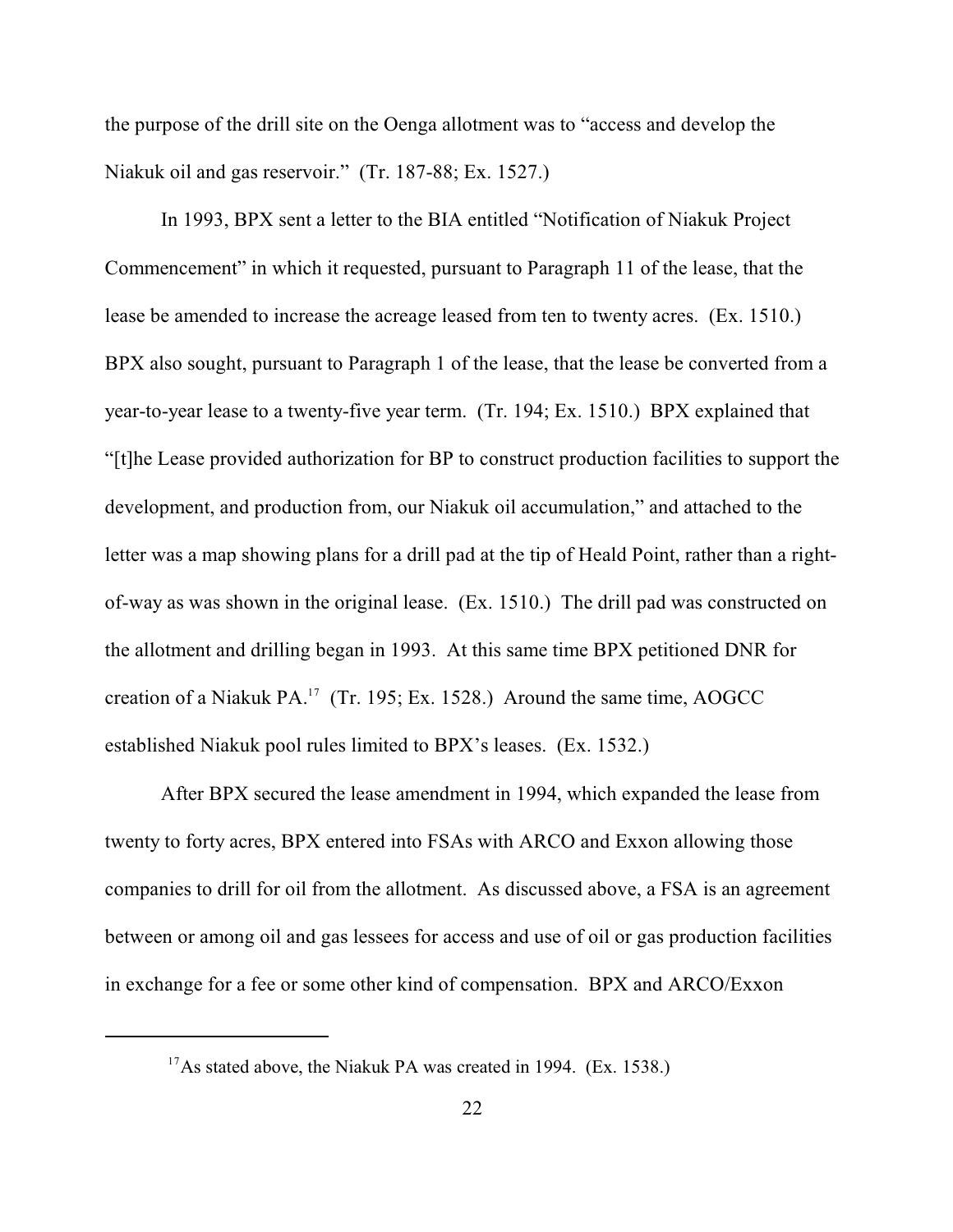entered into the first FSA for "access to and loan of excess high pressure gas lift gas" from the Lisburne accumulation. (Tr. 195-97; Ex. 1533.) BPX and ARCO entered into a second FSA wherein ARCO in its capacity as the operator of the Lisburne PA authorized BPX to process its oil Lisburne Processing Center ("LPC").<sup>18</sup> (Tr. 199-201; Ex. 1534.) Finally, in a third FSA between BPX and ARCO and Exxon, the latter companies were given a drilling and manifold slot at the allotment to "test the prospectivity of their lease(s) at the western limit of the BPX Niakuk Field," in the area that came to be known as West Niakuk. (Tr. 198; Ex. 1535.) The third FSA provided that operations and maintenance costs would be shared and that ARCO and Exxon would be charged \$1.70 per barrel of oil produced if the test resulted in commercial production. (Ex. 1535.) All three agreements were signed January 27, 1994. In 1996, BPX, ARCO, and Exxon revised the FSA that had established a \$1.70 per barrel access fee for use of the facility for West Niakuk production. Under the new FSA, instead of paying \$1.70 per barrel, the ARCO and Exxon would pay "a fixed, non-escalating fee of \$1.25 per barrel of Hydrocarbon Fluids produced." (Tr. 207; Ex. 1540.) "After the production of Ten

 $18$ Mr. Wondzell explained that at Heald Point, all oil is "manifolded into a single pipe for transporting to the L-5 drill site," which was owned by ARCO, Exxon and BPX and is located approximately half a mile south of Oenga property line. ( Tr. 205.) "When oil is transported to the L-5 and onto the Lisburne production center, it's run through separators. . . gas is taken off the top and measured, water is taken off the bottom." (Tr. 205-206.) The water is disposed of and the gas is either used for fuel or injected back into the Lisburne reservoir. (Tr. 206.) "If [BPX] hadn't been able to use [the LPC], they would have had to build their own facilities and with the heaters and the separators and all the related equipment, they're fairly expensive to build." (Tr. 206.)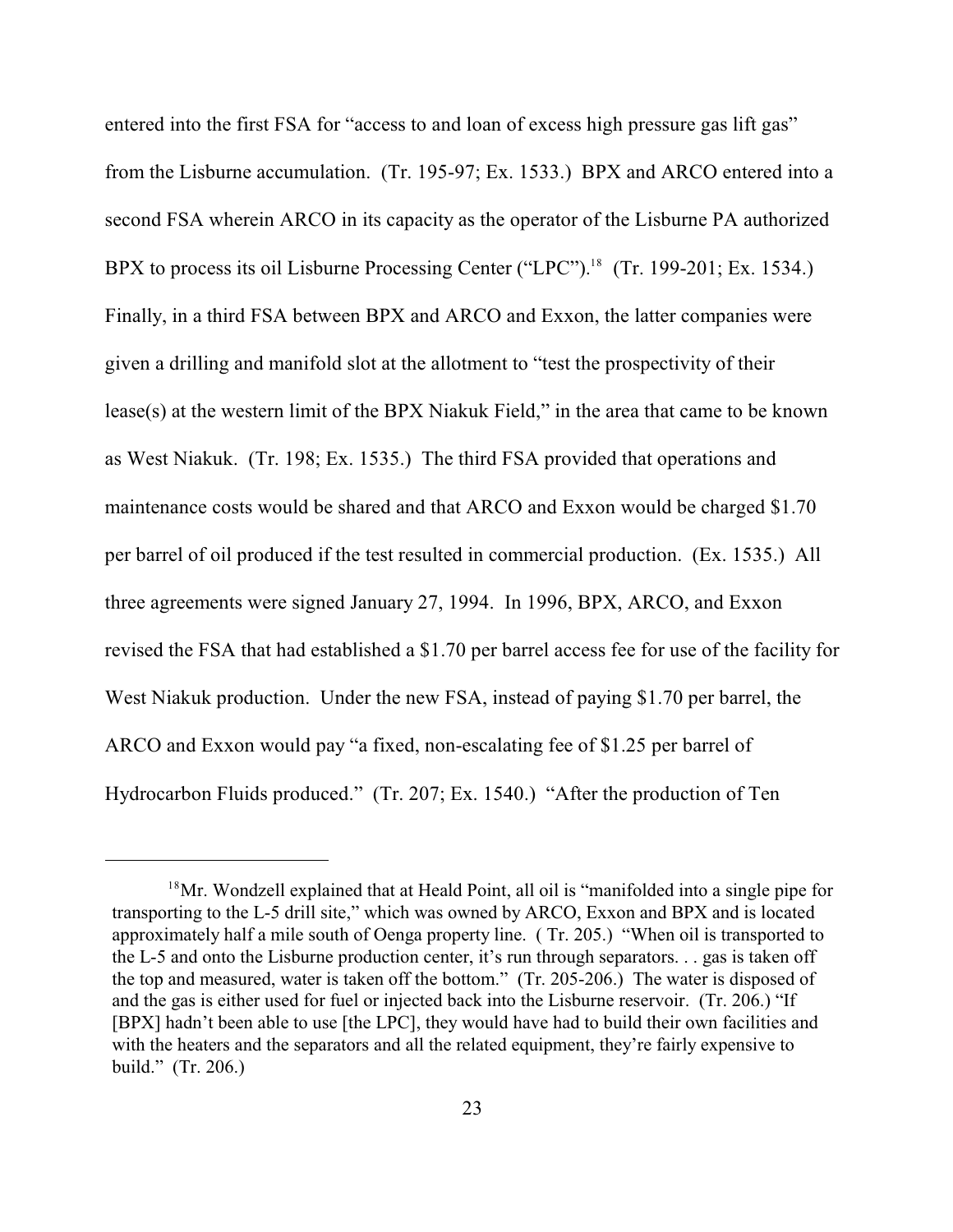Million Barrels, the \$1.25 fee will be reduced thereafter to \$0.50 per barrel of Hydrocarbon Fluids." (Tr. 207; Ex. 1540.)

Mr. Wondzell explained that BPX did not believe that the Niakuk accumulation extended into ARCO and Exxon's West Niakuk leases. Thus when BPX petitioned DNR for creation of the Niakuk PA, it did not want ARCO and Exxon's leases to the west of the BPX leases to be included in the PA. The same was true when BPX applied to the AOGCC for pool rules applying to the Niakuk accumulation. Over Exxon and ARCO's objections, the DOG and the AOGCC agreed with BPX. (Tr. 202-203, 209-213; Exs. 1532, 1537.) Production from the newly-created Niakuk PA began in the spring of 1994. (Ex. 1538.)

Once productive quantities of oil and gas were discovered by ARCO and Exxon at West Niakuk in 1997, the DOG set up a PA for West Niakuk, separate from the Niakuk PA. (Tr. 214; Ex. 1541.) In January 1998, however, the AOGCC approved inclusion of the West Niakuk leases in the Niakuk pool rules. (Ex. 1609.) After that time, the companies were required to operate the accumulation "as a single entity rather than as two separate entities." (Tr. 217; Ex. 1609.) "Instead of ARCO operating their leases and BP operating those, they combine them and they operate them as one unit." (Tr. 217.) As stated above, the Niakuk and West Niakuk PAs were not combined into a single PA until 2007. (Tr. 220; Ex. 1544.)<sup>19</sup>

 $19$ As discussed infra, a witness for the defendant-intervenor testified that the delay between the two decisions regarding the expansion of the Niakuk pool rules and creation of a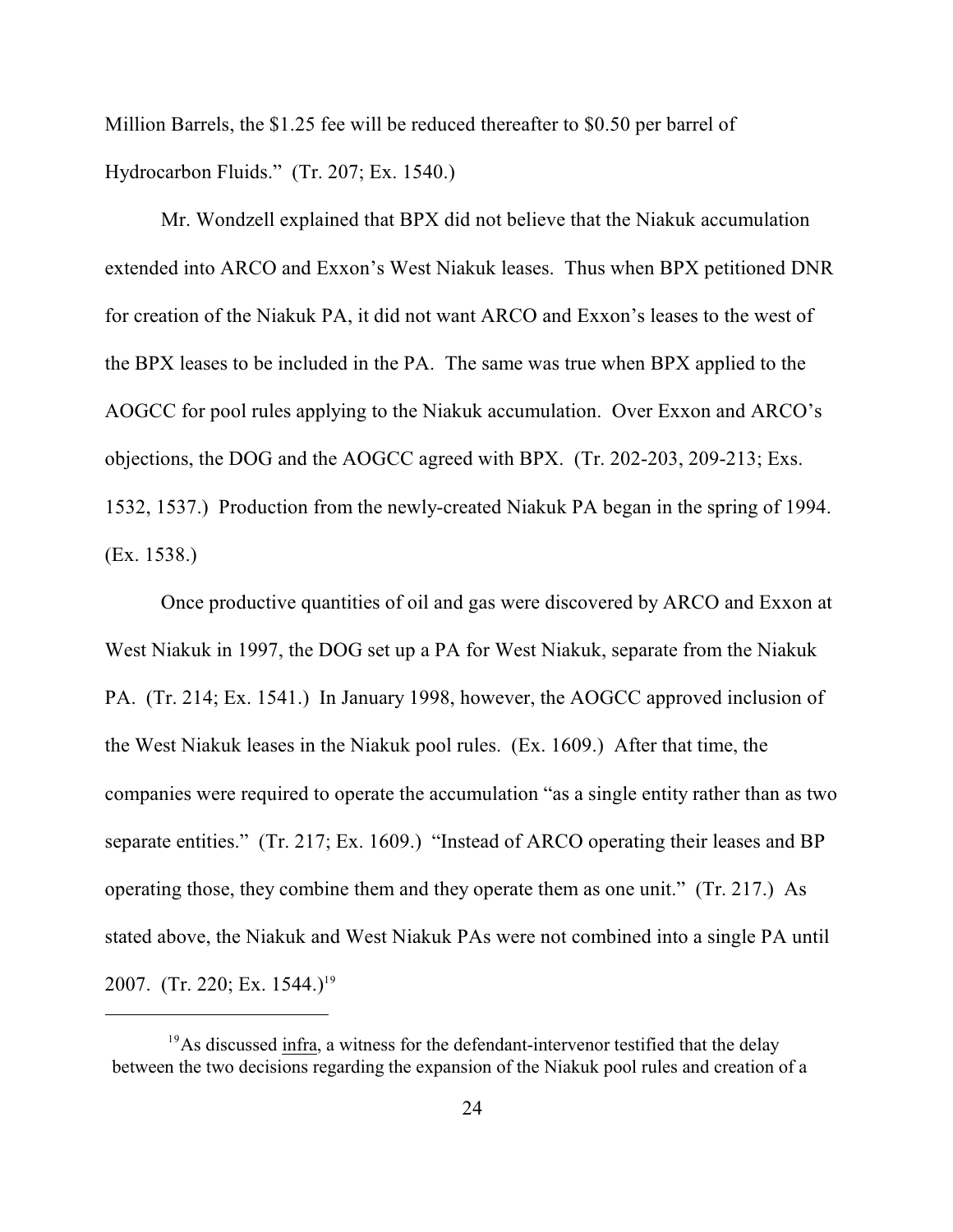With regard to the Raven accumulation, Mr. Wondzell explained that it was operated as a separate pool from the outset under pool rules imposed in 2006. (Tr. 219; Ex. 1542.) In addition, the Raven PA was not established until 2007.<sup>20</sup> (Tr. 219; Ex. 1543.)

Mr. Wondzell testified as to several additional documents which he asserted supported his contention that the lease authorized activities associated with only the "Niakuk Project" or the development of the Niakuk oil accumulation. Mr. Wondzell pointed to the USACE application from 1989 which stated that it was for "development of the Niakuk oil and gas field," and further stated that "[BPX] is the sole owner of the lease tracts to be developed." (Tr. 224, 234-35; Ex. 1521.) Mr. Wondzell next highlighted the 1991 status report from BPX to the Oengas and BIA, $^{21}$  which stated, "BP still plans to utilize Heald Point in the development of the Niakuk Project and perhaps other potential development opportunities in the area." (Tr. 226; Ex. 1509.) Mr. Wondzell noted that the separate mention of these "other . . . opportunities" indicated that these "opportunities" were "not part of the Niakuk project." (Tr. 226.) He next identified the 1993 "Niakuk Project Commencement" letter from BPX to BIA, in which BPX

Combined Niakuk PA was due at least in part to the slow pace of equity negotiations to determine which company owned which proportion of the Kuparuk oil. (Tr. 860-61.)

 $^{20}$ As mentioned above, by this time companies operating in the area had entered into superalignment, integrating their interests.

 $^{21}$ BPX as part of its lease obligation was required to report on the status of the Niakuk Project.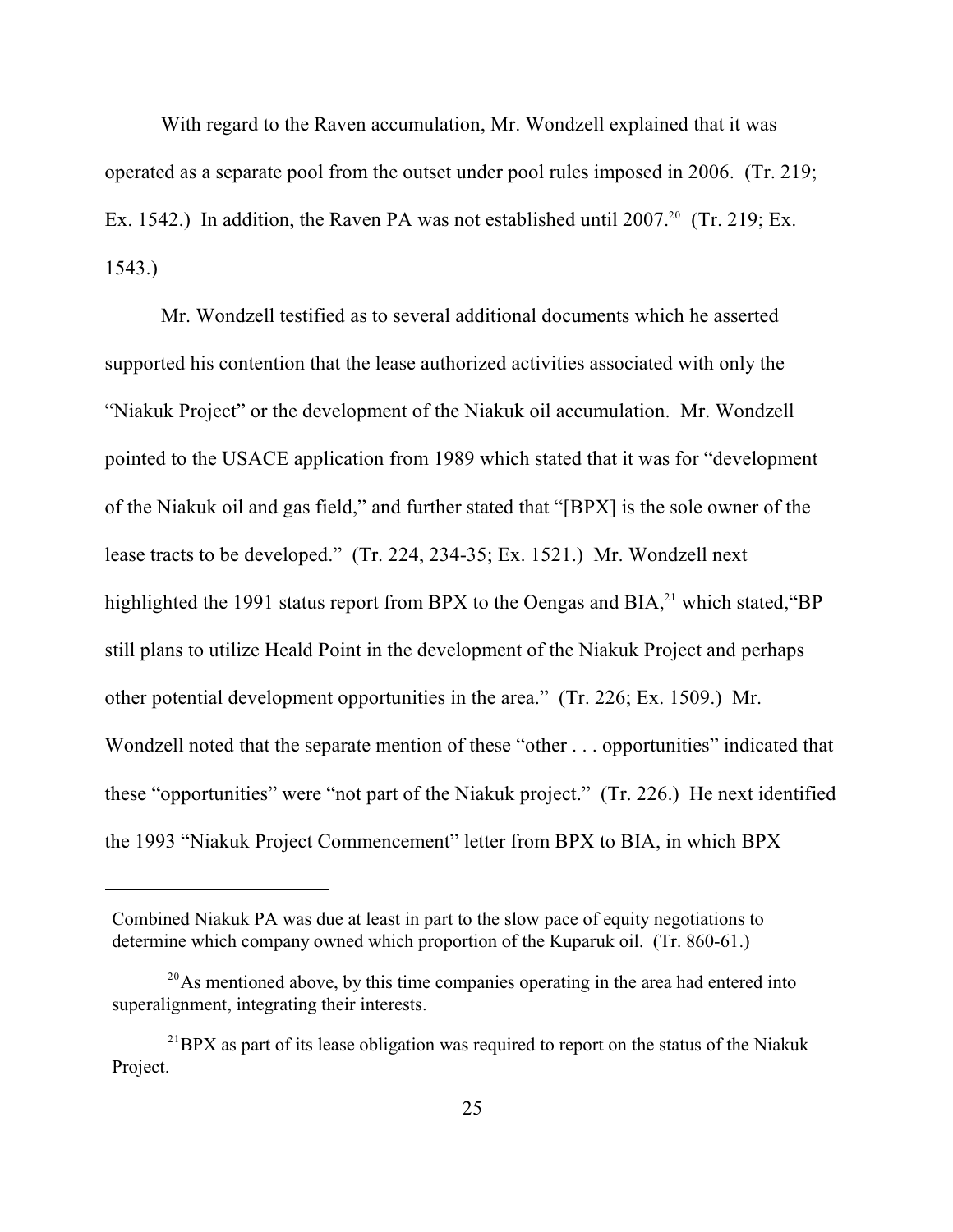sought to expand the lease from ten to twenty acres and which states, "The Lease provided authorization for BP to construct production facilities to support development of, and production from, our Niakuk oil accumulation." (Tr. 226; Ex. 1510.) Mr. Wondzell testified that BPX in its communications with the AOGCC noted that "[BPX] is not proposing to develop the ARCO/Exxon leases." (Tr. 227; Ex. 1532.) Mr. Wondzell also noted that in the counseling record signed by the family regarding the 1994 amendment, the scope of ARCO's activities on the allotment is not explained. (Tr. 228; Ex. 1512.)

With regard to BPX's claim that "Niakuk Project" refers to only a "surface" project," Mr. Wondzell pointed to internal BPX documents in which "Niakuk Project" refers to more than a surface project. In particular, Mr. Wondzell pointed to one document entitled "Niakuk Project Review," which has such headings as "Niakuk Project: Hydrocarbons in Place," and "Niakuk Project: Resource Assessment." (Tr. 232-33; Ex. 1147.) He also testified that there were no public documents indicating that the Lisburne, Raven, or West Niakuk accumulations were considered to be part of the Niakuk Project until 1998, when the AOGCC included West Niakuk within the Niakuk pool rules, and after all of the lease amendments were signed by the plaintiffs. (Tr. 380; Ex. 1609.) Finally, Mr. Wondzell testified that BPX has never publically identified "Raven" as part of "Niakuk." "Raven has always not been part of [the Niakuk Project]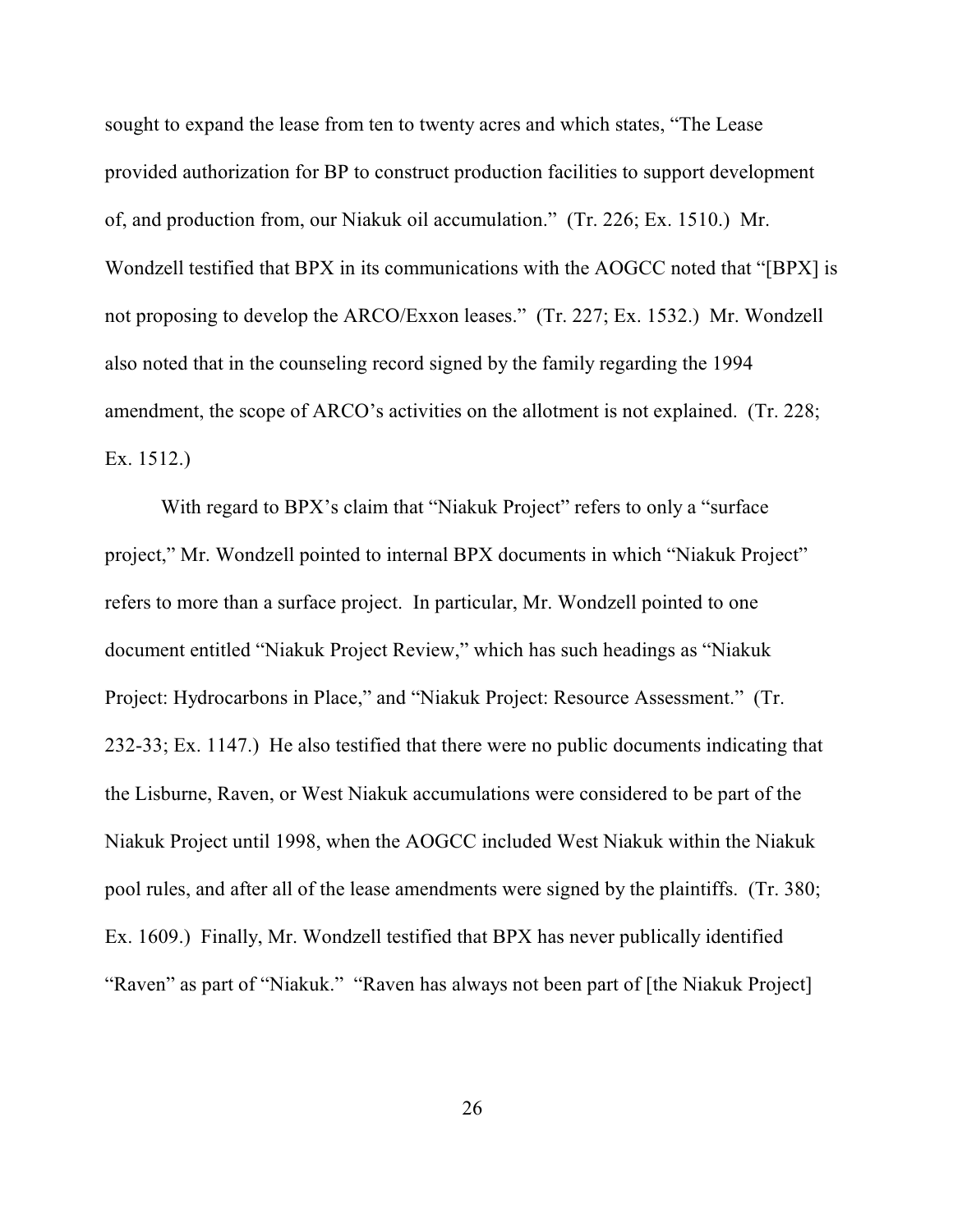because of the references early on to the Niakuk [P]roject, . . . they didn't say the Kuparuk River and other formations. It just said Kuparuk River formation."  $(Tr. 390-91.)^{22}$ 

On cross-examination, Mr. Wondzell was presented with a number of documents written by BPX between 1989 and 1994 that indicated BPX's interest in developing oil and gas from areas outside of the Niakuk accumulation. For example, Mr. Wondzell was shown a 1988 submission by BPX to the USACE, in which BPX noted that an onshore drill site would allow BPX to access "additional potential resources in the area . . . . to the north and west of the Niakuk 4 Island . . . ." (Tr. 262; Ex. 3155.) Mr. Wondzell agreed that this showed BPX's interest in areas to the west, in the direction of the ARCO and Exxon West Niakuk leases. (Tr. 262-63.) The same document stated that "a [Heald]

 $^{22}$ At the conclusion of Mr. Wondzell's testimony, counsel for the defendant-intervenor objected to Mr. Wondzell's testimony as an expert capable of giving an expert opinion on either FSAs or surface leases.

We object to his testimony as to [the] meaning of Niakuk [P]roject as used in the lease between the Oengas and BP. To the extent that's based on him interpreting a lease. . . . And to the extent he was doing more than just setting the [FSAs] before you, and was actually interpreting or talking about sort of industry practice regarding the use of [FSAs], we object to that testimony as well.

<sup>(</sup>Tr. 241-43.) Mr. Wondzell clarified that he has no particular experience with either FSAs or surface leases and was not offering himself as an expert as to either of these. (Tr. 346, 438.) The defendant-intervenor further objected to Mr. Wondzell's experience in naming projects, though not to his regulatory experience in naming pools. (Tr. 372.) Mr. Wondzell clarified, "The projects are named by the companies . . . what the regulators name, and normally it is the operator proposes, [is] the field and the pool, and [they] describe the pool, and put a name to it in declaring the formation." (Tr. 373.) The court accepted Mr. Wondzell as an expert in this regulatory function. (Tr. 373.) The court has addressed the defendant-intervenors' motion to strike Mr. Wondzell's testimony regarding environmental permitting, FSAs, and directional drilling in a separate order. See Appendix A.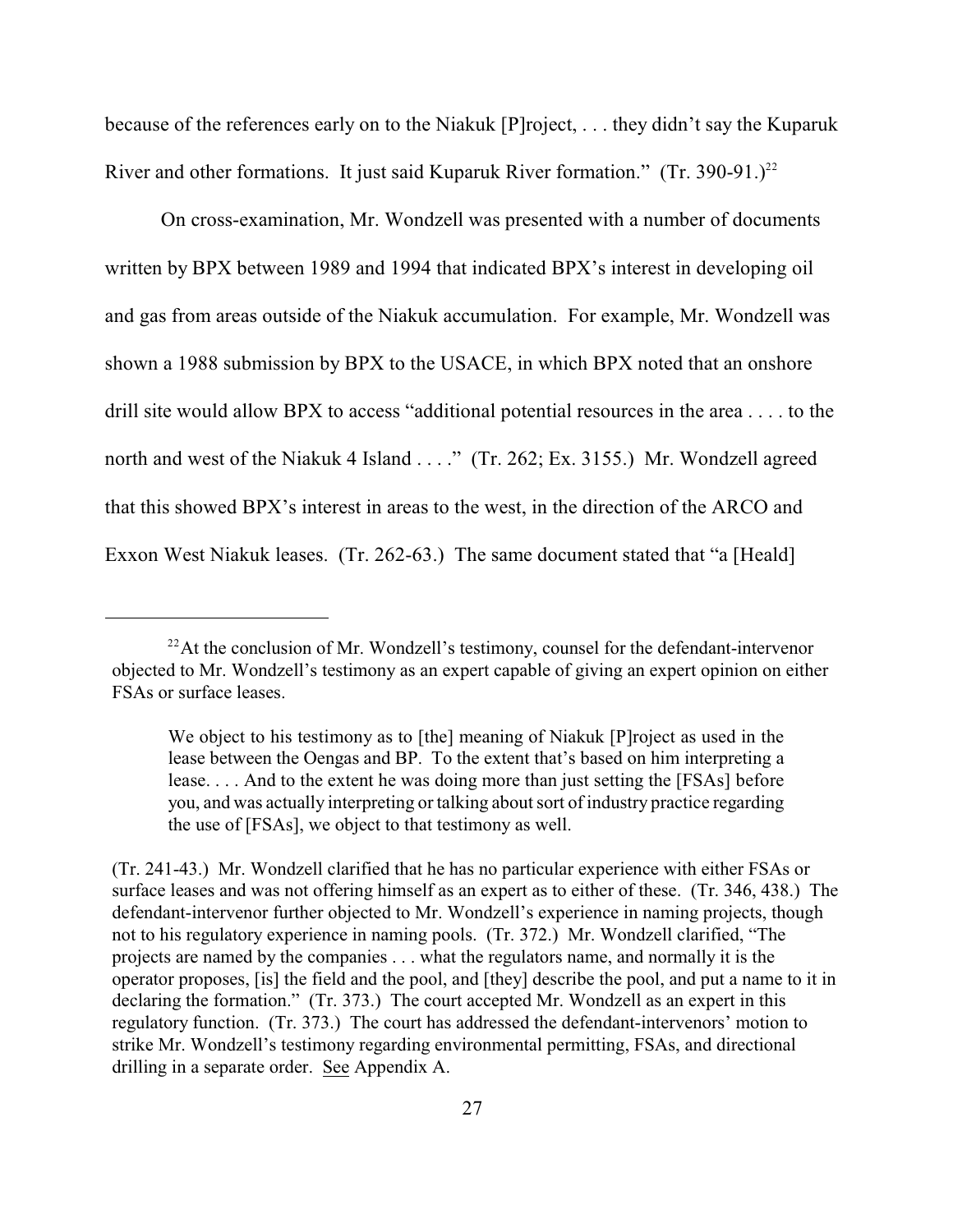Point development would enhance the attractiveness of . . . additional Lisburne wells." (Tr. 263; Ex. 3155.) Mr. Wondzell was also presented with the 1991 status report to the heirs, which as noted above identified "other development" and stated that BPX was talking with its Lisburne partners:

Keyissues that will help to determine the viabilityof onshore development are expected to be resolved within the next 12 months. They include facility sharing and joint Alapah development agreements with Lisburne partners and ongoing preliminary engineering. The company will continue to explore means of recovering remaining proven reserves and other offshore resources.<sup>23</sup>

(Tr. 265-66; Ex 1509.) Mr. Wondzell agreed this was relevant. (Tr. 264.) However, on redirect, Mr. Wondzell reiterated his contention that the 1991 letter indicates that the Niakuk Project is separate from Lisburne.<sup>24</sup> (Tr. 267-68.) Mr. Wondzell was also presented with the original 1989 lease, which in the attachment entitled "Niakuk Project Location Map" shows only surface facilities, rather than subsurface accumulations. (Tr. 269-71; Ex. 1506.) Mr. Wondzell maintained that this attachment did not in fact show the true Niakuk Project, which in the end goal was intended "to recover the reserves." (Tr. 272.) Shown another BPX submission to the DNR which indicated possible exploration of the adjacent leases in 1986, (Tr. 277-282; Ex. 3040), Mr. Wondzell stated that there

 $^{23}$ Mr. Wondzell explained that in the oil industry, "reserves are what's known to be in place and resources are what's possible." (Tr. 266.)

 $^{24}$ During his redirect testimony Mr. Wondzell reaffirmed his earlier statement that in listing "Niakuk Project" and "other potential development opportunities" separately, BPX was "specifically calling them out [as] two separate things." (Tr. 383.)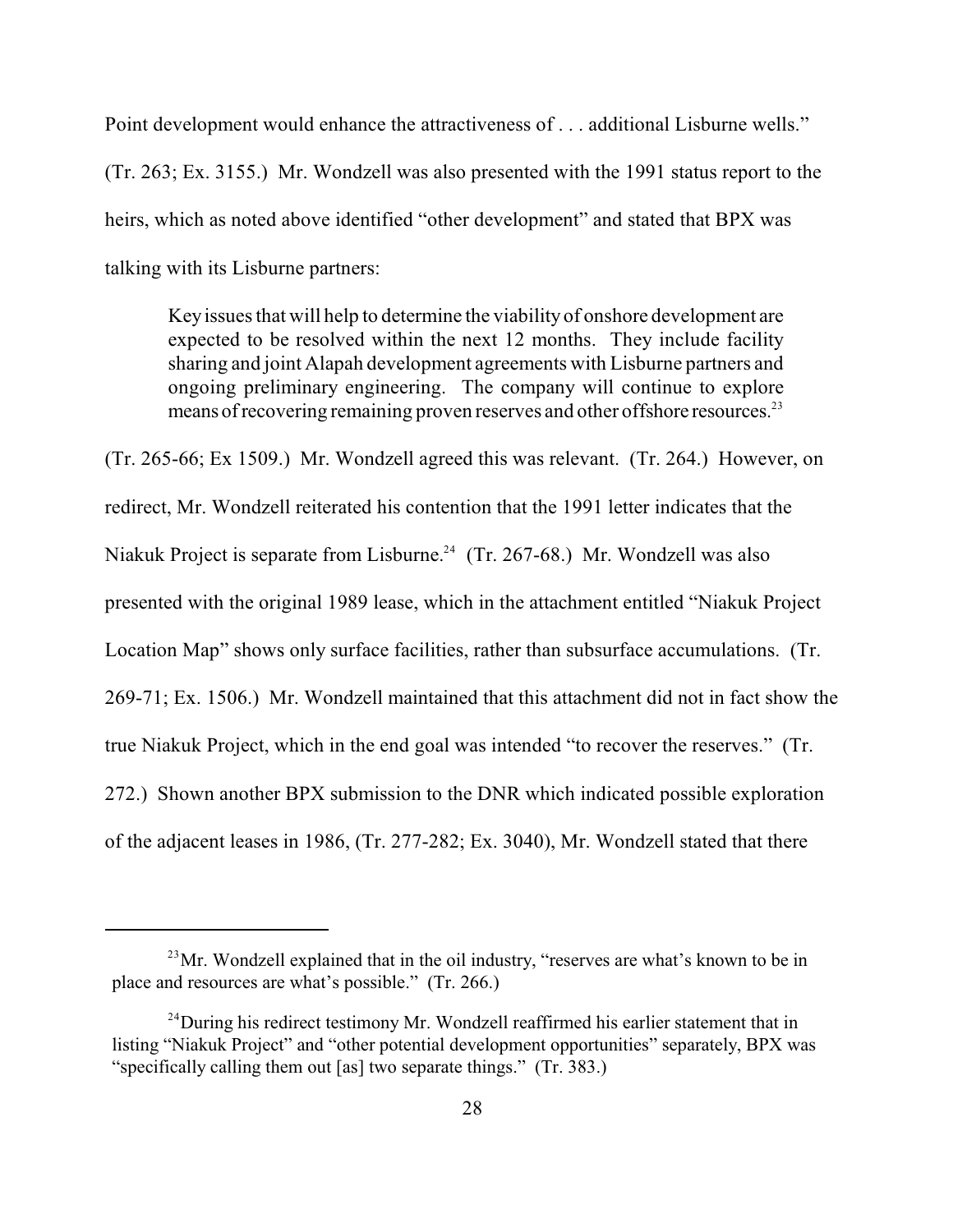was no indication that this exploration would take place on Heald Point.<sup>25</sup> (Tr. 283.) Mr. Wondzell admitted, as he had in his deposition, that in the oil and gas industry, once a company identifies and develops a target accumulation, it will "branch out to secondary targets." (Tr. 285-86.) However, Mr. Wondzell said, this branching out would be limited: "certainly not away from your own leases . . . ." (Tr. 288.) When asked about BPX's testimony at the AOGCC hearing in 1993 on the application of Niakuk pool rules to leases west of BPX's Niakuk leases, in which BPX noted that there might be other related pools, Mr. Wondzell agreed that BPX noted in 1993 that it might have to integrate its interests with other companies.<sup>26</sup> (Tr. 295-97; Ex. 3241.) Mr. Wondzell also acknowledged that during the 1994 lease discussion, BPX informed the BIA about possible scenarios wherein third parties might become "involv[ed] on [sic] Heald Point."<sup>27</sup> (Tr. 301-04.) Specifically, Mr. Hirsh, a representative of BPX, told Ms. Sam:

The most likely scenario for third party involvement on Heald Point would be for one or more of the following to occur: 1.) BP assigns an interest in its Niakuk oil and gas leases to a third party; 2.) the Niakuk [PA] is expanded to include oil and gas leases owned by parties other than BP and their leases are

 $^{25}$ It was later clarified that some, but not all, of this document would have been confidential despite its submission to the AOGCC. (Tr. 384; 396-97.)

 $26$ In his redirect testimony, Mr. Wondzell explained that the AOGCC decision that established Niakuk pool rules that did not include ARCO and Exxon's leases was the outcome of the 1993 hearing. (Tr. 387; Ex. 1532.)

 $^{27}$ During his redirect testimony, Mr. Wondzell explained that he didn't give weight to this in considering what was included in the "Niakuk Project" because of "the uncertainty" in this language. (Tr. 389-90.)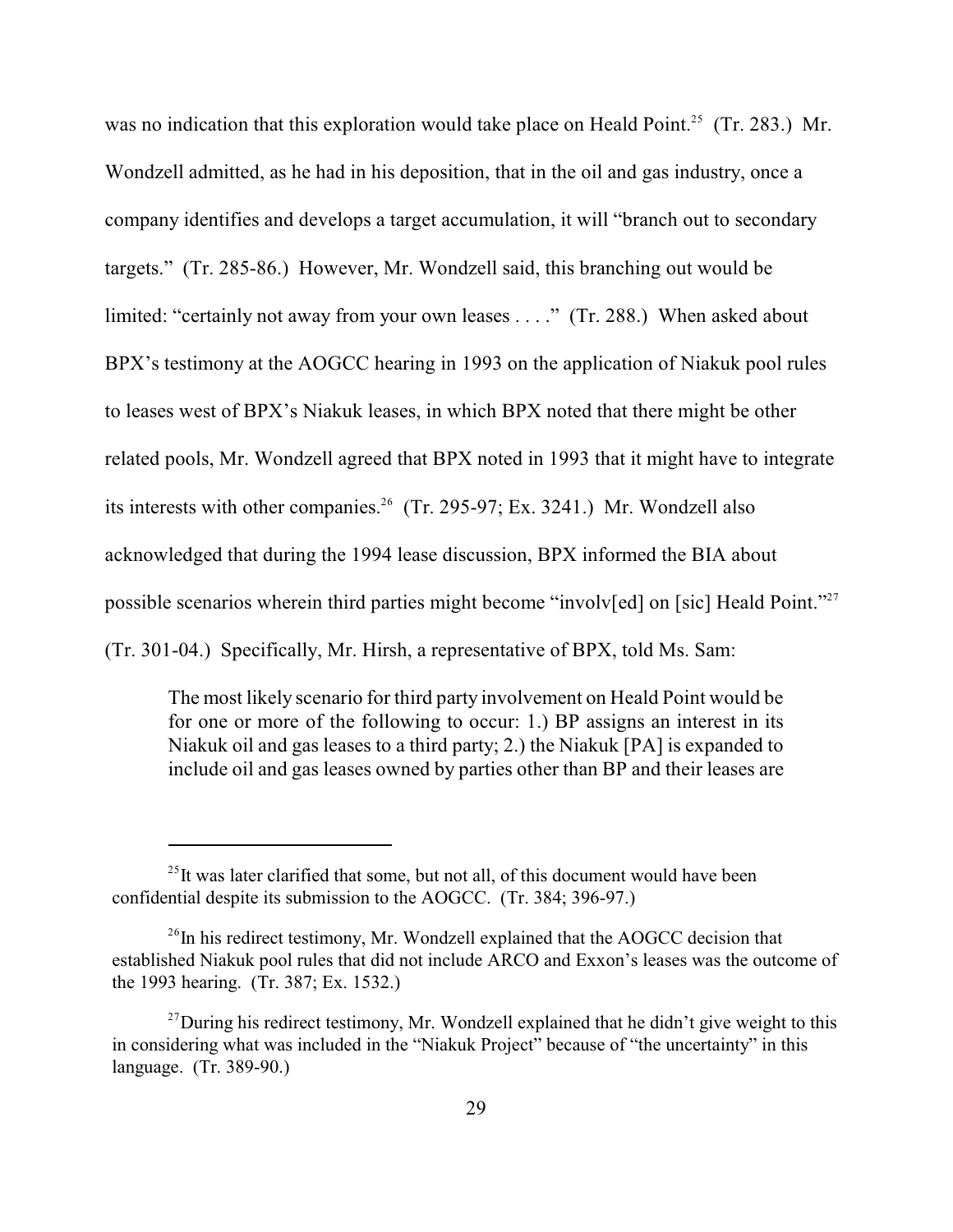developed from Heald Point or 3.) BP enters into a production facility sharing arrangement with one or more third parties.<sup>[28]</sup>

(Tr. 300-301; Ex. 3272.)

The plaintiffs' final witness on liability was Tony Delia, the grandson of Andrew

Oenga. Mr. Delia testified that on November 18, 2008, the family sent a letter to the BIA

requesting that the BIA take steps to stop BPX from using the allotment to drill for oil

from the Raven PA:

1) declare BP's production of oil from the Raven PA through the facilities on the above Allotment to be an unauthorized trespass, 2) demand th[at] BP immediately halt the trespass, and 3) collect from BP damages, penalty, and interest for all past trespass, and for all future trespass until this practice is halted.

(Tr. 411; Ex. 1561.)

## **2. Defendant and Defendant-Intervenors' Witnesses**

The defendant-intervenors' first witness on liability was James Eason, who was offered as an expert in the development and regulation of oil production on the North Slope, and the history, geology, and geography of the North Slope. Mr. Eason worked for 38 years in the area of petroleum geology. (Tr. 416.) From 1973 to 1974 he worked with Amoco Production Company as an exploration geologist in Louisiana. (Tr. 417.) From 1974 until 1977 he worked as an exploration geologist for the Atlantic Richfield

 $2<sup>8</sup>$ As noted above, the Niakuk PA in fact was expanded to include West Niakuk in 2007. There is no evidence that BPX assigned an interest in its Niakuk oil to a third party. And as discussed infra, BPX entered into multiple FSAs with ARCO and Exxon, but not all of these FSAs involved development of oil other than "[BPX's] Niakuk oil."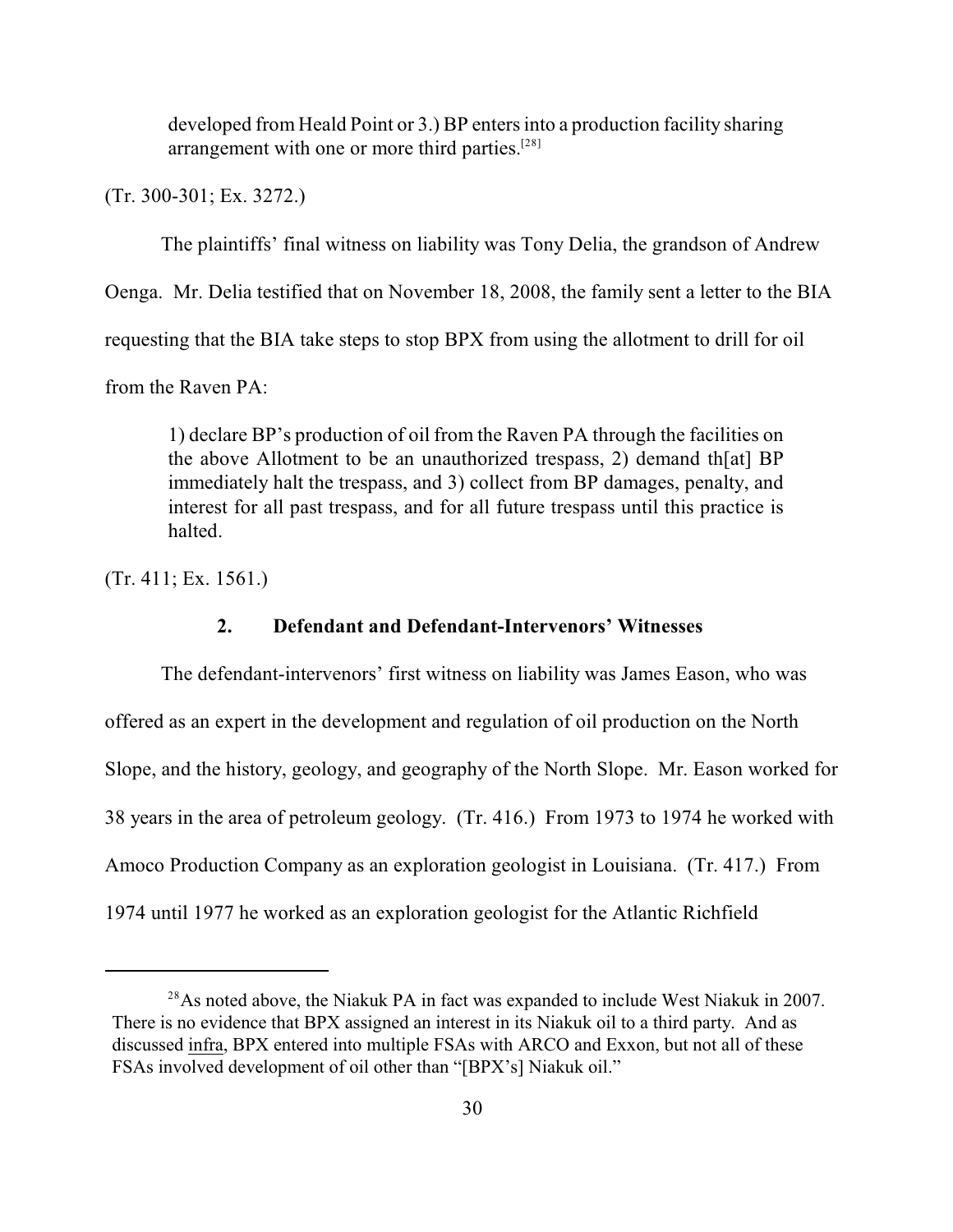Company in Alaska, during which time he began working on the North Slope. (Tr. 417.) From 1977 through 1989 Mr. Eason worked for the Conservation Division of the U.S. Geological Survey, leading a team responsible for evaluating offshore acreage. (Tr. 418.) He went to the Alaska DOG in 1980, eventually becoming the Director of that Division in 1986, a position he held until 1995. (Tr. 418-19.) In that position he had access to geophysical information and well data, which the office analyzed to identify prospects available for leasing to developers. (Tr. 419.) In addition to leasing, DOG was responsible for approving and administering unit agreements and collecting royalties from developers, as part of the DOG's responsibility in establishing "participating areas." (Tr. 419-20.) He has been a consultant since 1995. (Tr. 420.) Much of Mr. Eason's testimony dealt with geological complexities of oil field formation and development which was not directly relevant to this case and is not summarized here.

Mr. Eason testified that a unit, such as the PBU, is:

a joining of lease interest so that they may be operated as if it was a single lease . . . . And the unit operating agreement is simply the producers' agreement among themselves rendered on paper as to how they're going to operate . . . . It defined how facilities would be shared, who would pay for what, and then how the resources were going to be divided.

(Tr. 439-40.) Next, Mr. Eason explained that the state's DNR, as distinguished from the AOGCC, acts as a landowner that has an economic interest in the production of oil because of the royalties that are collected. (Tr. 446.) He explained that when the state issues a lease, the lease is not limited to development of only certain accumulations within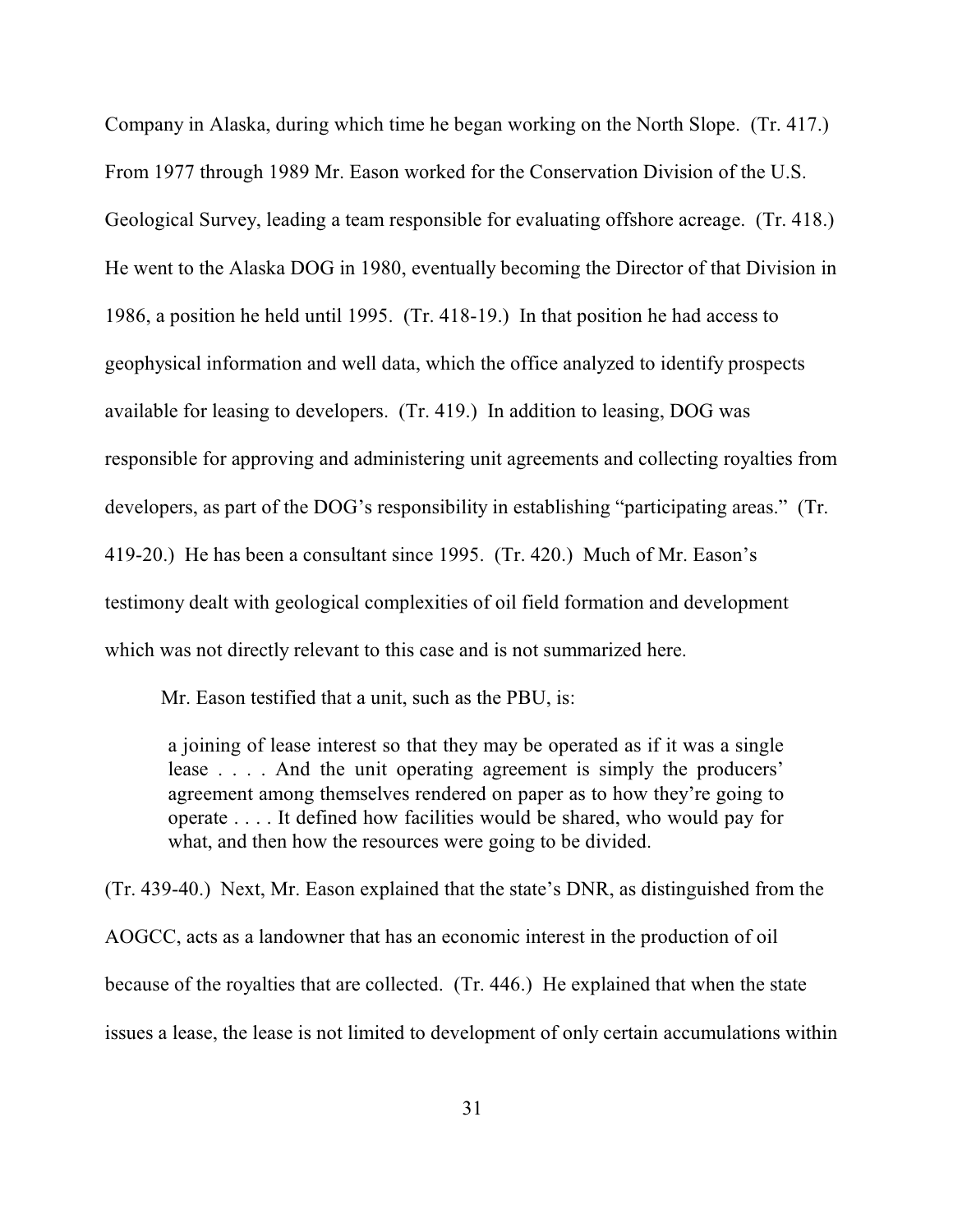the lease area. "[Y]ou don't issue a lease to develop the Niakuk accumulation. You issue a lease–in most cases, you're not even aware of what's there. . . . You have the right to explore and develop, and it extends to all oil and gas from the surface of the ground to as deep as you drill." (Tr. 456-57.)

Mr. Eason testified that in his experience "the names that are applied to fields and field area units are coincident with where the field or unit is . . . located geographically." (Tr. 427.) For example, the Niakuk accumulation is located proximate to the Niakuk Islands. (Tr. 427.) Mr. Eason testified that different oil accumulations have different "signatures," allowing a geologist to distinguish oil from one accumulation from that of another. (Tr. 432-33.)

Mr. Eason stated that BPX's "Niakuk [P]roject" progressed in a way typical for

North Slope projects. (Tr. 475.)

[P]rospective areas around were identified. Exploratory wells were drilled. They provided the broad resource estimates . . . . [T]his process has a narrowing of focus over time so that . . . [BPX could] prioritize for potential development, and in this case BPX acquired its surface lease for the construction of facilities and followed the typical path for permitting and regulatory approval for those facilities.

(Tr. 476-77.) During this process, companies will be "generally very close-mouthed" in

their communications. (Tr. 478.)

Internally, of course, they've got to be very candid because they depend upon from bottom to top convincing the next person up the line . . . that you know what you're doing, and you've looked at the risk, and you know the money and what's going to be involved. So every effort is made to be as precise and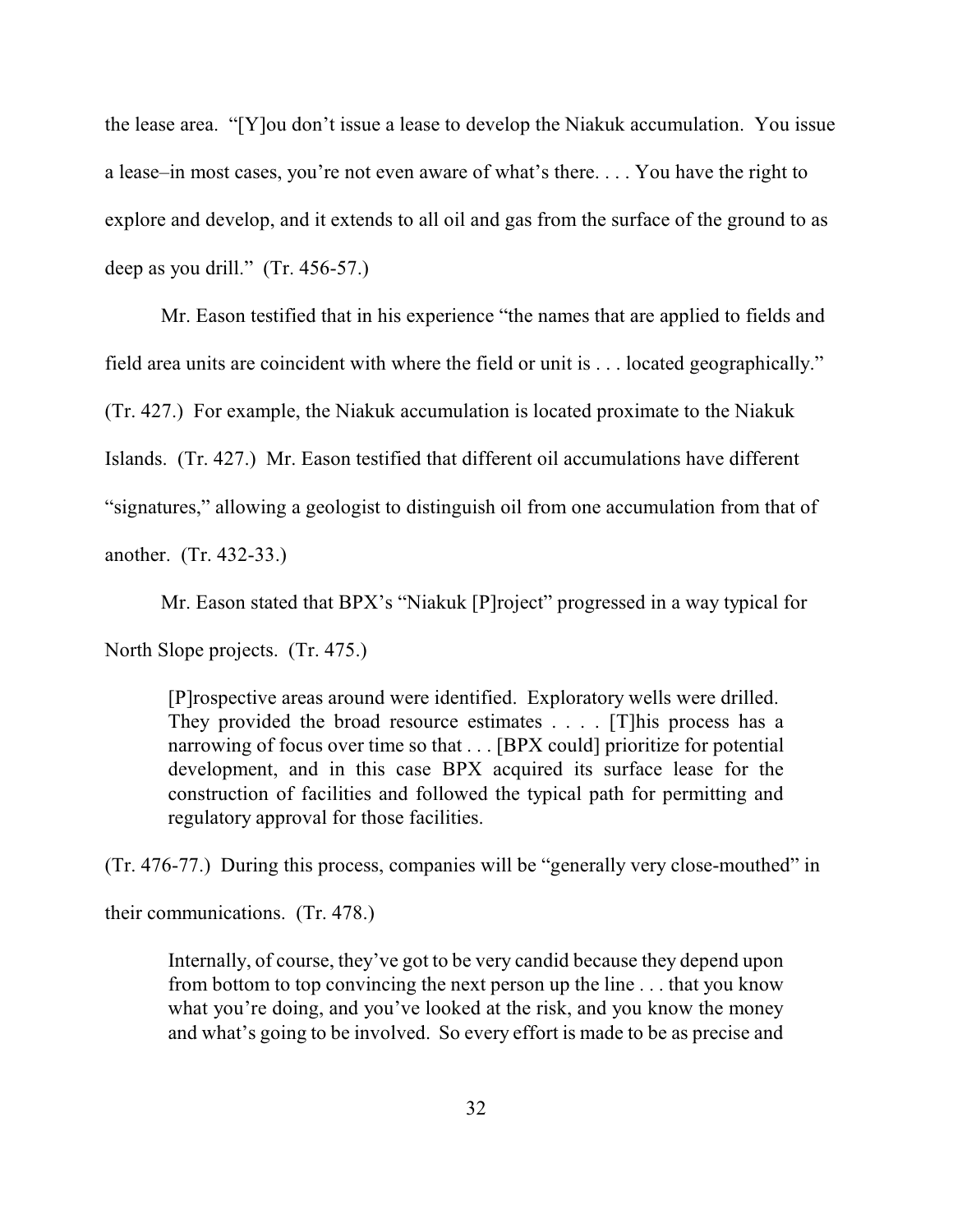probably as thorough as you can in internal things. But there's a lot of reasons that you don't [in your] external communications.

(Tr. 478.) For instance, Mr. Eason explained, there is always continuing competition for leases and resource information. (Tr. 479.) "[C]ompanies don't usually say a lot more than they have to unless they're talking to their partners and the people that they have to explain things to in order to get the permits and things they need." (Tr. 480.) Even when communicating with regulators those communications would be kept confidential. (Tr. 480.)

Mr. Eason testified regarding a number of internal and external BPX communications concerning the Niakuk Project that he thinks indicate BPX's understanding that oil might be found in accumulations other than the Kuparuk, which is the geologic formation associated with the Niakuk' PA.<sup>29</sup> The first, entitled "Niakuk Project Resource Assessment" and dated September 1986, includes in its conclusions section the statement, "Hydrocarbon-in-place estimates are decreased in all recognized potential reservoirs at Niakuk . . . ." and then goes on to list oil-in-place estimates for the Kuparuk River, Ivishak, Sag, Lisburne, and Kekituk formations. (Tr. 483-84; Ex. 3076.) Mr. Eason stated that this confidential internal document shows that BPX was at that time considering development of other accumulations. (Tr. 486.) A 1987 document entitled

<sup>&</sup>lt;sup>29</sup>Not discussed here are three exhibits that were discussed at some length during Mr. Wondzell's testimony. (See Exs. 3040, 3155, 3241.) Mr. Eason suggested that all three evidenced BPX's interest in exploring oil accumulations beyond the Kuparuk. (Tr. 481, 489, 493.)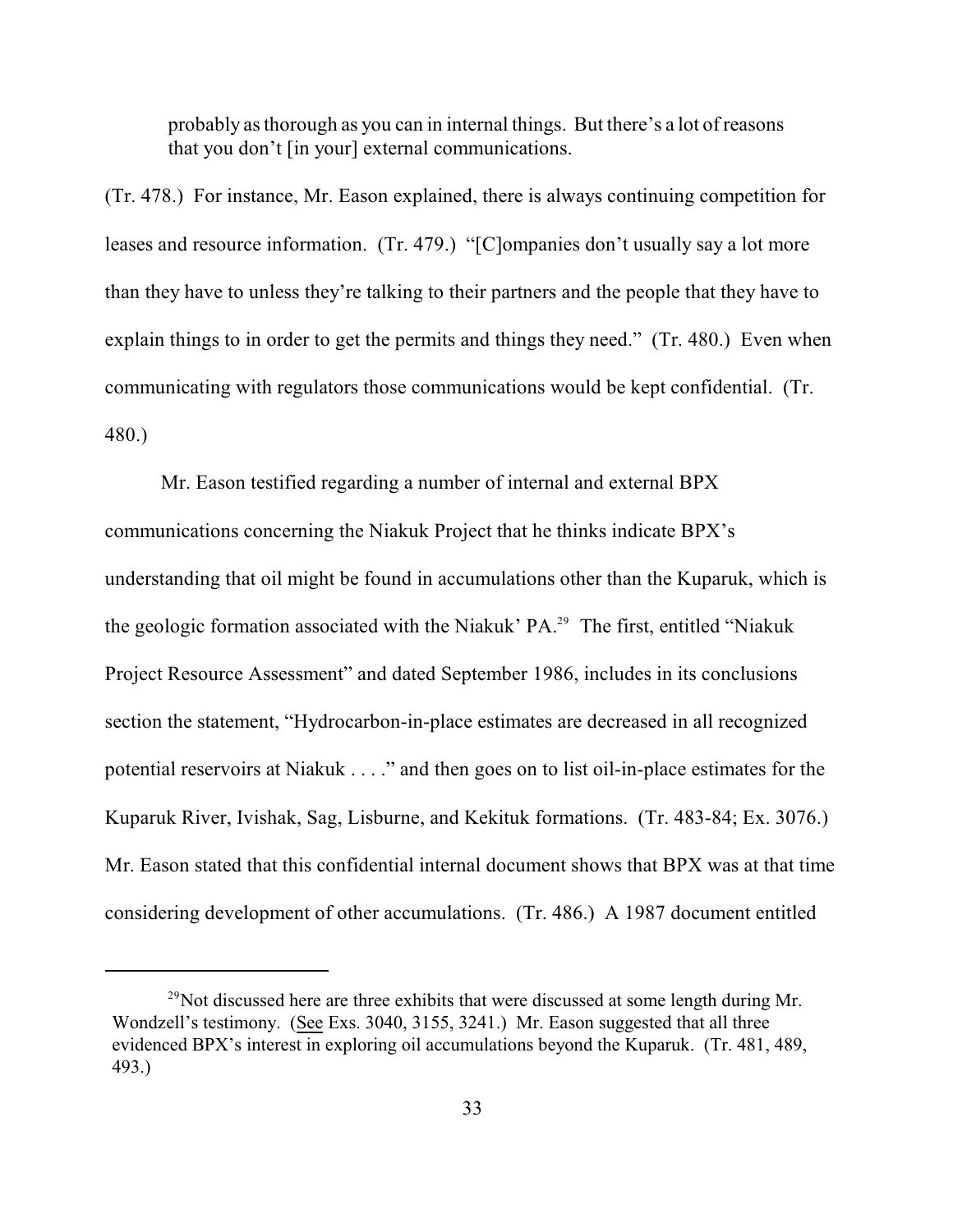"Niakuk Review," which appears to be slides from a presentation by BPX to the AOGCC, includes the statements, "Kuparuk sands are primary target. . . . Upside resources can be delineated as part of development."<sup>30</sup> (Tr. 488-89; Ex. 3088.) A 1989 letter from BPX to the USACE submitting additional information in support of its permit application includes the heading "Additional Unproven Resources." (Tr. 490-91; Ex. 3177.) The letter states, "Further recent study of available . . . data has increased our confidence that additional well resources are to be found farther North of the Niakuk #4 island. . . . A large portion would be undevelopable if drilling were restricted to onshore at Heald Point. The resources are far from proven  $\dots$ ." (Ex. 3177; see also Tr. 491-92.)

Mr. Eason summarized his opinion as follows:

What is the Niakuk Project? Based on oil industry context and all the documents I've reviewed, it was not a subsurface feature. It was not a regulatory construct for governing the production of specific subsurface resources. Generally speaking, it was the project to drill the wells and construct the facilities necessary to find and produce all commercially recoverable oil resources in the area around the Niakuk Island from whatever formation and whomever's leases. . . . The records show that the term was used in different ways in different times depending on the phase of the project and the context. Numerous resource assessment documents discuss the Niakuk Project in terms of multiple oil accumulations within the five formations in the Niakuk area. Some regulatory filings contain a narrow statement of the project's purpose because that increased the likelihood of regulatory success. . . . In the context of a surface lease, the Niakuk Project is a surface construction activity in need of permitting. . . . The lease says a longer term is contingent upon the Niakuk Project being permitted. . . . In this context the only thing regulators permit is surface activities.  $\dots$  [I]t's my

 $30$  On cross-examination Mr. Eason clarified that this document, although a presentation to the AOGCC, appeared to have been restricted and not generally available to the public. (Tr. 561, 571.)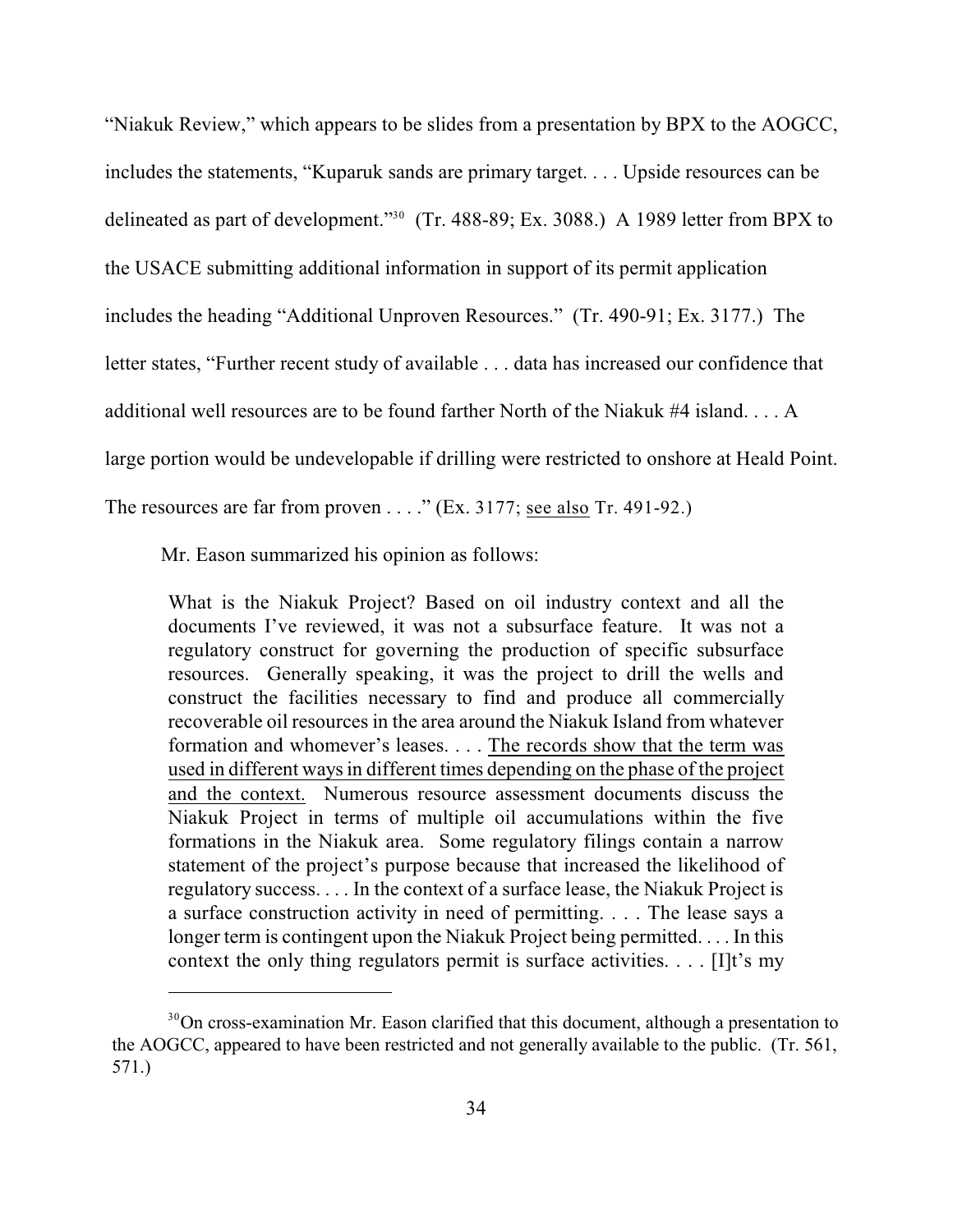belief that the attempt by the plaintiffs to restrict BPX's production from the Niakuk Project to a particular reservoir is . . . unique in my experience which spans the entire period of North Slope production and development . . . .

(Tr. 493-96 (emphasis added).)

During cross-examination, Mr. Eason went through a set of maps showing wells drilled from the allotment at various points in time along with the State oil and gas leases and accumulations into which they were drilled. The 1993 map shows a number of wells producing oil from the Niakuk Reservoir through the allotment prior to the 1994 creation of the Niakuk PA. (Tr. 514-16; Ex. 1.) Mr. Eason explained that a lease-holder has the right to drill and explore its leases even prior to the creation of a PA. (Tr. 515.) The 1994 map shows several new Niakuk wells from the allotment along with a single well, labeled "NK-26," drilled into the Lisburne accumulation. (Tr. 518-19; Ex. 1.) The 1995 map shows additional Niakuk wells on BPX's leases plus a new well drilled to the west of the Niakuk PA into a state lease belonging to ARCO and Exxon. (Tr. 520; Ex. 1.) The 1997 map shows the new separate West Niakuk PA on the ARCO and Exxon leases to the west of the Niakuk PA, with new allotment wells going into both of those PAs. (Tr. 521-22; Ex. 1.) Additionally, the 1997 map shows a new well, labeled "NK-25," drilled to the east into the Lisburne PA. (Ex. 1.) The 2007 map shows the newly-created Raven PA and the integration of the Niakuk and West Niakuk PAs into a single Combined Niakuk PA. (Tr. 528; Ex. 1.)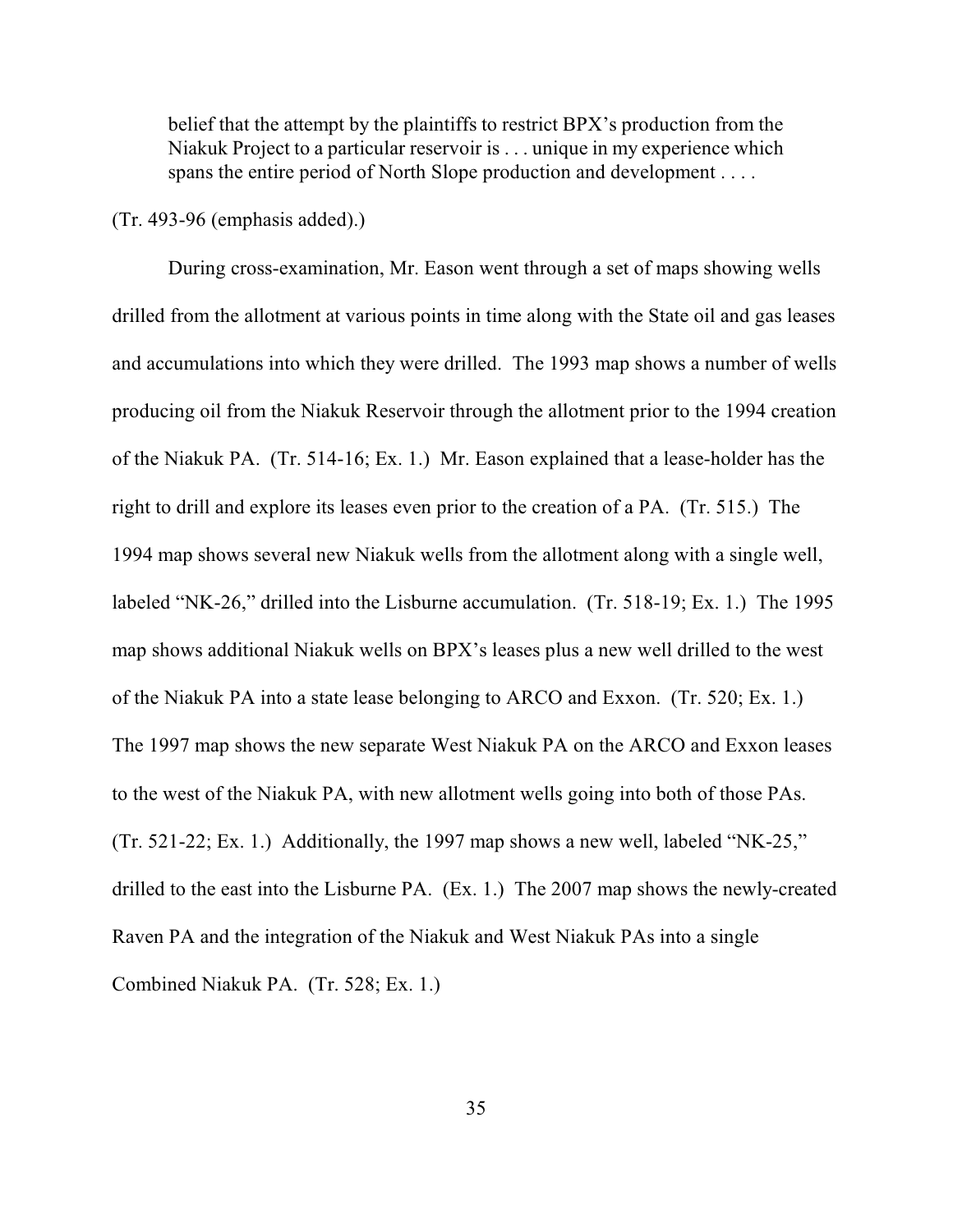Mr. Eason acknowledged during cross-examination that "identifying prospective areas, doing exploration wells, prioritizing potential development and then later looking at other areas to develop," which Mr. Eason had identified as steps in the typical progression of North Slope projects, all deal with "development of oil and gas reserves." (Tr. 544.) He would not, however, characterize these steps as "sub-surface functions," rather than "surface functions," stating instead that "they were all things that preceded the construction and building phase of the project." (Tr. 543, 544.) He further acknowledged that the confidential presentation given to the AOGCC by BPX in 1987, memorialized in a document entitled "Niakuk Review" on a page titled "Niakuk Project Introduction," includes matters dealing with reservoirs and oil fields. (Tr. 561-63; Ex. 3088.) Further, a map in that presentation titled "Niakuk Project Location Map" shows both surface and sub-surface features. (Tr. 563-64; Ex. 3088.) Similarly, he agreed that the 1986 "Niakuk Project Resource Assessment" addresses "oil reserves and sub-surface potential." (Tr. 568; Ex. 3076.) He agreed that an internal 1986 BPX memo entitled "Niakuk Project Summary" addressed both surface and sub-surface matters. (Tr. 570-72; Ex. 1206.) He also agreed that BPX's internal "Niakuk Project Review" from 1986 includes numerous sections addressing sub-surface, in addition to surface, matters. (Tr. 573-76; Ex. 1147.) Mr. Eason testified that he believed he reviewed all of the relevant documents in forming his opinion for this case, but that he reviewed only the documents "that I was presented." (Tr. 577-78.) He was unable to say what "independent work [he]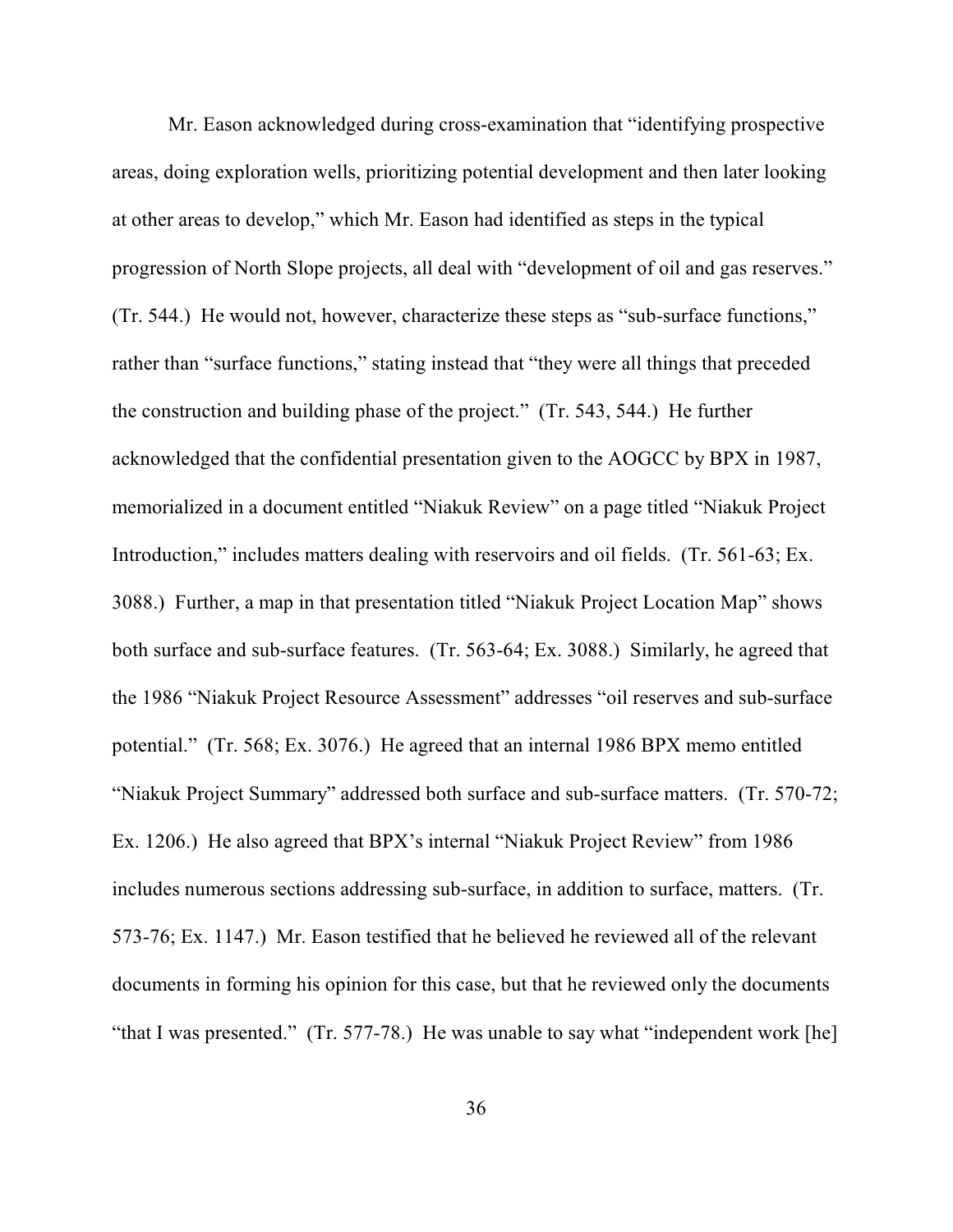did on this issue to form these opinions," other than "I think that my independent work consists of my entire background and my familiarity with the facts . . . ." (Tr. 579.)

Further, Mr. Eason admitted on cross-examination that he was not sure whether he had reviewed a number of documents relied upon by Mr. Wondzell in forming his conclusion that Niakuk project had a specific meaning during the period of the lease negotiations. Specifically, Mr. Eason could not recall whether he reviewed BPX's 1988 USACE permit application or the 1991 status report sent by BPX to the Oengas. (Tr. 548, 549; Exs 1521, 1509).

However, Mr. Eason did not read the 1991 report to suggest that the Niakuk Project was something different from the "other potential development opportunities." (Tr. 553-54; Ex 1509.) Likewise Mr. Eason did not agree that the January 1994 AOGCC order establishing Niakuk pool rules limited to BPX's leases and the March 1994 DNR decision establishing a Niakuk PA solely for BPX's leases indicated that the Niakuk Project dealt only with BPX's Niakuk oil accumulation. (Tr. 558; Exs. 1532, 1537.) Rather, he stated:

There was no discussion of the Niakuk [P]roject. It dealt with the Niakuk [PA] and the Niakuk pool rules. And it's correct I think to say that [DNR] agreed with the [AOGCC] that the boundaries were appropriately drawn where they were without the West Niakuk there. . . . The requirement is that . . . the PA encompass the limits of the reservoir. And the reservoir appeared at that time to extend no further than the area [under BPX's leases].

(Tr. 558-59.) He stated that the fact that there was a separate PA for West Niakuk is not significant in determining what is meant by the "Niakuk Project," because "as I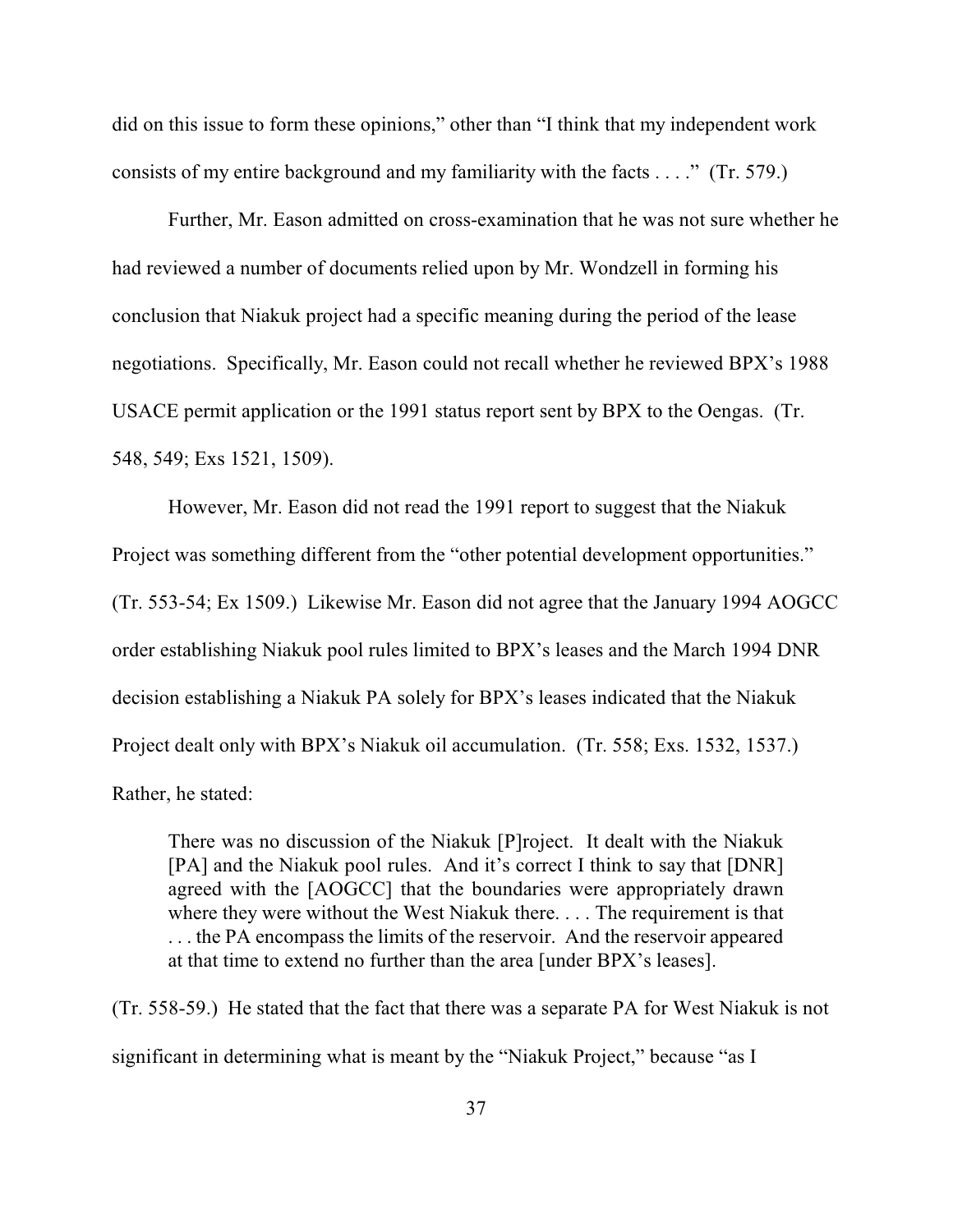understand all major development projects, it's the construction and building and producing. It certainly colored my view of what people's perception of the extent of the reservoir was at that time." (Tr. 560.) He did not give weight to BPX's 1993 letter to BIA stating that "[T]he lease provided authorization for BP to construct production facilities to support the development of, and production from, our Niakuk oil accumulation," in part because the letter was written by "a landman who was using language, perhaps artfully and perhaps not." (Tr. 580-81; Ex. 1510.)

Mr. Eason acknowledged that his opinions do not necessarily reflect the understanding of the Oengas regarding the Niakuk Project. (Tr. 581-82.) He was focused on "the development issues that . . . bore some light on the . . . project. . .[and] the language that would typically be of concern in an oil and gas setting . . . ." (Tr. 581- 82.)

The defendant-intervenors next called George Ahmaogak, former five-term Mayor of Barrow, Alaska. Mr. Ahmaogak explained that he has also at times worked for the North Slope Borough, various native corporations, including the Arctic Slope Regional Corporation, and Shell Oil. (Tr. 586-588.) He held the position of Mayor during the period the Oenga's original lease was being negotiated and signed in 1989. (Tr. 587, 595.)

Mr. Ahmaogak explained that he first learned of BPX's interest in the Oenga allotment from Andrew Oenga, from whom he understood that BPX was interested in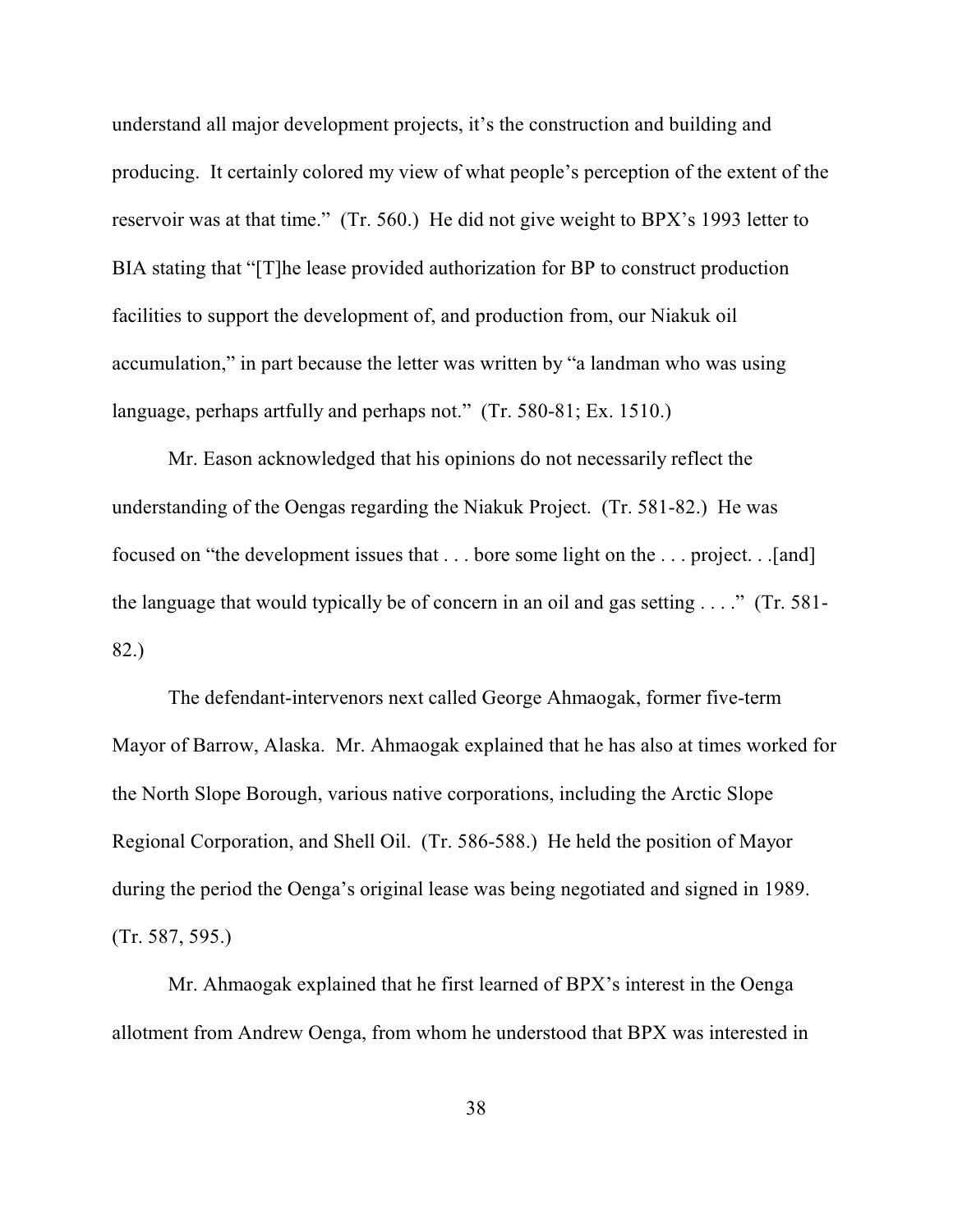building a road with a right-of-way. (Tr. 589-90.) "Andrew sought my advice in how to go about the whole process . . . because there was no other assistance available to him at that time." (Tr. 590.) Mr. Ahmaogak explained that his family's native allotment is the site of the West Dock, which was the first of three of four docks now existing on the North Slope. (Tr. 590, 592-93.) Mr. Ahmaogak "pretty much negotiated the lease" of his family's allotment to ARCO in addition to instituting legal action against the company for its prior use of his allotment without permission, which resulted in "a lot of surface damage" and construction of a road. (Tr. 591-92.) His family retained legal counsel for the trespass action. (Tr. 593.) Mr. Ahmaogak stated that the only difference between his family's circumstances and the Oengas's was that his family's allotment had "more substantial damage" because of the previous trespass. (Tr. 608.)

Mr. Ahmaogak explained that Mr. Oenga approached him because he "wanted advice, fair advice," regarding "[BPX's] interest with the right-of-way and the road," and that Mr. Oenga wanted his opinion because of his experience with his family's allotment. (Tr. 591.) A BPX internal memorandum regarding a January 1988 meeting between Mr. Ahmaogak and BPX states, "The Mayor wanted to make it clear that he was interested personally regarding Mr. O[e]nga's land claim. He wanted to make sure we were fair and would negotiate in good faith with Mr. O[e]nga." (Tr. 595; Ex. 3107.) Mr. Ahmaogak testified that his immediate concern was that Mr. Oenga be treated fairly and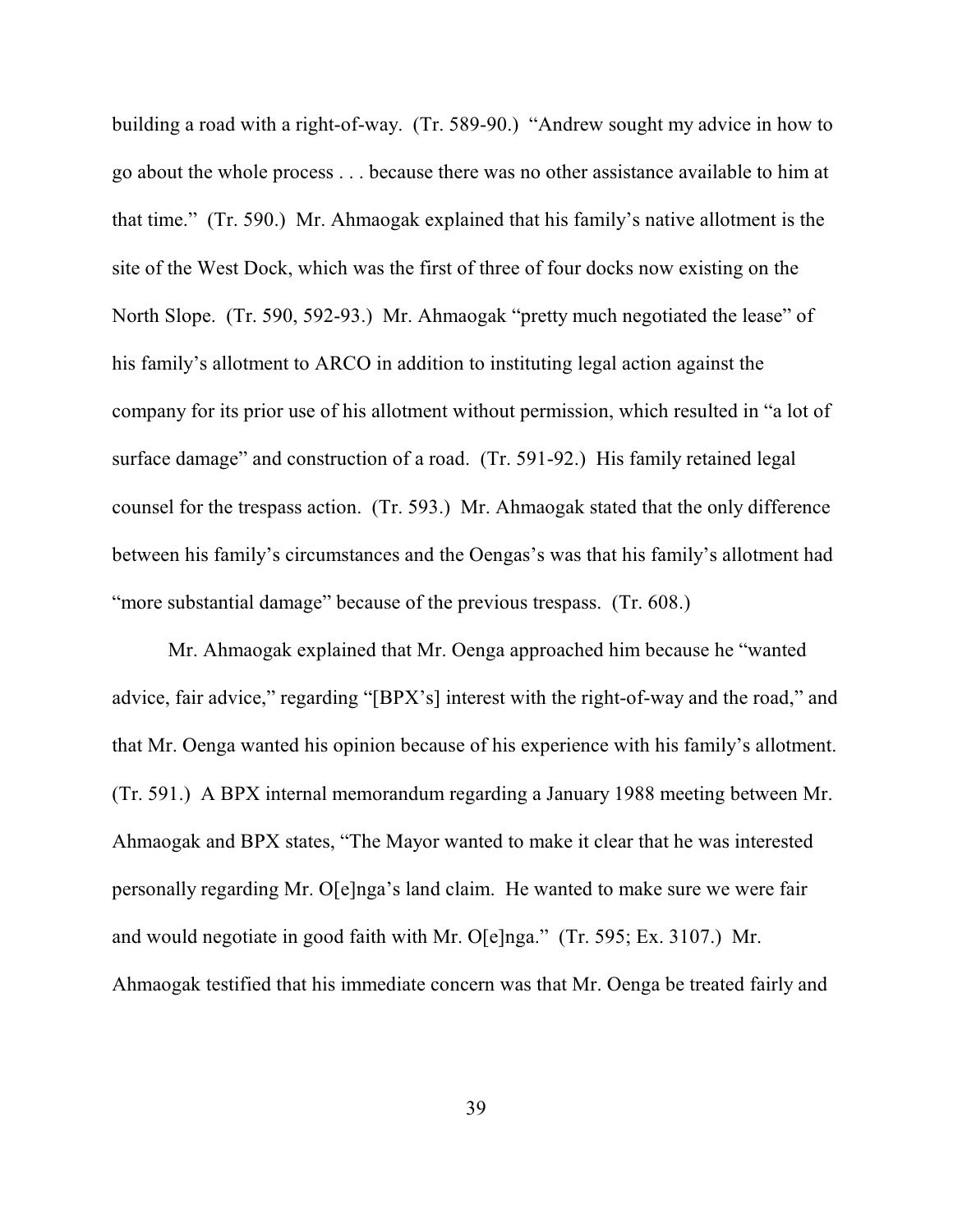get a fair price for the allotment, because "the project cannot go through or become a reality unless he was treated fairly." (Tr. 596.)

The borough would have never benefitted unless . . . Oenga was treated fairly, compensated for whatever efforts that BP had tried to do. . . . The borough would later on, of course, reap the benefits if the project did come to fruition. . . . [T]he borough would tax that particular infrastructure that BP had put in. But it wouldn't be a project unless all parties come to a solution . . . .

(Tr. 596-97.) He explained that he did not think the borough would have received more money if the Oengas had received less money for their allotment. (Tr. 597.) He perceived no conflict of interest between the borough and Mr. Oenga. (Tr. 627.)

Mr. Ahmaogak explained that he was not directly involved with Mr. Oenga's lease negotiation, nor did he "get into the details of the lease . . . terms." (Tr. 598.) He said that Mr. Oenga alone, with help from interpreter Rex Okakok,<sup>31</sup> decided on the amounts he would request from BPX, and that he only discussed the negotiation process with Mr. Oenga, "several" times over a one-year period. (Tr. 600-01.) He said he explained that "the processes that we went through, the [BIA] needs to conduct an appraisal of fair rental value . . . . And I'm sure BP would have to conduct their own appraisal processes, too, and take the two and declare a value from there." (Tr. 624-25.) He also testified that he advised Mr. Oenga to consult with a lawyer several times. (Tr. 602, 605-06.) Mr. Oenga did appear to retain the services of attorney Glenn Feldman in August of 1988 but discontinued that representation less than a month later, stating

 $31$ Mr. Okakok also served as the Mayor's special assistant at that time and was assigned to help Mr. Oenga by Mr. Ahmaogak. (Tr. 606.)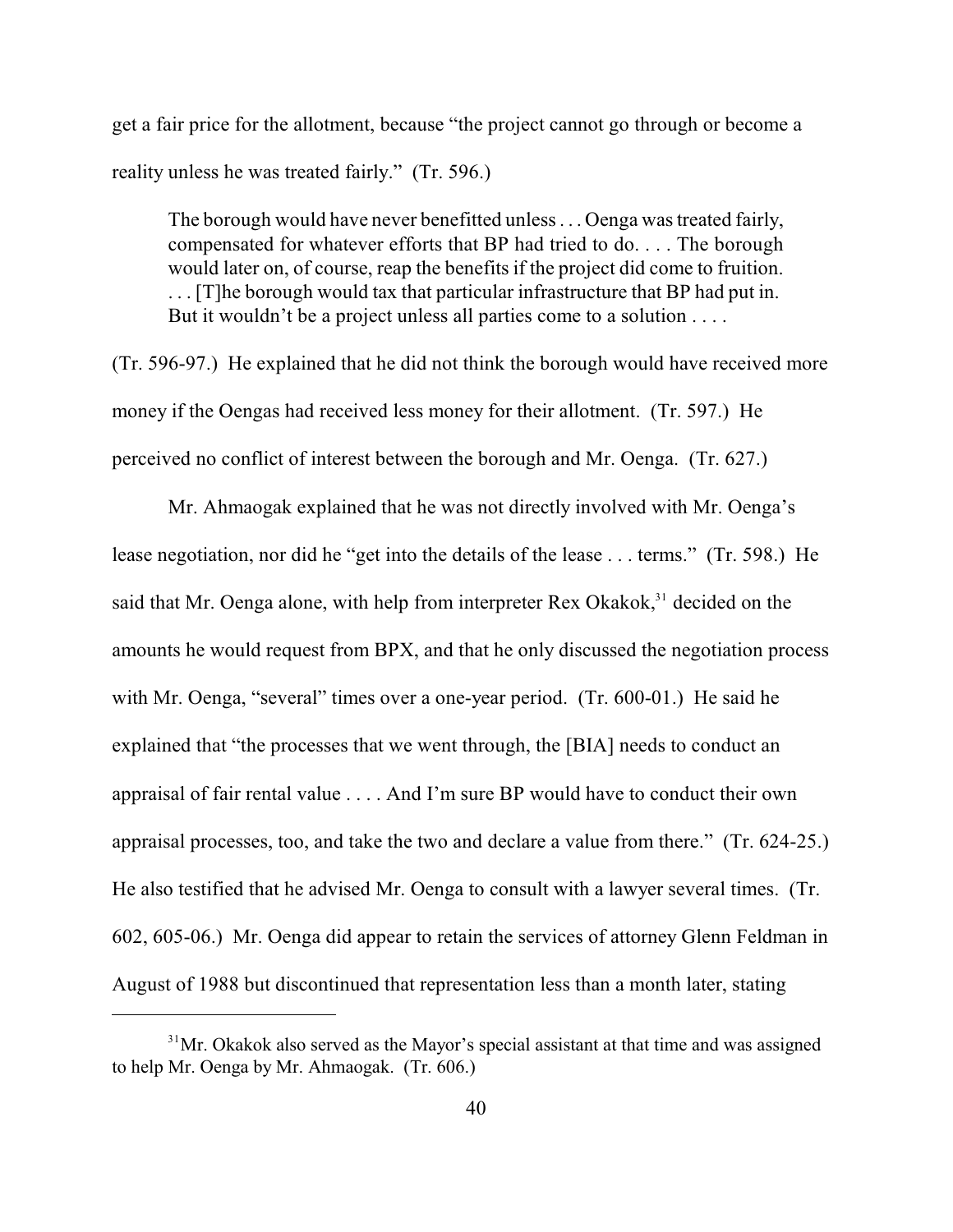instead that, "Mayor George Ahmaogak has been my confidant[] and has been assisting me personally and I wish that to continue." (Tr. 601-03; Exs. 3136; 3142.)

On cross-examination, Mr. Ahmaogak explained that ARCO had drilled an exploratory well on his family's allotment prior to the signing of the lease for that allotment in 1982. (Tr. 611-12; Ex. 3006.) He testified that he is not aware of any other drilling on his family's allotment since. (Tr. 613-14.) Mr. Ahmaogak stated that in his view his family was entitled to more compensation than Mr. Oenga because of the damage to his family's property, although the parties settled the trespass before they negotiated the lease terms. (Tr. 614.)

Mr. Ahmaogak testified that he was not aware in 1988 that the USACE had denied BPX's permit for a causeway and that BPX had identified construction of a drill pad on the allotment as an alternative. (Tr. 614-15.) He testified that he did not understand that the Oenga allotment was uniquely situated for accessing oil accumulations, "That is something that we didn't know particular[s] about [in] those days, because there's no information in existence. . . . We didn't know any other potential off-shore reservoirs or reservoirs that were at or near Oenga's property at all. That was totally non-existent. . . . We all didn't know anything." (Tr. 616.)

The government called Kathleen Dickinson, a former employee of the BIA, who was serving as the BIA "trustee" for the Oengas during the lease negotiations in 1989 and again in 1994. (Declaration at Ex. 2019; deposition at 2365.) Ms. Dickinson was a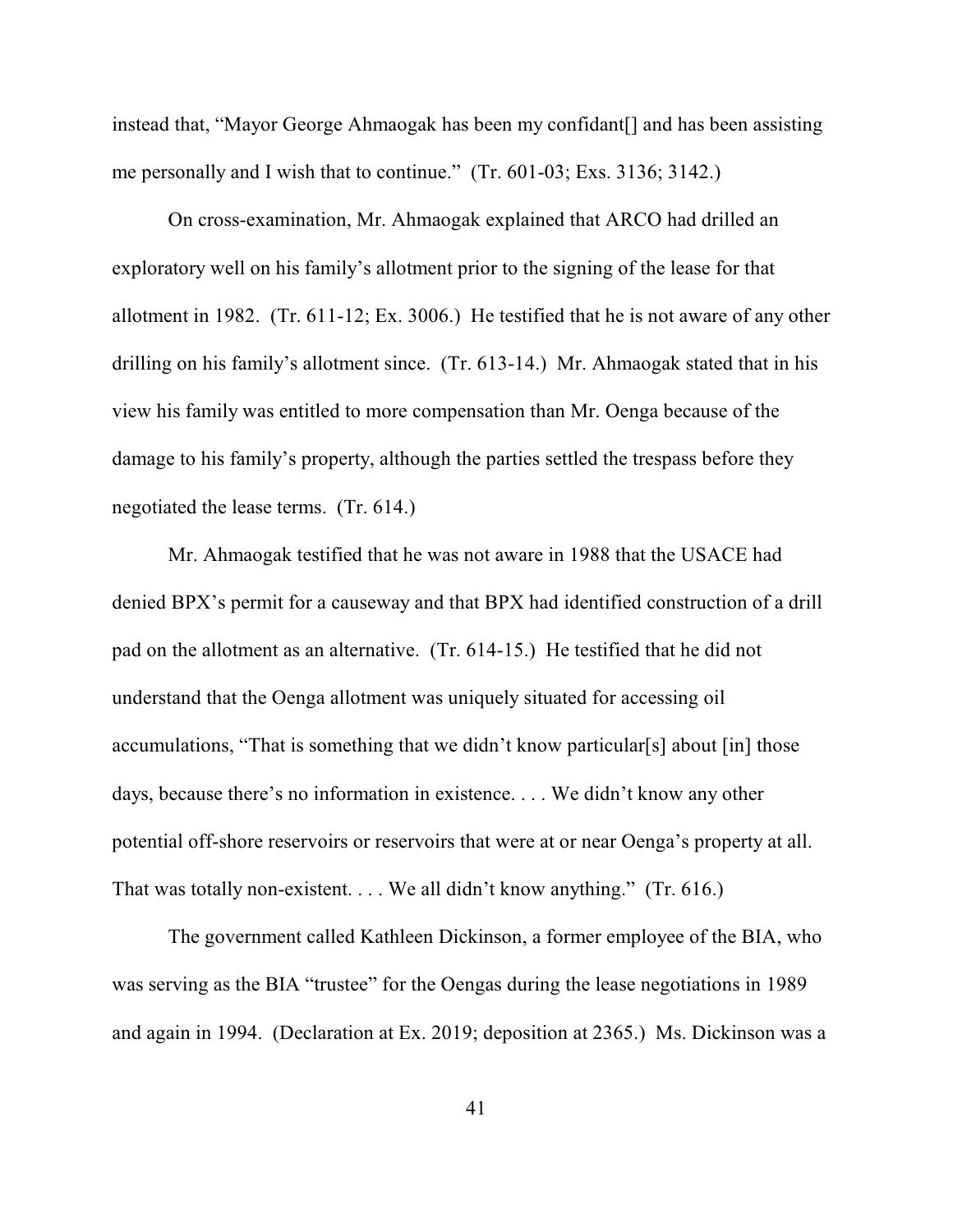realty specialist for the BIA from 1983 until 1995, when she went to work for the ASNA as land director. (Tr. 654.) She was hired by BIA to "straighten out easements that [USACE] had obtained for an underground gas line in Barrow," and in that capacity her duties were to "provide assistance to the restricted landowners in the management of their land, and . . . to get the easements corrected so they reflected where they actually were on the restricted property."<sup> $32$ </sup> (Tr. 654-55.) She was assigned to the lease negotiation regarding the Oenga allotment because BPX initially requested only a rightof-way. (Tr. 655.)

Ms. Dickinson testified about a letter in May 1988 from BPX to David Scott, her supervisor at the BIA, regarding BPX's interest in a right-of-way over the Oenga's allotment. (Tr. 657-58.) She explained that rights-of-way expire with non-use, and "that wasn't what BP intended . . ." so "that is what made them decide that a lease was more appropriate for their purposes." (Tr. 658-59.) She explained that it was after the BIA and BPX had discussed the applicable regulations concerning allotment leases, she and Mr. Scott advised Mr. Oenga of BPX's interest in leasing part of the allotment. (Tr. 658.)

Ms. Dickinson explained that she used the lease for the Ahmaogak allotment as a template for drafting the lease for the Oenga allotment, although she acknowledged that

 $32$ Ms. Dickinson explained that a restricted allotment is one in which the owner is restricted in his or her uses of the property. In the case of the Oenga allotment, the restriction was that the subsurface was not conveyed to the Oengas. (Tr. 655, 688.)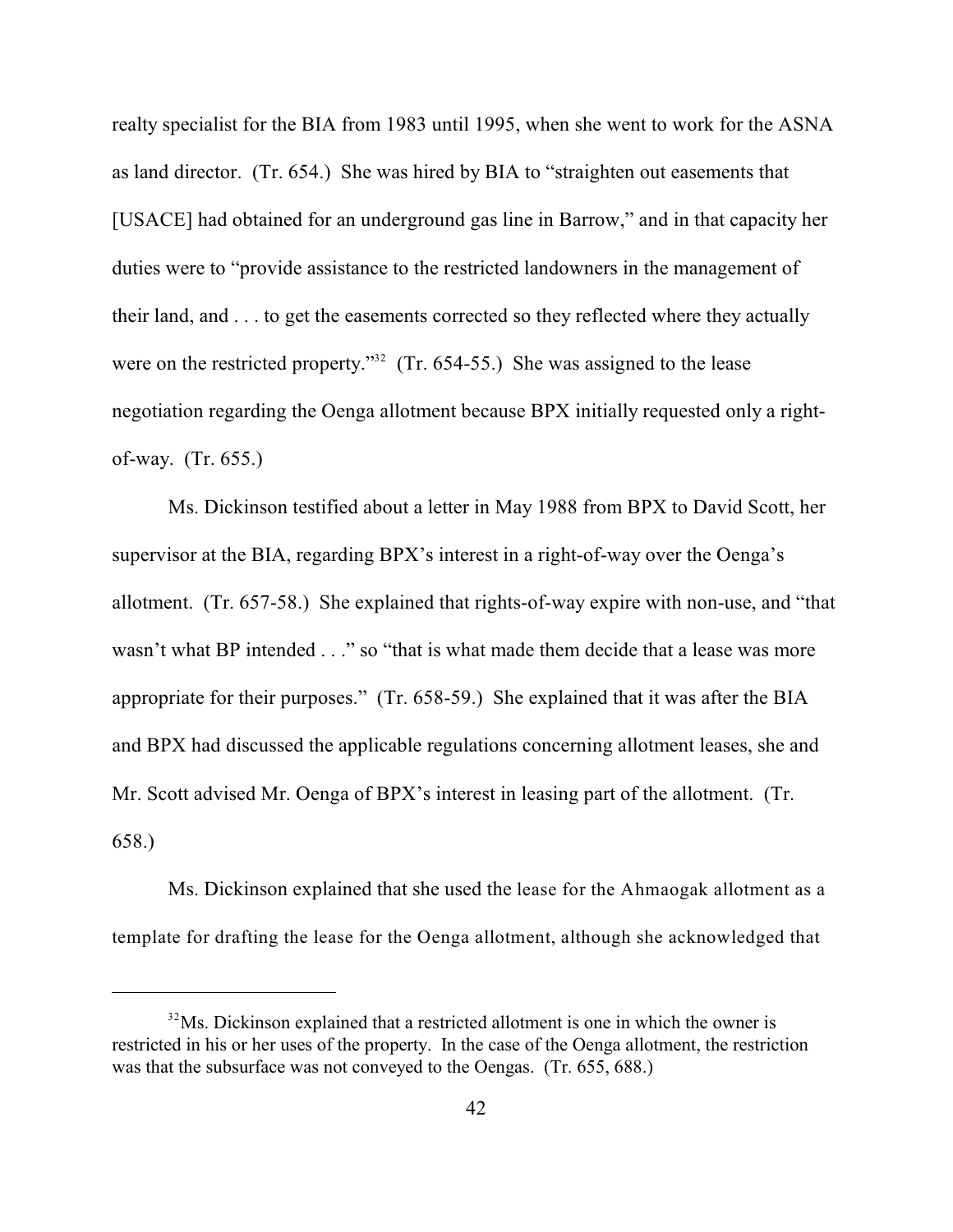the purposes were quite different. (Tr. 660; Ex. 2003.) Ms. Dickinson's January 1989 "Report of Investigation" regarding the Oenga lease states, "[BPX] submitted a draft lease (based on the Walton Ahmaogak Lease at West Dock) to our office on June 27, 1988. After review, several changes were suggested which were complied with by [BPX]." (Ex. 2006; see also Ex. 3130.) Ms. Dickinson met with Oenga family members and representatives of BPX on September 26, 1988.<sup>33</sup> (Tr. 660-61; Ex. 2005.) At this meeting, Andrew Oenga was given a copy of the proposed lease for the first time, and he and Ms. Dickinson "went over the terms of the lease, and the map, and the exhibits they had provided . . . ." (Tr. 661-62.) BPX representative Terry Obeney presented an aerial photo and drawing showing the route of the proposed road, pipeline, and causeway. (Tr. 662, 697.) Her contemporaneous memorandum shows that there was discussion about whether BPX would be able to obtain all necessary permits for its planned construction because of environmental concerns, and that the lease would be year-to-year until the permits were either secured or BPX scrapped the project.<sup>34</sup> (Tr. 698-99; Ex. 2005.) The memo also shows that they spent a considerable amount of time discussing the January 1988 appraisal that had been submitted by BPX and reviewed by a BIA appraiser. (Tr.

 $33$ She testified that Wallace Oenga was not present at this meeting nor other meetings during the negotiation of the initial lease. (Tr. 673.)

<sup>&</sup>lt;sup>34</sup>A November 29, 1988 memorandum Ms. Dickinson drafted for the superintendent described the "Niakuk Project" as "expanding an existing gravel island, constructing a 1 1/4 mile gravel causeway from shore to the island and the construction of a 1 3/4 mile gravel road from the point of landfall of the causeway to an existing production pad." (Tr. 708-09; Ex. 3160.) She testified that she took this language from BPX's environmental assessment. (Tr. 709.)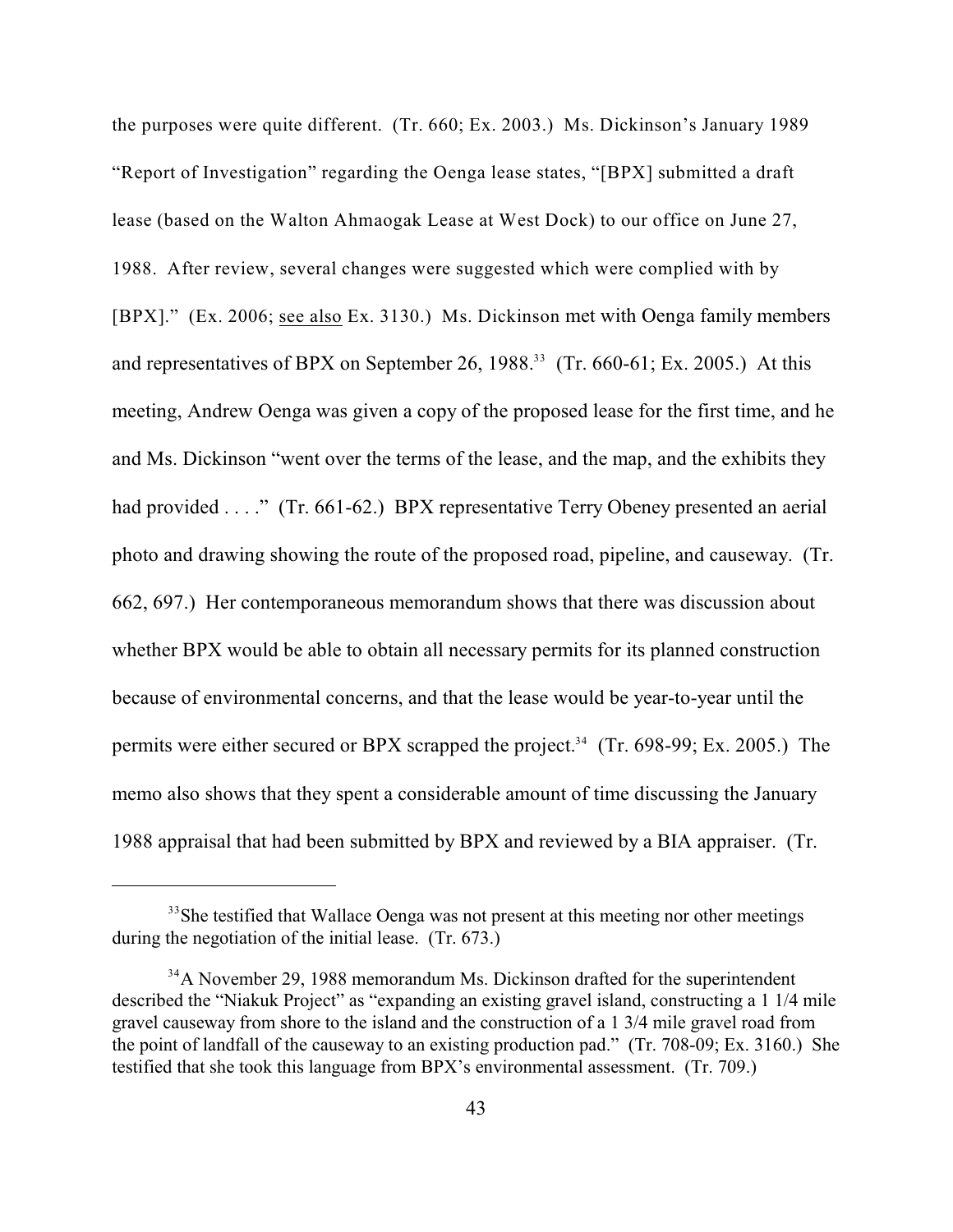702; Ex. 3145.) The BIA appraiser had informally recommended a higher amount for the low end of the market value range than had the BPX appraisal, and Ms. Dickinson told the Oengas that this number, \$15,000 per year, was the least they should accept because that was the least the BIA could approve.<sup>35</sup> (Tr. 702-03; Ex. 3145.) She stated that Mr. Oenga asked questions of both BPX and herself, but there was no discussion of the particular oil and gas leases BPX owned, "only that they had oil and gas leases." (Tr. 663, 669.) "Our focus was more on what the impact would be to the allotment from [the Oengas] perspective. . . . What impact the lease would have on the allotment, and what they could and couldn't do  $\dots$ ." (Tr. 670.) There was no discussion of renegotiating the lease later once improvements were made to the allotment. (Tr. 706.) After the meeting, the Oengas had the opportunity to request changes in the lease, and some changes were made. (Tr. 792-93.)

Ms. Dickinson testified that she explained to Mr. Oenga that Paragraph 10 of the lease meant BPX "could do what they wanted with those 10 acres" leased. (Tr. 664-65; Ex. 2007). Andrew and Leroy Oenga's concern with leasing only ten acres of the allotment was that "they wanted to reserve the right to use what wasn't under the lease"; BPX at that point was only interested in leasing what they needed for the initial phase of its project. (Tr. 666-67.) A BPX representative contacted Ms. Dickinson in mid-October 1988, advising her that BPX's USACE permit for causeway construction had been

<sup>&</sup>lt;sup>35</sup>The BPX appraisal had indicated market rent of \$14,000 to \$18,000 per year. (Tr. 781-82; Ex. 3167.)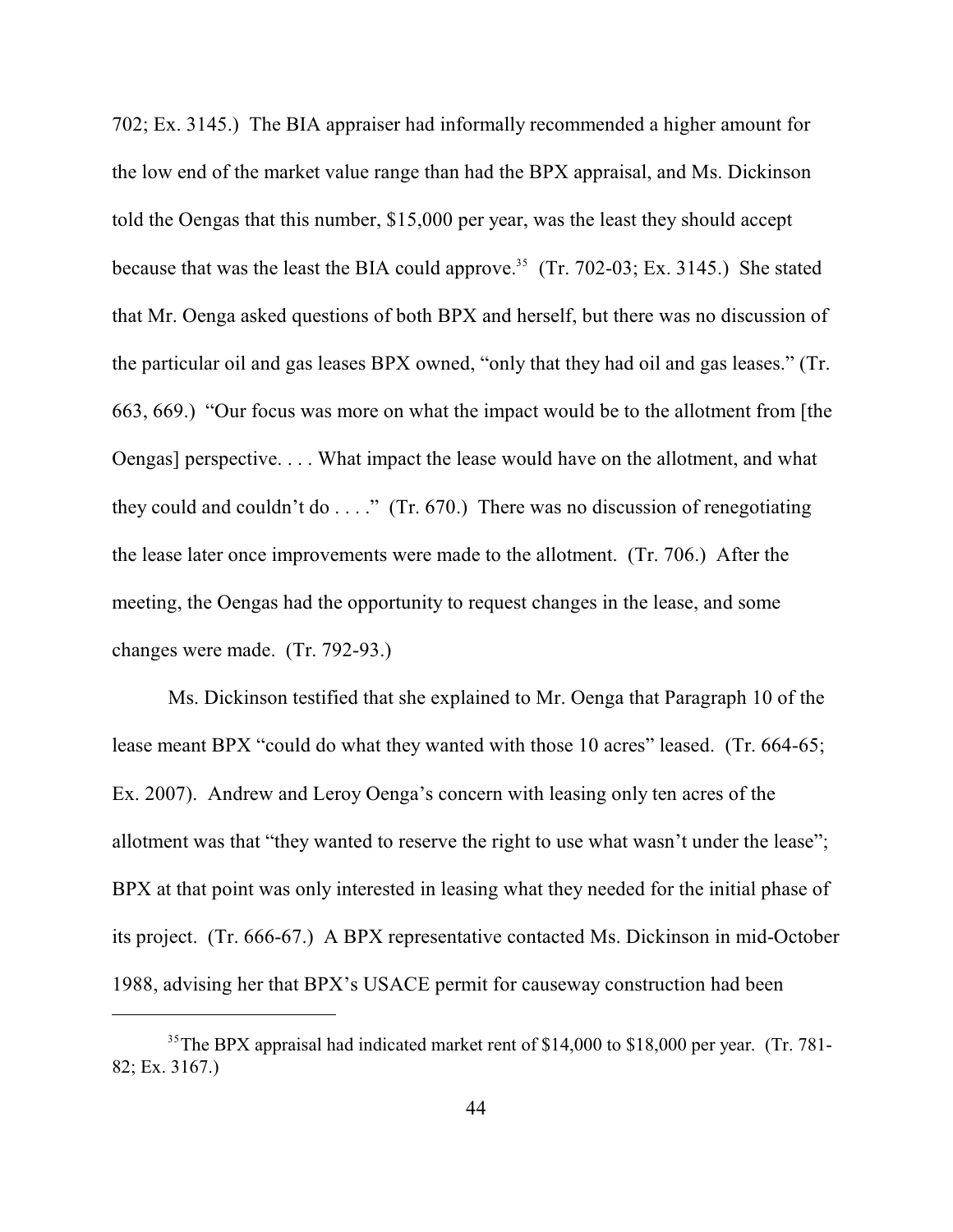denied and that the lease with Mr. Oenga would be on hold. (Tr. 668-69; Ex. 3167.)

BPX contacted her again in mid-November, advising her that BPX intended to go ahead

with the lease and would pay \$1600 per acre plus \$25,000 up front. (Tr. 669; Ex. 3167.)

She testified that "[BPX] kept [BIA] in the loop as to their conversations with Mr.

Oenga. They knew that they needed BIA approval  $\ldots$ ."<sup>36</sup> (Tr. 670.) After the

September 26, 1988 meeting, Ms. Dickinson's superiors at BIA reviewed the lease,

which was then forwarded to Mr. Okakok and Mr. Oenga and signed in January at a

meeting in Barrow. (Tr. 671-72.)

Ms. Dickinson described her responsibilities to an allottee as follows:

Our responsibility would be to notify the allottee that an oil company had an interest in leasing his allotment, and advising him of what that meant, and the terms, and in this case, we had a draft to review, and there are Federal Regulations for the lease of restricted lands.

. . .

[W]hile an allottee can negotiate it, the BIA actually has to approve the lease.

. . .

[This] is to make sure they don't dispose of the interests in their land for less than fair market value.

(Tr. 676-77.) The BIA's day-to-day role in overseeing the lease changed, however, in

1993, when the Barrow-based ASNA became the "Indian self-determination contractor"

 $36$ Ms. Dickinson did admit to not having previously seen the letter from Mr. Oenga to BPX regarding non-retention of attorney Glenn Feldman as his advisor. (Tr. 671.) Mr. Oenga had retained the services of Mr. Feldman, an attorney for the Ukpeagvik Inupiat Corporation in August of 1988 but discontinued that representation less than a month later. The Oenga heirs also apparently worked sporadically with Mr. Feldman during lease negotiations in 1993.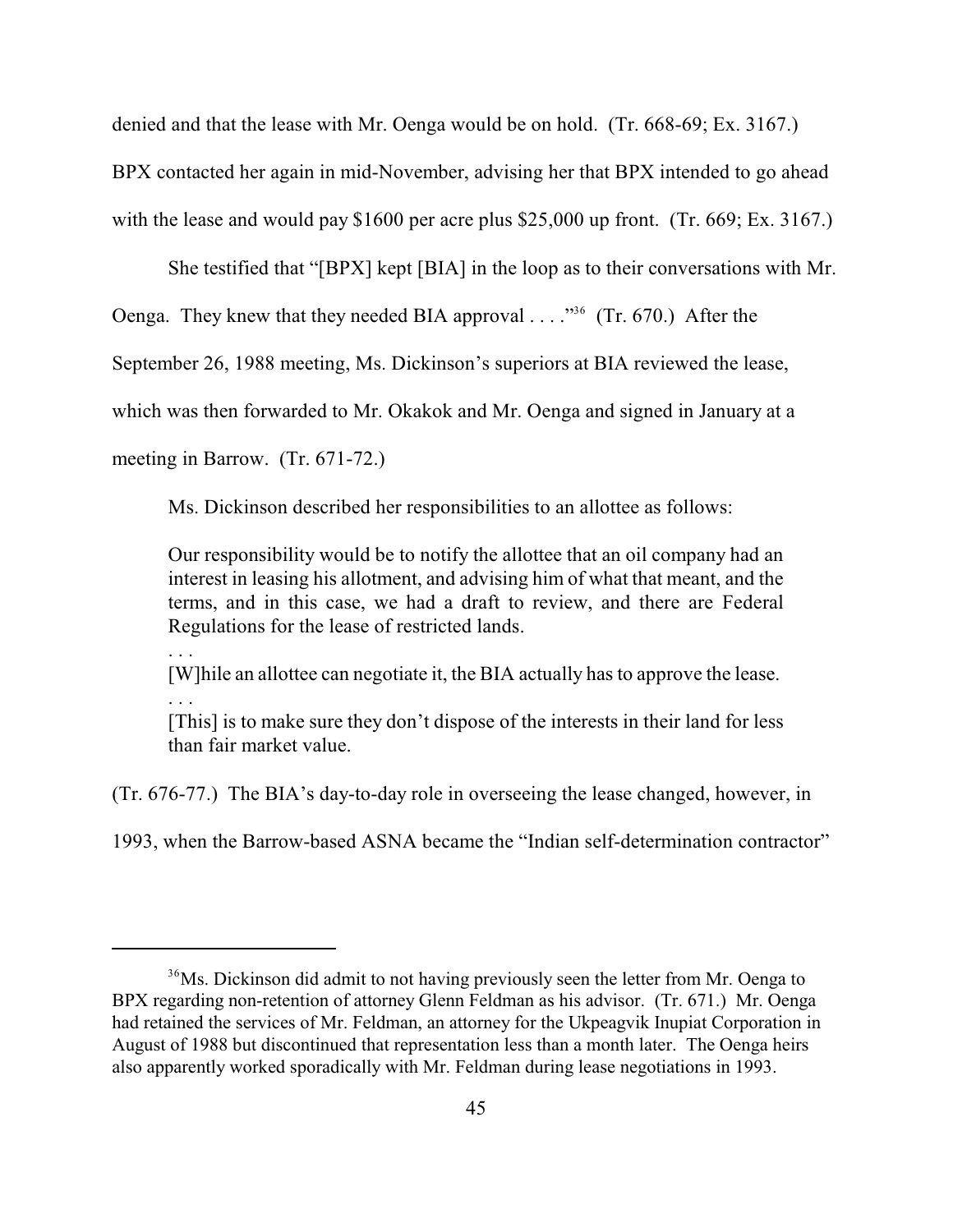for some of BIA's realty functions.<sup>37</sup> (Tr. 678.) "[W]e proceeded to bundle up all the files we had in [the BIA office in] Fairbanks at that time, and submit them to the Barrow office, [which] had recently hired Diane Stevens, who is now Diane Sam." (Tr. 678.) It was during this time, she said, that she received a call from ARCO expressing its interest in leasing a portion of the Oenga allotment. (Tr. 678-79; Ex 2036.) After reviewing the Oenga lease she informed ARCO that BPX had the right to lease the whole allotment. (Tr. 679.) She also contacted BPX around that time and was told that ARCO could not lease any portion of the allotment because BPX was planning to lease additional acres for construction of a pad at the tip of Heald Point. (Tr. 680; Ex. 2036.)

Ms. Dickinson testified that she never had a discussion with the Oengas about the provision in the 1994 lease amendment allowing BPX to enter FSAs without notice to the Oengas. (Tr. 684.) She likewise stated that from the signing of the original lease in January 1989 through her departure from ASNA in 2000, the Oengas never raised any issue with her with respect to the particular oil and gas deposits or PAs that could be developed under the lease. (Tr. 695.)

On cross-examination, Ms. Dickinson testified that she had never personally handled any lease of allotted lands for the BIA prior to the Oenga lease. (Tr. 718.) She stated that she had received annual training that involved the general leasing

<sup>&</sup>lt;sup>37</sup> During cross-examination, Ms. Dickinson clarified that BIA provided the money and training for ASNA but the trust responsibility remained with BIA. (Tr. 753-55.) BIA maintained an "advisory" role over ASNA, ensuring that BIA's trust responsibility was properly carried out through leasing or amendment of leases. (Tr. 755.)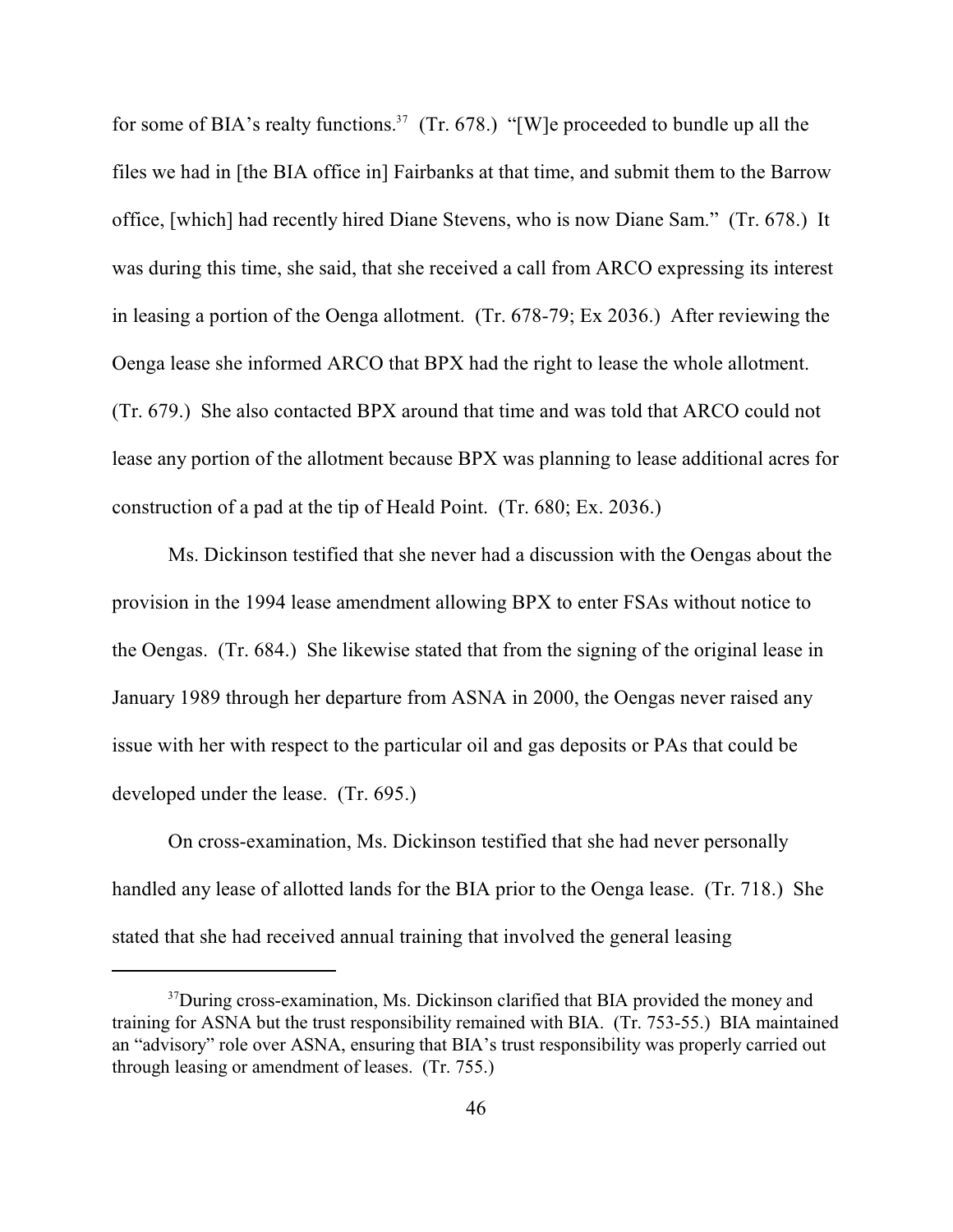requirements but the training did not include anything specifically concerning oil development in Alaska. (Tr. 718-19.) In her dealings with the Oenga lease, she did not speak with anyone from the Minerals Management Service<sup>38</sup> ("MMS") nor was she in touch with anyone from the DOI Solicitor's Office beyond that office's review of the lease. (Tr. 720.)

Ms. Dickinson explained that the BIA did not conduct its own appraisal prior to approval of the original lease in 1989, but instead reviewed an appraisal prepared for and submitted by BPX. (Tr. 721.) The BIA's appraiser approved the BPX appraisal in January 1989; Ms. Dickinson acknowledged that this meant that when she met with the Oengas and BPX on September 26, 1988, she had not yet received final approval of the BPX appraisal.<sup>39</sup> (Tr. 722.) She had not before that meeting given the Oengas a draft lease, nor did the Oengas have a copy of the BPX appraisal going into that meeting.<sup>40</sup> (Tr. 725-26.) While she characterized that meeting as "preliminary" and "informational," it was to her knowledge the only meeting between the Oengas and BPX prior to the

<sup>&</sup>lt;sup>38</sup>The Minerals Management Service was recently reorganized and renamed but was named "Minerals Management Service" at the time relevant to this opinion.

 $\mu^{39}$  In redirect, Ms. Dickinson indicated that she had, at the time of the September 1988 meeting, received "input" from the BIA appraiser, who suggested \$15,000, rather that \$14,000 as the floor for annual rental of the allotment. (Tr. 785.)

 $40$ Ms. Dickinson implied during cross-examination that she did not feel this put the Oengas at a disadvantage. However, in her memo written immediately after the September meeting, she stated, "[N]either [Andrew Oenga] nor Rex Okakok had seen the proposed lease nor the appraisal prior to this meeting which put them at a disadvantage." (Tr. 727; Ex. 3145.)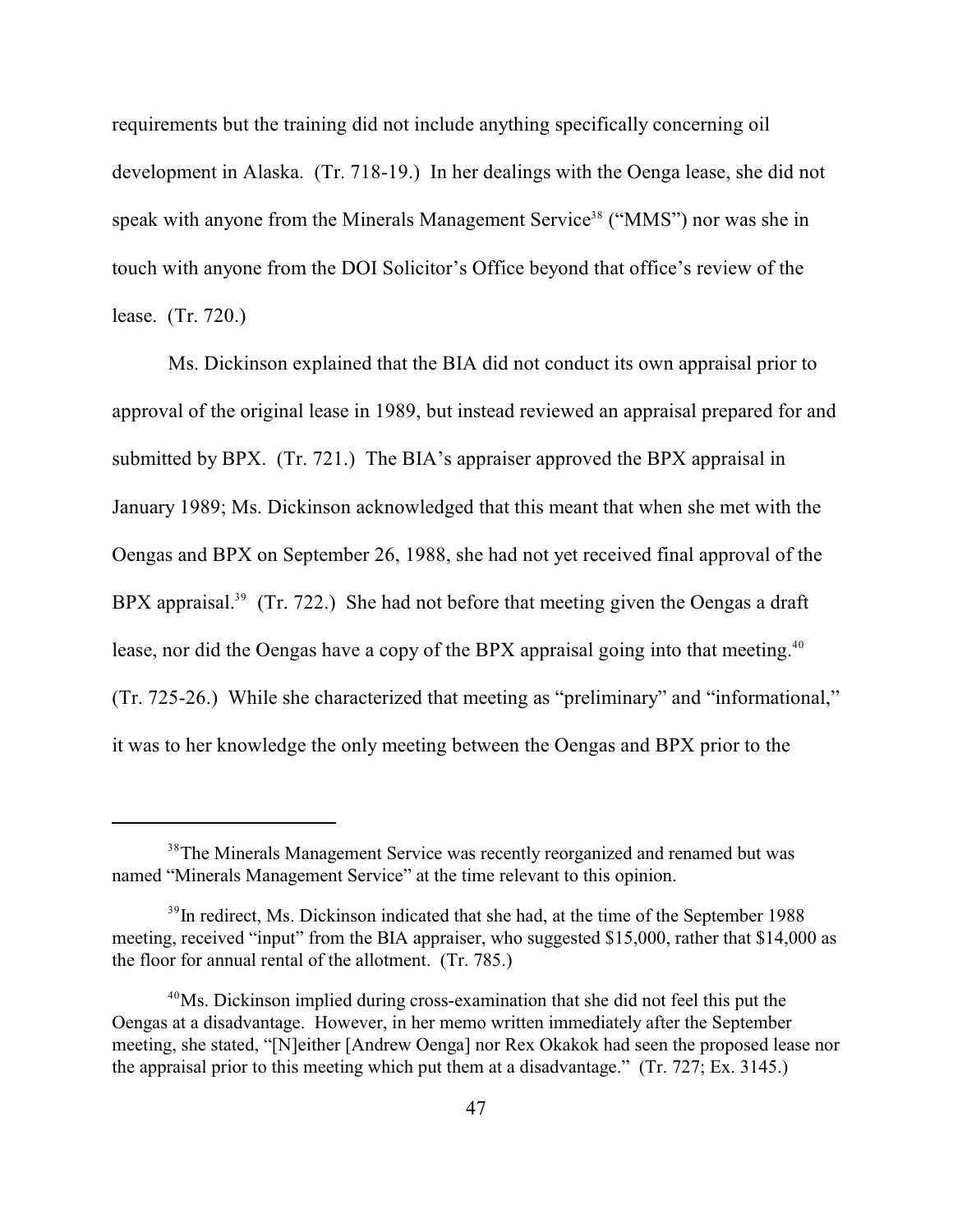lease. (Tr. 726-27.) Ms. Dickinson admitted that during her deposition she said that a lease should not be negotiated until BIA has a certified appraisal in hand and that in the Oengas' case the only meeting discussing price between potential lessors and lessees occurred before any appraisal had been certified. (Tr. 738.)

Ms. Dickinson stated that she does not believe she had heard the word "Niakuk" prior to the September lease negotiation. (Tr. 723.) She admitted during crossexamination that the allotment could have strategic value for the purposes BPX described because "[i]t's close to where they wanted to be." (Tr. 734.) But, she also testified that she "didn't see it any different than other allotments out there or any other land out there." (Tr. 742.) She did not, however, make any investigation at the time of the lease negotiation as to who owned the oil rights in the area around Heald Point or Niakuk Island #4 and testified that she did not view that as part of her responsibility. (Tr. 735.) She also did not at that time obtain a copy of BPX's USACE permit application. (Tr. 736.) She stated that she conveyed any information she had about how the allotment was to be used by BPX to the BIA appraiser. (Tr. 738-40.) "I would provide the information . . . . It was [the appraiser's] job to investigate the comparables, the use." (Tr. 744.) In the case of the USACE 1988 permit application and denial, no information was forwarded to the appraiser because Ms. Dickinson was not aware of it. (Tr. 744-46.) Ms. Dickinson testified that if she was aware of these events, she would have thought them relevant and passed them on to the appraiser. (Tr. 746-47.) Nor was she aware of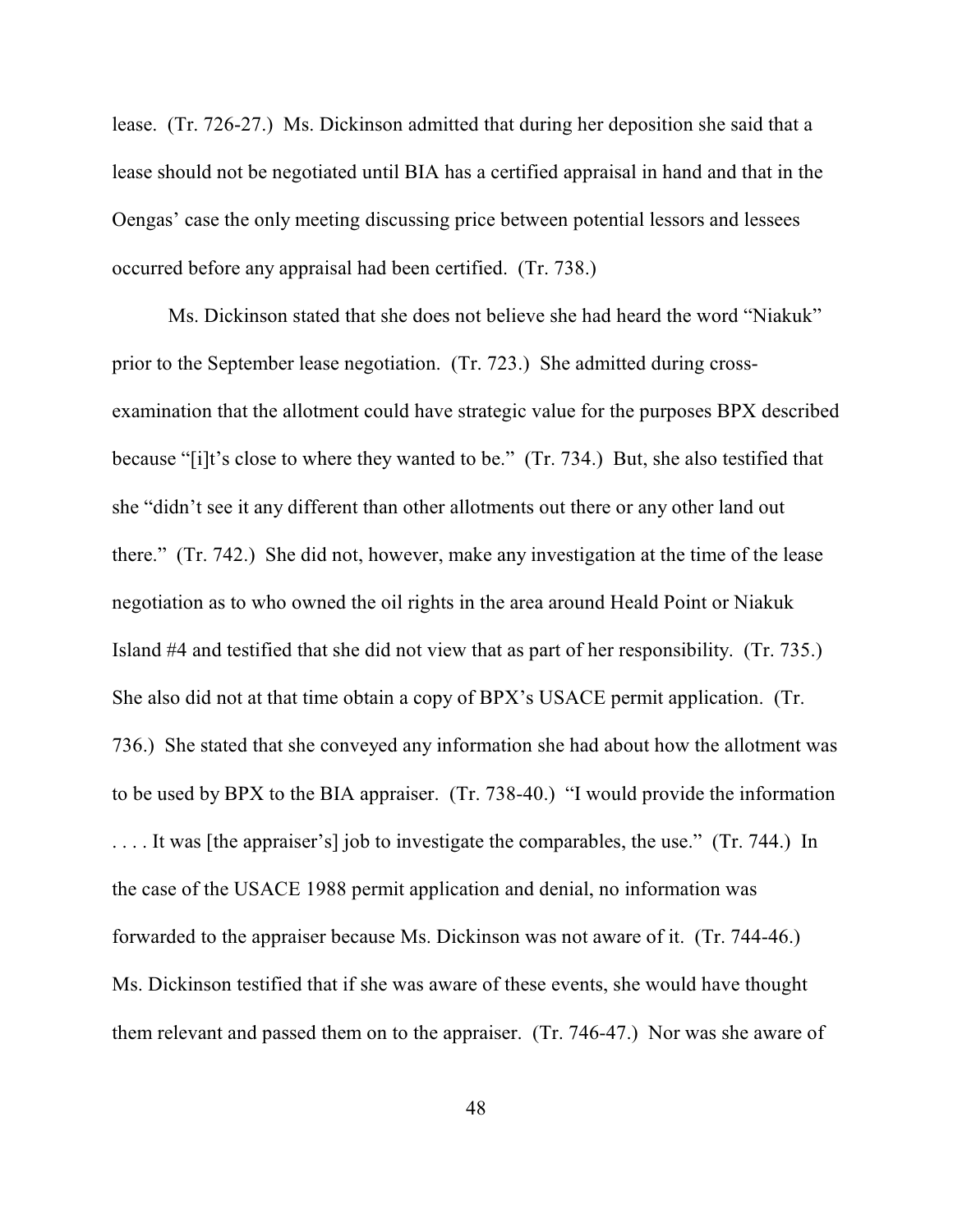the 1989 re-opening of consideration of the permit application, Congressional hearings regarding the application, and 1990 denial of the permit. (Tr. 747-48.) She was aware of the 1992 USACE approval of the permit for construction of a drill pad at Heald Point but does not remember whether she actually received a copy of it. (Tr. 748-49.) Further, in July 1993 when BPX notified BIA of its desire to increase acreage from ten to twenty acres and plans to construct a Heald Point drill pad, Ms. Dickinson did not see this as something that might make the allotment more valuable nor did she feel that she had any role in trying to negotiate for higher rents for the Oengas. (Tr. 761-62.) She does not remember whether this July 1993 notification from BPX was forwarded to the BIA appraiser, from whom she had requested a reappraisal in June of the same year. (Tr. 765- 66.) Ms. Dickinson testified that her lease negotiation training suggested that it was her role to try to maximize rents for allottees in lease adjustments. (Tr. 769.)

Ms. Dickinson admitted that at the time of the 1993-1994 lease renegotiations, she had no idea what a facility sharing agreement was. (Tr. 773.) Her explanation during cross examination was that she did not speak to anyone at MMS, the Solicitor's Office, or the Bureau of Land Management ("BLM") to find out what a FSA was because a FSA "wasn't allowed" under the lease.<sup>41</sup> (Tr. 773-74.) She further admitted that because she

<sup>&</sup>lt;sup>41</sup> After repeatedly maintaining during cross-examination that FSAs were not allowed under the lease amendment, on redirect, after reading the 1994 amendment in conjunction with the original lease, Ms. Dickinson revised her interpretation of the FSA clause in the amendment to allow FSAs without notice to the Oengas. (Tr. 774-75, 789-90.)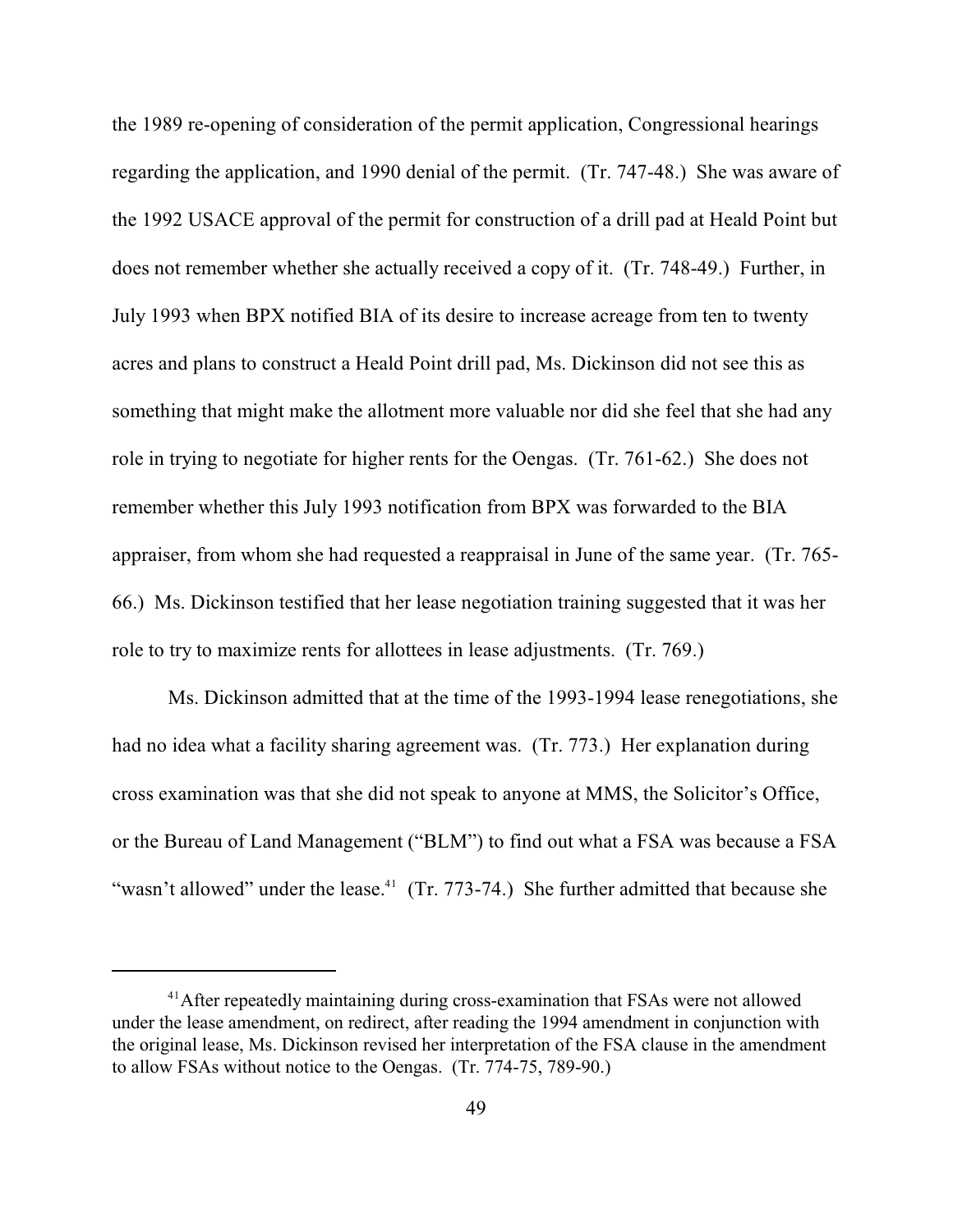did not know what a FSA was, she did not know how BPX might want to use a FSA. (Tr. 775.)

The government called Diane Sam, $42$  who was a realty officer and land manager at ASNA beginning in mid-1993. (Tr. 1109.) She confirmed that she worked with Ms. Dickinson during the transition between BIA's performance of native allotment realty functions and ASNA's performance of the same. (Tr. 1110.) She testified that it took some time for her to become familiar with the case files and that there was "tremendous activity" in the first year of ASNA's handling the contract. (Tr. 1110-11.) She stated that she first became familiar with the terms of the Oenga lease around the fall of 1993, and that her first contact with the Oengas regarding the lease was that summer. (Tr. 1112-13, 1118.)

Ms. Sam testified regarding her January 1994 "Report of Investigation" that detailed the period leading up to the 1994 lease amendment. (Ex. 2082.) The report included descriptions of the heirs' growing concerns regarding the lease following the August 1993 expansion of BPX's allotment acreage from ten to twenty acres. (Tr. 1120- 21; Ex. 2082.) Leroy Oenga requested in late August that she set up a meeting with BPX, which was held in October 1993. (Tr. 1122-24; Exs. 2082, 2065.) After that meeting, in late October, Ms. Sam drafted proposed lease amendments which she sent to

 $^{42}$ Ms. Sam's maiden name, Stevens, appears in documents from the period of time relevant to this case, but she is referred to by her married name, Sam, here.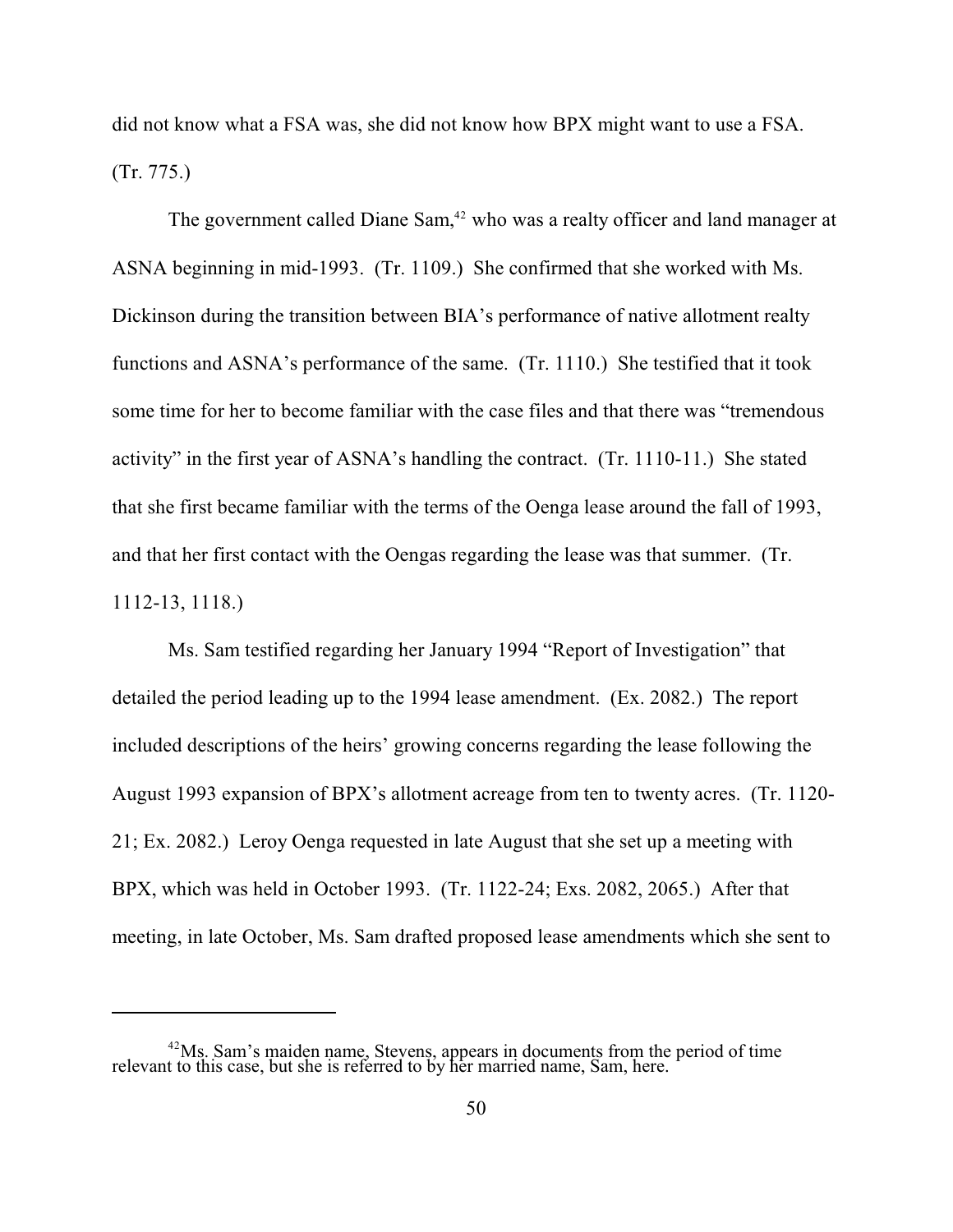the heirs, from whom she then received commentary. (Tr. 1127-29; Ex. 2068.) She also sent the proposed amendment to Glenn Feldman, an attorney who was working with Leroy Oenga at that time. (Tr. 1129-30; Ex. 2066, 2078.) She testified that she believes she received feedback from the heirs and Mr. Feldman. (Tr. 1160, 1169.) She sent the finalized proposal to BPX on November 10, 1993. (Tr. 1131; Ex. 2067.) "[T]here [were] . . . vast disagreements on what the lease covered or didn't cover. This was an effort to describe some possible lease amendments that I thought BP would be willing to entertain." (Tr. 1137.) Her November letter stated that she had reached out to "appraisers, an attorney, the regional solicitor, BIA Realty, DNR, ARCO, and senior land professionals" and had become convinced that "valid concerns regarding the lease were raised and merited discussion." (Tr. 1165-66; Ex. 2067.) Ms. Sam explained that she made these contacts because "I didn't think there was enough information in the file, or I wanted to get more . . . experts to talk about whether they thought the lease merited reopening." (Tr. 1166.) BPX's response, later that month, was a rejection of the proposals and an assertion that the lease was fair in substance and had been negotiated fairly. (Tr. 1133-34; Ex. 2079.) As noted above, BPX stated in that response:

The most likely scenario for third party involvement on Heald Point would be for one or more of the following to occur: 1.) BP assigns an interest in its Niakuk oil and gas leases to a third party; 2.) the Niakuk [PA] is expanded to include oil and gas leases owned by parties other than BP, and their leases are developed from Heald Point or 3.) BP enters into a production facility sharing arrangement with one or more third parties.

(Tr. 1174-75; Ex. 2079.)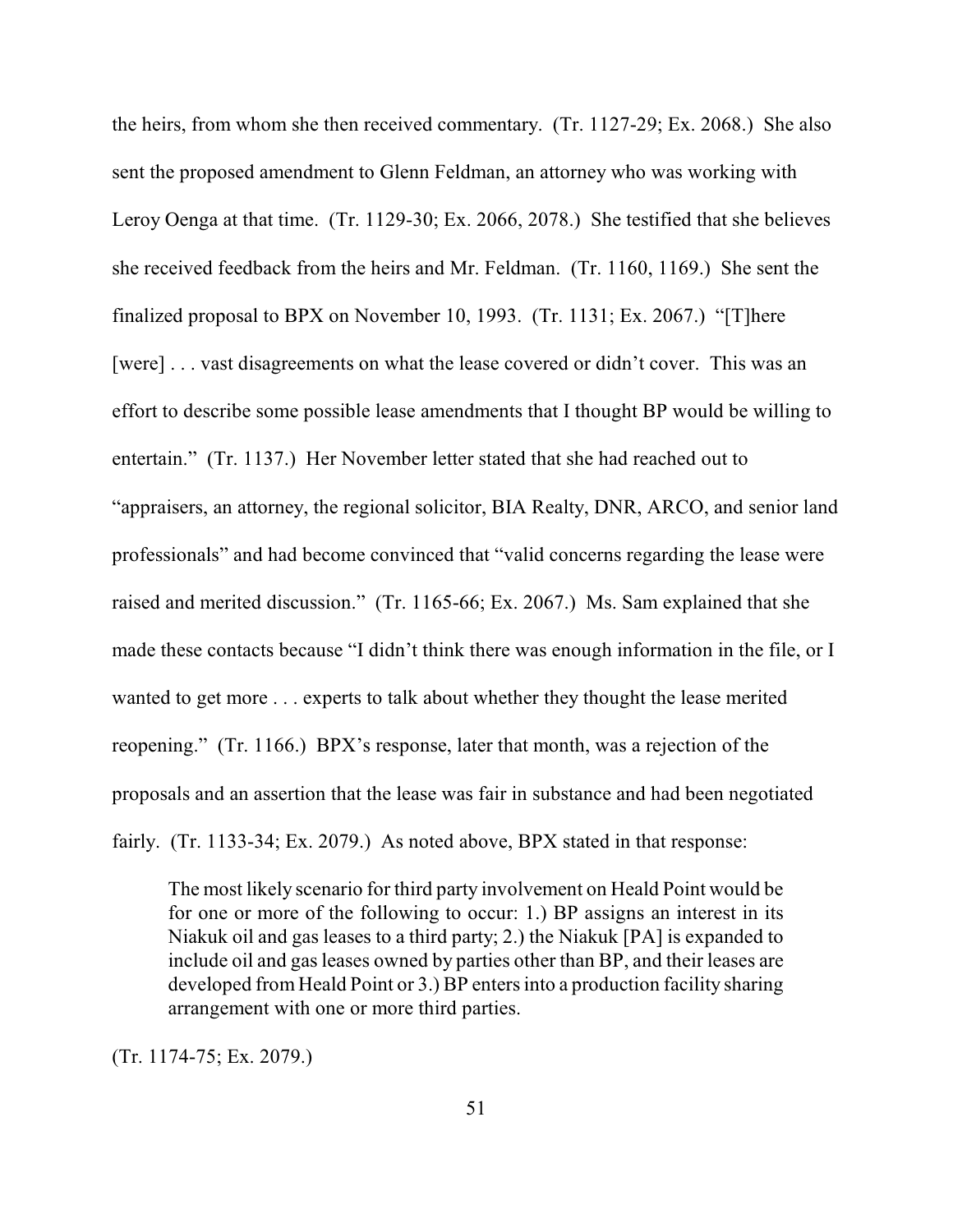She explained that the heirs' motivation for trying to negotiate this lease amendment was a result of their not having been involved in the 1993 lease amendment, through which BPX expanded its acreage on the allotment and announced a changed purpose for the allotment. (Tr. 1135-36.) She stated that they were also motivated by financial considerations and felt they were not being fairly compensated. (Tr. 1136.) The heirs, she explained "felt that the lease was only for the purpose of the road corridor, and pre-production and exploration . . . ." and thus the 1993 amendment went beyond the scope of the original lease. (Tr. 1138, 1157.) She testified that she does not, however, remember the heirs expressing their belief that certain oil and gas accumulations were beyond the scope of the lease. (Tr. 1137-38.) She further explained:

[T]here are various interpretations of the lease, and some would read the lease and interpret that to mean it did limit being able to access deposits, and that it was just specifically for a road corridor. And then others have interpreted the lease to say it was all-encompassing, including anything and everything, related to oil and gas development.

(Tr. 1138-39.) Her records of phone conversations confirm that she understood BPX's position regarding the use of the allotment by other companies to be that "they could do anything, and enter into any agreements and that . . . wouldn't necessarily require a lease amendment." (Tr. 1142; Ex. 2080.) This phone record represents that a BPX representative told her BPX was willing to pay for the entire forty acres of the allotment dating back to the date of ARCO's first inquiry regarding use of the property, but not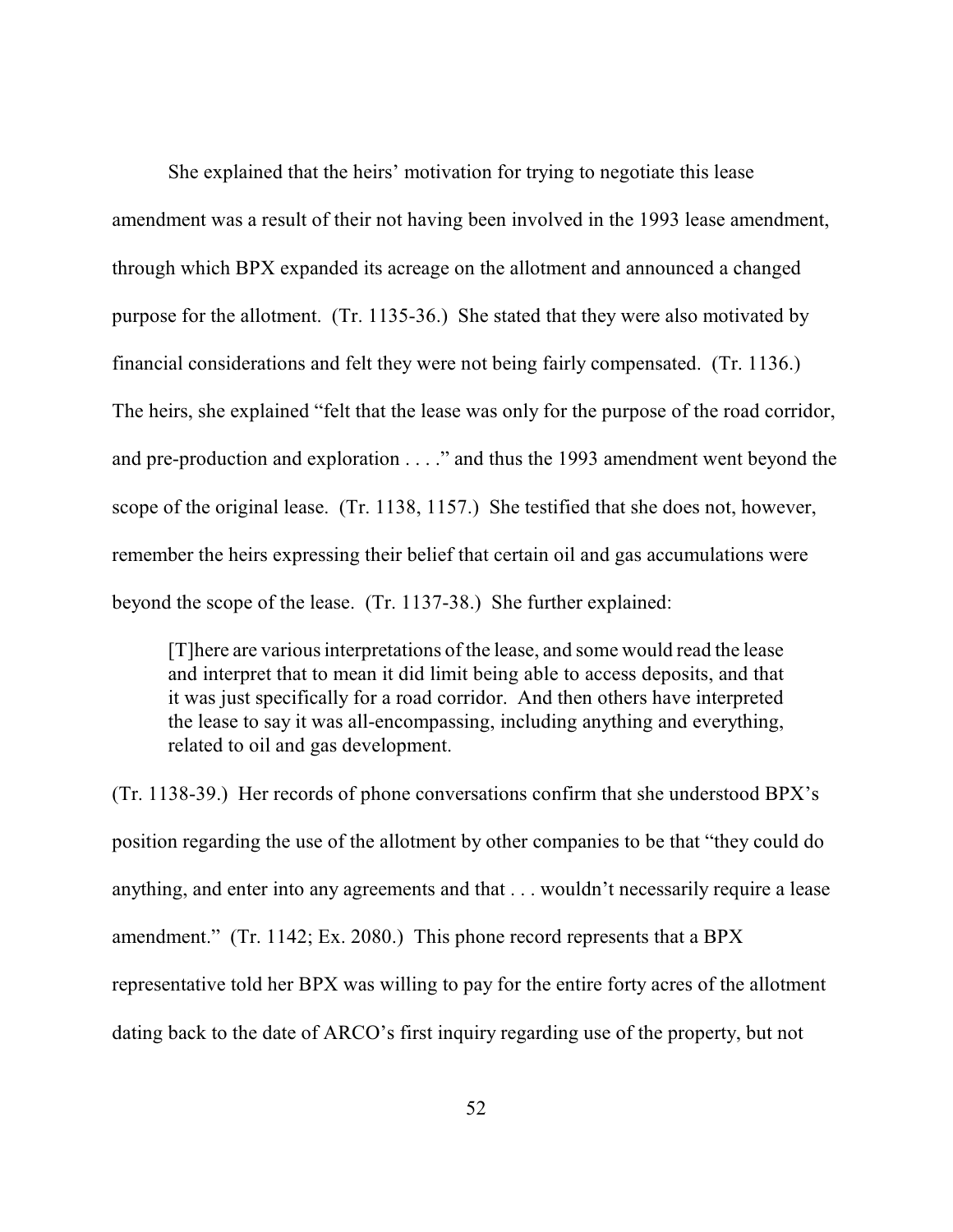before that. (Tr. 1170; Ex. 2080.) BPX also informed her that well slots were being reserved for ARCO to develop Lisburne to the east and drill another well to the west, though it was unclear when this might happen. (Tr. 1170-71; Ex. 2080.) Ms. Sam also noted in her phone record that BPX would likely enter an agreement with ARCO to "attempt to recover a portion of the capital costs, and to cover operating and maintenance costs. They won't make money off the deal." (Tr. 1171; Ex. 2080.) BPX's representative also stressed that he wanted "to be sure that the heirs won't view this as a door for additional compensation." (Tr. 1171; Ex. 2080.)

Ms. Sam likewise explained that the counseling record signed by the heirs prior to their signing the 1994 lease amendment was not meant to represent the heirs' agreement with the statements contained in it, but rather to "document<sup>[]</sup> some of the discussions."<sup>43</sup> (Tr. 1143-44; Ex. 2072.) She testified that she believes the heirs understood the statements contained in the document, including, "BP may enter into any agreement with ARCO to develop this property," to be the position of BPX at that time. (Tr. 1144-45; Ex. 2072.) The heirs also signed statements saying that they understood that it was unlikely any further amendments to the lease would be made, that it was important that they not sign an amendment they were not comfortable with, and that they were signing the amendment of their own free will. (Tr. 1178-82; Ex. 2072.) She testified that she

<sup>&</sup>lt;sup>43</sup>Ms. Sam explained that counseling records were used frequently in substantial property transactions "because often in property transactions, where there [are] complex legal concepts . . . things can get kind of lost in translation. . . ." (Tr. 1143-44.)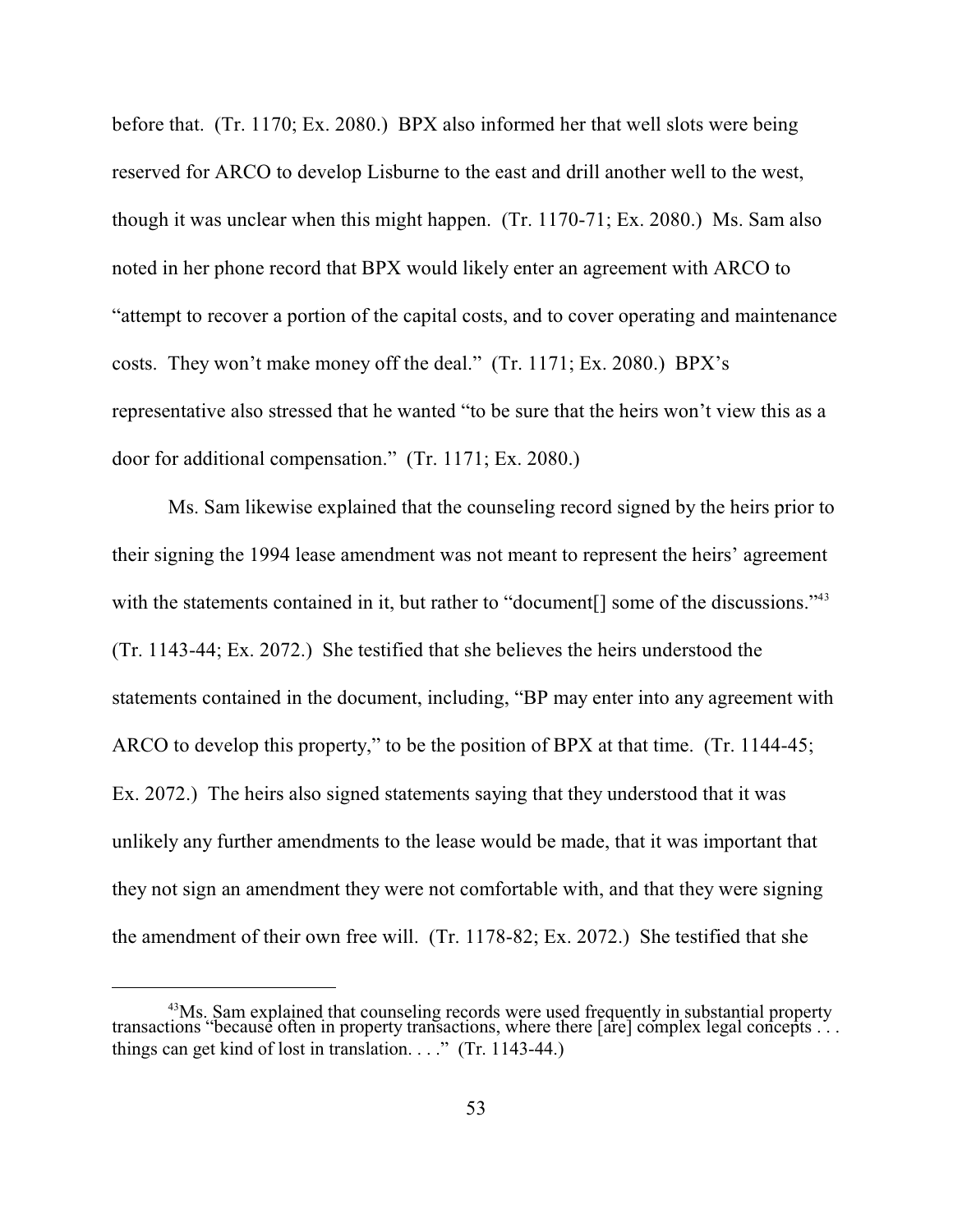believes BPX was "aware that the heirs disagreed that the lease cover[ed] anything other than just a road corridor and exploration and pre-production." (Tr. 1154.) Regarding specific oil fields, however, Ms. Sam testified that she has no memory of the heirs ever mentioning the West Niakuk PA, the Ivishak or Sag River oil formations, nor the Raven PA. (Tr. 1145.)

Ms. Sam also testified that regarding her understanding of the third lease

amendment, which was signed in 1995:

BP . . . even by the second amendment . . . felt like there was closure and it was done. The heirs at that point didn't and were continuing to try to rectify what they thought was an unfair lease. . . . [T] here were many, I think, conversations directly between the heirs and BP, and [BP] basically . . . wanted that to stop. They just wanted all the communications to go through [ASNA].

(Tr. 1151-52; Ex. 2018.) The amendment contained a provision requiring the heirs to only contact BPX by way of ASNA. (Tr. 1151; Ex. 2018.) She testified that she did not feel the 1994 amendment was "that great a deal," and that the heirs were unable to achieve "hardly any" of their objectives, so "it was not a good result." (Tr. 1177.) She was ready to keep negotiating. (Tr. 1177.)

During cross-examination, Ms. Sam testified that when she came to ASNA, she had not had any specific training on lease negotiation and had done no work dealing with oil properties. (Tr. 1184.) She explained that the transition from the BIA to ASNA involved some friction, because "a lot of Native organizations were . . . pulling functions away from BIA, and reducing funding from BIA. So there wasn't necessarily a lot of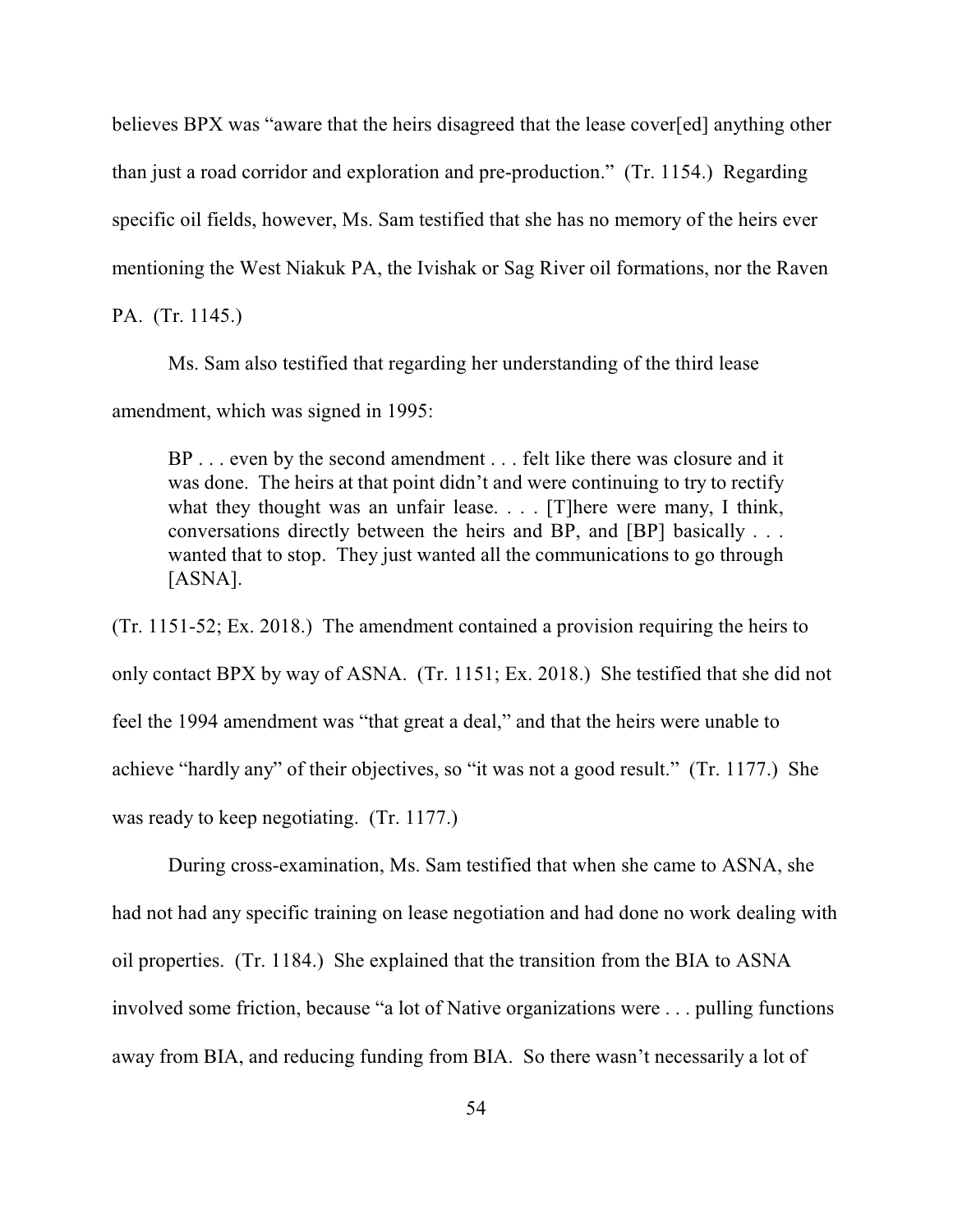effort to . . . train the new contractors, or make sure they were up to speed on certain things." (Tr. 1185-86.) She testified that while her relationships with Ms. Dickinson and the Solicitor's Office were professional and courteous, she found the staff at the BLM to be "discourteous " and opposed to the allotment program. (Tr. 1187-88.) Ms. Sam explained that there was a period of overlap during which both she and Ms. Dickinson were working with the Oenga lease; by the fall of 1993, she had taken full responsibility for the lease dealings, though the trust responsibility remained with the BIA. (Tr. 1189- 90.)

Ms. Sam explained that she agreed with the heirs that the lease was not fair, stating, "I don't think I would have put that much effort into [having the lease amended] if it was something that didn't merit doing that." (Tr. 1192.) She explained that she did not understand why the DOI Solicitor's Office was not representing the heirs to make sure they got the best lease possible, as state attorneys will do with leases in the state context. (Tr. 1193.) Instead, she testified, it seemed as though the Solicitor's Office was only interested in defending the BIA. (Tr. 1193.) Her phone log described Roger Hudson of the Solicitor's Office has having a "curt" response, as "[i]t was very obvious that they weren't entertaining any discussion in reopening the lease." (Tr. 1194; Ex. 2080.) The Solicitor's Office provided neither her nor the Oengas with legal advice regarding the lease amendment, something she feels would have been helpful, and could have allowed the Oengas to get a better deal if they'd received legal advice from people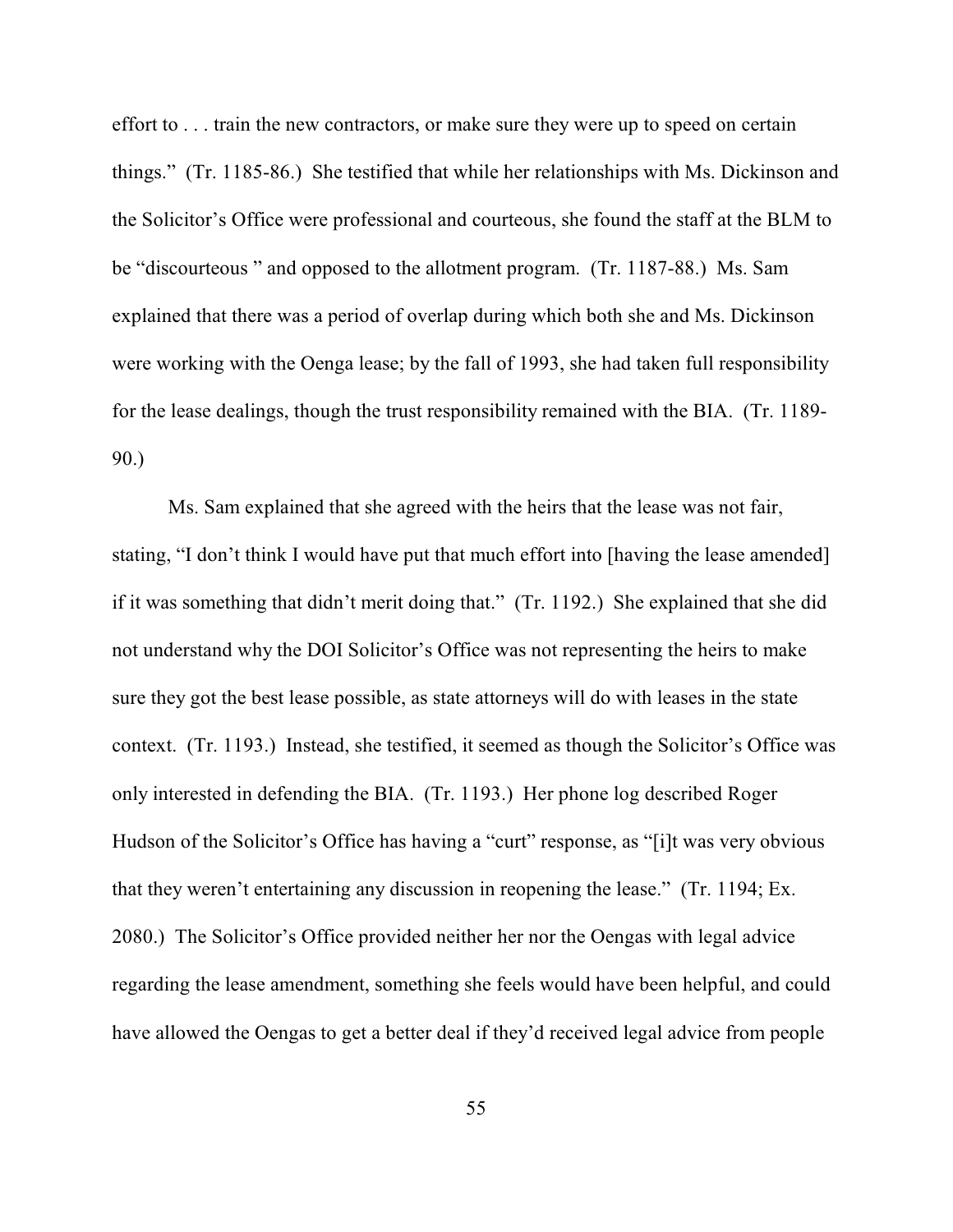familiar with oil and gas properties. (Tr. 1195-96.) In title recovery cases, Alaska Legal Services would often become involved, but in the leasing context, there was little legal advice provided to allottees. (Tr. 1193-94.)

She testified that she does not remember whether the USACE permit denials from 1988 and 1990 were in the Oenga lease file, and does not remember if she was aware at the time of the USACE's approving construction of a pad for directional drilling at Heald Point in 1992. (Tr. 1197-98.) She does not remember anything in the file regarding the reach of directional drilling at that time. (Tr. 1198-99.) She testified that she remembered a conversation with a land professional or appraiser about setting a rental rate based on the cost of an alternative, which she learned was a valid method of valuing land where the cost of an alternative property from which the activity could be conducted was much higher. (Tr. 1199.) The 1993 appraisal that Ms. Dickinson had requested during the transition period contained nothing about use of a such a valuation method or about the unique location of the Oenga property, nor, she thinks, about the changed use of the property from a right-of-way to an oil production facility. (Tr. 1200-01.)

Ms. Sam testified that by approving the 1993 change of use, "[BIA] basically showed their position was that they felt the lease covered anything and everything related to oil." (Tr. 1201.) She testified that she didn't have much leverage in trying to negotiate with BPX because BIA, the Solicitor's Office, and BPX had all shut the door to further negotiations, and she was "just trying to crack the door open a little, and get the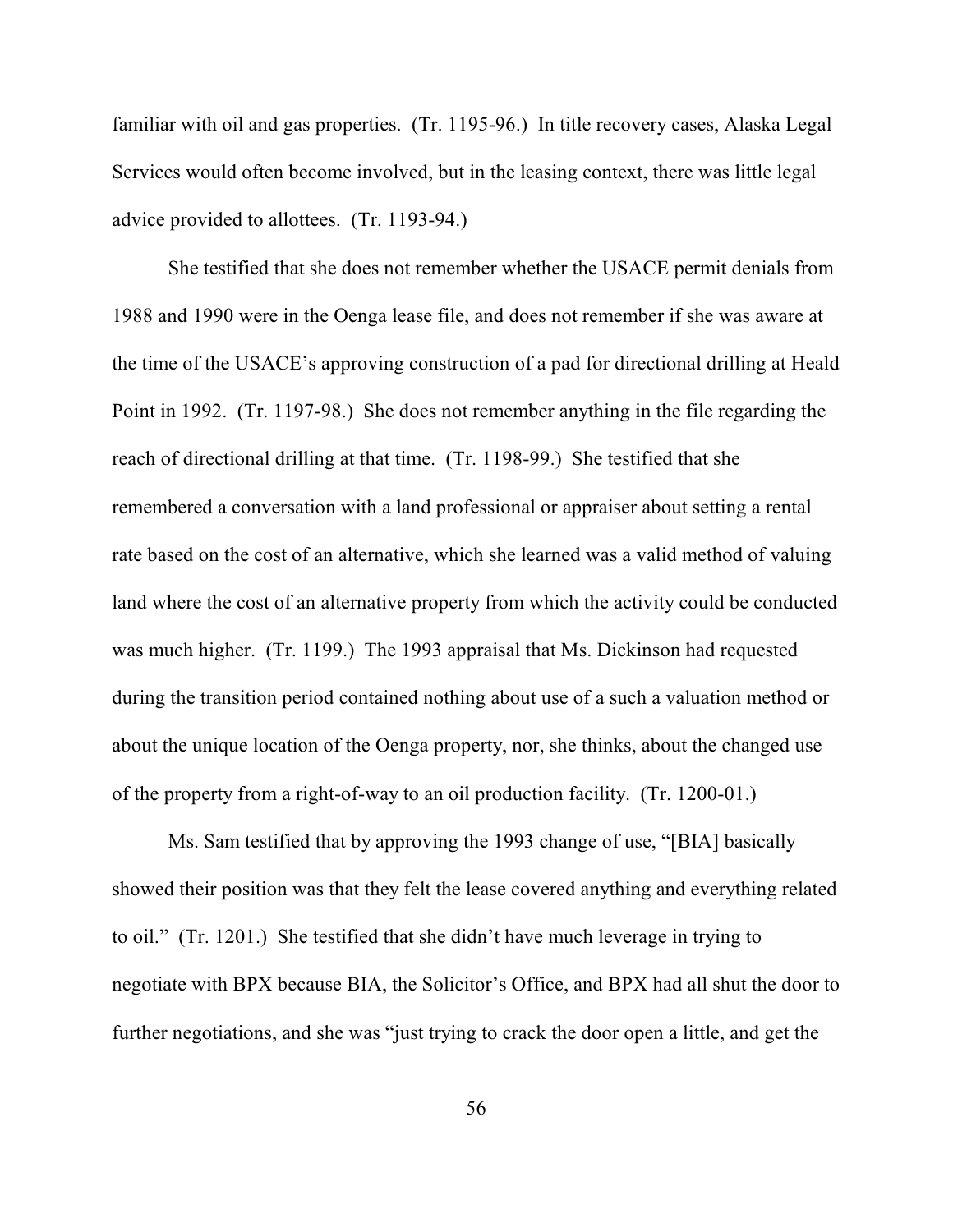foot in." (Tr. 1202-03.) She wanted the amendment to include an assurance that the heirs would receive notice of any subleases, which was the default term as set by the Federal Regulations. (Tr. 1205-06.) She testified that she did not know what a FSA was at the time of the proposed amendment, but gained some understanding after talking to DNR staff. (Tr. 1207.) She explained that while there was a reference to ARCO in the counseling records, she does not remember having a specific understanding of what ARCO wanted to do with the allotment. (Tr. 1207-08.) The Solicitor's Office, she agreed, could have provided some help in working through the subtleties of the lease negotiation, just as she and the heirs "should have had assistance from somebody that had oil and gas experience," such as someone from MMS. (Tr. 1208-10.)

She testified regarding the heirs' signed counseling records:

I knew 100 percent that they did not agree with BP's position regarding that lease. . . . Native people have a certain position of what they feel is owned and what they should have control over, and that may or may not be recognized in the legal process or in any other processes. . . . [S]o the way Native people view it is . . . you're getting what you can at that particular point. But that doesn't mean . . . that it's resolved. . . . [I]n the view of the Native people, that was their original property, and it always will be. . . . So to me, when they signed that counseling record, they did not agree that this was a fair and just lease, or that the lease amount made it fair or just. It was just what could be done at that particular point in time.

(Tr. 1217-18.)

Ms. Sam explained that during the 1995 lease amendment, ASNA's legal counsel, Sonosky, Chambers, Sachse, Endreson & Perry, LLP, became involved. (Tr. 1210.) Ms. Dickinson had told Ms. Sam that it was the Solicitor's trust responsibility to represent the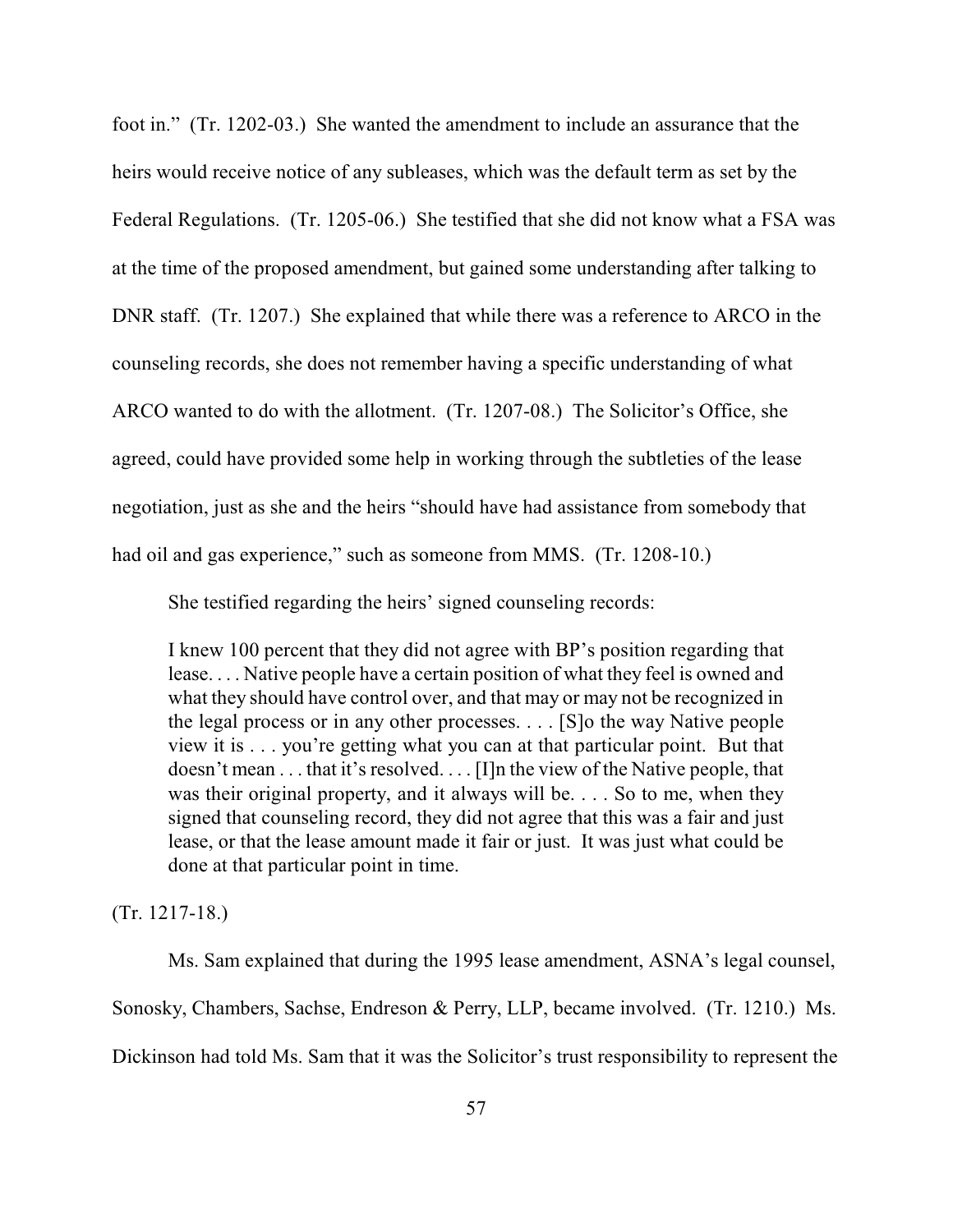heirs, and the ability to provide legal counsel was not contracted to ASNA, but remained with BIA. (Tr. 1211-12.) ASNA's role was more technical than legal. (Tr. 1215.) However, in the case of the Oenga lease, BIA had a position that seemed contrary to the heirs. (Tr. 1212-13.) Around that time BPX had approached the Oengas about purchasing the allotment outright,<sup>44</sup> but Ms. Sam decided it would not have been in the best interest of the heirs. (Tr. 1220.) The 1995 lease amendment did not, in her view, address the core fairness issues with the lease. (Tr. 1220.)

The defendant-intervenor next called Cindy Bailey, a BPX employee, who was present at the September 26, 1988 lease negotiation meeting to testify. She testified that she recalled nothing being discussed at that meeting related to oil and gas, but rather the discussion was "primarily about what was going to be done on the surface." (Tr. 802.)

Next, the defendant-intervenor called Dr. Amy Frankenburg. Dr. Frankenburg is a geologist who has spent her entire career at BPX, beginning in 1989. (Tr. 807.) She worked as a petrophysicist, production engineer, and production engineer supervisor on the North Slope and elsewhere from 1992 through 2003, but specifically in the Niakuk area beginning in 1994. (Tr. 807-08.) She worked in business development, negotiating operating agreements for BPX from 2003 to 2006. (Tr. 809.) Since 2006 she has worked as a team leader, resource manager, and management team leader, working with a number of the oil and gas fields involved in this litigation. (Tr. 809-10.) Her position

<sup>&</sup>lt;sup>44</sup>A January 4, 1995 letter from BPX to Ms. Dickinson shows that BPX offered \$600,000 to purchase the allotment. (Ex. 2039.)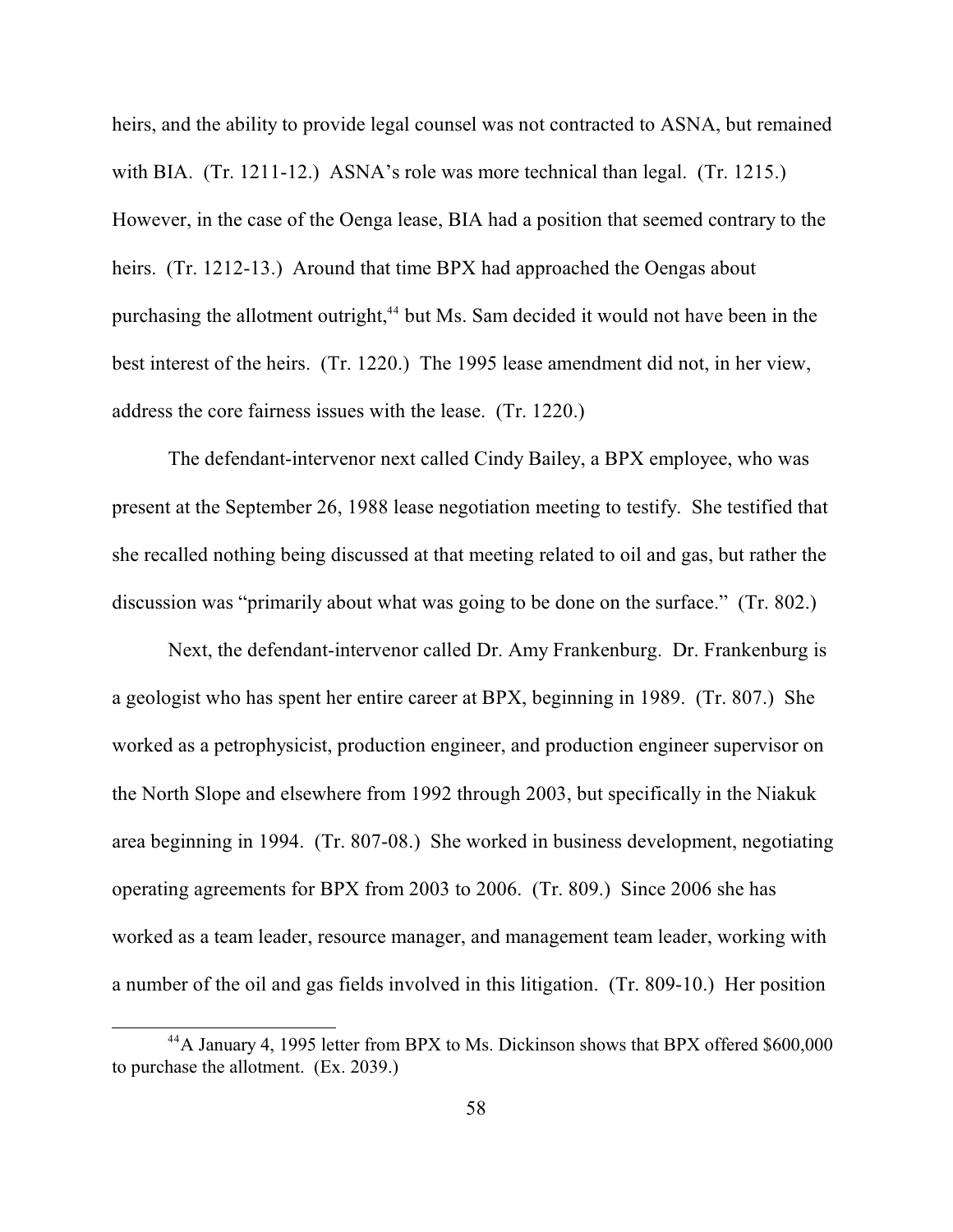involves both technical and financial aspects, and she interacts with DNR, AOGCC, and other oil companies on the North Slope. (Tr. 810-12.)

Dr. Frankenburg explained that the essence of her job is working to move the company's oil resources from non-proved to proved, which BPX does by applying new technologies, entering FSAs, and expanding lease ownership, among other things. (Tr. 813-14.) Development of oil resources progresses through a number of phases: (1) identification of resource potential, (2) exploration and appraisal, (3) prioritization and economic analysis of different ideas, (4) development, and (5) optimization. (Tr. 814- 15.) The first two phases are about estimating the oil in place and conceiving of development scenarios. (Tr. 817-18.) The company will drill through many different horizons to try to gauge where resources lie. (Tr. 825-26.) In the case of the Niakuk area, BPX drilled its "discovery well" into the Kuparuk formation, later known as the Niakuk pool, in 1985. By 1986 the company estimated that the formation held 333 million stock tank barrels of oil in place, with an additional 166 million in other formations. (Tr. 829-30.)

In the third phase, the company considers the risk and reward of different development ideas; this may involve negotiating a FSA if that would facilitate the project, and also involves securing whatever permits and surface and sub-surface agreements necessary for development.<sup>45</sup> (Tr. 818-21.) In the Niakuk area this phase

 $45$ A FSA, she explained, can be an agreement related to any kind of sharing of a surface facility, such as a drillslot, a production facility, or a pipeline. (Tr. 819-20.) Companies often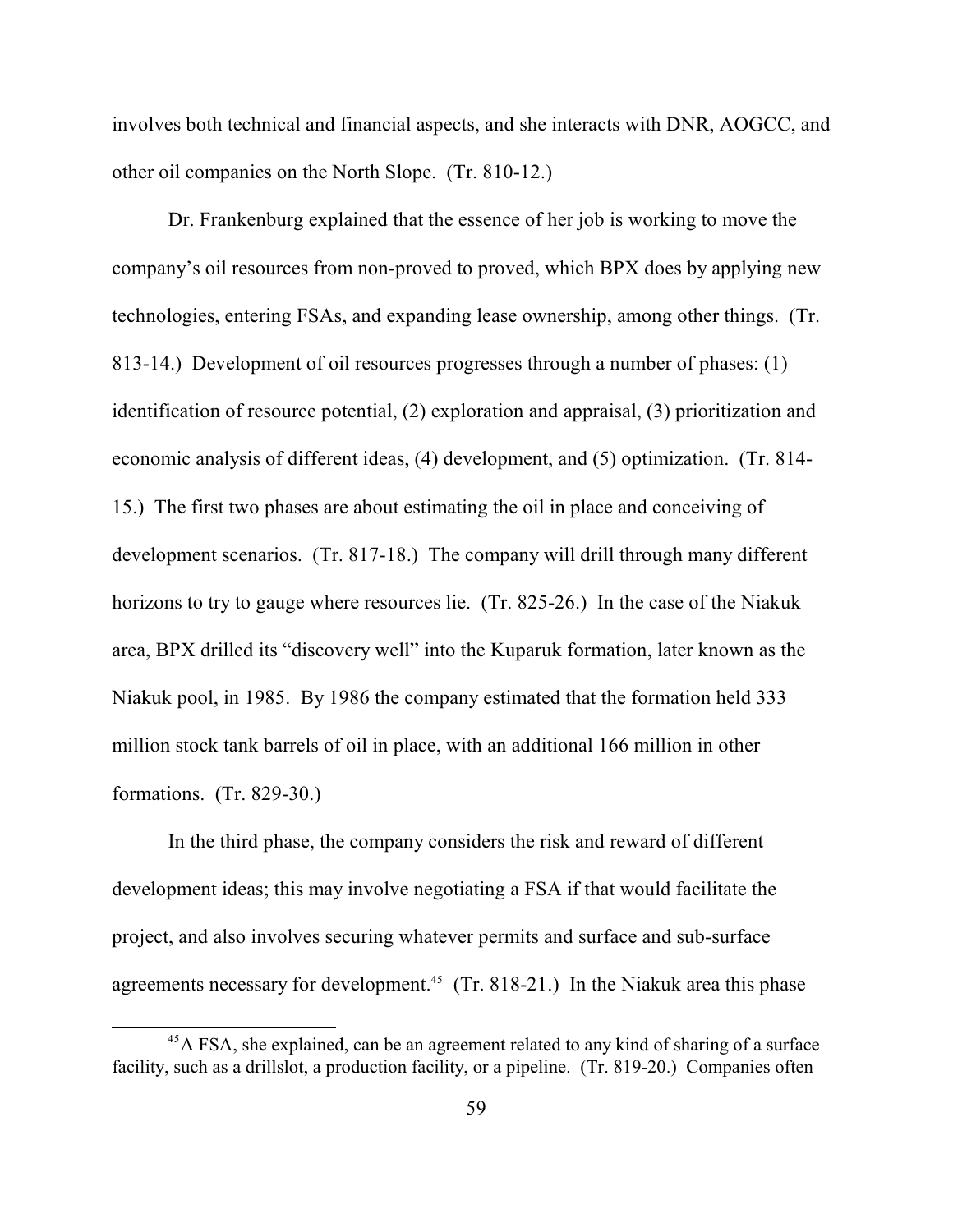lasted from 1986 until 1993, as BPX did further resource appraisal, engineering studies, cost estimates, and risk and feasibility studies on various development options, worked with USACE to secure permits it needed, and leased the Oenga allotment. (Tr. 832.)

In the development phase, the company tries to recover as much oil from as many different oil pools as it can from existing infrastructure. (Tr. 821-22.) "It's always more cost effective to tap into different and new pools . . . from existing infrastructure. You maximize the return of your capital invested . . . ." (Tr. 822.) The company will also try to acquire new leases if possible and may expand facilities. (Tr. 822.) Here, Dr. Frankenburg explained, this phase began in 1993, with BPX making a "go" decision for the development plan, which was "anchored by the Kuparuk $[46]$ ... by far the largest accumulation there." (Tr. 832-33.) "And then there was . . . upside potential in the Sag and the Ivishak and the Lisburne and Kekituk." $47$  (Tr. 833.) Accordingly, the final design of the Heald Point facility included slots for Kuparuk drilling, with extra slots for the other "upside" formations. (Tr. 833.) "[H]aving multiple opportunities for each of

<sup>46</sup>As stated above, the Kuparuk is the formation later encompassed by the Niakuk PA.

have sub-surface arrangements, but these agreements are not FSAs. (Tr. 820.)

 $^{47}$ Dr. Frankenburg explained that while development and investment decisions are made on the best available technical estimates, these estimates are not always accurate and can result in pool decisions. (Tr. 833-34.) "The local case in point is the Lisburne reservoir. Originally estimates were . . . two to three billion barrels in place with . . . a recovery factor . . . [of] 30 to 35 percent." (Tr. 834.) The company later realized that the reservoir is highly fractured and they resultantly might only able to recover ten to fifteen percent of the original billion barrel estimate. (Tr. 834.) "So we completely over[]capitalized that project." (Tr. 834.)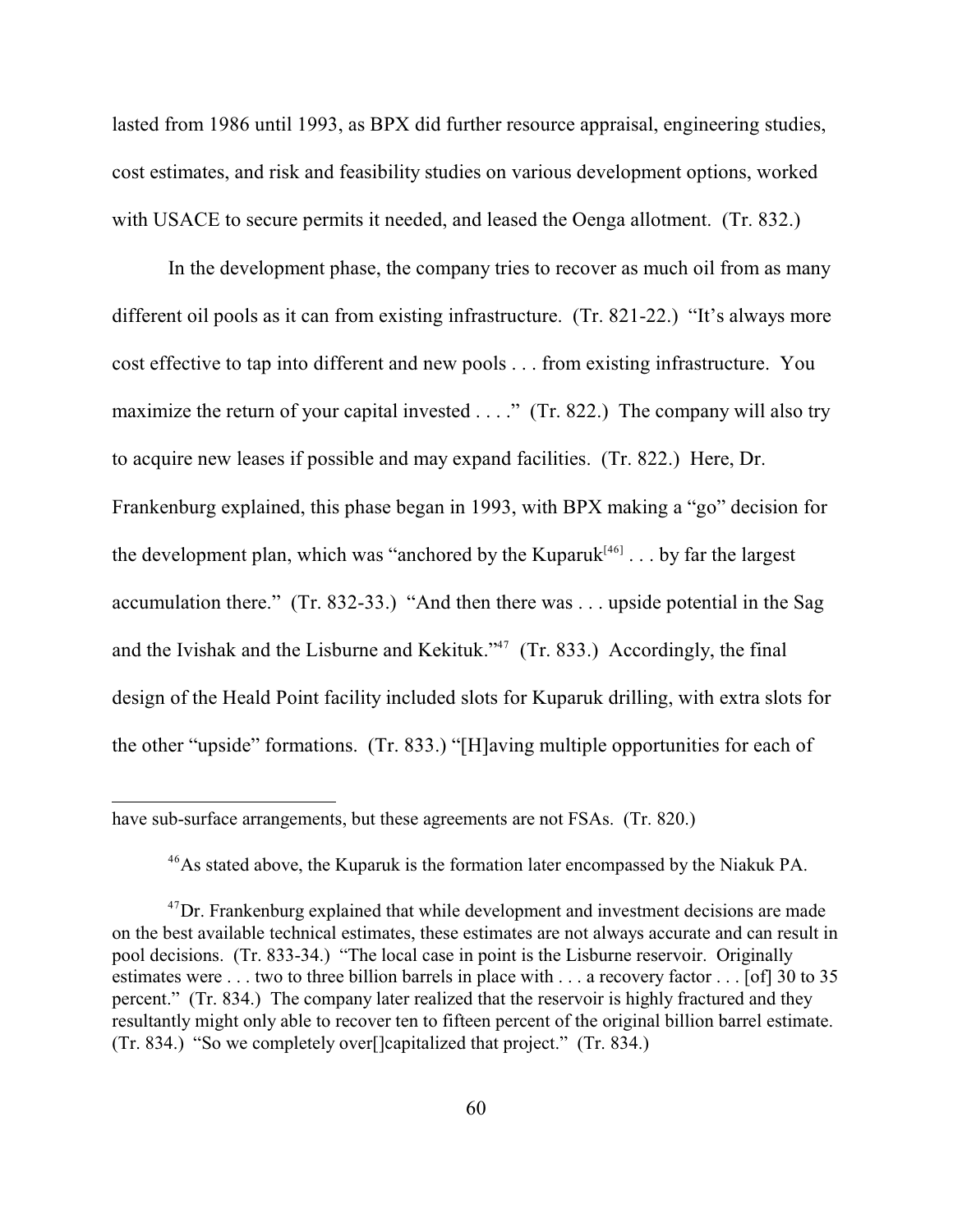these drill sites you built is very good, because your initial assessments may not be correct." (Tr. 834.)

Dr. Frankenburg explained that the reason ARCO was unable to have its West Niakuk leases included within the Niakuk pool rules and PA was because as of 1994, ARCO had not drilled any wells on its acreage and thus had failed to prove it had any recoverable oil. (Tr. 837-38.) During the optimization phase of BPX's work in the region, which began in 1994 and continues today, BPX entered into its FSAs with other companies.<sup>48</sup> From 1995 through 1999, BPX, Exxon, and ARCO were involved in equity negotiations to determine which company owned which proportion of the Kuparuk oil; Dr. Frankenburg testified that it was the slow pace of these negotiations that resulted in the Niakuk and West Niakuk PAs remaining separate for so long. (Tr. 860- 61.) BPX bought ARCO in 2000, but was forced to divest ARCO's Alaska properties, which became ConocoPhillips. (Tr. 861.) Dr. Frankenburg also explained that in 2000 an agreement called the "2000 Superalignment" was entered into with all of the oil companies involved in the PBU. The superalignment agreement determined that all oil, facilities, leases, and PAs were co-owned in certain percentages by all companies in the Unit.<sup> $49$ </sup> (Tr. 863-64.) This was a private agreement among the oil companies.

 $^{48}$ Dr. Frankenburg explained these agreements in some detail, confirming Mr. Wondzell's previous explanation of them, which is summarized above in Part II.A.1. (Tr. 850-58.)

 $^{49}$ Each company was still responsible for payments related to its state oil and gas leases.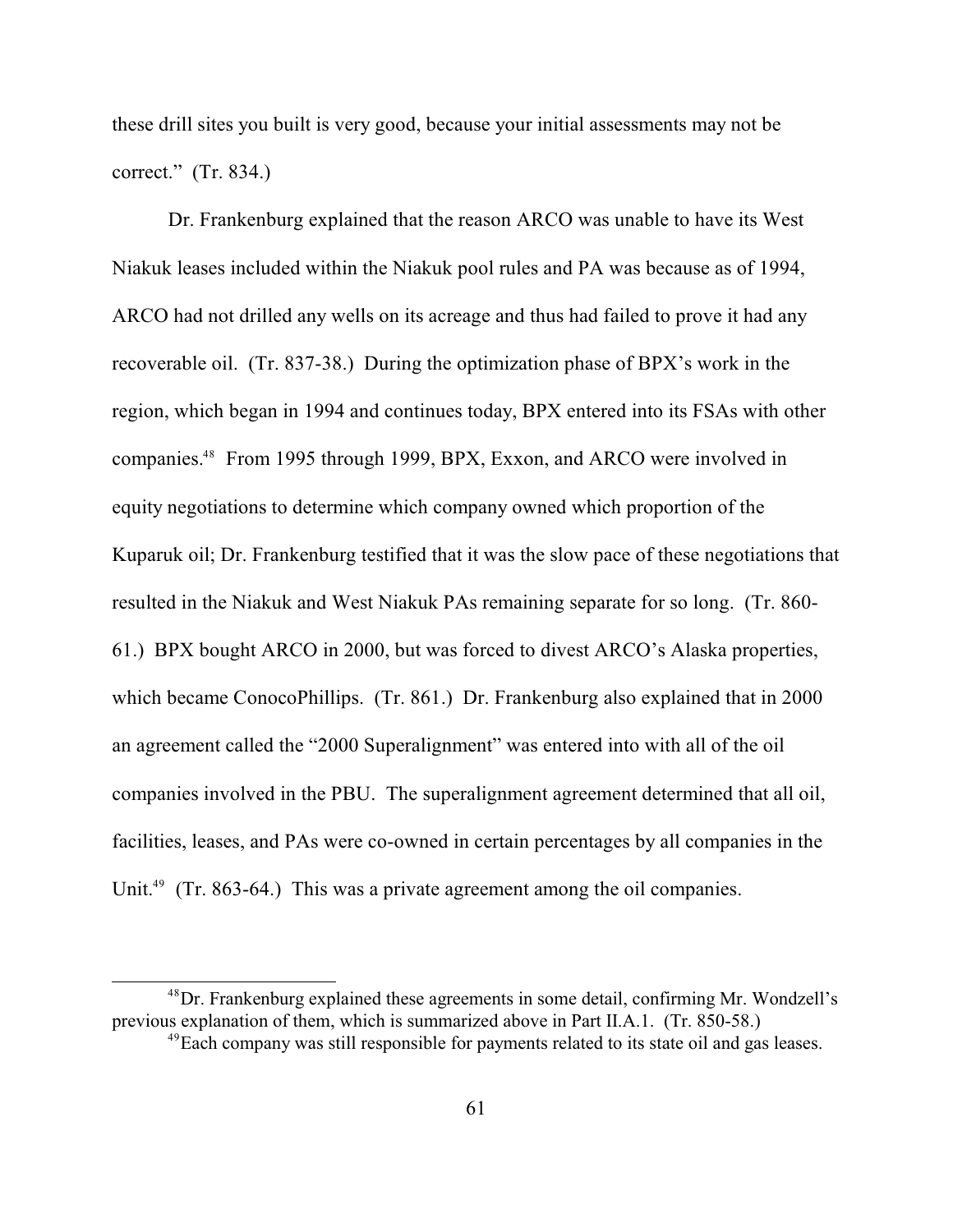The defendant-intervenors' final liability witness was Terry Obeney, a former BPX engineer who worked on a number of different Prudhoe Bay projects from the late 1970s through the mid-1980s, before working on the Lisburne and Niakuk accumulations from 1987 until 1994. (Tr. 959.) He continued working for BPX on other projects elsewhere in Alaska and then in other parts of the world until he retired in 2003. (Tr. 959-60.) He explained that he was principally involved in projects from the late exploration through post-production phases, and in connection with Niakuk he led a team of engineers and geologists aimed at developing the Niakuk resources. (Tr. 960- 61.) Mr. Obeney explained that he "was responsible for all aspects of the development, and involved in all major internal and external interactions, including interactions with Federal, State, and local agencies, partners . . . and internally with all authorizations and funding." (Tr. 961.)

Much of Mr. Obeney's testimony overlapped with Dr. Frankenburg's testimony regarding the phases of oil field development, from identification to optimization. He explained that once BPX commits to a project, BPX begins "testing, appraisal, and development of adjacent shallower or deeper horizons . . . ." (Tr. 964-65.) He testified that every project he has worked on has reached this stage, in which the company is committed to keeping the facility in which it has invested running at or above design capacity. (Tr. 965.)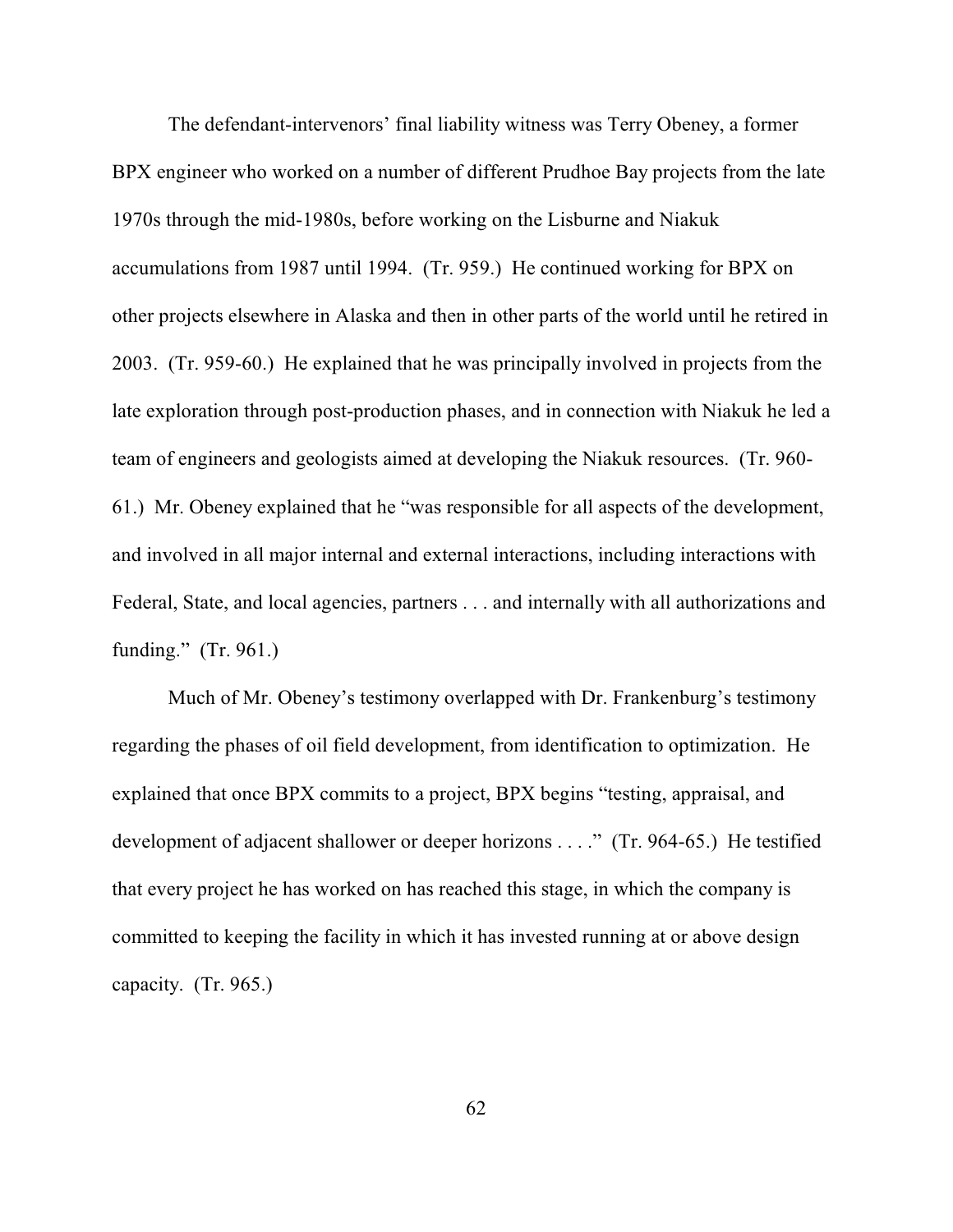Mr. Obeney testified that BPX used the word "project" in different ways depending on the audience with which it was communicating. With an internal audience, "project" would refer to "all reserves, all resources, all options, facilities development, drilling  $\dots$ ." (Tr. 981.) In communicating with competitors, "it tends to be very narrowly focused" and limited to public data, so as to avoid exposing sensitive data. (Tr. 982.) In communicating with permitting agencies, "we are talking to them about thing[s] which affect their arena, which principally relates to the project surface construction and operations." (Tr. 982.) When communicating with landowners, BPX likewise would talk about "surface activities, the project construction, terms and payment, i.e., things that will affect their rights and interest as holders of surface interests." (Tr. 983-84.)

Mr. Obeney produced a number of documents directed toward each of these audiences. First, he presented a number of documents to demonstrate that BPX's internal discussions in 1985 and 1986 regarding exploration in the Niakuk area included the exploration of leases not owned by  $BPX$ .<sup>50</sup> These documents, he explained showed that

 $50$ These included a 1985 "Cost Estimate: Niakuk Development," (Tr. 966; Ex. 3017); a 1985 document titled "Niakuk Year-End 1985 Gross Resources: Kuparuk & Ivishak Horizons," (Tr. 967; Ex. 3012); a 1986 memo titled "Kuparuk River Formation Volumetrics for Individual Development Scenarios," (Tr. 968-69; Ex. 3068); a 1986 "Niakuk Project Summary," (Tr. 970; Ex. 3075); a 1986 memo titled "Ivishak/Sag Formation Volumetrics for Individual Development Scenarios," (Tr. 973-74; Ex. 3067); a 1986 "Niakuk Project Review," (Tr. 975-76; Ex. 3073); and a 1986 "Niakuk Project Resource Assessment," (Tr. 976-79; Ex. 3076.). Each includes a discussion of or reference to exploration of accumulations other than BPX-owned Kuparuk oil. Mr. Obeney confirmed on cross-examination that these documents would not have been available to the Oenga family. (Tr. 1043.)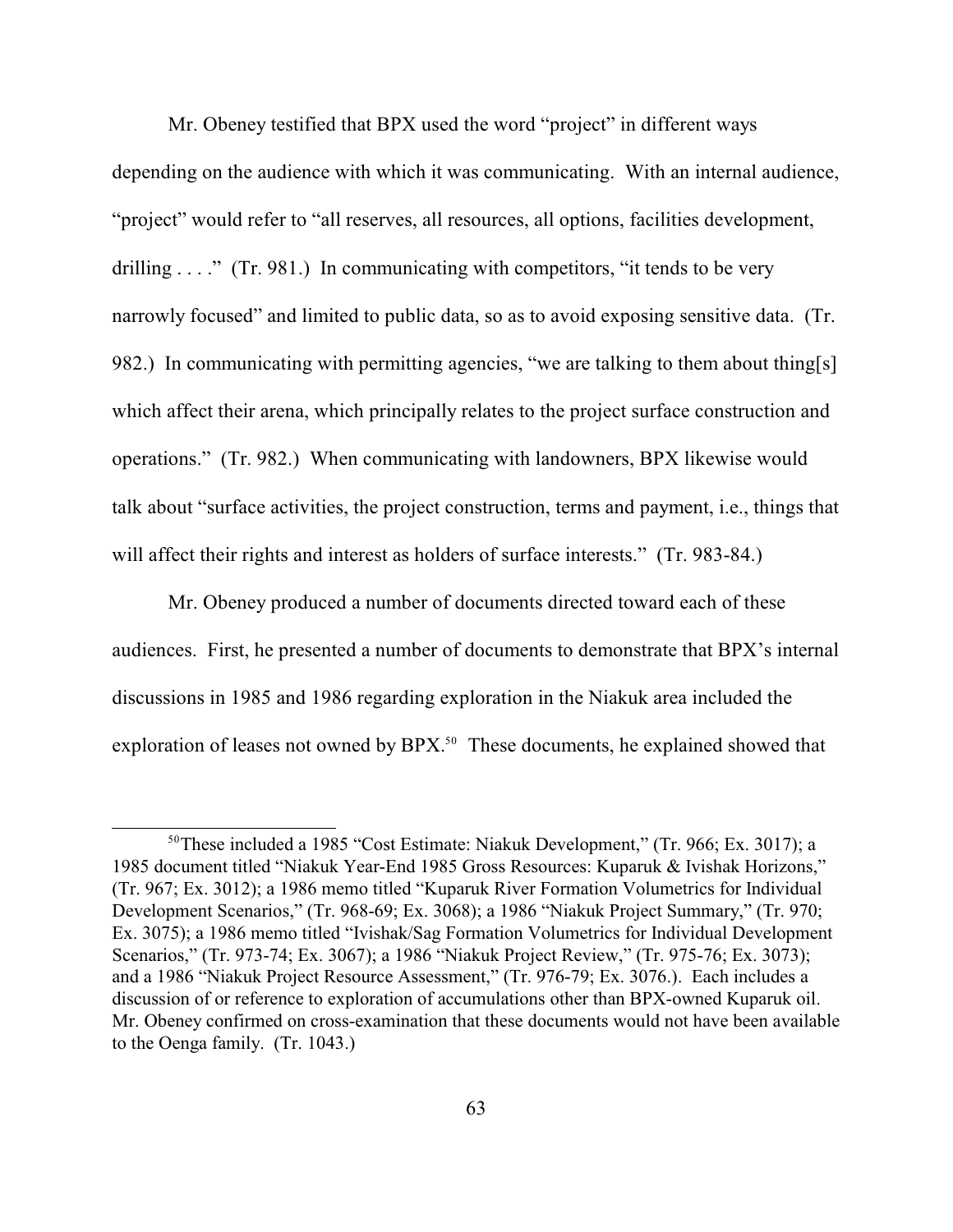BPX "continuously looked at the Niakuk [P]roject as encompassing all Horizons and adjacent acreage." (Tr. 981.)

He next discussed a number of previously-admitted external communications, including a 1986 letter to the Commissioner of DNR that included reference to "adjacent leaseholder drilling," (Tr. 986-88; Ex. 3040); a 1987 presentation to the AOGCC showing potential Niakuk reservoir limits extending onto non-BPX-owned acreage,<sup>51</sup> (Tr. 988-89; Ex. 3088); and BPX comments regarding its 1988 USACE permit application, including reference to "additional resources," (Tr. 989-90; Ex. 3155), all of which, he testified, "illustrate[] that there is public knowledge and awareness of the potential future developments from those areas, and more generally, there is public knowledge that developments may evolve to incorporate additional [h]orizons and reservoirs, and adjacent leases." (Tr. 990.) He also referred to his own testimony before the AOGCC in 1993, which included statements regarding BPX's anticipation of future requests to expand the Niakuk pool area, stating that this testimony shows BPX's continuing strategy of looking to other areas to develop. (Tr. 1040-41.)

Mr. Obeney explained that the reason BPX's permit application to the USACE includes the statement, "[BPX] is the sole owner of the lease tracts to be developed," is because BPX was merely trying to "constrain the conversation about what the agencies cared about, which was the placement of gravel . . . ." (Tr. 1013-16; Ex. 3116.)

<sup>&</sup>lt;sup>51</sup>While external, this presentation was confidential.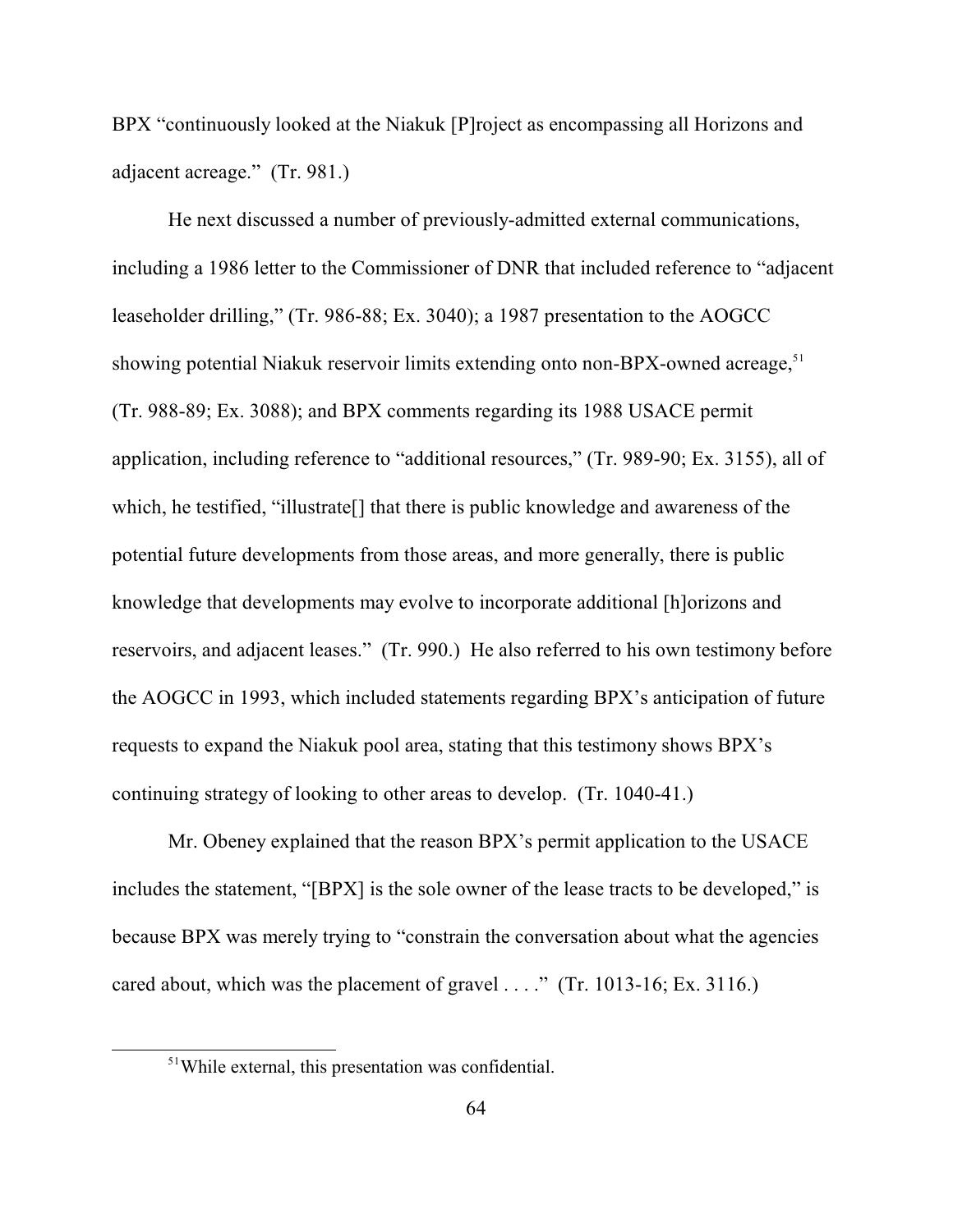Similarly, Mr. Obeney explained the phrase, "the Niakuk Project, and perhaps other development opportunities," in its 1991 status report to the Oengas, saying "we wanted to make sure that these reports contained a discussion of those things that we thought would be of interest to the lessor." (Tr. 1037-38; Ex. 3195.)

Mr. Obeney explained that during the 1980s, BPX's "preferred option" for Niakuk development was evolving. (Tr. 992.) Drilling from Niakuk Island #4 became the preferred option not necessarily because it was the cheapest, easiest, or most easily permitted option, but because of its "ability to access future potential reservoirs and adjacent leases." (Tr. 993.) Once BPX had decided on its "optimum development sequence and plan," it set out to seek access to the allotment and USACE permits needed for placement of fill for the causeway. (Tr. 993-94.) BPX assessed the potential cost of access to the allotment in part using an appraisal it commissioned in January 1988 that provided a market rental price of \$14,000 to \$18,000 for ten acres. (Tr. 995; Ex. 3106.) BPX also evaluated its best alternative to a negotiated agreement ("BATNA") for use of the allotment, which, at the time of the lease negotiation, was construction of a gravel bypass road just off the western shore of Heald Point from which the causeway to Niakuk Island #4 would extend. (Tr. 996-97; Ex. 3109.) BPX determined that the cost of such a bypass road would be between \$3.85 and \$5.3 million in 1988 dollars because of the large amounts of gravel that would be required for the roadway. (Tr. 997; Ex. 3109, 1013, 1019).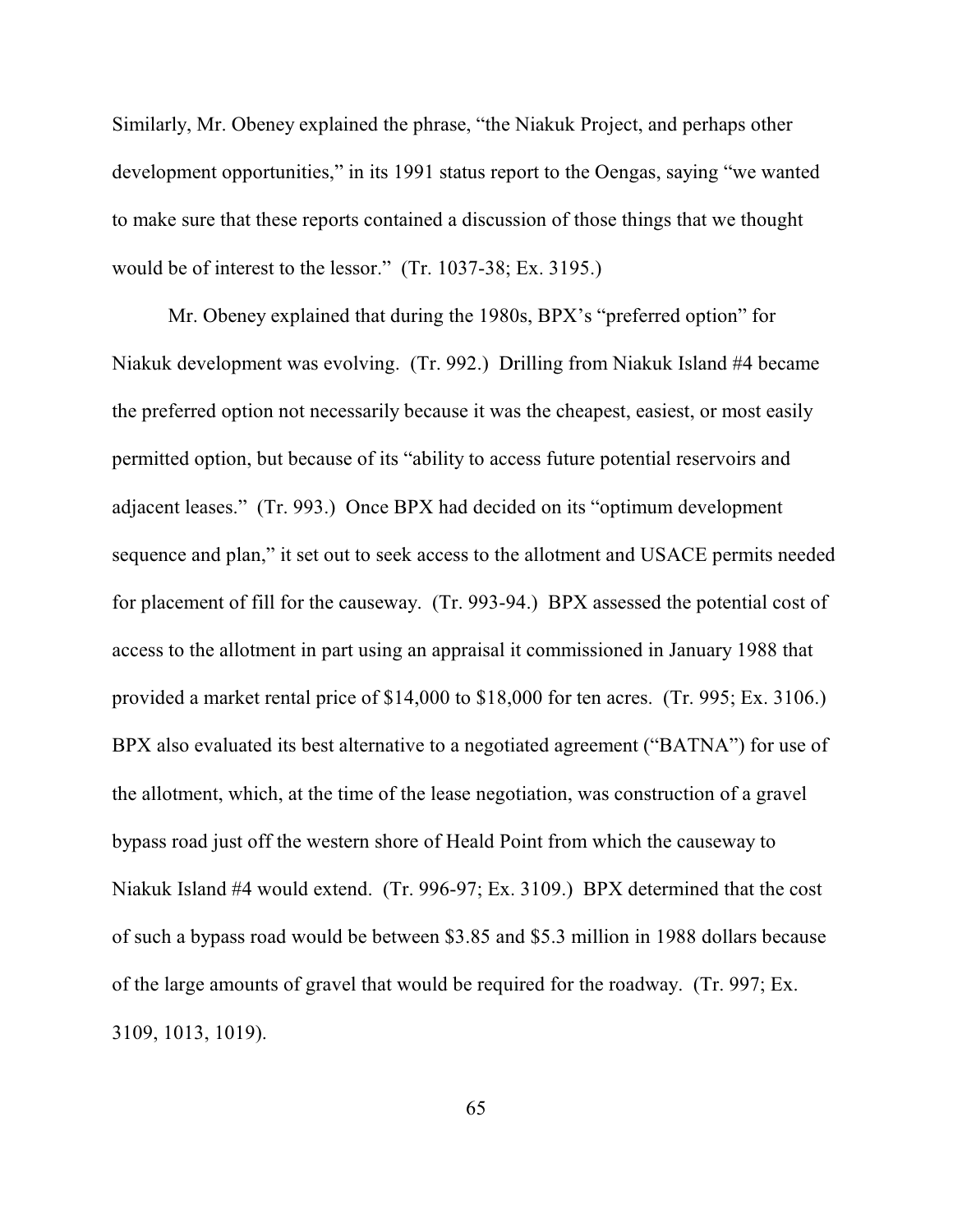Mr. Obeney stated that BPX did not want any restrictions on use of the allotment. (Tr. 1003.) "[G]iven that [the] BATNA . . . would have no restrictions whatsoever . . . it was very important that the lease also contain no restrictions on use." (Tr. 1003.) Mr. Obeney and other BPX representatives attended the September 26, 1988 meeting with the Oengas and Ms. Dickinson, which he says is accurately described in Ms. Dickinson's contemporaneously-prepared memorandum. (Tr. 1003-04; Ex. 3145.) He did, however, disagree with Ms. Dickinson's characterization of this meeting as involving "negotiation," stating instead that BPX's presentation was "much more a presentation by us aimed at answering potential questions about the land use, and as such no negotiation actually took place." (Tr. 1005.) He testified that "further negotiations were through correspondence and basically focused on price rather than activities." (Tr. 1005.) He testified that the source of future production was never discussed at that meeting nor in any subsequent negotiations with the Oengas. (Tr. 1005.) He felt that there was "no need to discuss subsurface uncertainty given the intentionally broad lease terms of Paragraph 10 . . . which spoke to any and all [exploration] and production uses." (Tr. 1006.) In other words, in its communications with the Oengas, BPX's use of the term "Niakuk Project" "was to describe the surface construction activities that would impact the lessor's property, and the need to be permitted as a conduction of the term of the lease, changing from a year-to-year lease to a five[-]year term lease." (Tr. 1006. )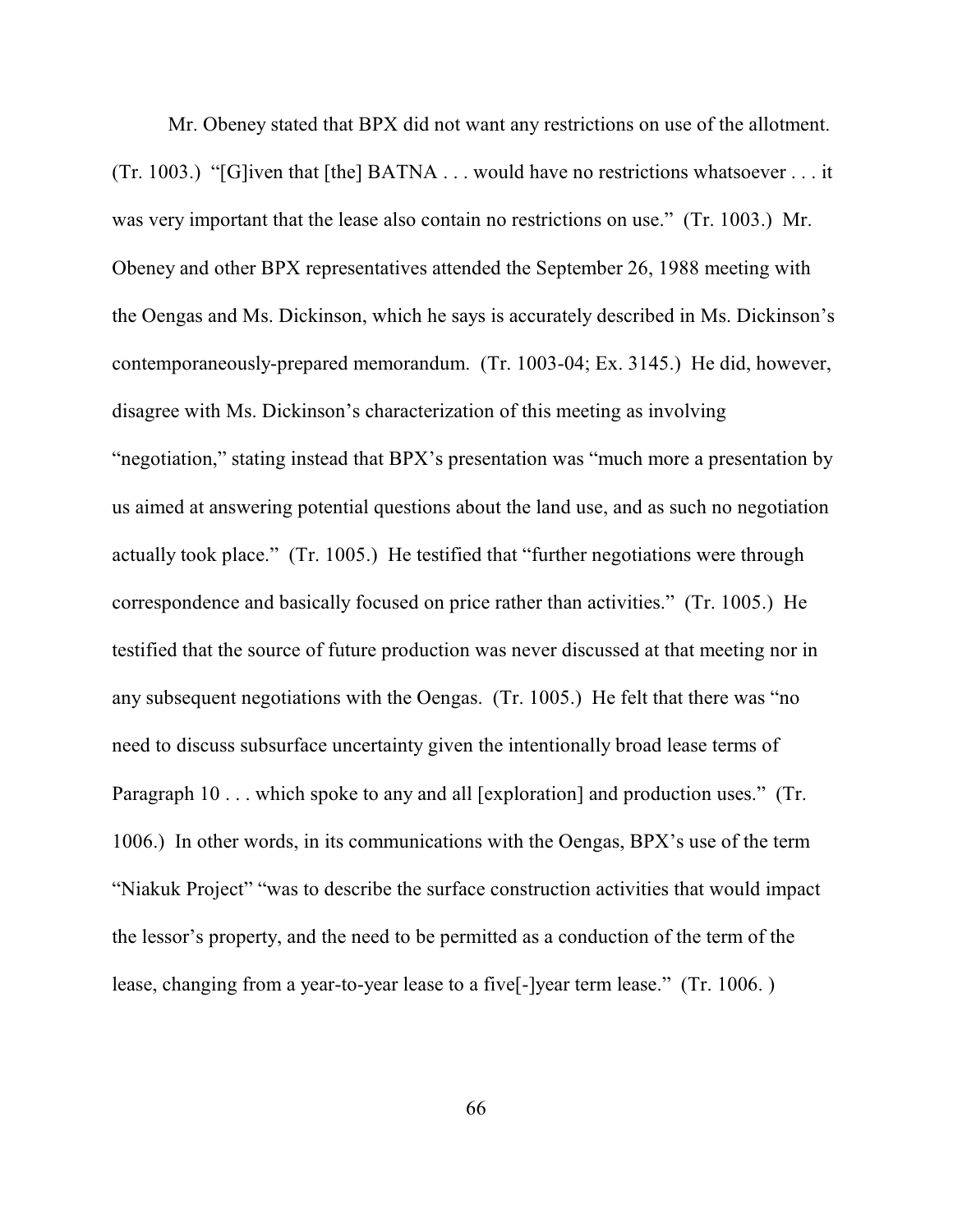Mr. Obeney summarized his understanding of BPX's intentions in signing the lease as follows:

First, we believe that we were acquiring full access and flexibility in any and all exploration development activities . . . . Second, we would not have accepted anything less than unrestricted activities given [that] the BATNA . . . would have no such restrictions . . . . Third, we fully understood the resource definition and economics of reservoir development would change over time . . . . And lastly we were . . . aware of resource potential both on and off BP's leases in multiple formations, and the need to be able to develop them.

(Tr. 1007.) He testified that his perception of the Oengas' intent in leasing the allotment was to convey all of their rights, short of ownership, to all of the acreage. (Tr. 1007.)

During cross-examination Mr. Obeney conceded that the term "project" is sometimes used to refer to sub-surface accumulations in the context of internal communications, with competitors, and with regulating agencies, though it is "typically not." (Tr. 1045-56.) He confirmed that there is no actual BPX policy regarding the use of the term in various contexts, but instead his testimony regarding the different meanings of the term in different contexts was a reflection based on his career in the oil industry. (Tr. 1044.)

It became clear in cross-examination that although BPX, in its responses to comments on its USACE permit application, referred to "possible resources . . . in an area to the north and west of the Niakuk 4 island," BPX at that time owned lease acreage immediately north and west of the island, so the reference was not necessarily to oil owned by other companies as Mr. Obeney originally maintained. (Tr. 1047-50; Ex.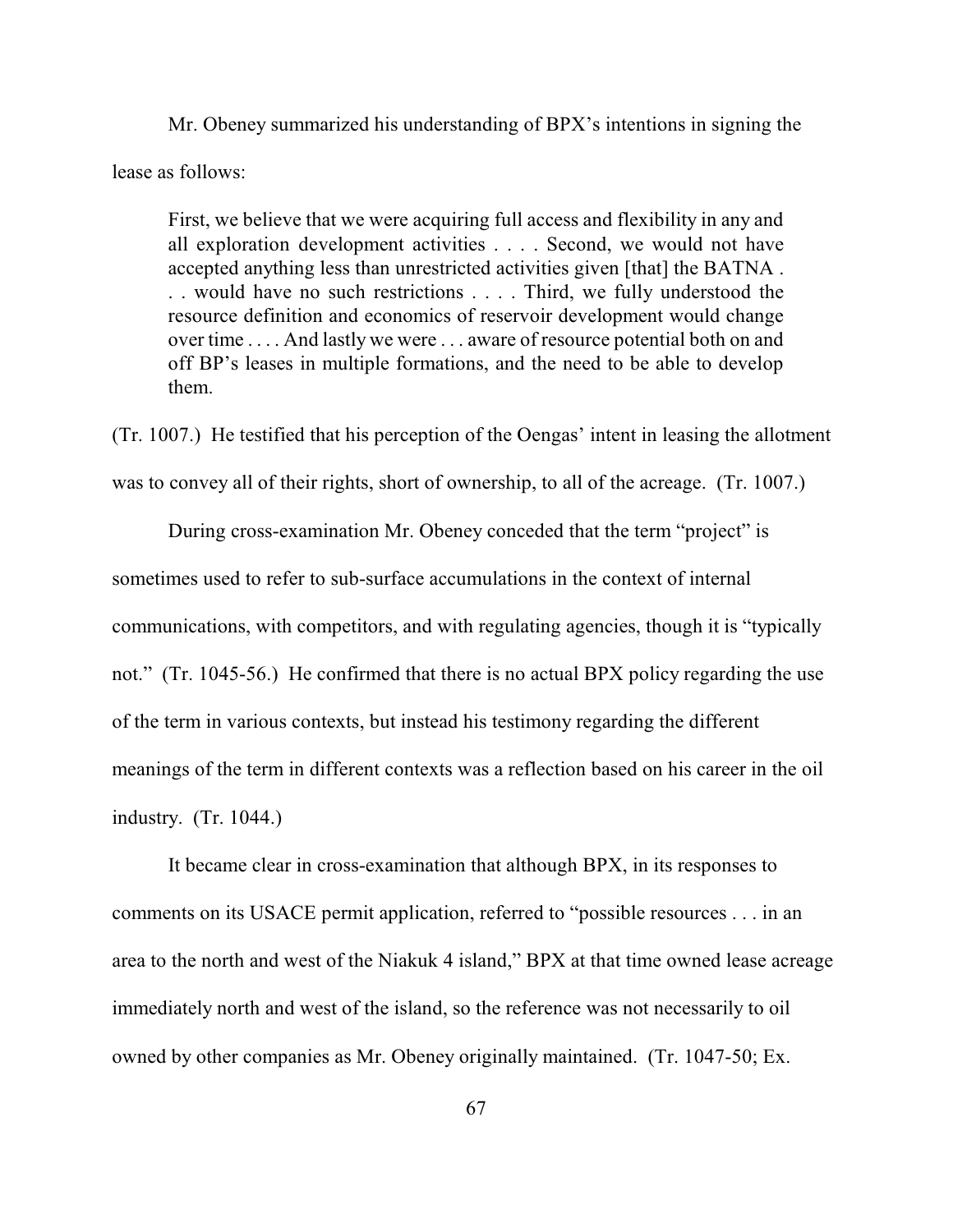3155.) When asked about the AOGCC's January 1994 decision regarding the Niakuk pool rules, which included the conclusion, "[BPX] is not proposing to develop the ARCO/Exxon leases," Mr. Obeney explained that indeed "[BPX] had no plans at that time of the pool rules to explicitly develop the [ARCO]/Exxon leases." (Tr. 1073.)

Mr. Obeney stated that he was personally involved in requesting the 1988 appraisal of the Oenga allotment, but that he did not make the appraiser aware of the extent to which Heald Point provided access to the Niakuk oil that was not accessible from other land sites, because "[i]t wasn't deemed relevant." (Tr. 1051.) He maintained that the reason the USACE in its 1990 permit denial decision stated that "the native allotment on Heald Point . . . is essential for access to the field under all development scenarios except the island to island sub-sea pipeline scenarios," was because that was correct based on the information USACE had. (Tr. 1064-65; Ex. 1524.) He confirmed that generally BPX could determine what was and was not submitted as an alternative to the USACE, and also confirmed that there was no requirement that BPX make the formal statement that it was "the sole owner of the lease tracts to be developed . . . ." (Tr. 1066- 67; Ex. 1067.)

## **B. The Scope of the Lease: Liability Conclusions**

The court finds based on the testimony and evidence presented that the plaintiffs reasonably understood that the lease for their allotment authorized BPX to use the property to develop and produce oil from the Niakuk accumulation only. The court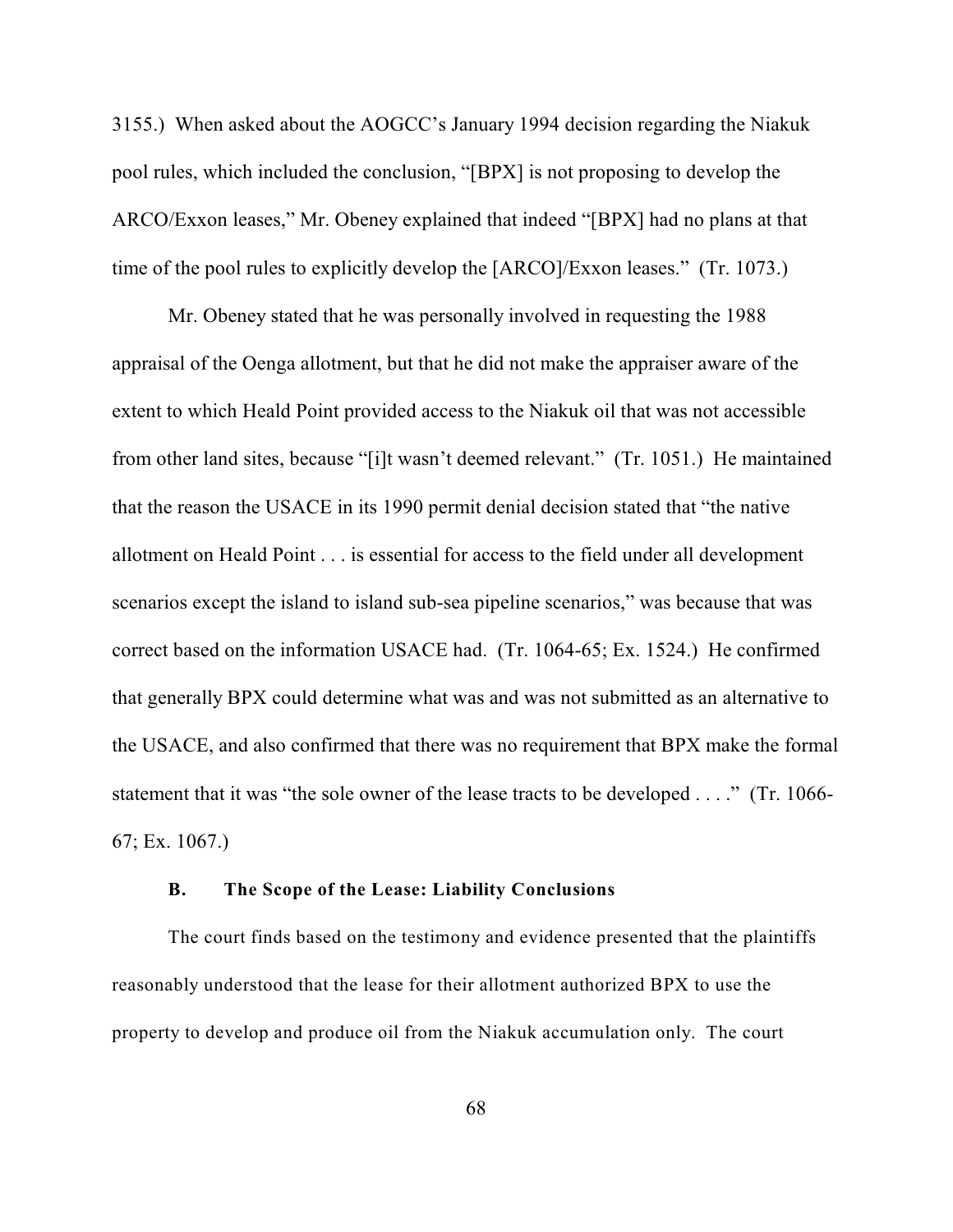agrees with the plaintiffs that the Niakuk Project was consistently described publically as a project to develop only BPX's Niakuk oil accumulation from the Kuparuk formation. BPX identified only its Niakuk oil accumulation in its application to the USACE for the environmental permits necessary for the right-of-way and causeway project. This focus on developing oil and gas from the Niakuk accumulation is reflected in the original language of the lease and was never changed.

The 1989 Lease contained the following language regarding the Niakuk Project and use of the allotment: Paragraph 1 states, "The first ten years of the lease term shall constitute a period within which the Lessee shall attempt to obtain required permits for the Niakuk Project. . . . If Lessee serves written notice that it intends to proceed with the Niakuk Project, then this lease will be deemed to have been taken for consecutive five year periods . . . ." (Ex. 1506  $\P$  1.) Paragraph 10 provides, "The lessee may use the leased premises for any and all oil field exploration, development, construction, facilities, production and support purposes, and for any other uses and purposes reasonably or conveniently related thereto." (Ex. 1506 ¶ 10.) Paragraph 11 provides, "The lessee may construct any facilities (pipelines, access roads, causeway approaches, drilling pads, a construction staging pads [sic] or any other required facilities) on the leased premises as long as construction is limited to the 10 acres as herein described on Exhibit A." (Ex. 1506 ¶ 11.) Exhibit A was made up of two pages. The first page, identified as the Niakuk Project Location Map, identifies the Oenga allotment, the proposed road and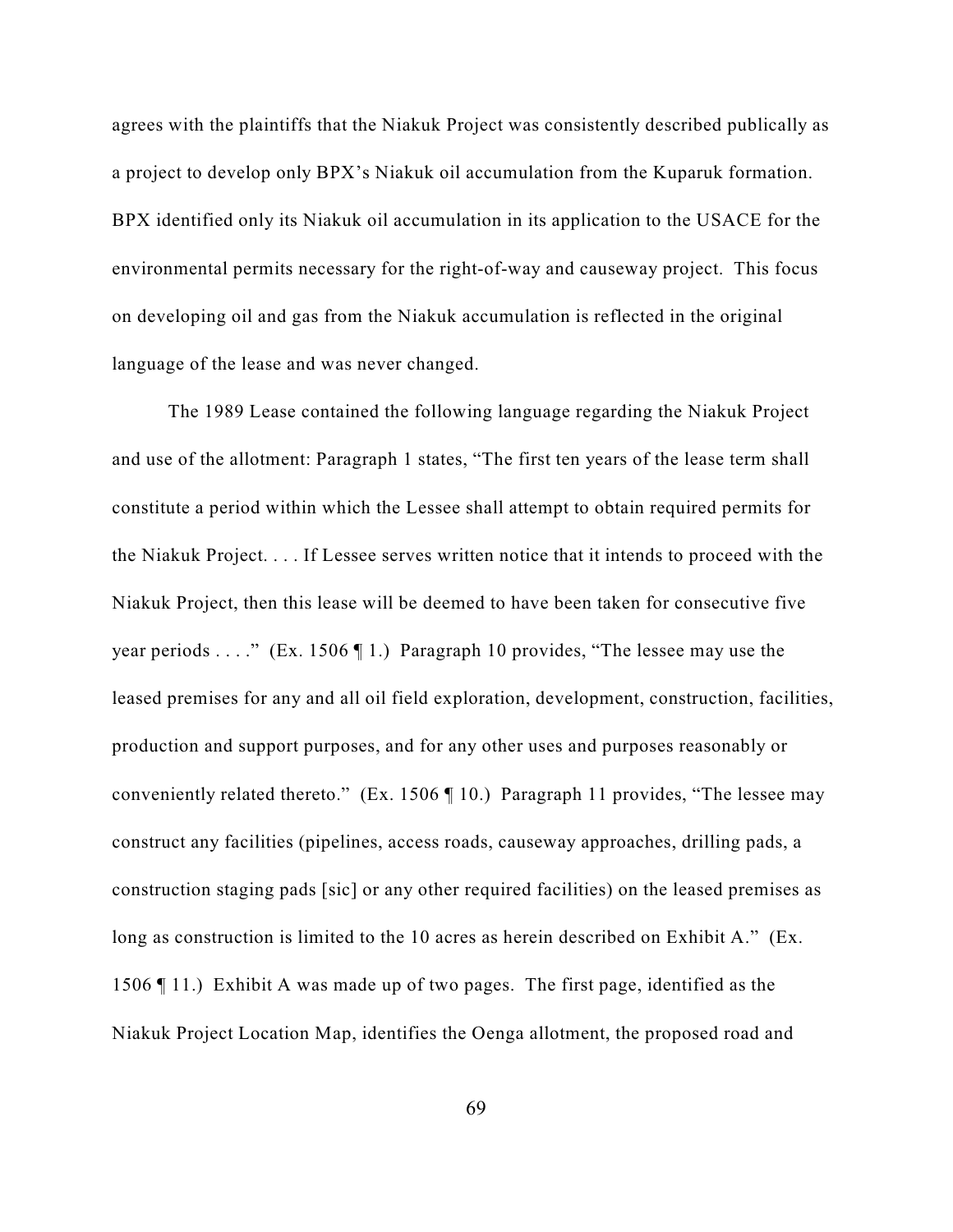pipelines, the proposed causeway bridge, causeway and pipelines, and the proposed Niakuk Production Island and the L-5 drill site. (Ex. 1506 Ex. A.) The second page, identified as the Niakuk Onshore Access Road and Pipelines Section C-C, includes a drawing depicting the access road and proposed pipelines on the Oenga property. (Ex. 1506 Ex. A.)

The dispute in this case has its roots in BPX's inability to secure the permits necessary to build the Niakuk Island #4 causeway for the Niakuk Project as depicted in Exhibit A to the lease. This led BPX to find another option for developing its Niakuk oil accumulation, which meant finding a location within directional drilling reach of BPX's Niakuk oil accumulation. Because the Oenga property juts into the Beaufort Sea and was within reach of the Niakuk accumulation by directional drilling, BPX decided to turn the Oenga's allotment from a right-of-way into a drill site for the development of oil and gas. While the 1989 Oenga lease authorized use of the ten leased acres for development, it is clear that when BPX wrote to the BIA in 1993 invoking its right to convert the lease to a long-term lease for twenty-five years in order to develop its "Niakuk oil accumulation," neither the plaintiffs nor the BIA fully understood that the nature of the project had changed and that the property had become critical to BPX's development of the oil it had discovered in the Kuparuk formation.<sup>52</sup> In its communications with the BIA and the

 $52$ BPX argues that the language in Paragraph 10 of the original lease, which was never amended, is rendered superfluous if it does not mean that BPX could use the leased premises to develop oil and gas from any accumulation without limitation. The court disagrees. The Federal Circuit has made clear that when interpreting a contract, courts consider the contract as a whole and interpret it in such a way that harmonizes and gives meaning to all terms, rather than leaving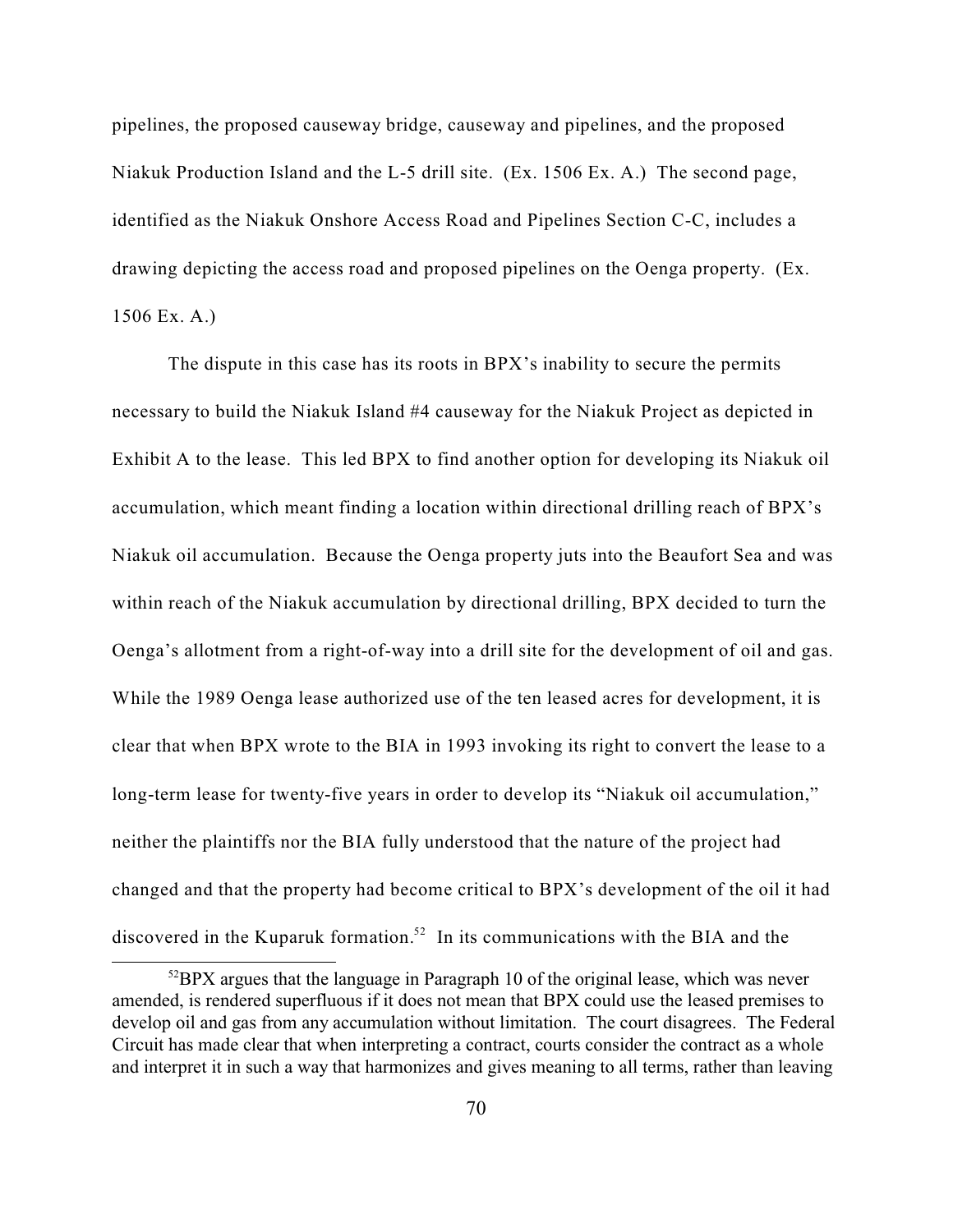plaintiffs BPX was careful not to reveal its precise plans for the allotment. Although it is true that in 1991 BPX wrote to the Oengas and BIA to say that it was considering use of the allotment for a drilling site to develop the Niakuk accumulation and possibly the Lisburne oil accumulation, the status report makes clear that BPX had not settled on a specific option and that the Niakuk Project was in flux. The status report states:

Prospects for a Facilities Sharing agreement with Lisburne have improved, and a joint development opportunity with the small Alapah accumulation at the eastern boundary of the Lisburne field could further reduce capital costs for Niakuk. . . . The company will continue to explore means of recovering remaining proven reserves and other offshore resources in the Niakuk accumulation that are unreachable from shore.

(Ex. 1509.)

Thereafter, in 1993, after BPX received permission from the USACE to build the

drill site, BPX was no longer vague about its plans for the Naikuk Project, but instead

affirmatively stated in the official "Notification of Niakuk Project Commencement:

Request to Amend Surface Lease F89-01," that the Niakuk Project, for which the lease

a portion of the contract useless, inexplicable, void, or superfluous. NVT Techs., Inc. v. United States, 370 F.3d 1153, 1159 (Fed. Cir. 2004). The defendant-intervenors argue that reading "Niakuk Project" as a limitation on the scope of the lease renders superfluous the broad language about the activities allowed under the lease in Paragraph 10. The court finds, however, that the defendant-intervenors' suggestion that Paragraph 10 controls the scope of the lease would render void the limitation imposed by the reference to "Niakuk Project." The purpose of the lease is for oil and gas development in connection with the "Niakuk Project." The court finds, as it has previously ruled, that "Niakuk Project" is a limitation. The language of Paragraph 10 stating that BPX may use the ten initially-leased acres "for any and all oil field exploration, development, construction, facilities, production and support purposes" is not rendered superfluous or useless by the "Niakuk Project" limitation. Rather, the language in Paragraph 10 authorizes BPX to use the allotment for any and all oil field exploration and development in connection with BPX's "Niakuk Project." There is nothing in Paragraph 10 to suggest that it should be read separately from the rest of the lease.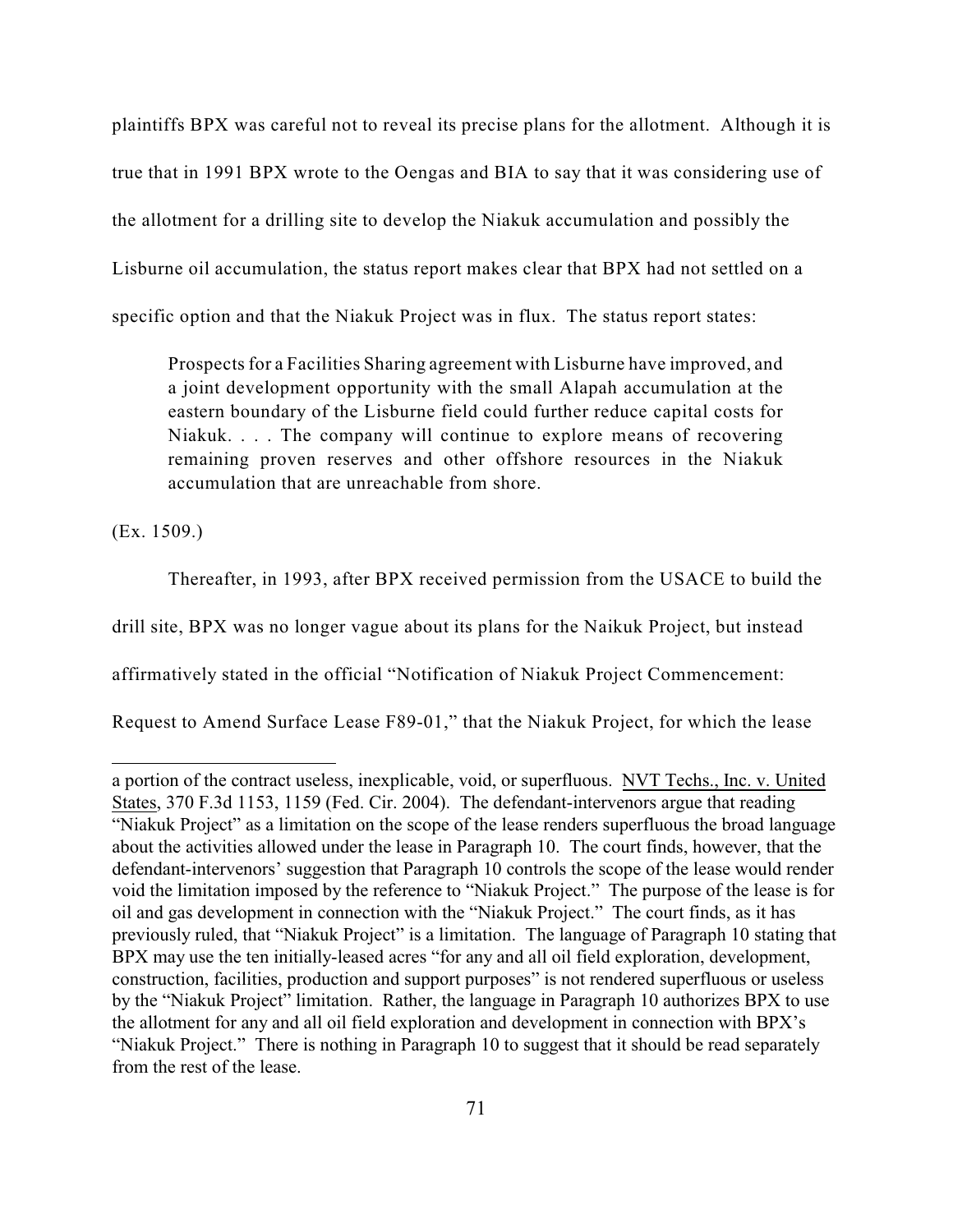had been granted, was now for a drill site to develop BPX's "Niakuk oil accumulation." It was approval of this "Niakuk Project" that gave BPX the right to convert the lease from a year-to-year lease to a twenty-five-year lease. Importantly in the 1993 Notification BPX did not mention that it intended to use the allotment to develop Lisburne or to allow other oil companies to develop oil from their accumulations for a fee. Thus, unlike the 1991 letter, which mentioned BPX's potential plans with regard to other accumulations, BPX's official Notification regarding its decision to proceed with the Niakuk Project stated unequivocally that the Niakuk Project was for only the construction of development and production facilities for "[BPX's] Niakuk oil accumulation." (Ex. 1510.)

The term and new description of the "Niakuk Project" was never changed in subsequent amendments to include a broader range of uses. When BPX decided to expand its holding of the allotment from twenty to forty acres in order to prevent ARCO from also leasing the allotment,<sup>53</sup> BPX never revealed to the plaintiffs during the lease negotiations that BPX was also negotiating a \$1.70 per barrel access fee with ARCO and Exxon for use of the allotment to develop oil from West Niakuk. As a consequence, Ms. Dickinson, the BIA representative and trustee, was unaware that BPX believed the Niakuk Project gave BPX the right to develop oil and gas from non-Niakuk accumulations without violating the scope of the lease. The scope of the lease was never

<sup>&</sup>lt;sup>53</sup>BPX apparently needed only twenty acres to conduct its development activities on the allotment.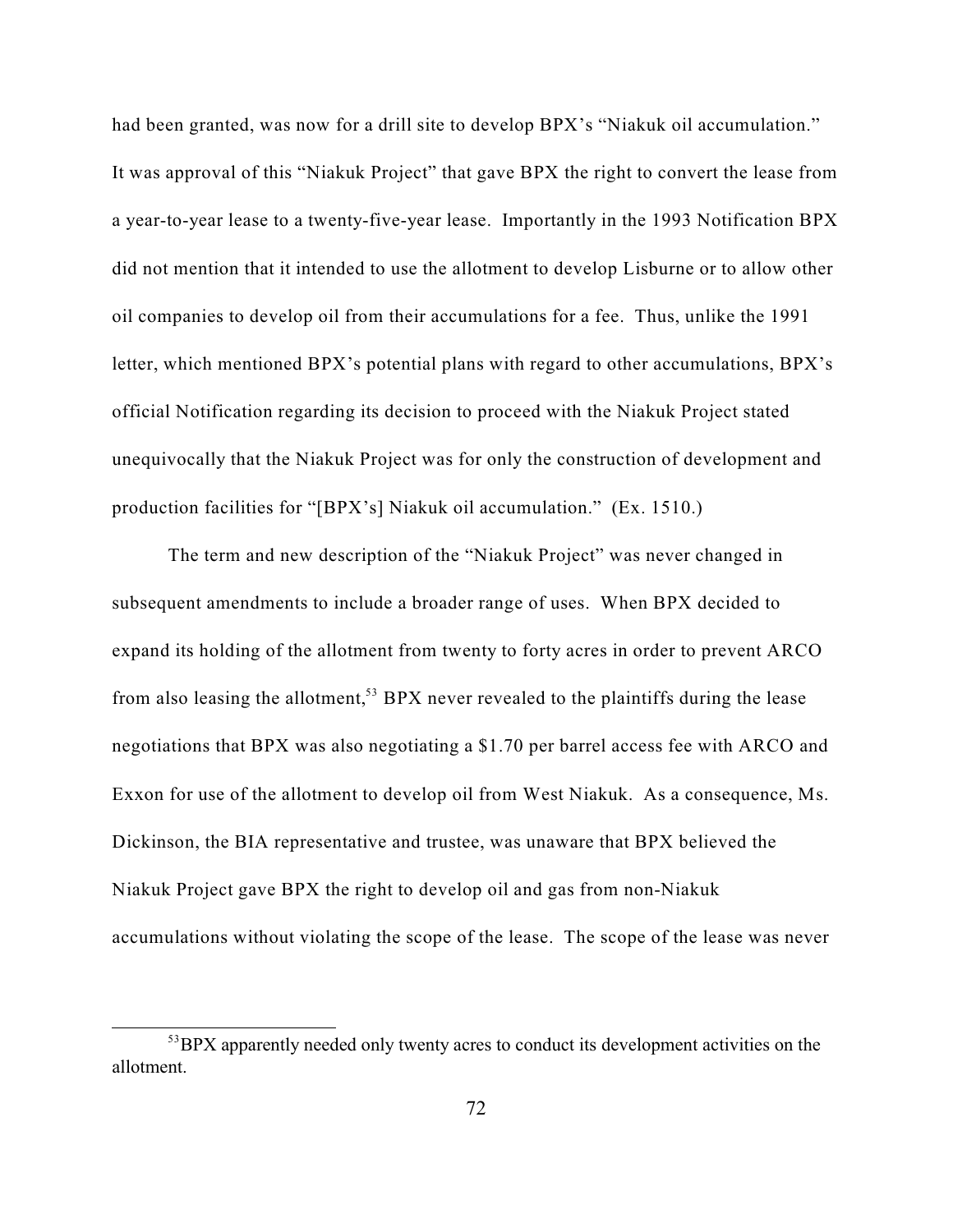discussed because there was no reason to assume that BPX intended to use the Oenga property to develop non-Niakuk oil, nor oil owned by ARCO/Exxon.

In this connection, the court finds that the counseling letter signed by the plaintiffs does not, as the government and BPX argue, prove that the plaintiffs agreed or were aware that the Niakuk Project was not limited to oil and gas development from BPX's Kuparuk oil accumulation. Ms. Sam, the person given responsibility for helping the Oengas with their negotiations in mid-1993, was not the trustee. She had no experience with leasing property for oil and gas development and production and had no understanding of what was involved in BPX's FSAs with ARCO and Exxon. Ms. Sam had enough experience, however, to suggest that a new appraisal should be conducted based on the changed use of the allotment from a right-of-way to a drill site to ensure that the plaintiffs were receiving fair market value as required by the regulations. Her efforts to help the Oengas were rebuffed by the BIA.

The evidence established that in agreeing to certain language in the 1994 lease amendment regarding BPX's right to enter into FSAs without notice to the plaintiffs, the plaintiffs did not agree to authorize BPX to allow other oil companies to develop oil and gas from other than BPX's Niakuk accumulation. The plaintiffs negotiated for a change in the 1994 amendment to make clear that they wanted to receive notice of any subleases of their allotment. BPX agreed, but added language to allow them to enter into FSAs without triggering the sublease notice. It was clear from the testimony that the plaintiffs,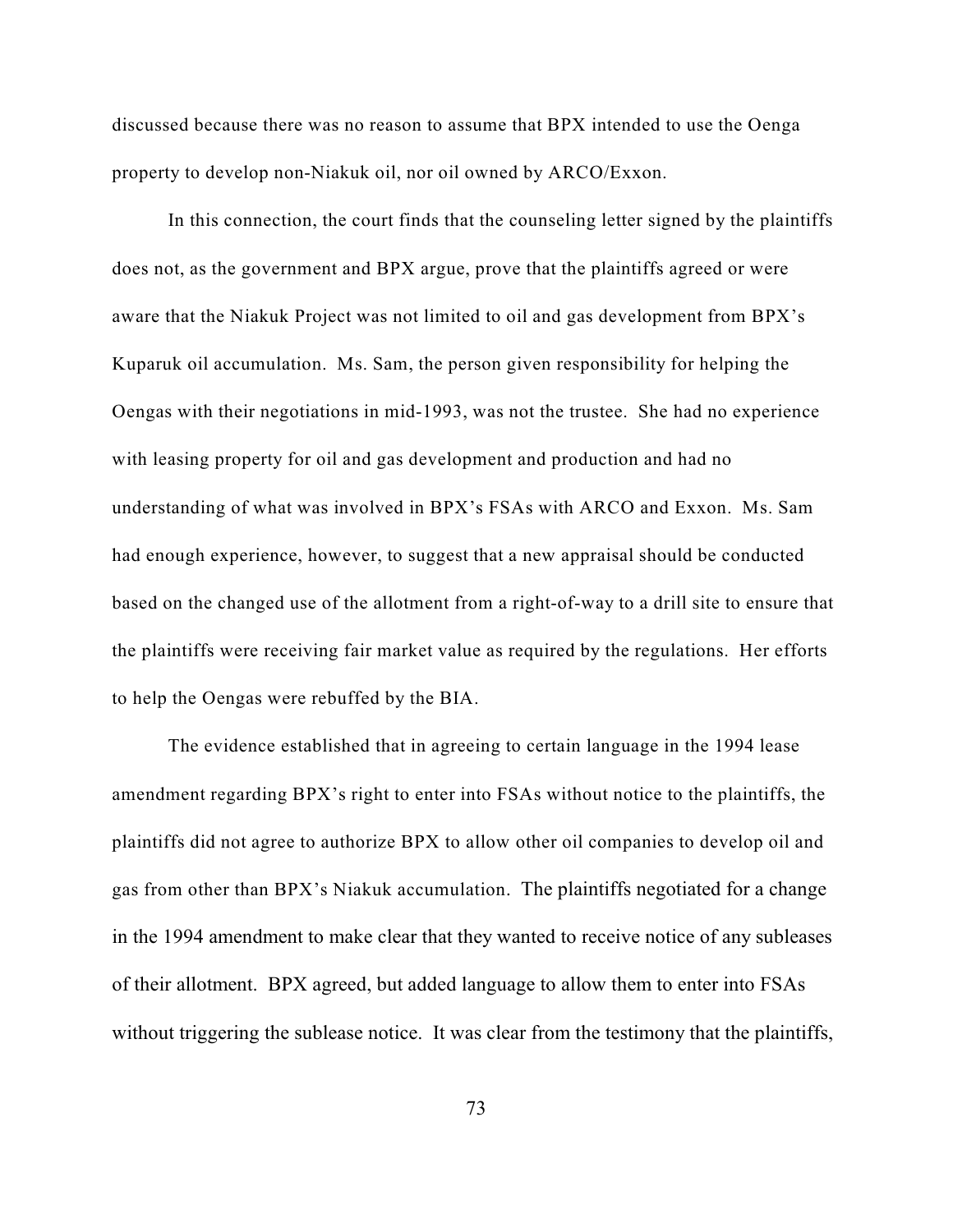Ms. Sam, and Ms. Dickinson did not understand that BPX would now have the right to allow other companies to develop their own oil and gas reserves from other non-Niakuk accumulations. Indeed, Ms. Dickinson was confused about whether BPX could even enter into FSAs under the terms of the 1994 amendment to the Oenga lease.

The fact that the counseling letter signed by the plaintiffs noted that BPX and ARCO may enter into agreements to "develop the property," does not invalidate the plaintiffs' contention that the Niakuk Project was limited to the development of oil from BPX's Niakuk accumulation. The counseling letter says that BPX "may enter into any arrangement with ARCO to develop this property." This language did not broaden the scope of the lease. The fact that the plaintiffs learned that ARCO might help BPX "develop this property" does not imply that the plaintiffs understood that ARCO would be developing its own oil accumulations from the plaintiffs' property. Indeed, at least one FSA concerning use of the allotment did not involve production of oil from another accumulation: the evidence established that the FSA allowing BPX to use ARCO's LPC was necessary for the development of the Niakuk oil accumulation. (Ex. 1534.) Nothing in the 1994 lease amendments changed the scope of the lease to include development outside the Niakuk accumulation.

Finally, internal BPX documents demonstrated that when BPX entered into the original 1989 lease it had sufficient knowledge to identify the oil and gas potential of several additional formations and of other non-BPX leases; however, BPX elected not to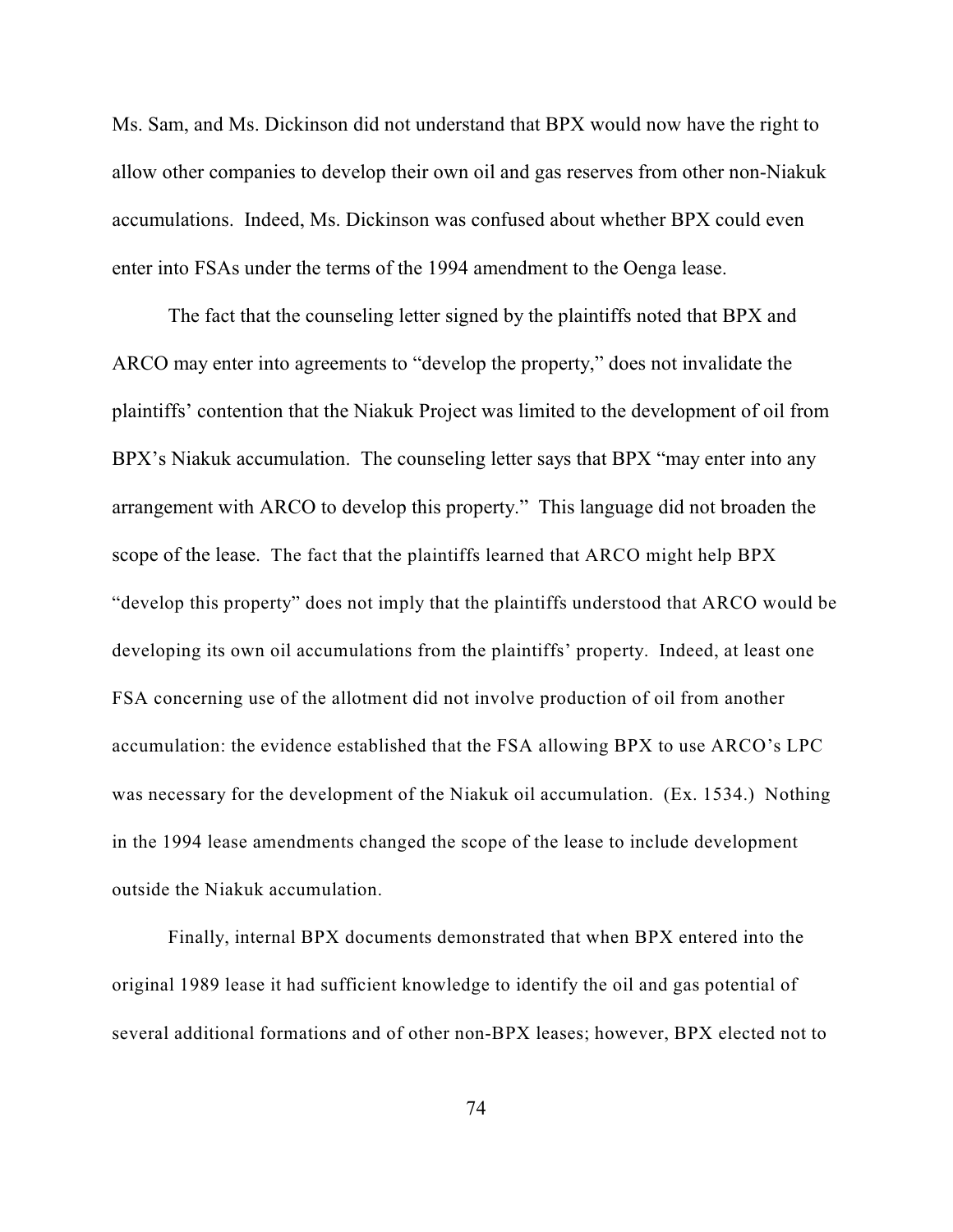specify its intent and negotiate for the right to develop these other formations and non-BPX mineral leases. As Mr. Obeney explained and Mr. Eason confirmed, keeping BPX's plans for use of the allotment for development beyond the Kuparuk accumulation secret or at best vague was part of an intentional corporate strategy to tailor information sharing to different audiences. Clearly, BPX did not wish to share much with the plaintiffs. In addition, it was clear from these same internal documents that BPX, contrary to its arguments here, did not view the Niakuk Project as only a surface project. Rather, the evidence established that internally the Niakuk Project was always designed for developing the Niakuk oil accumulation and that use of the plaintiffs' allotment as a backup directional drill site to reach the Niakuk accumulation was always understood by BPX, but never shared with the BIA or plaintiffs.

The court agrees with the plaintiffs that the scope of the lease is limited by the term "Niakuk Project" and that Niakuk Project does not include BPX's right to use the allotment to develop oil and gas from accumulations other than the Niakuk accumulation. However, to the extent the term "Niakuk Project" is not a limitation on BPX's use of the allotment and can be reasonably read to include BPX's right to use the plaintiffs' allotment to develop oil from other accumulations, such as West Niakuk and Raven, the term is ambiguous. The court further finds that the ambiguity, to the extent it exists, is a latent ambiguity and must be construed against the drafter and in favor of the plaintiffs.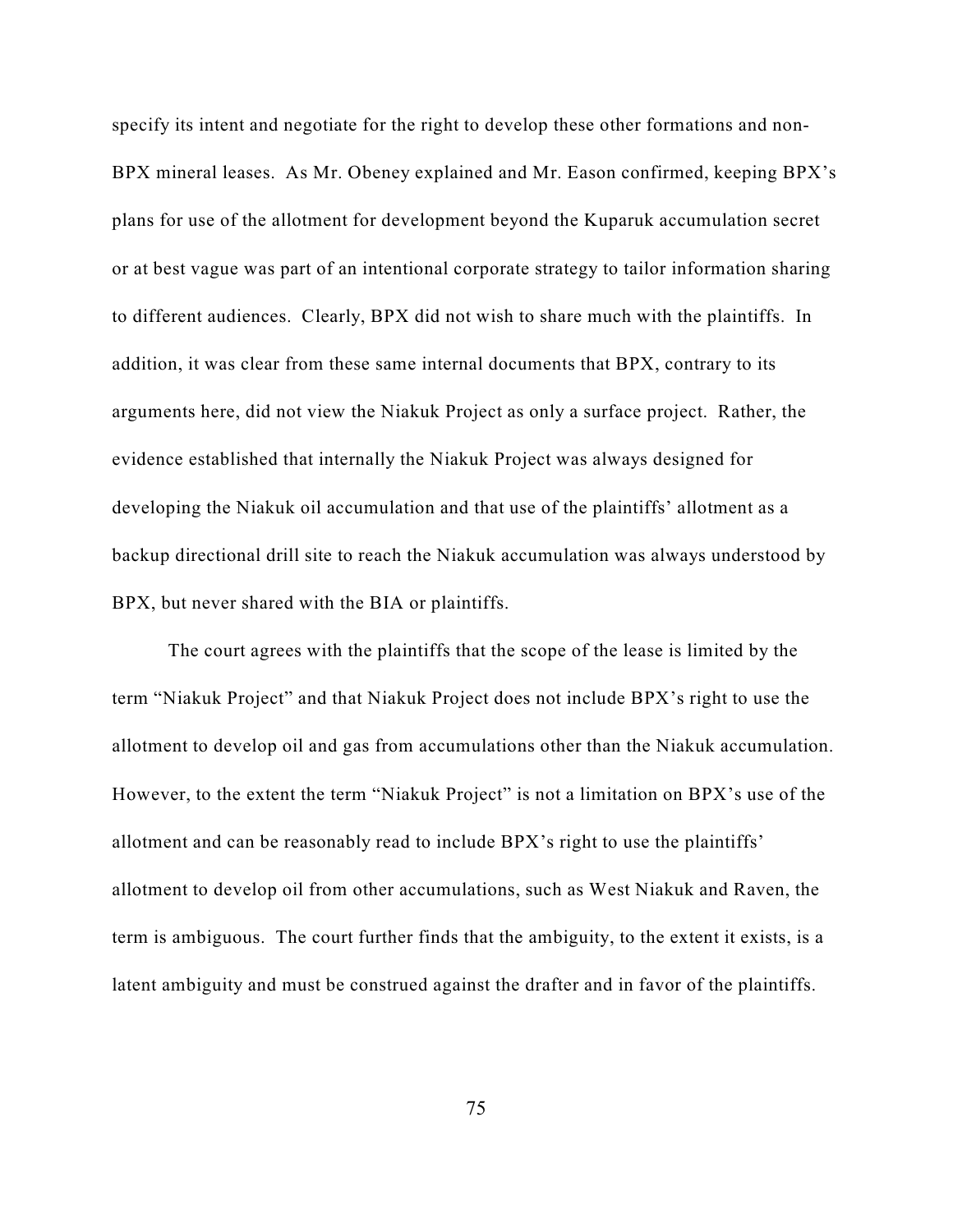The Federal Circuit has explained that "[w]hen a dispute arises as to the interpretation of a contract and the contractor's interpretation is reasonable, we apply the rule of contra proferentem, which requires that ambiguous or unclear terms that are subject to more than one reasonable interpretation be construed against the party who drafted the document." Turner Constr. Co. v. United States, 367 F.3d 1319, 1321 (Fed. Cir. 2004). However, this rule only applies to ambiguities that are latent, as opposed to patent. See id.; Metric Constructors, Inc. v. Nat'l Aeronautics and Space Admin.,169 F.3d 747, 751 (Fed. Cir. 1999); Triax Pac., Inc. v. West, 130 F.3d 1469, 1474 (Fed. Cir. 1997). A patent ambiguity is one that is "obvious, gross, glaring" or "an obvious omission, inconsistency, or discrepancy in significance," such that the error is readily apparent. West Bay Builders, Inc. v. United States, 85 Fed. Cl. 1, 15 (2008) (quoting H & M Moving, Inc. v. United States, 499 F.2d 660, 671 (Ct. Cl. 1974); Beacon Constr. Co. of Mass. v. United States, 314 F.2d 501, 504 (Ct. Cl. 1963)). A latent ambiguity, in contrast, is a "hidden or concealed defect which is not apparent on the face of the document, could not be discovered by reasonable or customary care, and is not so 'patent and glaring as to impose an affirmative duty on plaintiff to seek clarification.'" Diggins Equip. Corp. v. United States, 17 Cl. Ct. 358, 360 (1989) (quoting Avedon Corp. v. United States, 15 Cl. Ct. 771, 777 (1988)). A latent ambiguity generally "'arises only once the contract is applied.'" West Bay Builders, 85 Fed. Cl. at 16 (quoting Travelers Cas. & Sur. Co. of Am. v. United States, 75 Fed. Cl. 696, 711 (2007)).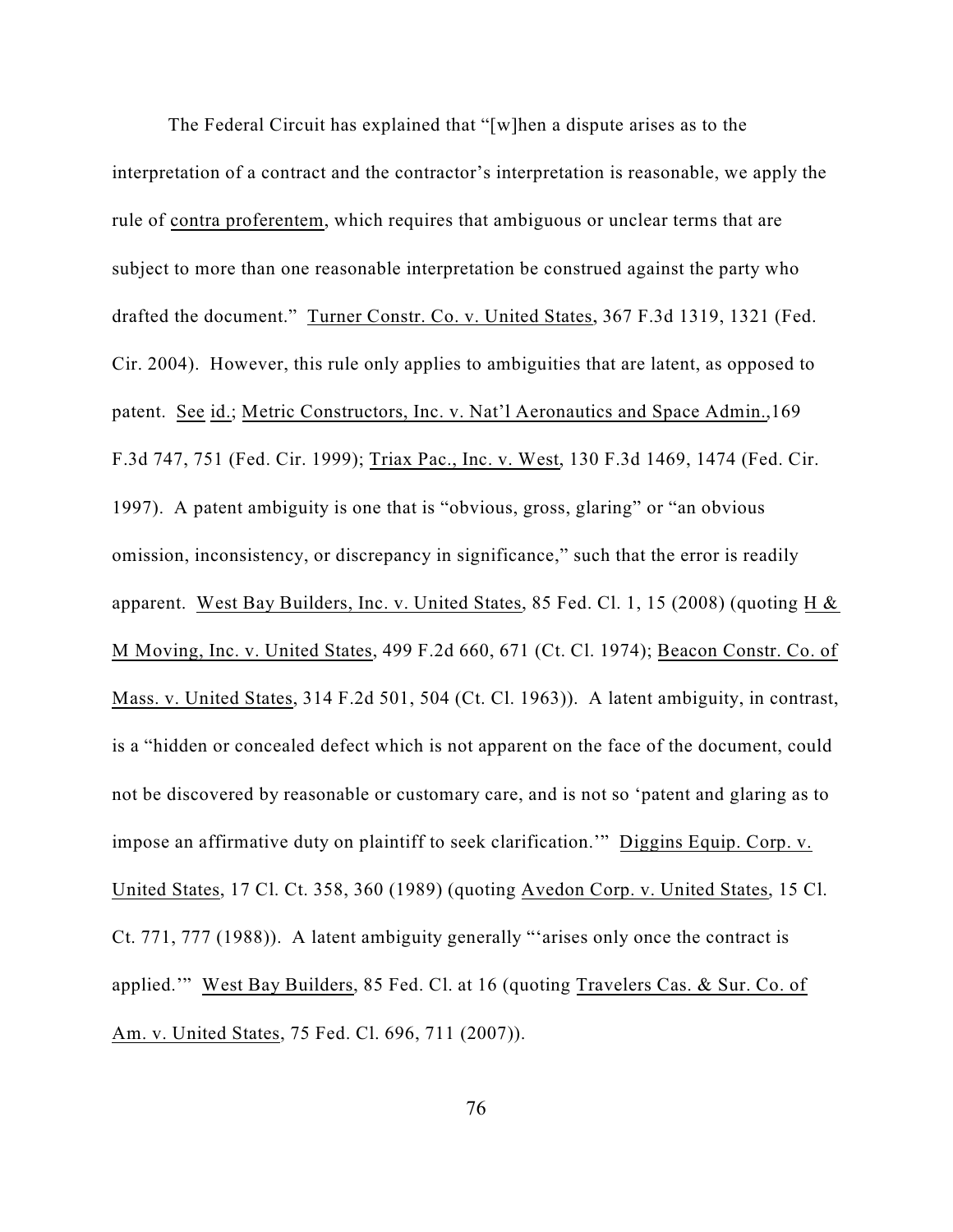The court finds that the ambiguity in the Oenga lease was latent because it was not obvious from the face of the lease that BPX intended to use the property for oil and gas development beyond "[BPX's] Niakuk oil accumulation." In such a circumstance, "[w]hen there is a latent ambiguity, the rule of contra proferentem 'puts the risk of ambiguity, lack of clarity, and absence of proper warning on the drafting party which could have forestalled the controversy . . . .'" Metcalf Constr. Co. v. United States, 53 Fed. Cl. 617, 629 (2002) (quoting Sturm v. United States, 421 F.2d 723, 727 (1970)). Therefore, under these established principles of law discussed, the lease must be construed against the drafters, BPX and the BIA, and in favor of the plaintiffs.

Having concluded the lease does not authorize oil development from oil accumulations outside the scope of the lease, the court now turns to its conclusions regarding the extent of unauthorized activity by BPX. We begin with oil and gas development from the Raven PA. The evidence established that oil from the Raven PA is taken from the Sag and Ivishak formations and is thus wholly separate from the oil and gas taken from the Niakuk accumulation, which comes from the Kuparuk formation. Therefore, all of the oil and gas production from the Raven oil accumulation is outside the scope of the Oenga lease, as amended.

The extent to which oil and gas development from the West Niakuk PA is outside the scope of the Oenga lease presents a more complicated question. In 1998, BPX and the AOGCC recognized that ARCO and Exxon's West Niakuk oil and BPX's Niakuk oil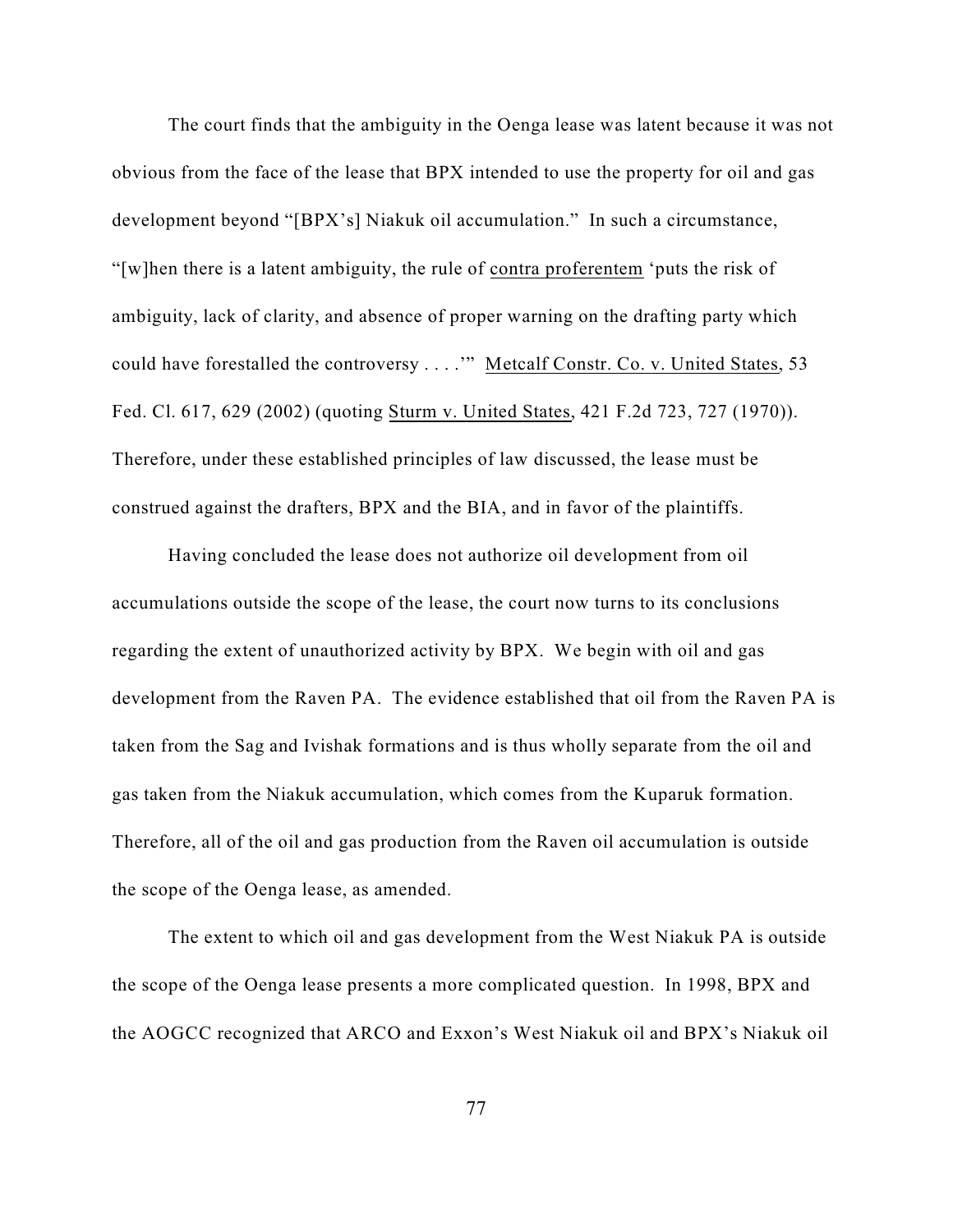flowed from the same Kuparuk formation. However, the West Niakuk PA and the Niakuk PA did not become part of a single Combined Niakuk PA until December 21, 2007. Thus, from 1994 to 2007, oil from the West Niakuk PA was not considered part of "[BPX's] Niakuk accumulation." Because the lease only authorized use of the allotment for oil and gas development from "[BPX's] Niakuk oil accumulation," the lease did not authorize use of the allotment by ARCO and Exxon to develop their West Niakuk leases until the West Niakuk and Niakuk were combined into a single PA.<sup>54</sup> Therefore, use of the allotment for oil development and production from West Niakuk between 1994 and 2007 was outside the scope of the lease and unauthorized.<sup>55</sup>

 $54$ The government's suggestion that this reading of the lease would lead to a violation of Alaska law is unfounded. The government argues that once oil and gas is found to come from the same accumulation, the pooling rules require that it be developed together. Therefore, the government argues, BPX had to develop its Niakuk accumulation together with the West Niakuk accumulation following the 1998 pooling rules set by the AOGCC. Contrary to the government's contentions, nothing in the lease prohibited coordinated development. The lease simply did not allow BPX to use the allotment for oil and gas development from a separate PA. ARCO and Exxon were free to develop the West Niakuk oil and gas resource from another surface location in coordination with BPX. Indeed, as discussed infra, there were available locations for such development. However, in order to use the plaintiffs' location for development of the West Niakuk PA, the defendant-intervenors needed to obtain the plaintiffs' permission. Without permission, the defendant-intervenors were acting outside the scope of the lease.

 $55$ The court previously determined that because the government's breach began in 2001, a claim filed by or on behalf of the plaintiffs at that time would have resulted in recovery for BPX's breach dating back six years–to 1995. Oenga v. United States, 91 Fed. Cl. at 647. Thus, damages are due for the government's breach beginning in mid-1995. Id.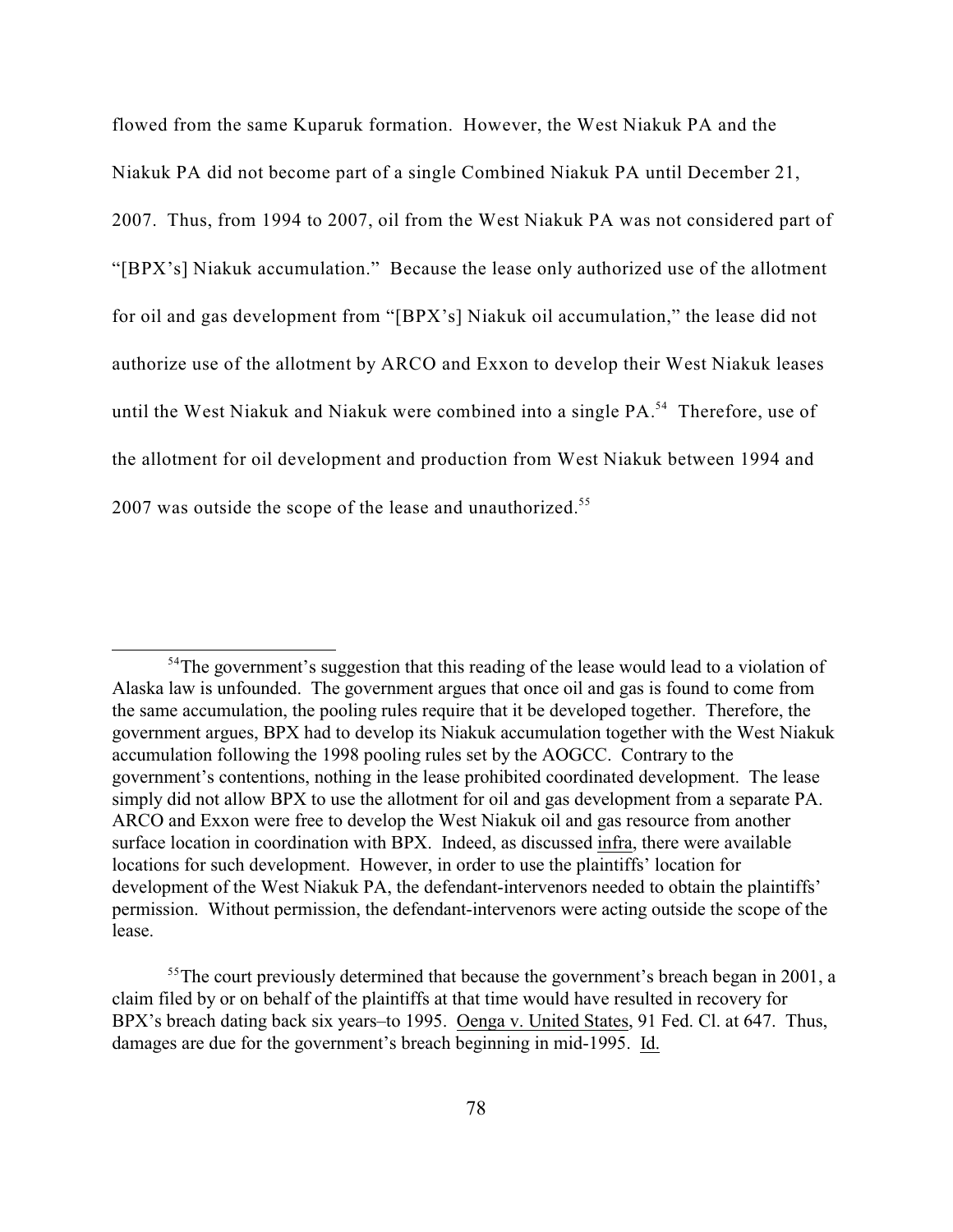## **III**. **PRESENT FAIR ANNUAL RENTAL: DAMAGES FINDINGS AND CONCLUSIONS**

The plaintiffs offered the testimony of three witnesses in support of their claim for damages, Mr. Wondzell, Dr. Thomas Power, and Michael Truax.<sup>56</sup> As discussed in detail below, the plaintiffs sought to establish that under a variety of appraisal techniques the fair market rental for the unauthorized use of the plaintiffs' allotment resulted in approximately \$25 million in damages. The plaintiffs' main valuation witness was Dr. Power, a research professor and professor emeritus in the Department of Economics at the University of Montana. (Tr. 1355.) Dr. Power received his masters degree and Ph.D. in economics from Princeton University, with a focus on resource economics and regional economics. (Tr. 1356.) Dr. Power based his valuation opinion on the application of three appraisal approaches, which he opined led him to similar conclusions regarding PFAR for the allotment. In this connection, he acknowledged that he valued the allotment at a much higher rental rate than had the BIA in the past, but explained that the BIA valuations were flawed and did not adequately reflect the allotment's unique

<sup>&</sup>lt;sup>56</sup>The defendant and defendant-intervenors have moved to strike portions of Mr. Wondzell's and Mr. Truax's testimony on the grounds that they offered opinions outside their areas of expertise. The defendant and defendant-intervenors have also moved to strike all of Dr. Power's valuation testimony on the grounds that he is not qualified to offer an opinion on PFAR and failed to use a reliable methodology for arriving at his value conclusion. For the reasons set forth in the attached rulings on the motions to strike, the court has granted-in-part and denied-inpart the motions to strike the testimony of Mr. Wondzell, and will not consider his testimony regarding environmental permitting. App. A. The motions to strike the testimony of Mr. Truax and Dr. Power are denied. The court has also denied the motion to strike the testimony of Mr. Morse, an appraiser and the plaintiffs' rebuttal witness, who testified as to the problems with the appraisals performed in the past by BIA appraisers.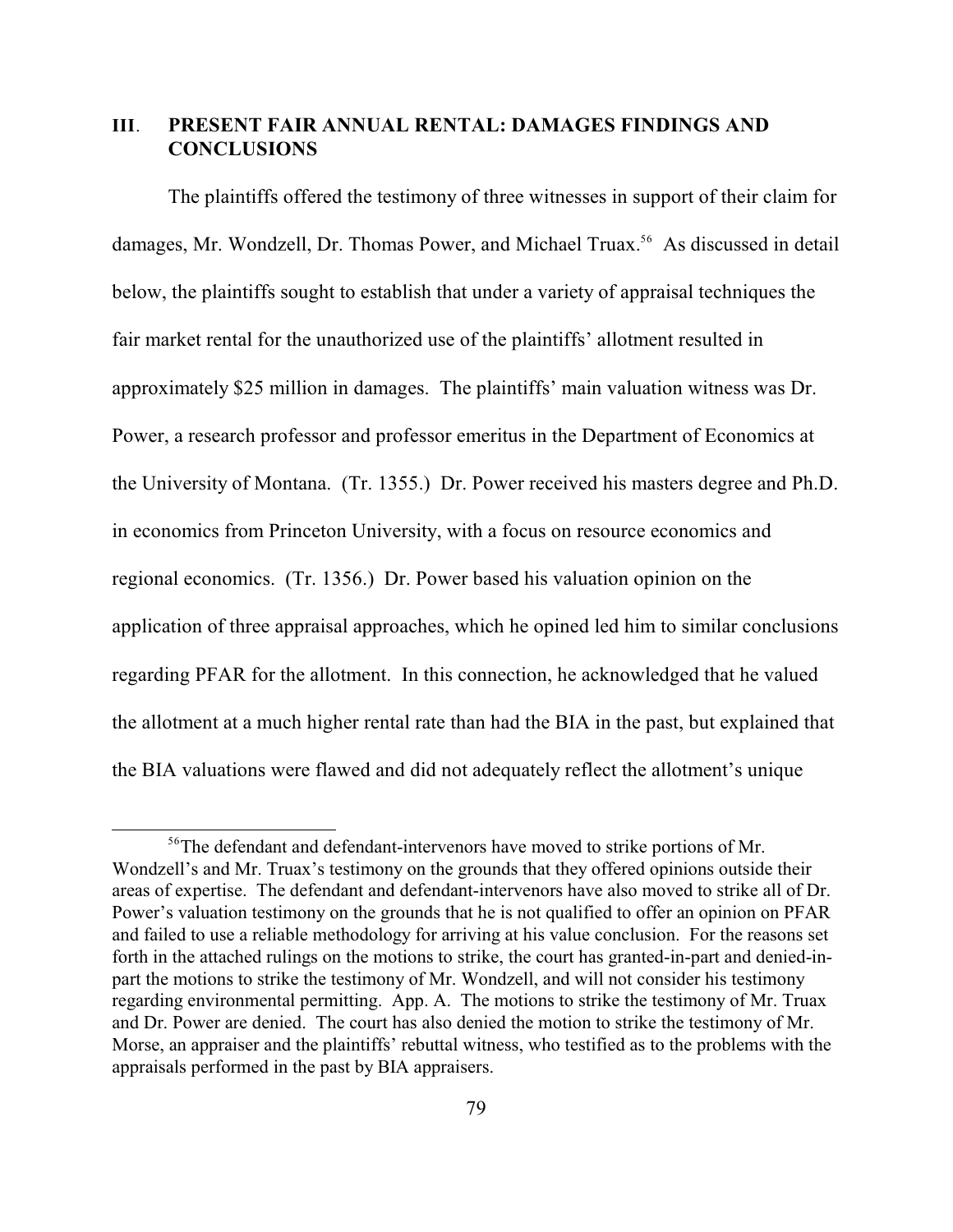location that had enabled BPX, ARCO, and Exxon to produce more than \$2 billion worth of oil through the allotment, productivity that has not been reflected in the \$2.1 million in rents the Oengas have received to date. Dr. Power opined that if the allotment is correctly valued at its highest and best use as a directional drilling site the rents due on the allotment are far greater.

The defendant and defendant-intervenors called ten witnesses to rebut the plaintiffs' testimony. The witnesses were Mr. Obeney, Arnold Tesh, Michael Miller, Eric Reinbold, Dr. Frankenburg, Leon Barry, Richard Marchitelli, Dr. Kenneth Vogel, Steve Carlson, and Dr. John Hekman. They provided testimony and evidence challenging various aspects of Dr. Power's opinion, Mr. Wondzell's assumptions and Mr. Truax's review of Dr. Power's work. The substance of the testimony and evidence regarding damages is summarized below.

## **A. Summary of Damages Testimony and Exhibits**

## **1. The Plaintiffs' Valuation Witnesses**

The plaintiffs presented the testimony of Mr. Wondzell, who offered his opinion as to the cost savings or costs avoided by BPX by using the Oenga allotment as a drill site. Mr. Wondzell explained that he looked to BPX's cost savings by evaluating the two economically feasible alternatives BPX had presented to the USACE when BPX was seeking approval for the causeway project in 1988 and 1990. The two alternatives were use of Niakuk Island #4 along with a subsea pipeline or use of Heald Point as the site of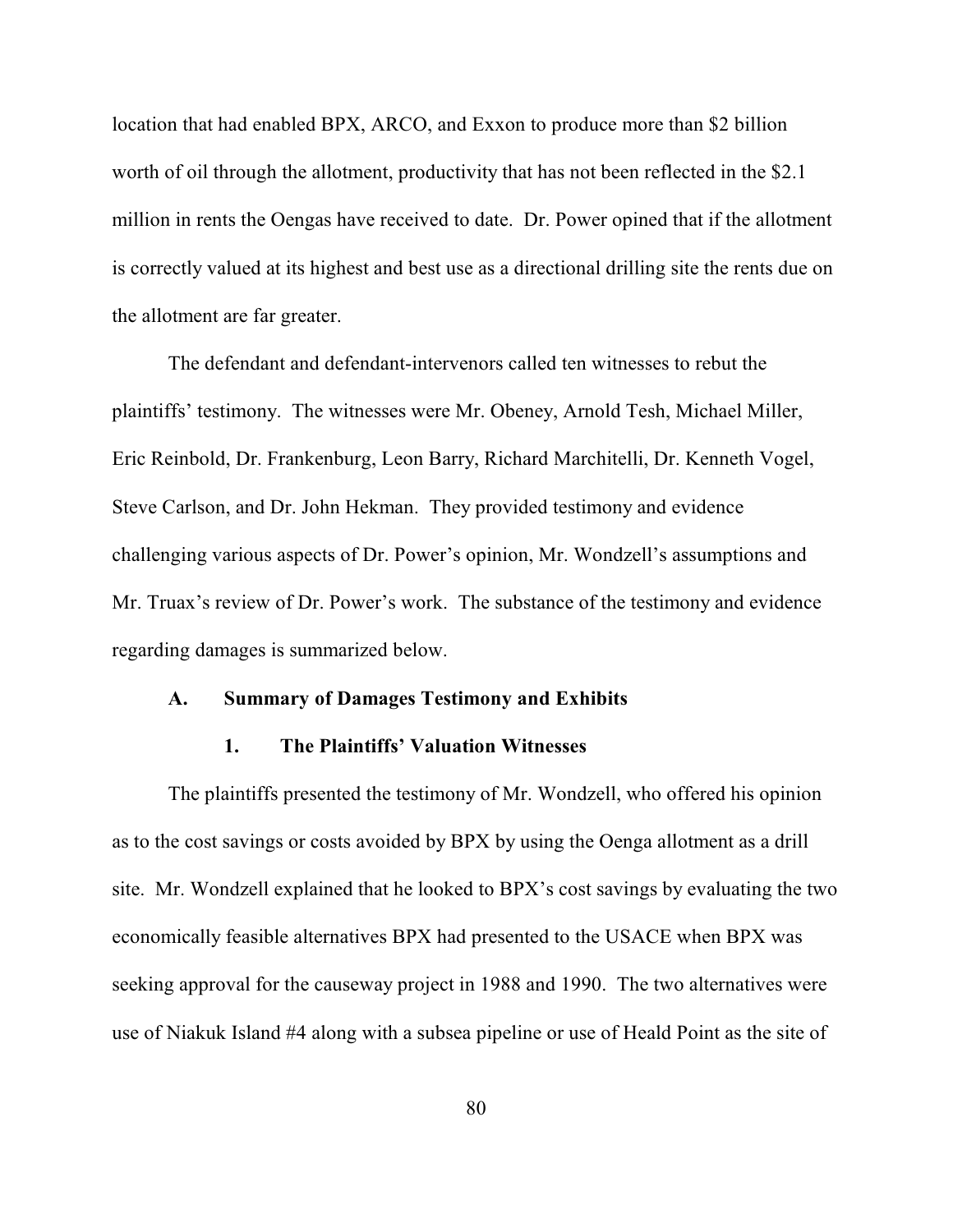directional drilling. (Tr. 1244-45; Exs. 1522, 1524.) Thus, Mr. Wondzell testified that it was his opinion as a regulator that if the Oenga allotment were not available, BPX's best option for developing oil from the Niakuk accumulation would have been drilling from Niakuk Island #4 and bringing the oil ashore south of the allotment via a subsea pipeline. (Tr. 1244-48.)

Mr. Wondzell explained that he determined the cost savings associated with using the allotment compared to the subsea pipelne based on the cost information BPX had provided to the USACE in its 1988 and 1990 applications for the Niakuk Island option. (Tr. 1250-51; Ex. 1522, 1524.) Mr. Wondzell explained that the USACE calculated the cost of a subsea pipeline from Niakuk Island #4 to the tip of Heald Point to be \$31 million. (Tr. 1250-51.) Mr. Wondzell testified that he calculated the increased cost of extending the pipeline to come onshore south of the allotment (thus avoiding the allotment) to be an additional \$19 million. (Tr. 1251.) From these amounts, Mr. Wondzell subtracted the cost of the roads and pipelines that BPX would have needed to build had the pipeline crossed the allotment. (Tr. 1251.) However, he also added in an additional operation and maintenance cost of \$1 million per year to cover the cost of maintaining the subsea pipeline. (Tr. 1252.) Mr. Wondzell testified that after taking all costs into account the allotment provided a \$14 million capital cost savings to BPX plus an additional \$1 million per year maintenance cost savings.<sup>57</sup> (Tr. 1261-62.)

 $57$ Mr. Wondzell also testified about BPX's calculations regarding the cost of constructing the Heald Point facility. (Tr. 1258.) BPX's cost of construction figures were used by Dr. Power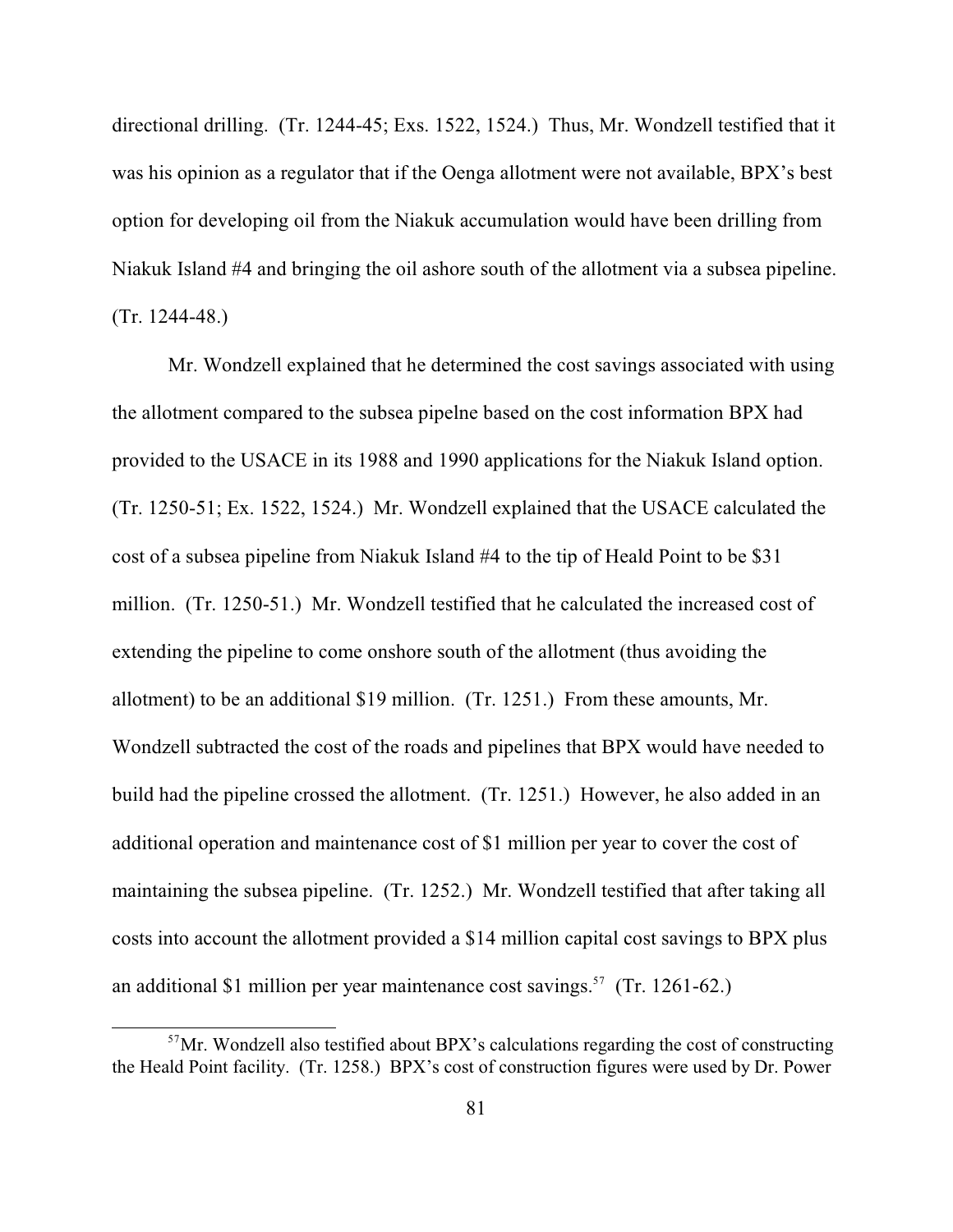Anticipating testimony from BPX employees regarding possible other alternatives to use of Niakuk Island #4, Mr. Wondzell testified that he believed that certain alternative sites would not have been available in the 1992 to 1994 time frame because of the limits on directional drilling at that time. (Tr. 1252-53.) Mr. Wondzell pointed to BPX representative Stu Hirsh's declaration that stated that when BPX was deciding whether to drill onshore, technology was such that it could drill 13,000 to 15,000 feet. (Tr. 1254; Ex. 1078.) He presented a chart from one of the defendants' experts' reports that confirmed that in 1994 departure distance was around 16,000 feet and in 1995 around 17,500 feet. (Tr. 1254; Ex. 1563.) Thus, Mr. Wondzell concluded that the allotment, which juts into the Beaufort Sea was the only location available to plaintiffs after Naikauk Island #4.

Mr. Wondzell also challenged BPX's claim that it could have constructed a facility on a causeway immediately adjacent to the Oenga allotment. Mr. Obeney had testified that BPX had considered this alternative as its BATNA. However, Mr. Wondzell stated that a parallel causeway would not have been approved by the USACE, because "the [USACE] strongly disfavored causeways in 1992." (Tr. 1256.) Mr.

in his income approach valuation of the allotment. The income approach valuation, as discussed above, required Dr. Power to separate out the cost of the drill site from the value of the allotment. To do so, Dr. Power relied upon the data Dr. Frankenburg had provided to the plaintiffs in her declaration. At the time of Dr. Frankenburg's declaration, she produced a spreadsheet showing that BPX had spent \$47 million to build the facility, but during her deposition, she produced a another spreadsheet showing that the total was around \$58 million. (Tr. 1259-60; Exs. 2138, 3424, 1170, 3511.) Mr. Wondzell testified that he was troubled by Dr. Frankenburg's second calculation and concluded that the \$47 million figure was the better figure because he could not figure out how to reconcile the data on the spread sheet which included \$58 million. (Tr. 1261.)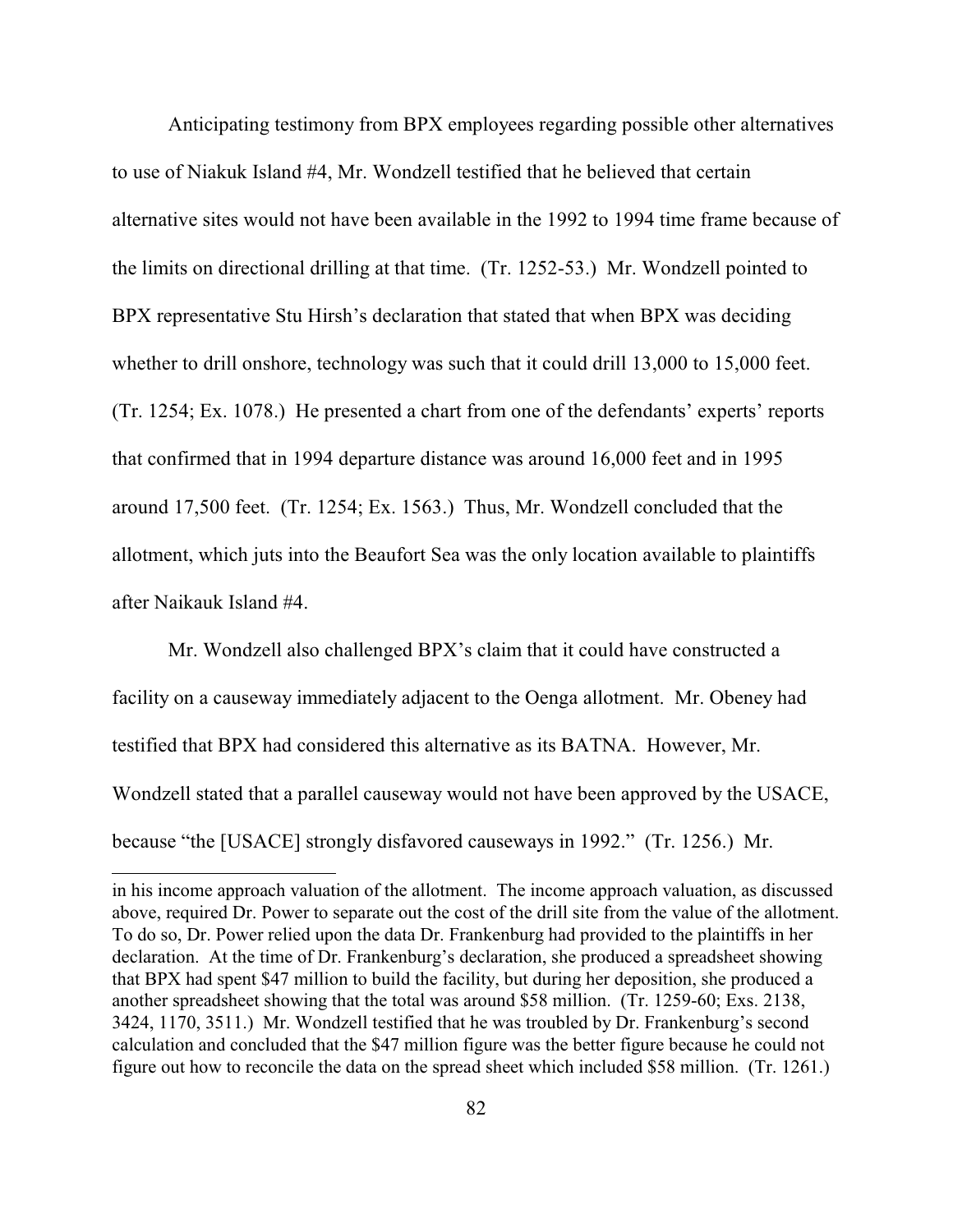Wondzell testified that the concerns that led the USACE to disapprove the causeway to Niakuk Island #4 would have likely kept the USACE from permitting a short parallel causeway along Heald Point.<sup>58</sup> (Tr. 1256-58.)

On cross-examination, Mr. Wondzell conceded that his experience with environmental permitting was more than 40 years old and he was not sure whether his experience was based on the same statutory or regulatory scheme at issue in this case. (Tr. 1264-68, 1334-38.) Mr. Wondzell also testified that the last time he had estimated the cost of constructing a subsea pipeline was when he worked for the DOG around 1977 and that he has no personal experience costing pipelines. (Tr. 1322-23.) He explained that his knowledge of subsea pipelines on the North Slope came from information he had read. (Tr. 1324, 1341-42.)

Mr. Wondzell also conceded on cross-examination that BPX had never presented, and thus the USACE had never considered, any alternatives to use of the allotment. (Tr. 1275-76.) He further agreed that at the time of BPX's 1992 USACE application, BPX already had control of Heald Point and thus had no reason to propose alternatives that avoided use of the allotment, and that BPX could have proposed other alternatives had it not controlled Heald Point. (Tr. 1275-76.)

 $58\text{As}$  discussed above, the court in its order on the defendant-intervenors' motion to strike determined that Mr. Wondzell did not have permitting experience and therefore it could not rely upon Mr. Wondzell's testimony regarding whether any particular alternative would or would not have been permitted. See App. A.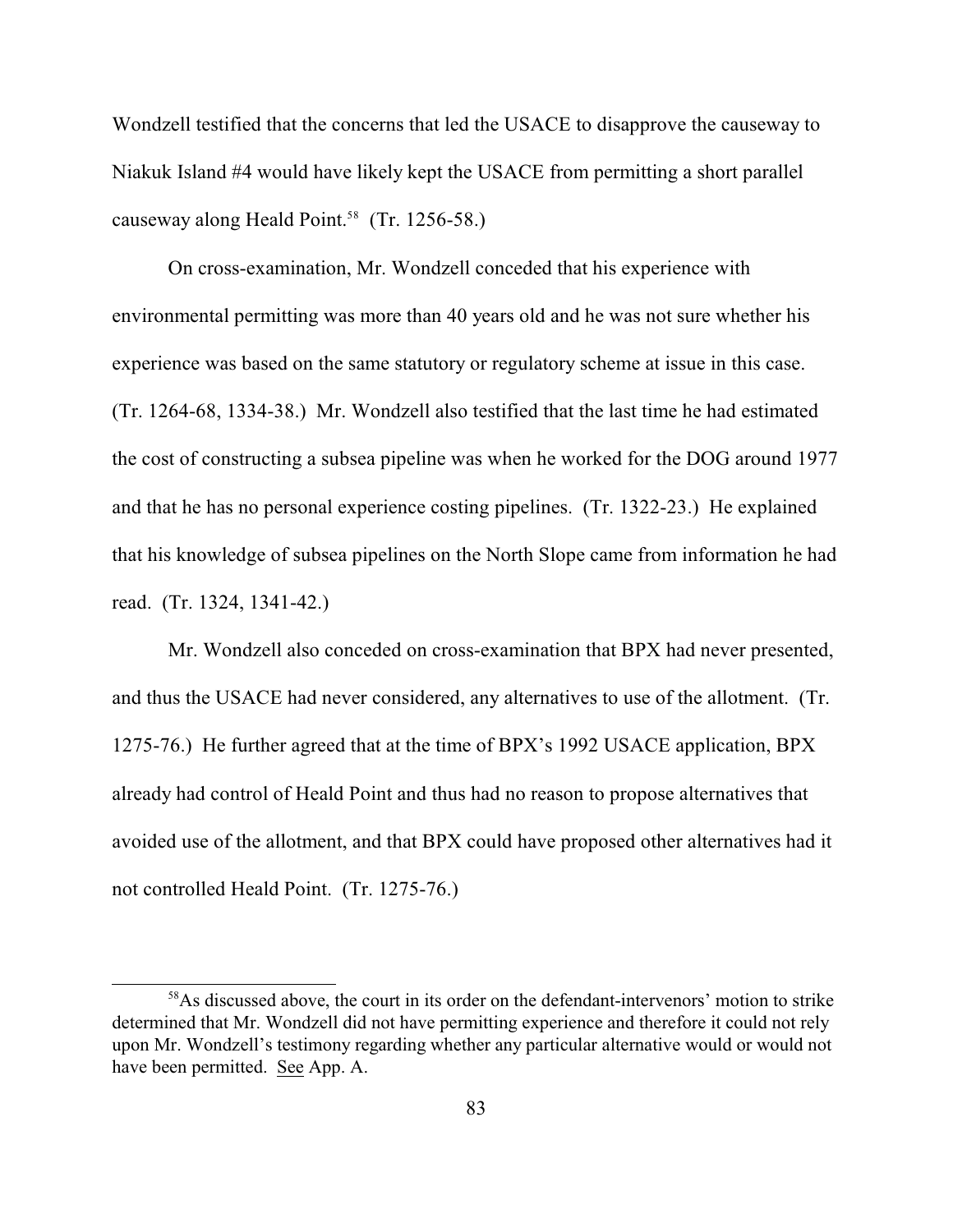Mr. Wondzell agreed on cross-examination that BPX had studied other alternatives to use of the allotment, including, in 1988, the use and cost of building a bypass roadway next to the allotment, as Mr. Obeney explained in his testimony on the BPX "BATNA." (Tr. 1282-83; Ex. 3109.) However, Mr. Wondzell testified that he believed BPX's analysis of the cost associated with building a road adjacent to the allotment was "too low." (Tr. 1283.) He testified that given the gravel needed to construct a road of the width and height identified by BPX, he believed the cost would have been "considerably higher." (Tr. 1284-85.) During further cross-examination, however, Mr. Wondzell admitted that there were certain details regarding the construction of a short parallel roadway adjacent to the allotment that he was unaware of, such as the lower height of fill that would have been required for a drill pad on such a roadway as compared to the drill pad on Heald Point. (Tr. 1289-91.)

Upon further questioning regarding a possible bypass roadway-drill pad alternative, Mr. Wondzell testified that he believed that even a small roadway "in the shadow of" Heald Point–one that did not protrude north of Heald Point but that had a drill pad at the tip–would present permitting issues for the USACE. (Tr. 1294-96.) His testimony at trial conflicted with his deposition testimony, during which Mr. Wondzell apparently did not foresee the same environmental issues. (Tr. 1296-97, 1301, 1304.)

Mr. Wondzell agreed that, because of advances in directional drilling during the 1990s, BPX would have had more drill site location options for accessing the area's oil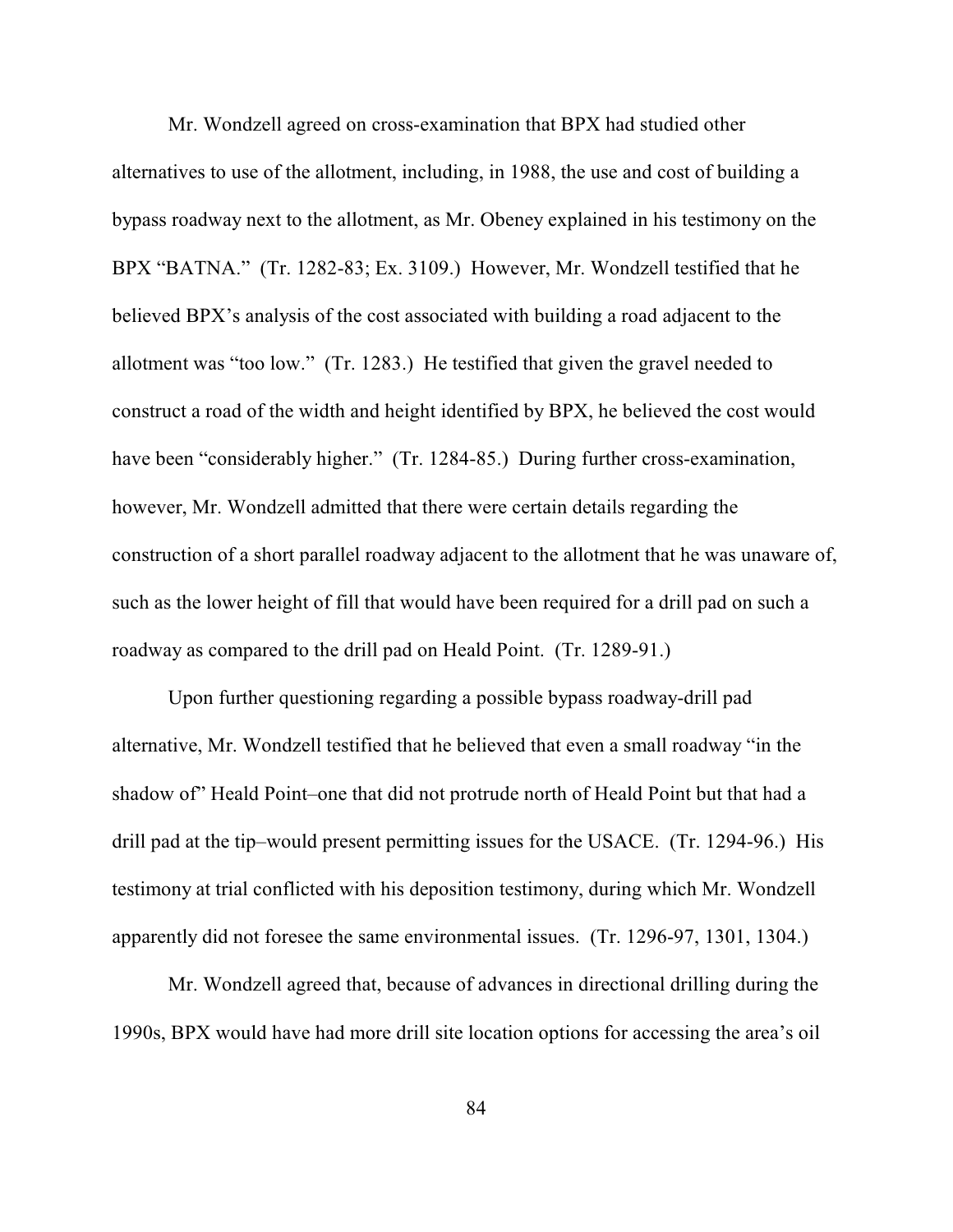accumulations in the later years. (Tr. 1308-10.) Mr. Wondzell testified that he "look[ed] at the cost of drilling the West Niakuk wells from Heald Point, and south of Oenga's allotment, and L-5, and frankly they were all pretty close, all within about a million dollars." (Tr. 1313-14.) He acknowledged that he had not previously given an opinion that production from West Niakuk could have only been achieved from Heald Point. (Tr. 1327.) He also acknowledged that he had not previously given an opinion that Heald Point was the only place where oil from the Raven accumulation could have been developed. (Tr. 1327-28.)

The plaintiffs next called their valuation expert, Dr. Thomas Power. Dr. Power explained that resource economics is the analysis of the "role of gifts of nature [(natural resources)] in determining well-being as well as . . . supporting the economy." (Tr. 1356.) He has published numerous books, book chapters, book reviews, and articles on his topics of study. (Tr. 1358.) As part of his consulting work, he has worked for a variety of federal and state energy regulatory agencies and a number of Indian tribes. (Tr. 1358.)

Much of Dr. Power's tribal work has been in the context of valuing tribal land for federally-licensed hydroelectric projects located on tribal land. (Tr. 1358-59.) Under the Federal Power Act, he explained, tribes are entitled to "fair annual payment for the use of their land." (Tr. 1359.) "[F]or decades the rental value of the Indian land underneath these hydroelectric projects was estimated . . . by looking at . . . alternative subsistence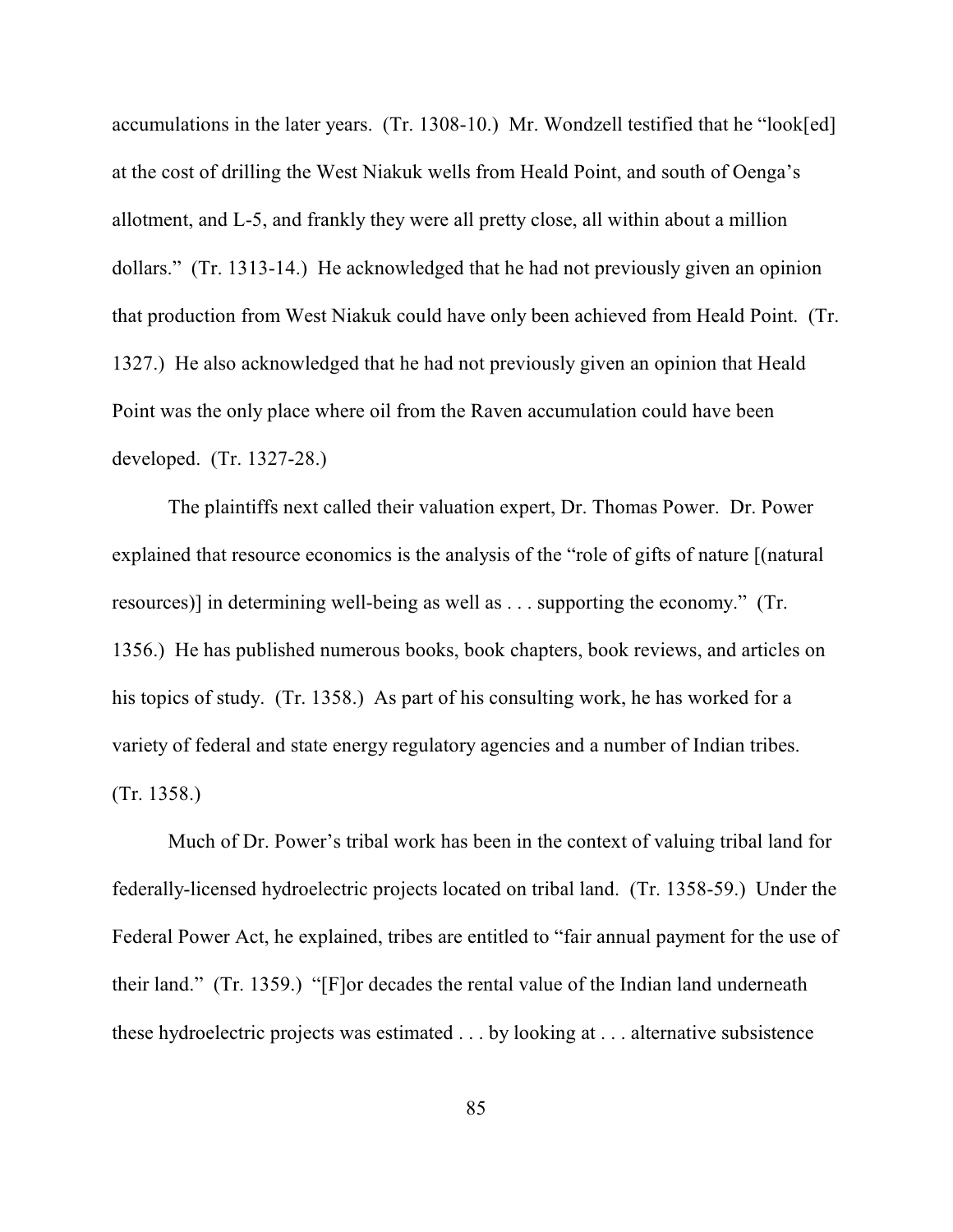uses . . . ." under the theory that the tribe had no other option had the hydroelectric utility not been interested in siting a dam there. (Tr. 1359-60.)

[The Federal Energy Regulatory Commission ("FERC")] and the Courts ultimately said that is simply unacceptable. You have to look at the highest and best use of the land, and when there's a potential for a hydroelectric site, the highest and best use is hydroelectric purposes and . . . the property . . . should be valued on that basis.

(Tr. 1360.) In that connection, he explained, FERC has developed over the last forty to fifty years a "cost savings approach" in which it attempts to determine the value of the advantage that a particular hydroelectric site provides by looking at what the cost of electricity would be from an alternative source, such as a coal or nuclear plant, and subtracting from that the cost of the electricity from the potential hydroelectric plant. (Tr. 1360-61.) "The difference between those two costs . . . is taken to reflect the rental value of the land and is used to determine what the tribe should be paid." (Tr. 1361.) This means, he explained that even though the tribe had not invested money for the project nor born its risk, the rental value "always involves a substantial share of the value of the electricity being produced," and is determined using "the highest and best use and the contribution that land . . . makes" to the project. (Tr. 1361.) However, because FERC has the statutorily-defined objective to keep electric costs low, "they do not assign the full rental value to the tribe. Typically they assign half of it to the tribe and half of it to the electric developer. . . ." (Tr. 1362.)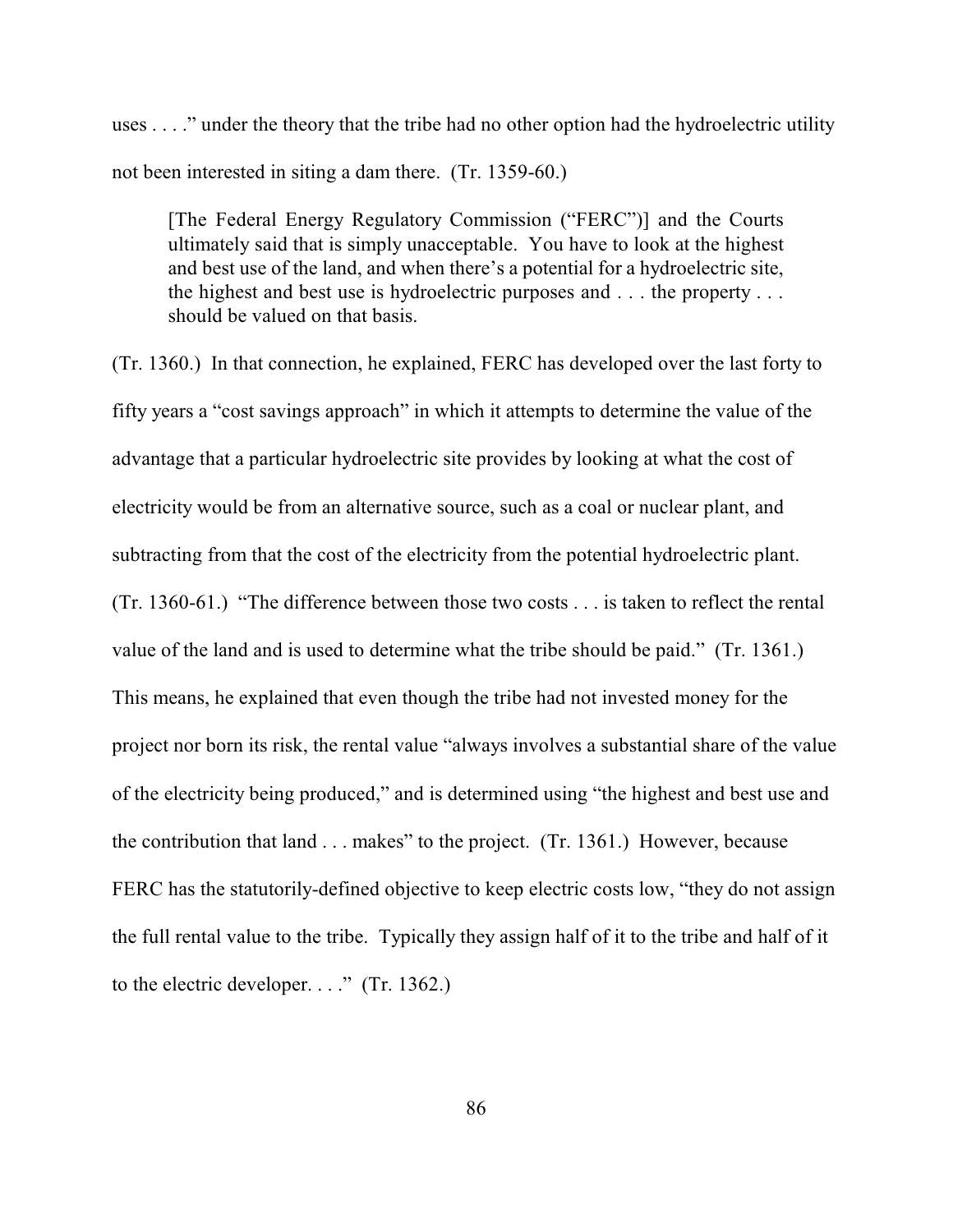Dr. Power testified regarding the historic and continuing connection between the fields of economics and appraisal, explaining that economics has always focused on rental values since the beginning of the profession. (Tr. 1364.) Economists are concerned with a wide range of factors influencing our economy and well-being, "[b]ut the first one that's always listed in an economics textbook is land." (Tr. 1365.) "[T]he way economists approach problems and the way appraisers approach problems are often very similar. And appraisal techniques are tied back to the underlying economics." (Tr. 1369.) The appraisal technique of using comparative sales, he explained is a good example of this. (Tr. 1369.) "Economic theory provides the basis for appraisal tools." (Tr. 1371.)

Appraisal, he explained, involves the application of tools to produce a value judgment that is as objective and transparent as possible. (Tr. 1371.) When a competitive market exists, as reflected by a large number of comparable sales, "what the appraiser is trying to do is let the market speak for itself," because "competitive markets lea[d] prices to accurately reflect both the cost of producing a particular product . . . and . . . the value to consumers of the product . . . ." (Tr. 1371-72.) For most appraisals, a competitive market exists and an appraiser can apply routine appraisal tools to determine a value. (Tr. 1372.) "The problem comes up when . . . you don't have a large number of comparables." (Tr. 1372-73.) The Oenga allotment, he testified, is such a case, because it has "relatively unique characteristics associated with [it] as a directional drilling site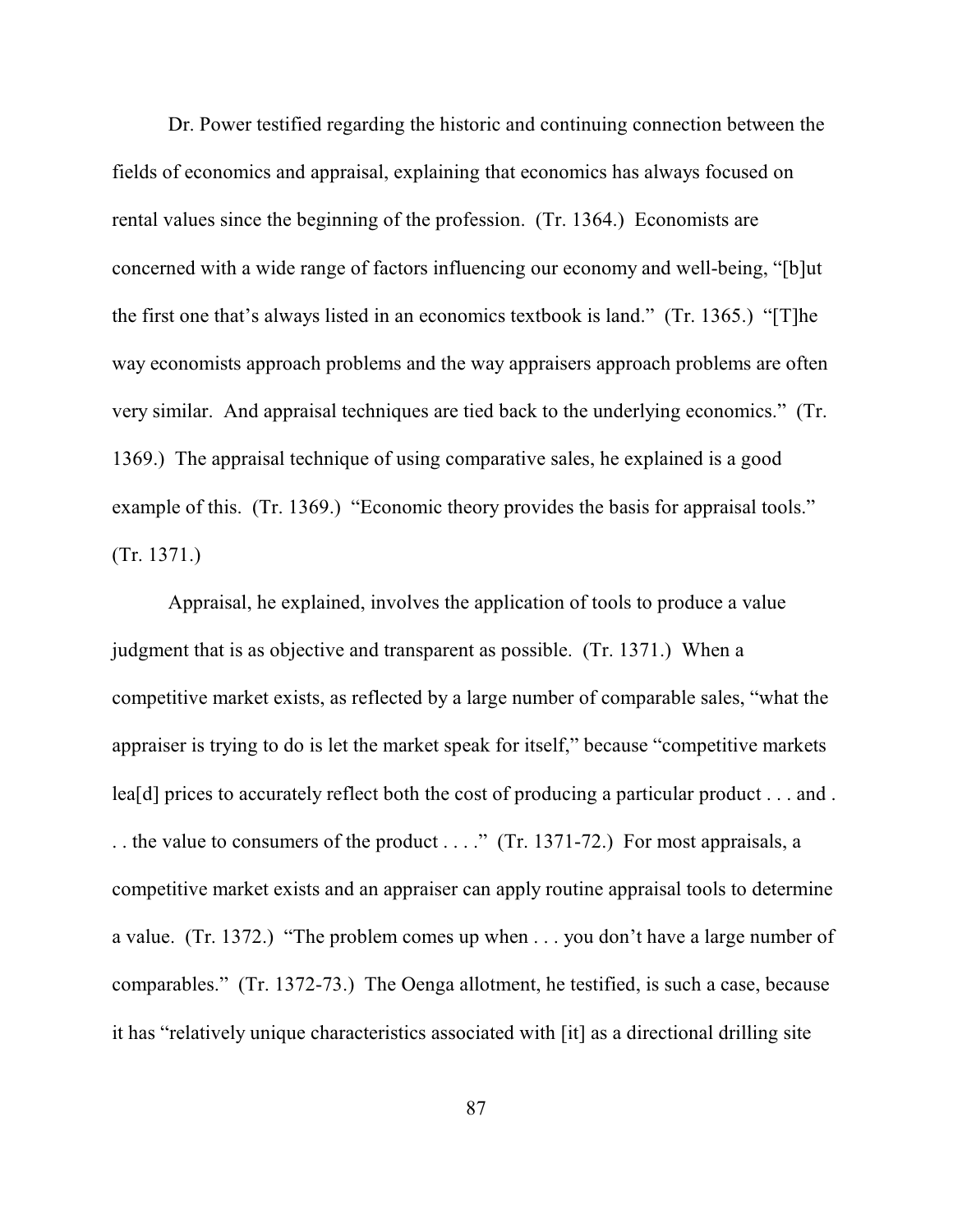for oil production," and provides a convenient transportation corridor to that site. (Tr. 1373.) Further, the USACE determined that there was "no alternative to the use of Heald Point as a directional drilling site that could reach the intended oil." (Tr. 1373.)

Dr. Power pointed to the expert report by the government's expert, Richard Marchitelli, in which Mr. Marchitelli acknowledges the limited universe of market data available for the Oenga property and the fact that there is little privately owned land on the North Slope. (Tr. 1374; Ex. 1234.) Rather, the State of Alaska and other government entities are the dominant land owners in the area. (Tr. 1374; Ex. 1234.) Dr. Power explained that Mr. Marchitelli also acknowledged that the Oenga allotment was difficult to appraise because there is not an active real estate market, particularly one involving properties sharing common attributes. (Tr. 1375; Ex. 1234.) Dr. Power also testified that the limited number of potential users of the allotment and the uniqueness of the allotment as a drilling site "makes it very difficult to apply the conventional appraisal techniques." (Tr. 1376.)

Dr. Power quoted the 13th edition of The Appraisal of Real Estate, which states that the subject property's highest and best use provides the basis for researching comparable properties.<sup>59</sup> (Tr. 1376 (quoting The Appraisal of Real Estate 299-300 (13th ed. 2008).) Dr. Power said that while some of the previous appraisals of the Oenga allotment have defined its highest and best use very broadly, such as land supportive of

 $59$ The use of comparables is also called the "principle of substitution."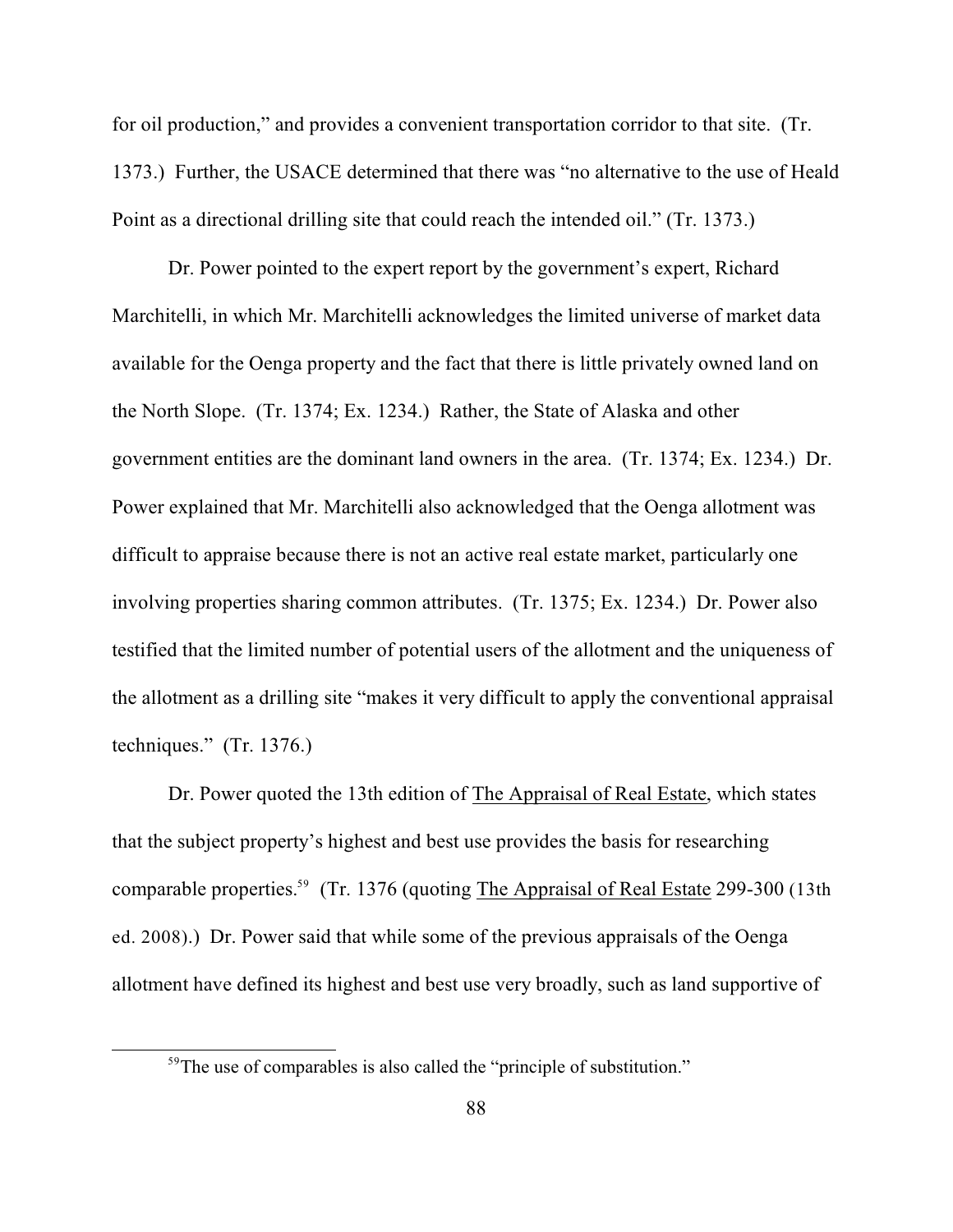oil production, Mr. Marchitelli defined the highest and best use as oil exploration, extraction, and transmission and as a staging area for such activities. (Tr. 1376-79; Ex. 1234.) Dr. Power felt it was appropriate to define the highest and best use even more specifically, as a site for directional drilling, not just oil production. (Tr 1377.) Thus, he testified, the comparables that are appropriate to consider are "directional drilling production sites that also provide a convenient cost saving transportation corridor." (Tr. 1378.) The previous appraisals of the allotment had not focused on these factors. (Tr. 1378.)

The fact that meaningful comparables do not exist for this property meant that he had to look to other economic tools to determine fair market value. (Tr. 1378.) In this connection, Dr. Power explained that he used techniques that are used by appraisers to determine value where there are limited comparable properties as demonstrated by appraisal texts. (Tr. 1378-79.) Dr. Power quoted The Appraisal of Real Estate:

Although the principle of substitution [(involving the use of comparable sales)] applies in most situations, sometimes the characteristics of a product are perceived by the market to be unique . . . . For example, a market may not have ready substitutes for special-purpose properties . . . . In those situations, the appraiser may have to research substitute properties in a broader market or employ analytical techniques appropriate for limited-market properties.

. . .

When sales of similar parcels are not plentiful enough for the application of sales comparison, alternative techniques such as market extraction, allocation and various income capitalization techniques may be used.

(Tr. 1379 (quoting The Appraisal of Real Estate, supra, at 39).)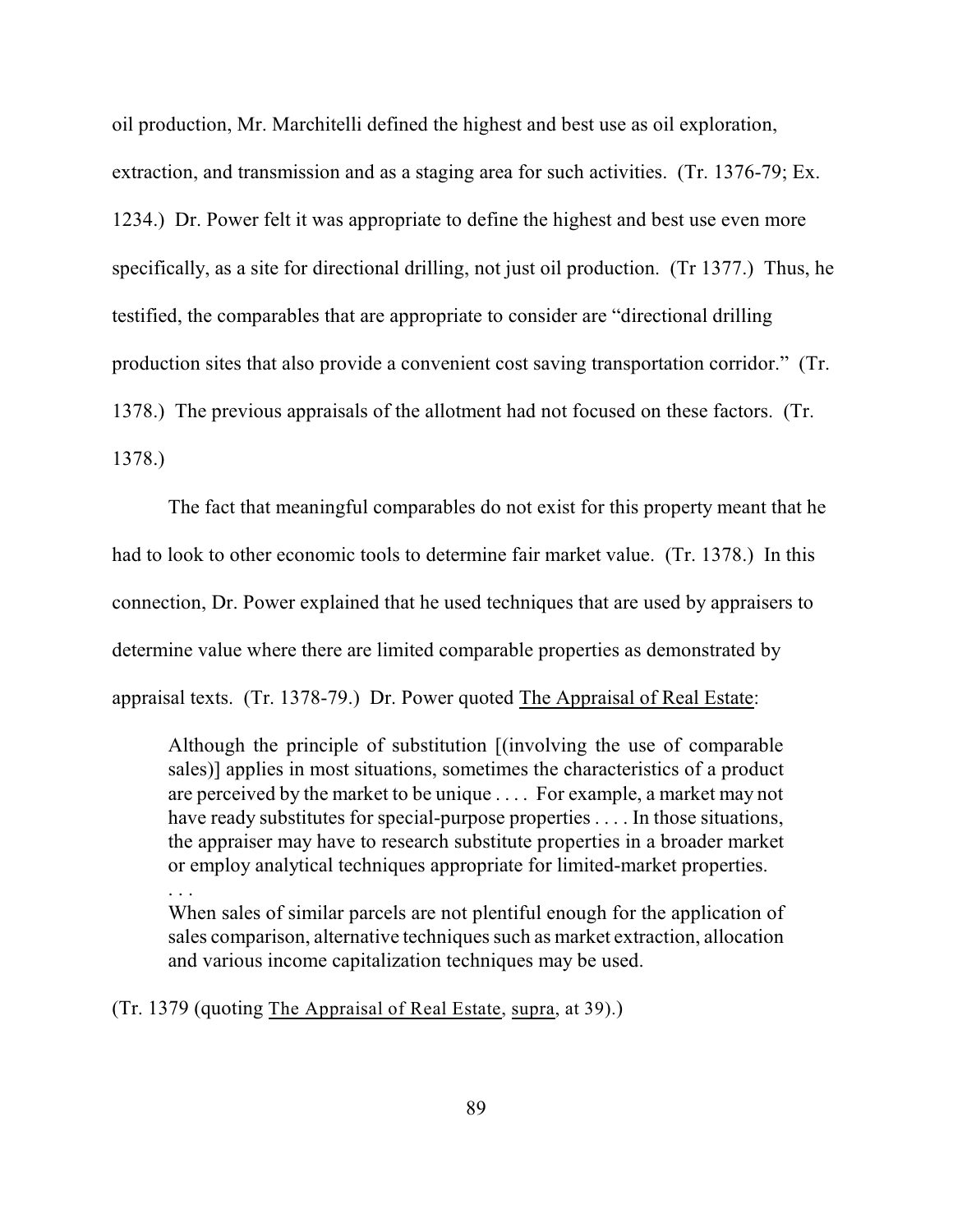Dr. Power used a variety of techniques to determine fair rental value where comparables do not exist. He prepared a report and testified about 3 techniques: cost savings, income, and comparative royalties as a proxy for rent for mineral producing properties. Starting with the cost savings approach, Dr. Power's opinion testimony can be summarized as follows: In his expert report Dr. Power explained:

One way of determining the rental value associated with the particular location advantages a site has for a particular commercial use is to estimate what the alternative cost would be of pursuing the same commercial values using the next best location . . . . If the values produced, in this case the development of the oil pools in the Beaufort Sea, are approximately the same, but the costs associated with the alternatives are different, that difference in costs reflects the site advantage in terms of costs savings and, therefore, provides a measure of the rental value of the site.

This approach is not based on some obscure economic theory . . . . BPX . . . carried out exactly that type of economic analysis as it tried to determine how it could most profitably access the oil in its Niakuk lease.

(Ex. 1286.)

In his testimony, Dr. Power explained that the cost savings approach involves

looking to alternatives for generating the same revenues and calculating the difference in

cost between use of the allotment and other alternatives, indicating the site rental value as

the cost advantage of use of the allotment. (Tr. 1420-21.)

In explaining his conclusions regarding the cost savings approach, Dr. Power

referred to Mr. Wondzell's testimony that at the time BPX decided to use the allotment

for a drill site, the USACE had denied the permit for the causeway to Niakuk Island #4.

Because the USACE would not authorize a causeway between Heald Point and Niakuk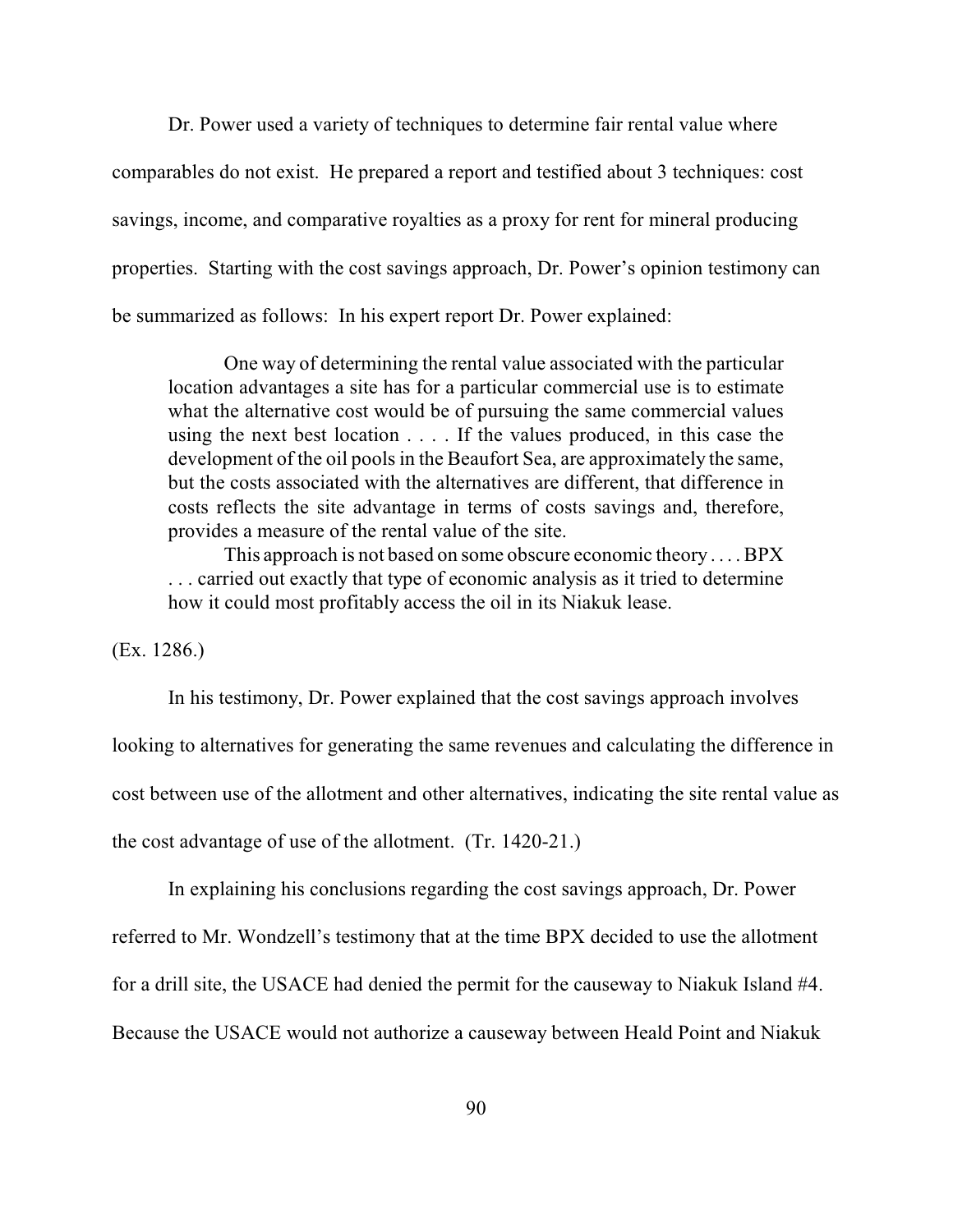Island #4, Dr. Power accepted Mr. Wondzell's testimony that if BPX could not use the allotment as a drill site or transport route, BPX's next-best alternative would have been to drill at Niakuk Island #4 and use a subsea pipeline to bring oil to L-5. (Tr. 1422.) As summarized above, Mr. Wondzell calculated the initial capital cost savings and yearly operations and maintenance cost savings that BPX received by the use of Heald Point. Dr. Power, took Mr. Wondzell's analysis and, after amortizing the initial investment over the life of the project (using a 7% nominal discount rate, meaning inflationary expectations are built in), he calculated that use of the forty-acre allotment provided BXP with \$15 million dollars in capital cost savings over the sixteen year period BPX estimated was the life of the project. (Tr. 1422.) Thus BPX saw an annual real capital cost savings of \$1.29 million. (Ex. 1286.) He added to this \$1.07 million for operation and maintenance costs, for a total annual real cost savings of \$2.35 million. (Tr. 1422; Ex. 1286.) The \$2.35 million in 1988 dollars would then have to be escalated each year between 1995 and 2009 under terms of the lease, which provided for rent increases to adjust for inflation as measured by CPI, amounting to an average of to 2.88% per year. (Tr. 1422-23; Exs. 1506 ¶ 5, 1286.)

Dr. Power then explained that the total annual rental value can be allocated among the accumulations of oil. He allocated this land rent to the users of Heald Point based on oil production for the period of 1995 to 2009, at \$2.1 million for Lisburne, \$16.4 for West Niakuk, and \$4.61 for Raven, for a total of \$23.17 million in fair market rental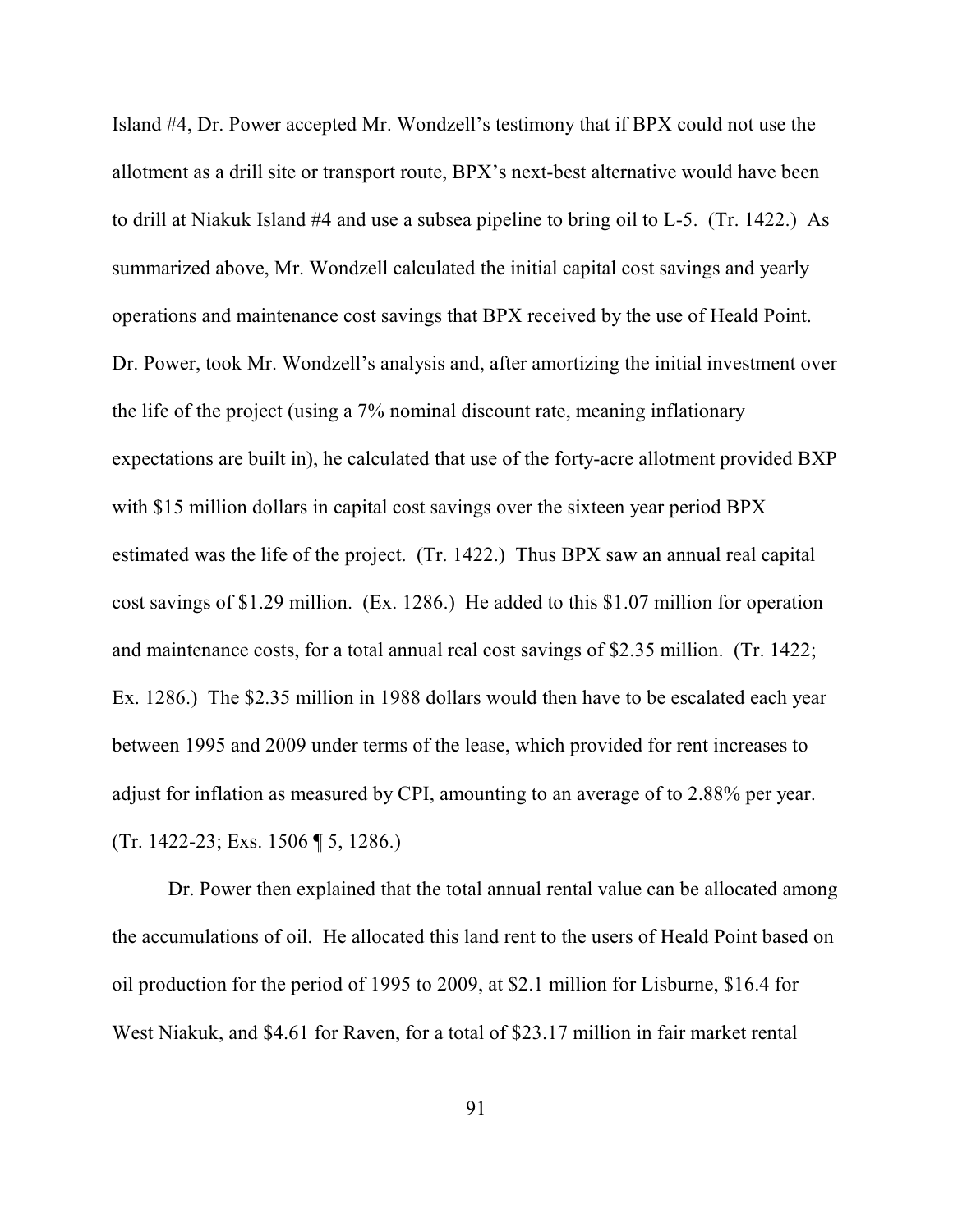value damages. (Tr. 1425; Ex. 1286.) He concluded that if the property continues to be used for oil production, rents based on this approach would continue. (Ex. 1286.).

Dr. Power explained that he assigned the full amount of the cost savings to the allotment owners, as opposed to sharing the cost savings between the Oengas and BPX, because, while there was a limited market, it was clear that both ARCO and Exxon were interested in the allotment. (Tr. 1423-24.) "[M]y understanding is that we're supposed to be looking for a competitive outcome . . . . [T[he competition would force the rental payment to approach the full cost savings. The Landowner would get almost all of the cost savings." (Tr. 1423-24.) "We're talking about what does . . . the land itself[] contribute to the . . . economic activity taking place there, and assigning that contribution that the land makes to the land." (Tr. 1425.) As Dr. Power explained in his rebuttal report, "BPX was able to use its lease agreement with Mr. Oenga to block ARCO/Exxon from bidding for an additional drill site on the Oenga allotment." (Ex. 1284 at 41).

Dr. Power testified, as did Mr. Wondzell, about his reasoning for using the subsea pipeline alternative rather than a bypass road with a drill site adjacent to the allotment or some other alternative location for drilling. Dr. Power stated that he had no knowledge of BPX ever considering, at the relevant time, using the bypass road as drill site alternative, and that he understood that alternative to be "just a slight variation of the causeway the Corps of Engineers had already turned down." (Tr. 1427-29.)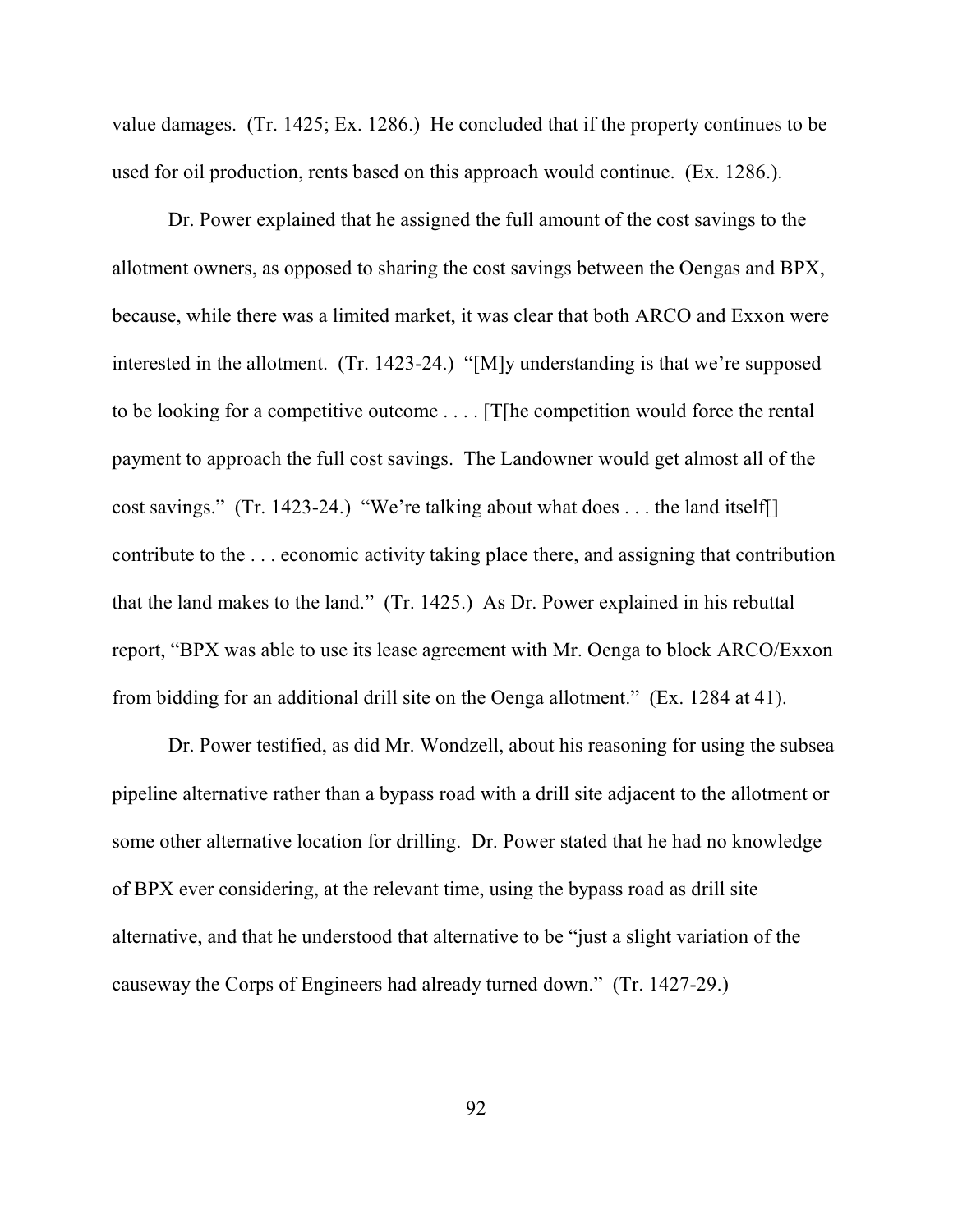Dr. Power testified that reports he had read by witnesses for the defendantintervenors to the effect that ARCO had other available surface location options for accessing Lisburne and West Niakuk oil did not alter his conclusions. Dr. Power rejected the notion that Heald Point provided zero cost savings associated with the production of oil from these accumulations, because ARCO had available to it the L-5 drill site not far south of the allotment. Indeed, Dr. Power opined that the internal analysis prepared by ARCO in 1995 indicated that, to the extent ARCO believed it could save \$38 million by using its L-5 site to produce West Niakuk oil, the fact that ARCO rejected that option and decided instead to use the allotment demonstrates that the allotment had some greater advantage or ARCO would not have wasted its money. (Tr. 1431-33; Ex. 1169.) Dr. Power explained:

ARCO/Exxon did all of this analysis, showing that L-5 was as good or better than Heald Point, but then proceeded to choose Heald Point. . . .

So in that sense, the economic analysis they did didn't actually guide the decision theymade, except insofar as theywere able to negotiate that fairly large cooperative agreement with BP. . . . [G]iven the new agreement, Heald Point was the attractive location from which to develop its West Niakuk resources.

My point is that whatever the analysis showed about [how] they could . . . use L-5, what actually happened was that they made use of Heald Point and the Oenga allotment to pursue their West Niakuk resource, except for one of the wells.

(Tr. 1432-33.)

. . .

Dr. Power also addressed criticisms that he had read in the defendant-intervernors'

expert report regarding his decision to use CPI to increase the rent owed from 1988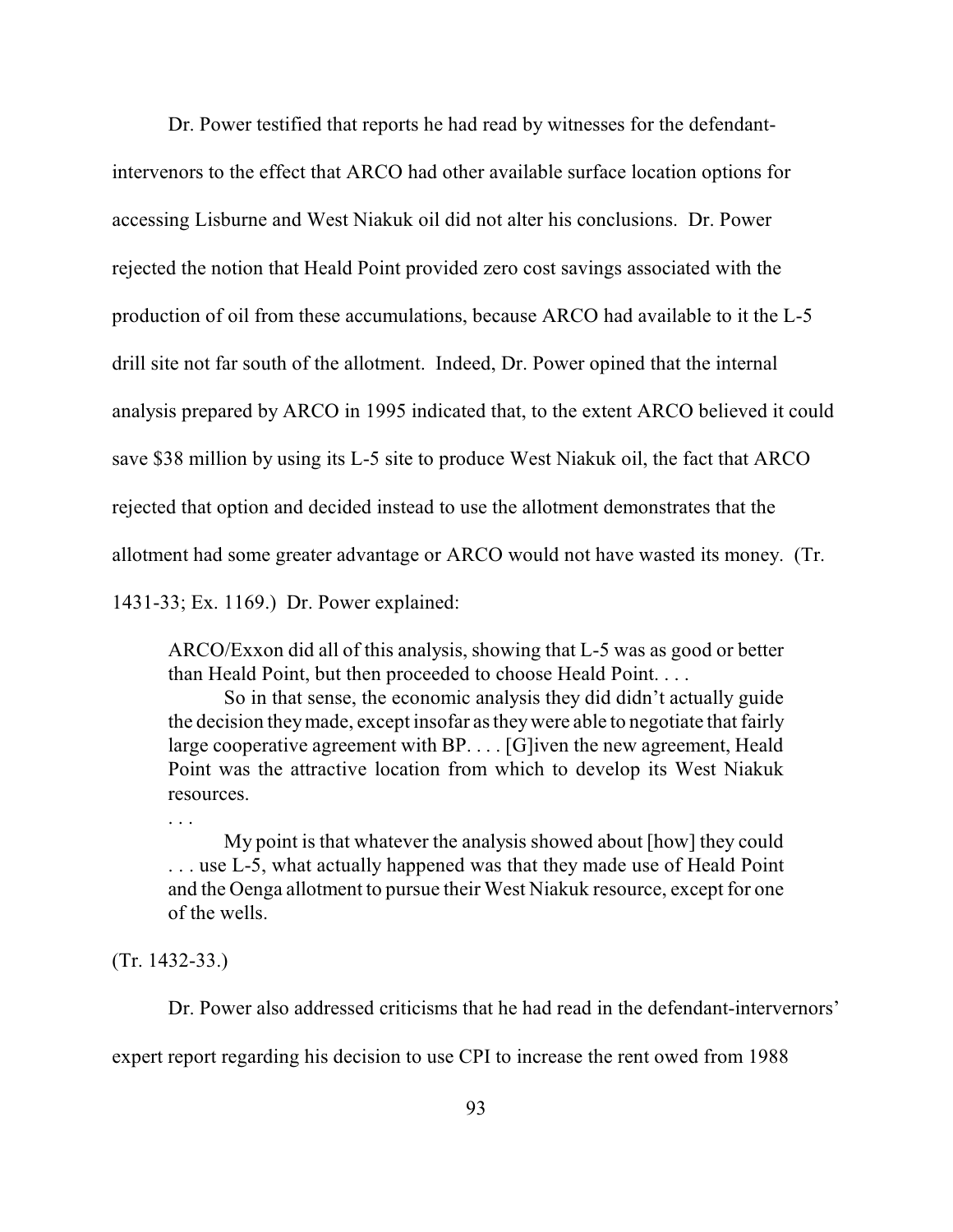dollars. Dr. Power explained that the lease required rent increases based on CPI.<sup>60</sup> (Tr. 1423; Ex. 1506 ¶ 5.) Dr. Power also explained how he used a 7% discount rate to convert his projected cost savings into an annual rental value, Dr. Power explained that he chose a 7% nominal rate based on what BP was actually earning on its investments from 1985 to 1995 rather than "what investors wished or expected the oil companies to be earning in the future." (Tr. 1413-14.) He noted that oil companies were not making much more money than other businesses during that ten-year period, and the argument that the discount rate should be higher because oil production is a risky investment is inapplicable to Heald Point, where BPX had already done exploration and had a "pretty good feel" for how much oil it could produce. (Tr. 1414-15.) Dr. Power also testified that the criticism of his discount rate by Dr. John Hekman, who argued that a more appropriate number would be one tied to U.S. treasury bonds, was based on incorrect financial data from Amoco rather than BP and used an incorrect correlation coefficient.

(Ex. 1506 ¶ 5.)

 ${}^{60}$ Paragraph 5 of the lease provides:

Rental payments may be increased at [certain] intervals . . . . Such adjustments will be based upon either the fair market undeveloped rental value for the property established by a [BIA] appraisal . . . or the adjustment will be based on the application of a "Cost Adjustment Factor"; which[]ever is greater. . . . "Cost Adjustment Factor" shall mean the ratio of (i) the most recently public [CPI] to (ii) the most recently published [CPI] as of the execution date of this lease. . . . For the second and subsequent rental adjustment, the "Cost Adjustment Factor" shall mean the ratio of (i) the most recently public [CPI] to (ii) the difference between the most recently published [CPI] and the [CPI] upon which the previous rental adjustment was or would have been based. . . . It is agreed and understood by all parties that the rental payment will not escalate by more than 50% in any [adjustment] period.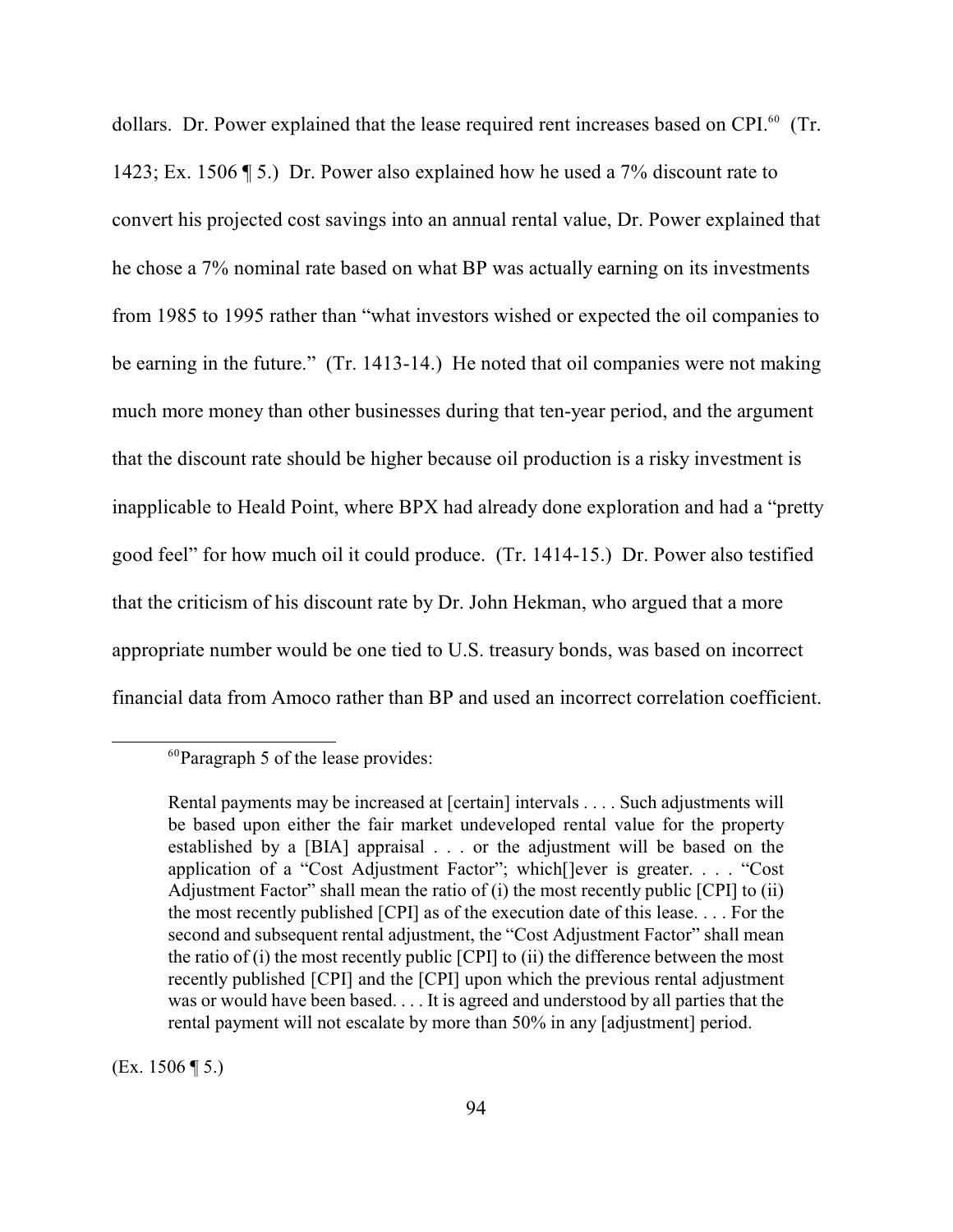(Tr. 1415-17.) Dr. Power testified that when he used correct data and the correct coefficient, he calculated a discount rate to be 7.4%, "pretty close to my seven percent." (Tr. 1417.)

Dr. Power concluded his discussion of the cost savings approach in his rebuttal report by noting:

None of my critics deny that the cost savings that Heald Point provided BPX and other oil companies is relevant to the estimation of the rental value of Heald Point. What is disputed is the appropriate alternative to consider, the actual cost savings associated with that alternative, and what share of those cost savings should flow to the Oengas as rent and what share should be retained by BPX and the other oil companies using Heald Point.

(Ex. 1284.) For the reasons discussed above, Dr. Power asserted that he believed he had addressed the criticisms raised in connection with his cost savings approach.

Dr. Power also offered his opinion as to fair rental value based on an income approach, in which Dr. Power extrapolated the rental value of the allotment based on the \$1.70 access fee that BPX charged ARCO/Exxon for use of the allotment in order to develop those companies' West Niakuk oil reserves. (See Ex. 1535.) Dr. Power explained that the PFAR he calculated under this approach was consistent with his rental calculations based on the cost savings approach, suggesting a reliability in these methodologies. (Tr. 1450-51.)

In explaining how he came to his conclusions using the income approach, Dr. Power testified that he had to first separate out the value of BPX's improvements from the value of the Oenga land. Using the market extraction technique of estimating the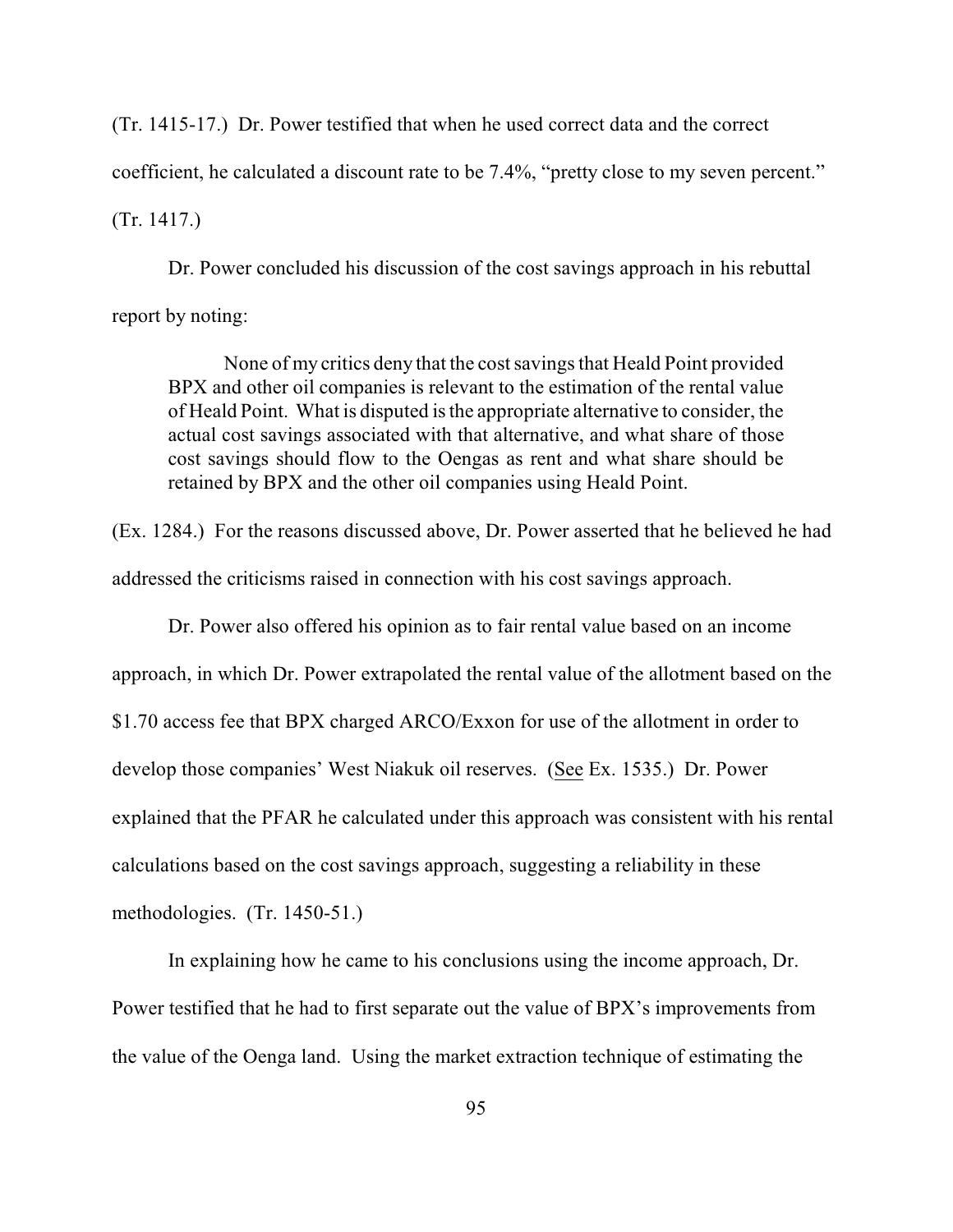contribution that improvements make to a site's value, he then subtracted the cost of those improvements to determine the value of the land. (Tr. 1380.) He explained that in determining the value of the BPX facility he used the \$47 million figure Dr. Frankenburg had provided in her declaration on behalf of BPX that purported to show the cost of facility construction at Heald Point. (Tr. 1389-90; Ex. 2186.) Dr. Power acknowledged that Dr. Frankenburg had updated her estimate and had added in additional costs in new spreadsheets, but Dr. Power testified that he rejected the updated spreadsheets on the grounds that the columns in at least one of these spreadsheets did not come close to adding up.<sup> $61$ </sup> (Tr. 1398-99; Ex. 1118.) Dr. Power explained that he found the initial spreadsheet with the \$47 million figure to be the most accurate, because BPX's two updated spreadsheets had obvious errors. (Tr. 1399.) Morever, Dr. Power explained that he had confidence in BPX's original \$47 million figure because other contemporaneous documents suggested that facility costs were approximately \$47 million. (Tr. 1400-01, 1403-05.)

My point is we have a lot of numbers floating around here as to what the actual costs are. I think that if one narrows in on the costs in a period that are relevant, and [one is] somewhat skeptical of spreadsheets that seem to have errors in them, that my calculations and the calculations using . . . solely BP

 ${}^{61}$ Dr. Power also noted that there may be a dispute as to whether, for instance, the cost of injection wells should have been included in this total "common" cost or whether that was a cost to be borne individually by the well users, just as the actual drilling costs of individual wells was paid by the company drilling that well. (Tr. 1396.) However, on redirect, he explained that the 1994 FSA states that the cost of injection wells is not covered by the access fee, but that ARCO would pay an additional charge proportionate to its share of oil production for the use of those injection wells. (Tr. 1642-44.)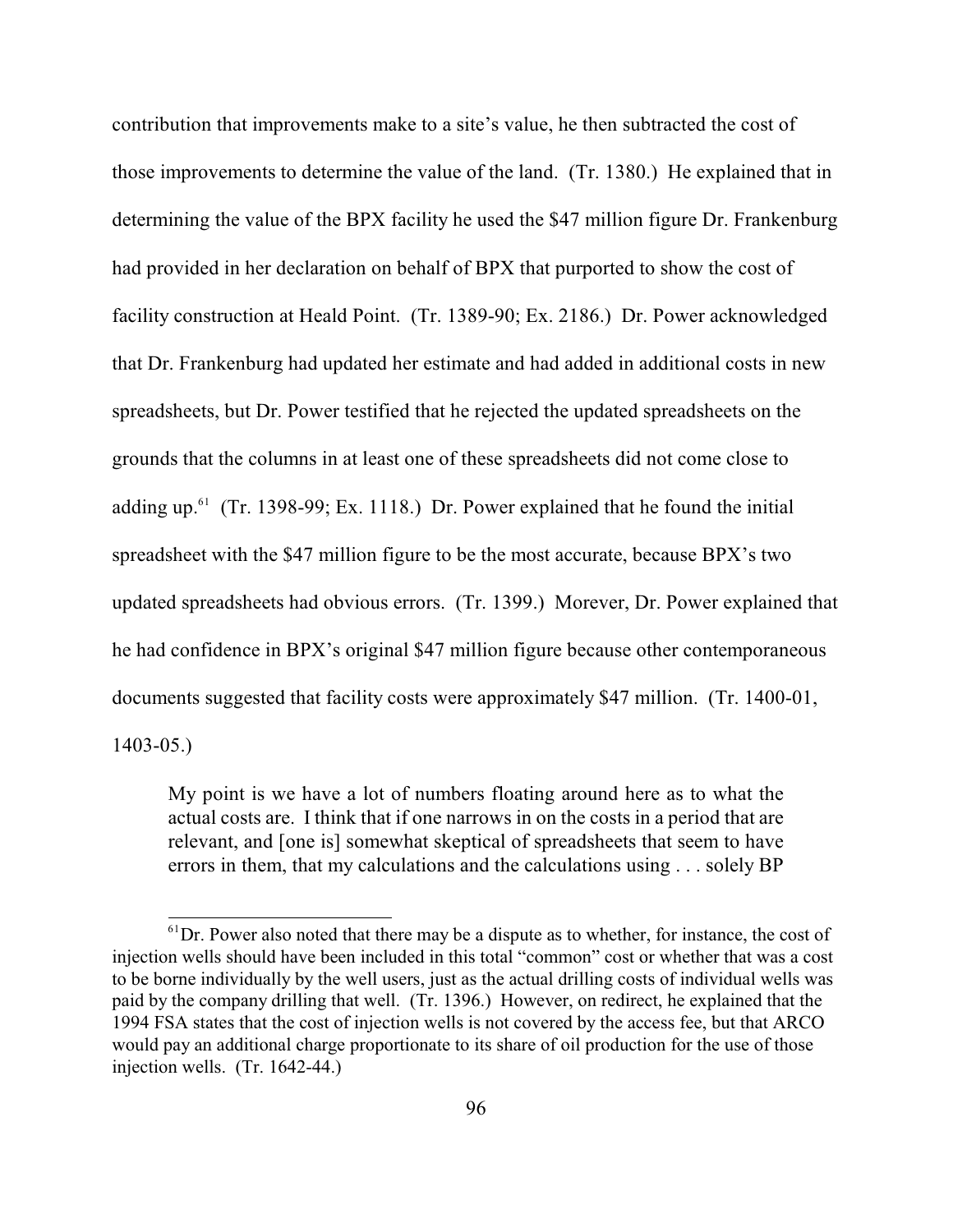numbers, we get . . . approximately the same [land] rent per barrel as I came up with.

(Tr. 1405.)

In order to extract the \$47 million cost of the facility from the \$1.70 per barrel fee, Dr. Power amortized the \$47 million over sixteen years, which BPX had anticipated was the expected life of the facility. (Tr. 1392-93; Ex. 1524.) This allowed Dr. Power to recognize the expected return on that capital investment over time, even though BPX apparently–at least sometimes--included no rate of expected return in its own internal calculations.<sup>62</sup> (Tr. 1393.) He divided this total cost by the total volume of oil that has been produced through the allotment. (Tr. 1394.) Based on this analysis he concluded that of the \$1.70 per barrel access fee, \$.85 per barrel of oil produced was attributable to the facility. (Tr. 1394.) This meant that \$.85 per barrel was attributable to the land and the advantages it provided. (Ex. 1286.)

In order to determine the fair market rent attributable to the unauthorized use, Dr. Power applied the \$.85 per barrel to the amount of oil produced from Lisburne, West Niakuk, and Raven, for the years at issue. (Ex. 1286.) Dr. Power calculated that using this valuation technique the rent owed is \$3.1 million from Lisburne, \$21.5 from West Niakuk, and \$2.1 from Raven, for a total of \$26.6 million. (Ex. 1286.)

 ${}^{62}$ Dr. Power's testimony on the particular discount rate he applied and his reasons for doing so are discussed below.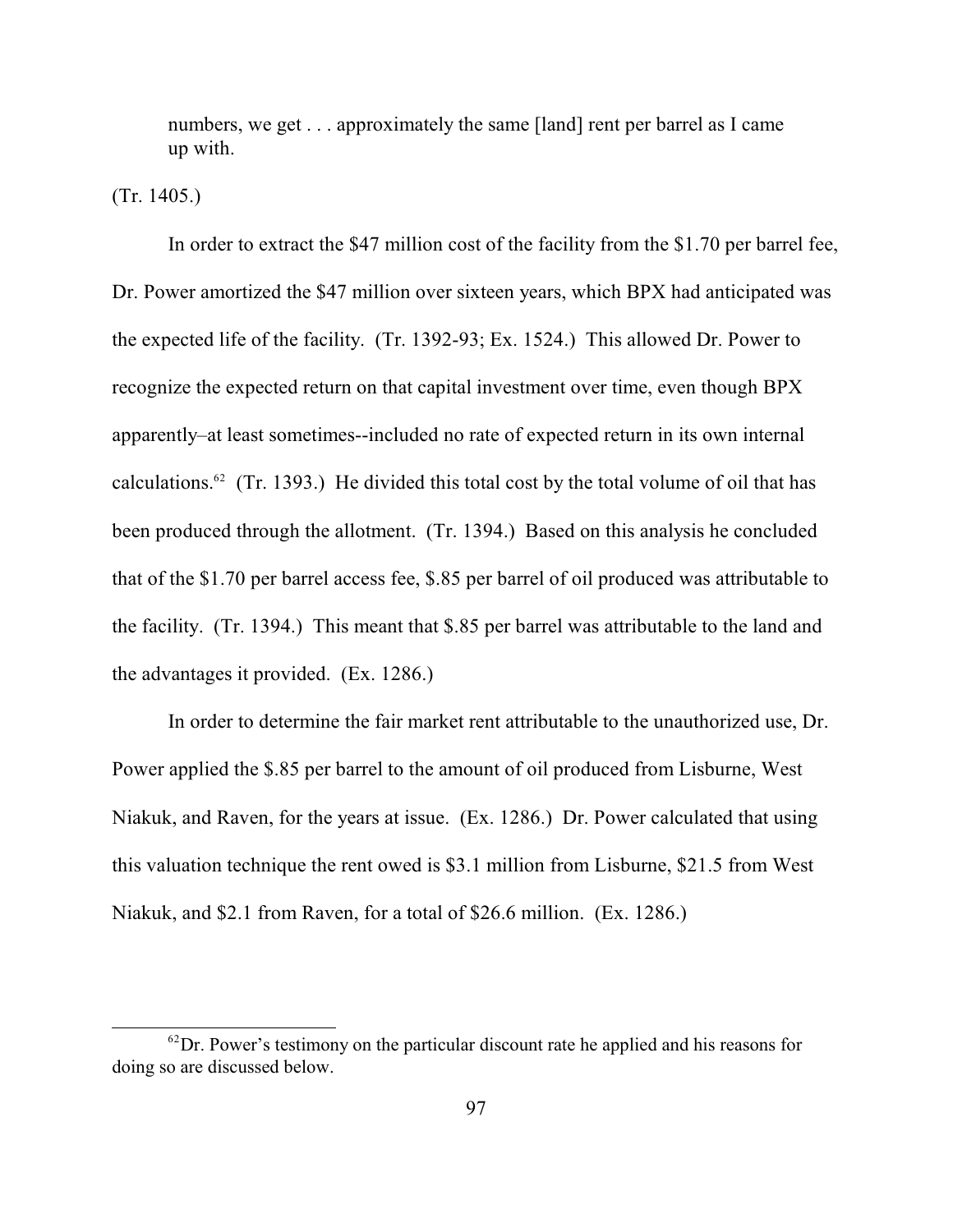Dr. Power addressed in his direct testimony his reasons for using the \$1.70 per barrel access fee set in the 1994 West Niakuk FSA rather than the lower fee negotiated in the 1996 West Niakuk FSA. He explained that the 1994 FSA alone represented a transaction between "commercially oriented competitors." (Tr. 1413.) In 1994 "BP and ARCO . . . were real competitors. There was some friction, some lack of agreement." (Tr. 1406.) He testified that in charging ARCO a fee for access to the allotment facility, BPX was standing in the heirs' shoes as landlord. (Tr. 1406.) In that sense the rate "gives us a snapshot . . . of a negotiated rental agreement between two knowledgeable oil companies." (Tr. 1407.) Dr. Power felt it was inappropriate to use the 1996 FSA, which dropped the access fee to \$1.25 for 10 million barrels and \$.50 thereafter, because by that time "BP and ARCO/Exxon were moving from being competitors to being partners in the development of the Greater Niakuk area . . . . I don't think [the 1996 agreement] provides any longer evidence of what the rental value associated with Heald Point was." (Tr. 1410-11; Ex. 3300.) This is further established, he testified, by the fact that in 2000 the access fee for West Niakuk was eliminated entirely: "The fact that it went to zero was not a sign that the rent went to zero or the cost went to zero; it was a sign that they had merged their interests." (Tr. 1411.) Similarly, he testified that he did not use the Lisburne FSA because it did not include an access fee, but rather involved "horsetrading" of gas for access, both things of value; plus, Dr. Power explained, BPX was a part owner of Lisburne, so "they were negotiating with themselves." (Tr. 1407-08; Ex.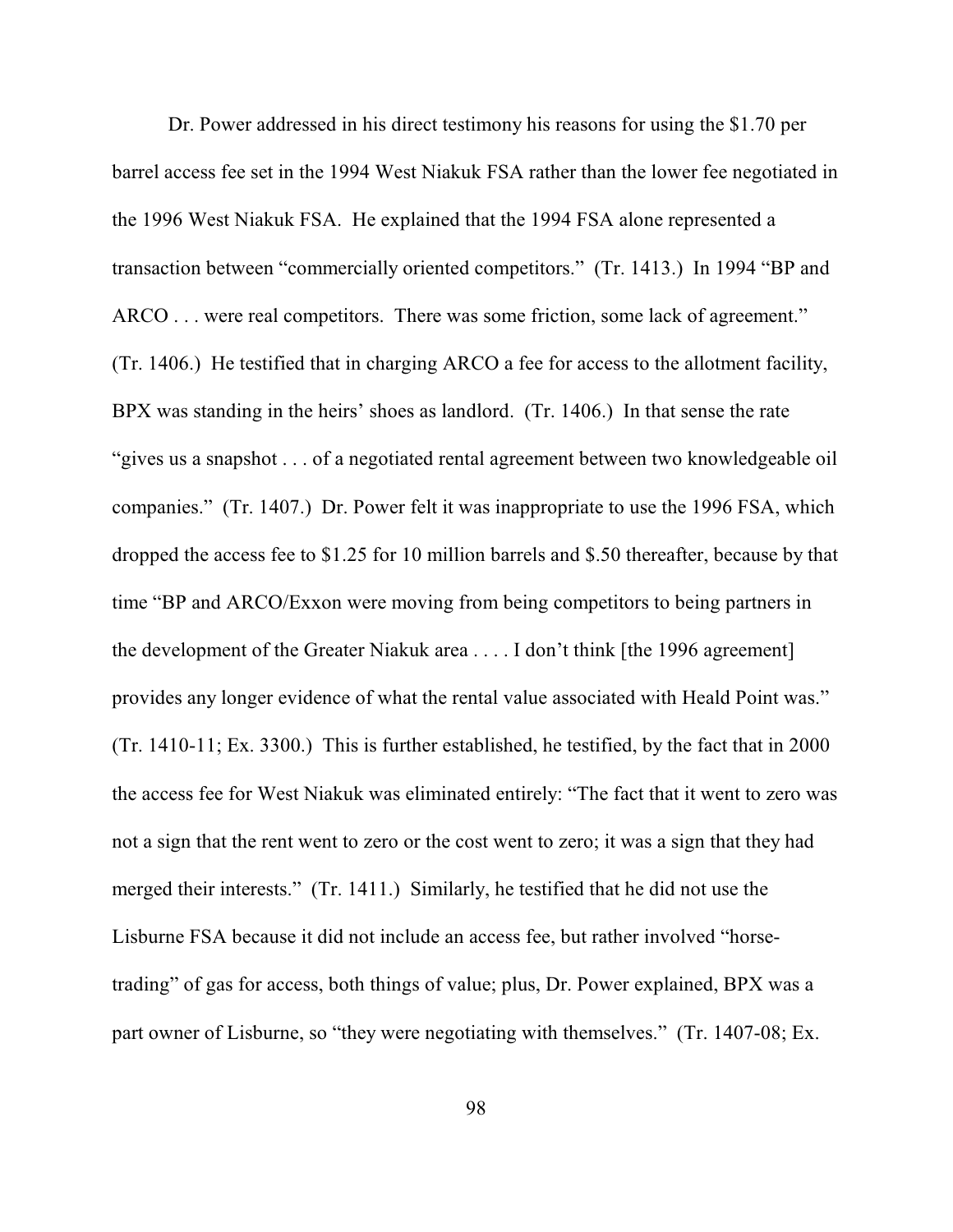3262.) Thus, the appropriate FSA to use to determine value was the one that gave the clearest picture of the amount a competitor would pay for access to the Heald Point facility on the allotment. (Tr. 1412-13.) Dr. Power asserted that the Oengas were entitled to the full value of the costs attributable to the land and that he did not believe that the cost attributable to the land would have been allocated between the plaintiffs and BPX, as the defendant and defendant-intervenors' experts opined. (Tr. 1418-19.)

Dr. Power then testified regarding his third approach to valuation, which he called his "Comparable Rental Approach: Rental Values to Surface Owners Based on a Percentage of the Value of Oil Production" or "royalty approach." (Ex. 1286.) This approach involved looking outside the immediate limited market for other "indicators of what might be a reasonable way of getting the cooperation of the landowner who controls a site that can reduce your costs, or controls a site that, at least at one point in time, provided the only access to part of the resource you were trying to get." (Tr. 1434- 35.) He explained that when parties negotiate, they can negotiate any kind of rental arrangement. (Tr. 1435.) He explained that percentage income (or royalty) arrangements are also sometimes used in agricultural and commercial settings. (Tr. 1436-37.) "And in usual circumstances, where mineral developers are seeking access to minerals that the surface owner does not own or control or have an interest in . . . percentage royalties are . . . sometimes paid." (Tr. 1437.) He maintained that he did not believe this is "what usually happens when land is leased for oil and gas development in the competitive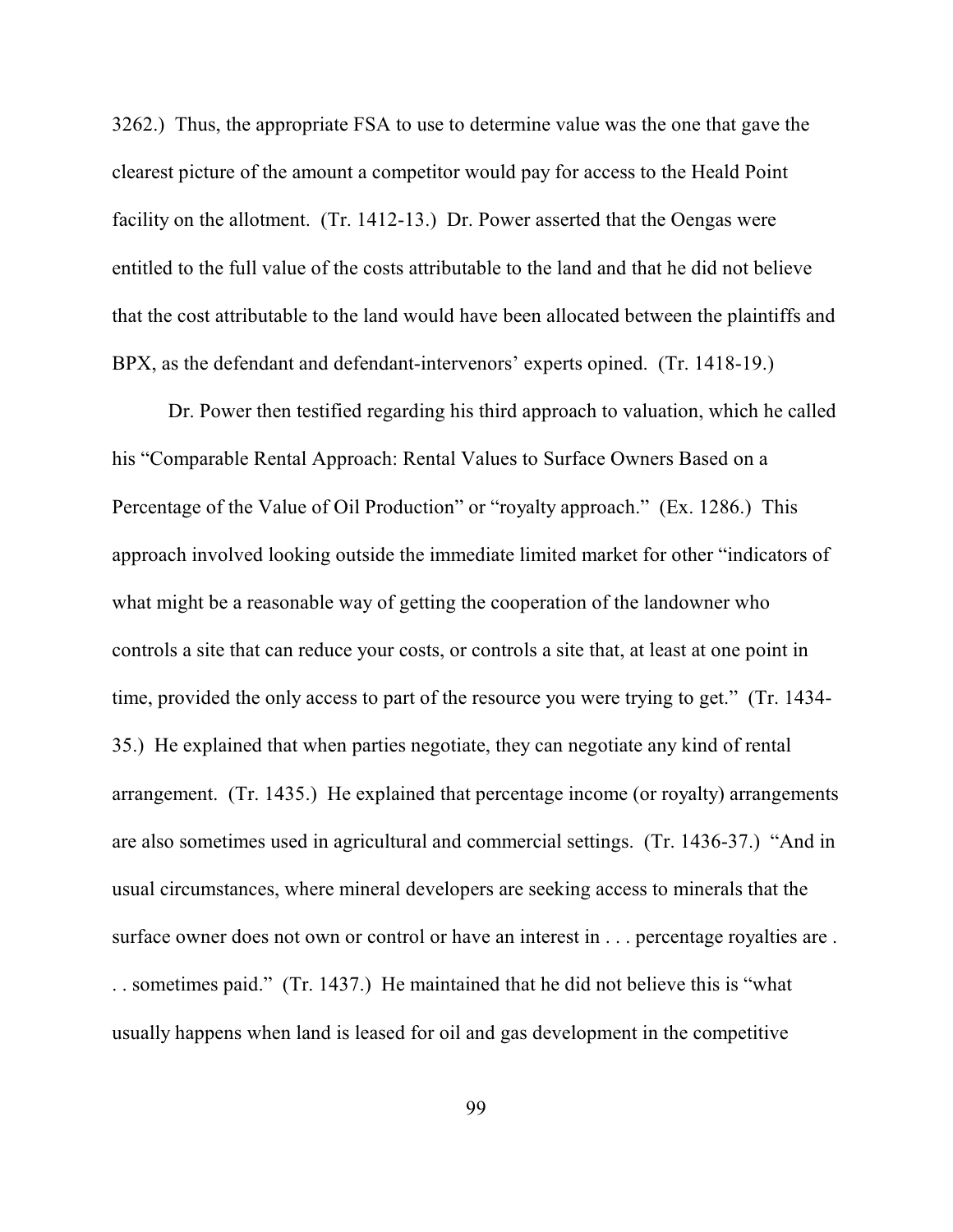market setting," but that it is false to assert that such an arrangement is "never done." (Tr. 1449.)

Dr. Power identified three such rental arrangements in a mining context, which he claimed supported his opinion. He began with the Kuukpik Corporation's arrangement with the Arctic Slope Regional Corporation ("ASRC"). (Tr. 1438.) The Kuukpik Corporation controls the surface rights, but not the mineral rights; however, the ASRC needed the Kuukpik Corporation's agreement in order to take title to the minerals. (Tr. 1438.) This agreement came in the form of a overriding royalty for certain areas. (Tr. 1438-39; Ex. 1580.) \*\*\*\*\* Dr. Power explained that this agreement shows the ability of a non-mineral owner to bargain for compensation from both the mineral owner and the mineral lessee. (Tr. 1446.)

In an effort to show that the Kuukpik arrangement is not unique and that other surface landowners without mineral rights have been able to negotiate royalty payments, Dr. Power identified two other agreements where the landowner was able to secure a royalty. One was in Saginaw Bay, Michigan, where the landowner, a non-mineralowner, received a 4% royalty for mineral production. (Tr. 1446.) The second involved a subsidiary of the Union Pacific Railroad that negotiated a royalty payment under a lease to develop minerals under the Newton Sheep Company's land. (Tr. 1446.) Dr. Power explained that the second case was unusual in that "the railroad company had a right to access the surface. . . . They didn't have to pay the surface owner anything. But they did.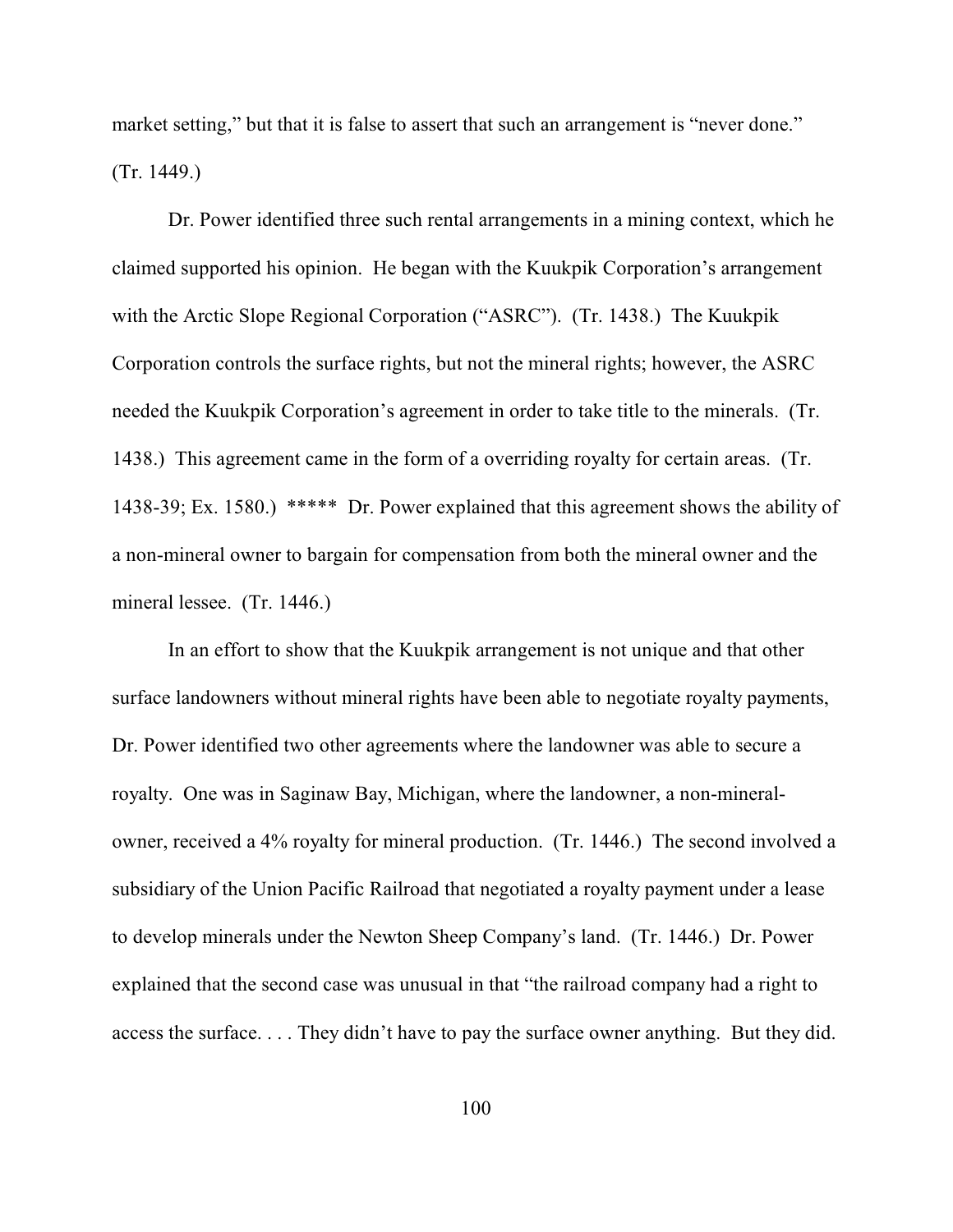They paid a [2.5%] royalty." (Tr. 1448.) The railroad did this, he explained "to obtain [the landowners'] cooperation, to keep their good<sup>[]</sup>will, and to prevent any disputes that might arise from uses [of the surface] that someone might consider beyond the scope of our reservation [of rights to occupy the surface to extract minerals]." (Tr. 1448 (quoting Flying Diamond Oil Corp. v. Newton Sheep Co., 776 P.2d 619, 628 (Utah 1989)).)

These three examples, according to Dr. Power, indicate that "a percentage royalty of 1 to 4 percent of the value of the oil produced through a surface point of production not owned by the subsurface mineral owner is a reasonable rent that reflects the assemblage value $^{63}$  created by the combination of surface and mineral interests and the contribution of the surface owner due to his or her strategically located land." (Ex. 1286.) Dr. Power selected a number in percentage range he had seen used in these other cases. Using a 3% royalty with the amounts of oil produced from each area produce values of \$2.4 million for Lisburne, \$17.7 million for West Niakuk, and \$4.6 for Raven, for a total of \$24.7 million. (Tr. 1450; Ex. 1286.)

 $\mathrm{^{63}In}$  later testimony, plaintiff's witness Mr. Truax explained:

Assemblage is basically the integration of two properties or two interests . . . usually done to create a benefit to both. . . . [T]he beneficial value that's created is called plottage value.

It's an economic and practical benefit, usually. It's seen most commonly when you . . . have two small pieces of land that are joined. If you put them both together, you can put a very substantial project on it; but individually, neither could accommodate that project. . . .

<sup>[</sup>T]here can also be an integration of interests, an assembled interest. (Tr. 1716.)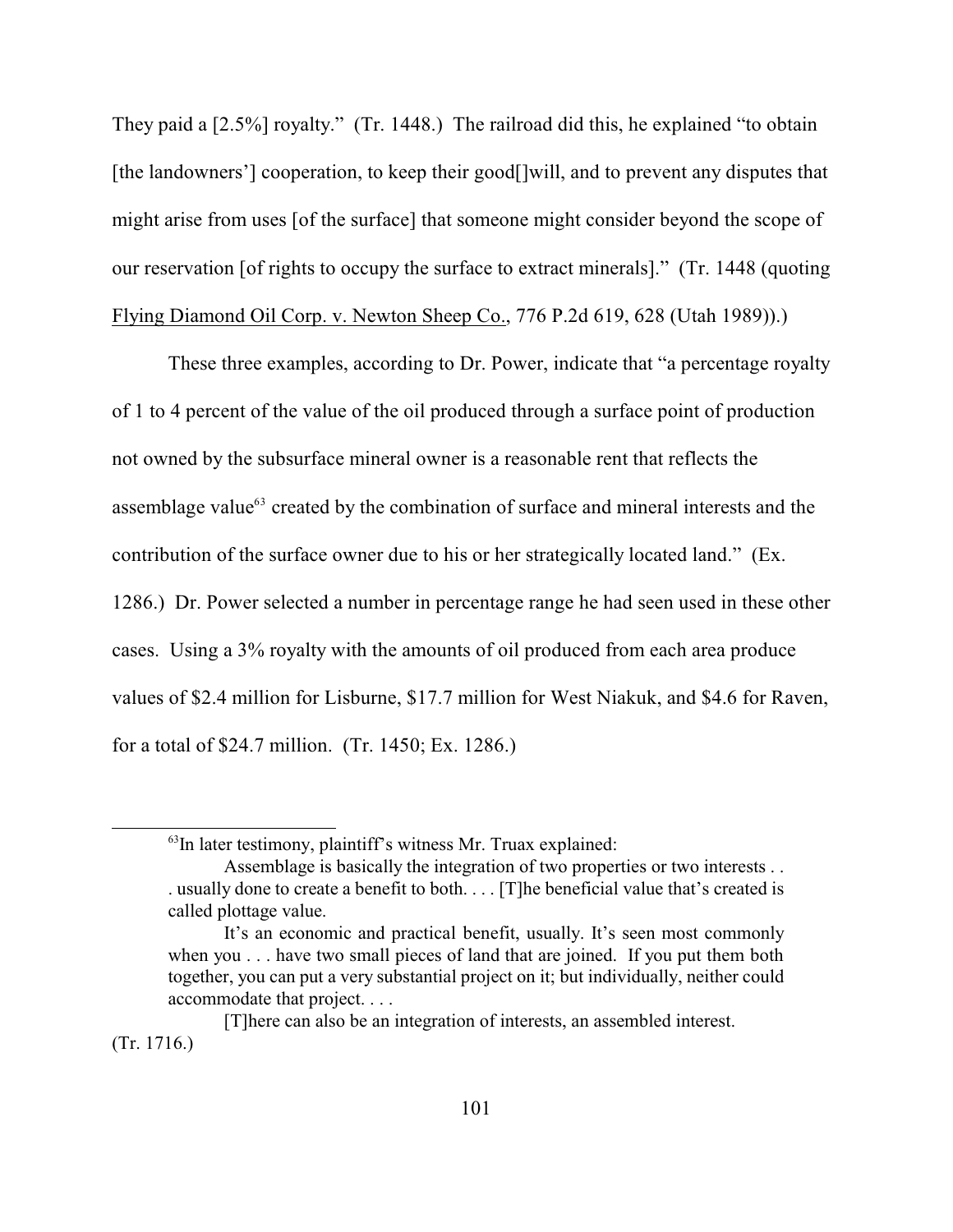Dr. Power concluded his testimony by noting that under each of his three approaches he had achieved similar values for the total non-Niakuk production: \$23.2 (cost savings approach), \$26.6 (income approach), and \$24.7 million (royalty approach), which he stated "suggests that there is some sort of stability or continuity or robustness in the approach." (Tr. 1450-51.) He explained that he was not making a specific recommendation as to which of the three approaches the court should use. (Tr. 1671.) He testified that all three "lead to similar conclusions from a quantitative point of view." (Tr. 1671.) These numbers, however, do not include production for 2010, which meant that the court would have to make an extrapolation of the yearly rental from 2009. (Tr. 1671; Ex. 1572.) He did agree, however, with the defendant and defendant-intervenors' experts that the cost savings approach represents a "cap" on the rent a lessee would be willing to pay to rent property where an alternative is available. (Tr. 2383.)

On cross-examination Dr. Power acknowledged that he had no previous experience valuing land in Alaska, and had never visited the Oenga allotment, although he testified that he did not find this to be a hindrance given the maps, satellite and other photographs, and descriptions of the property available. (Tr. 1455-56.) Generally speaking, Dr. Power admitted he has no prior experience with the oil industry or with valuing oil and gas facilities. (Tr. 1455.)

Dr. Power testified that he understood that his approach could be understood as providing the court with the "economic value" of the land, but explained that where as in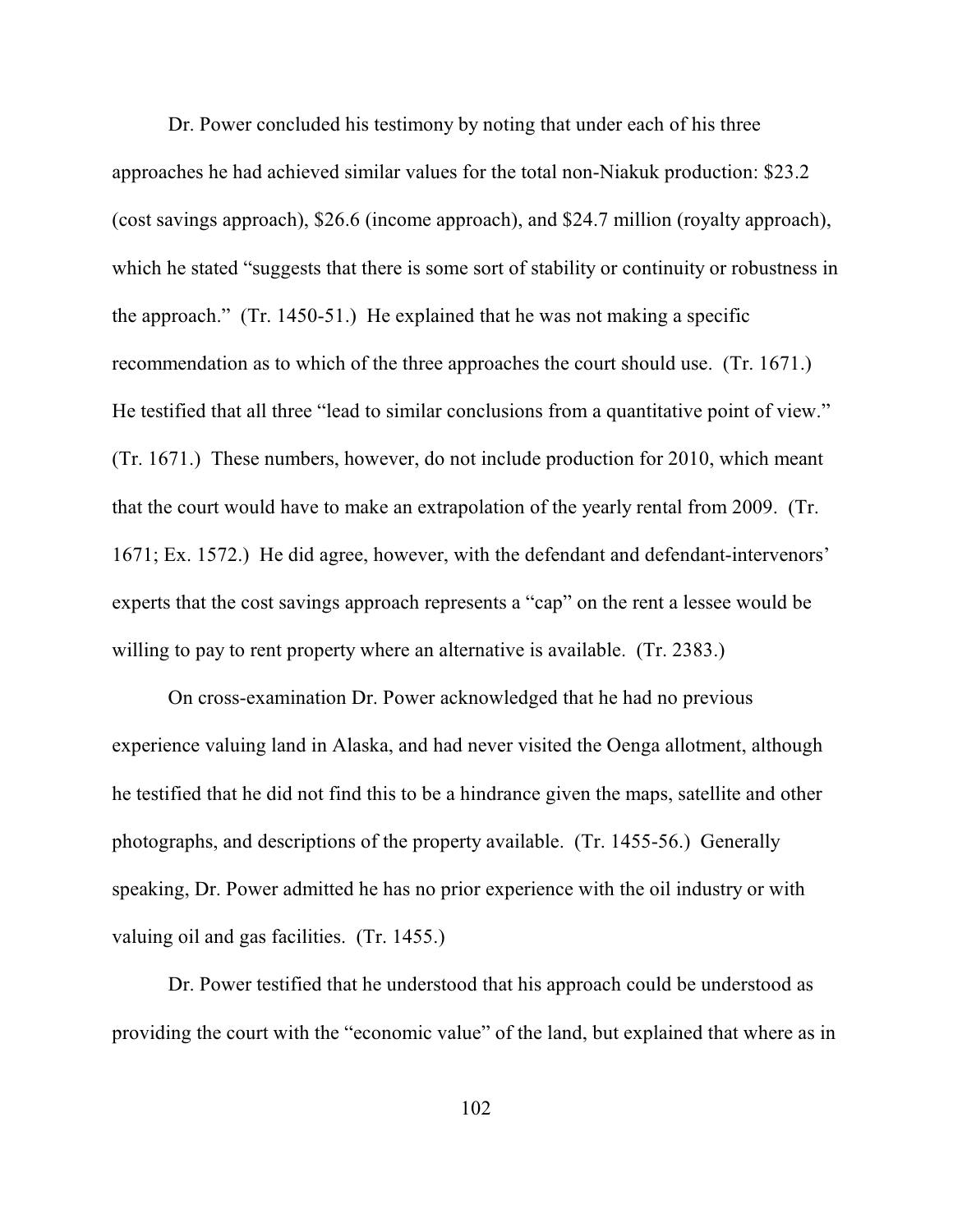this case there are no market comparables, "market value," or PFAR, is the same as economic value. (Tr. 1508.) "[I]f what you mean by market rental is only sales comparisons, I think to take that approach is to dis-able the appraiser or the economist, because there [are] situations where . . . significant competition and comparables for the same highest and best use [(as a directional drilling site with access to a transportation corridor)] don't exist, but rental values still have to be calculated." (Tr. 1517-18.) For example, in determining "fair annual payment," the standard in the Federal Power Act that FERC applies when valuing hydroelectric sites, FERC explicitly does not use a sales comparisons approach because it would be inappropriate in the limited market. (Tr. 1517.) Dr. Power acknowledged that "fair annual payment" is not the same as "fair annual rent" under the Federal Power Act because under that statutory scheme, the Native American landowners are not paid the full value associated with the hydro site, but rather are paid 50% of the value. (Tr. 1464-66.) However, he explained that in the context of hydroelectric sites in Canada, where there is no such statutory limitation, the parties negotiate more freely without this limitation. (Tr. 1466.) He explained once again that he studied appraisal texts to ensure that he was applying techniques of land valuation properly, but reaffirmed that in this case the comparative sales approach (which is the most conventional method for valuation) could not be used because of the lack of comparable properties with the same highest and best use, as a directional drilling site with existing transportation corridor to a processing facility. (Tr. 1460-62.)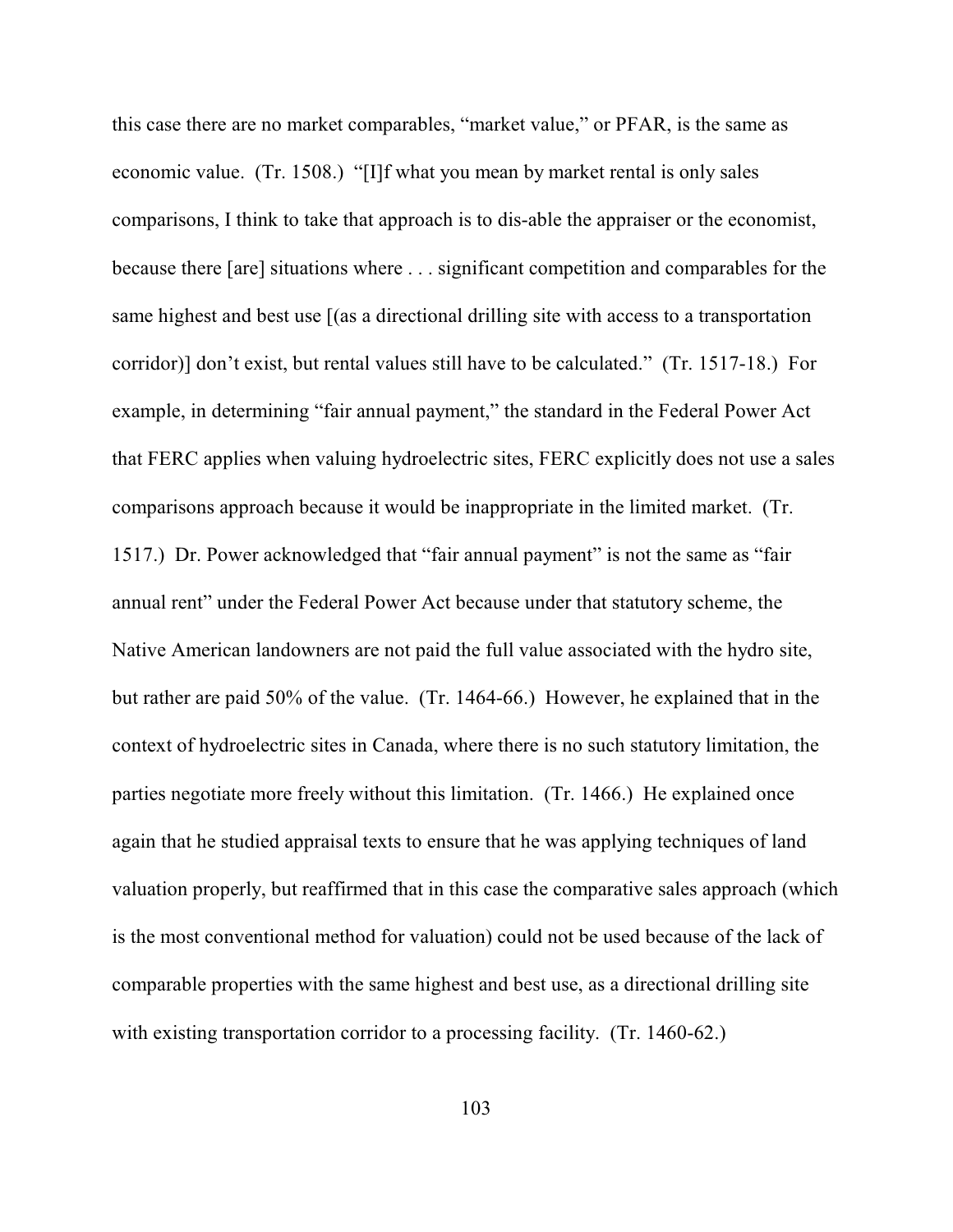In response to questions by the government regarding his decision to value the allotment as a whole as opposed to by acre, Dr. Power explained that it was not the acreage of the allotment that contributed to its value, but the unique characteristics providing lower-cost access to accumulations of oil. (Tr. 1476-77.) There are situations where acreage matters, he explained, but in this context, it is geography, rather than size, that provides the property's value. (Tr. 1477.)

Dr. Power clarified on cross-examination that he was not asserting that the oil produced from the allotment could not have been produced from some other drill site, but that given the limits on directional drilling in place in the early 1990s some of the oil produced from that location could not have been produced from other locations and thus the allotment had a unique value. (Tr. 1478.)

Dr. Power agreed that ARCO/Exxon looked at alternatives to use of the allotment for development of their oil accumulations at West Niakuk and Lisburne, but explained that he did not use these alternatives in his cost savings analysis because to determine fair market value it was appropriate to focus on BPX's decision to use the allotment at the time it committed to onshore drilling. (Tr. 1482, 1487, 1534-35.) "That set in motion the advantages that then attracted ARCO/Exxon and led them to ultimately make use of that site." (Tr. 1546.) Dr. Power explained that some of the valuation witnesses for the defendant and defendant-intervenors were "backcasting" ( as opposed to forecasting) by projecting costs for alternatives that were never considered at the relevant time. Dr.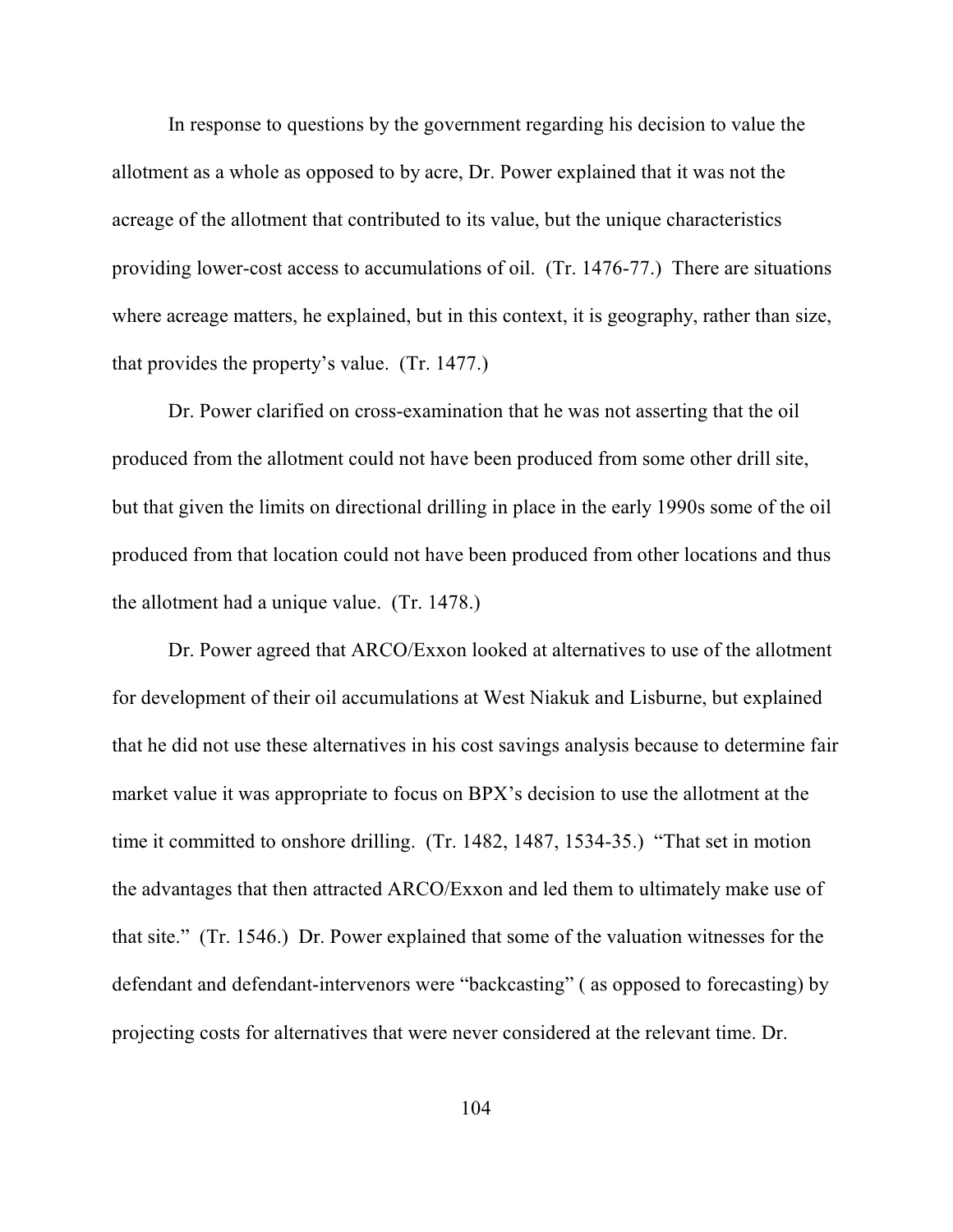Power explained that in order to determine the fair rental value of the allotment Dr. Power had to examine the alternatives available to BPX at the time it decided to lease the Oenga land. It is for this reason that he relied upon Dr. Wondzell's calculation of the cost of a subsea pipeline. The subsea pipeline was, in fact, considered by BPX and thus it was appropriate to consider that cost in comparison to the cost of the Oenga allotment. (Tr. 1473-75; 1538.) Regarding his attribution of 100% of the cost savings provided by the location to the landowners, Dr. Power conceded that he cited no literature to support this, but stated that in a highly competitive market, even if limited between BPX and ARCO/Exxon, the landowner would receive the full value of the land, as rent. (Tr. 1539.) He also agreed on cross-examination that the maximum amount a tenant would pay in rent for a parcel of land identical in revenue production potential to another parcel of land is the cost savings provided by that first property. (Tr. 1522-23.)

Regarding his use of the \$1.70 access fee set in the 1994 West Niakuk FSA, Dr. Power explained that this particular FSA was agreed to at "a time when we had a commercial transaction that indicated the rental value." (Tr. 1548.) Other FSAs occurring afterward were unhelpful in this regard, Dr. Power explained, because increasing cooperation between the oil companies meant a lack of truly arms-length commercial transactions, "[s]o we don't have any [other] data points." (Tr. 1548.) While this 1994 agreement was only in place for two years, Dr. Power testified that by the time the 1996 West Niakuk FSA took effect, development of the western leases was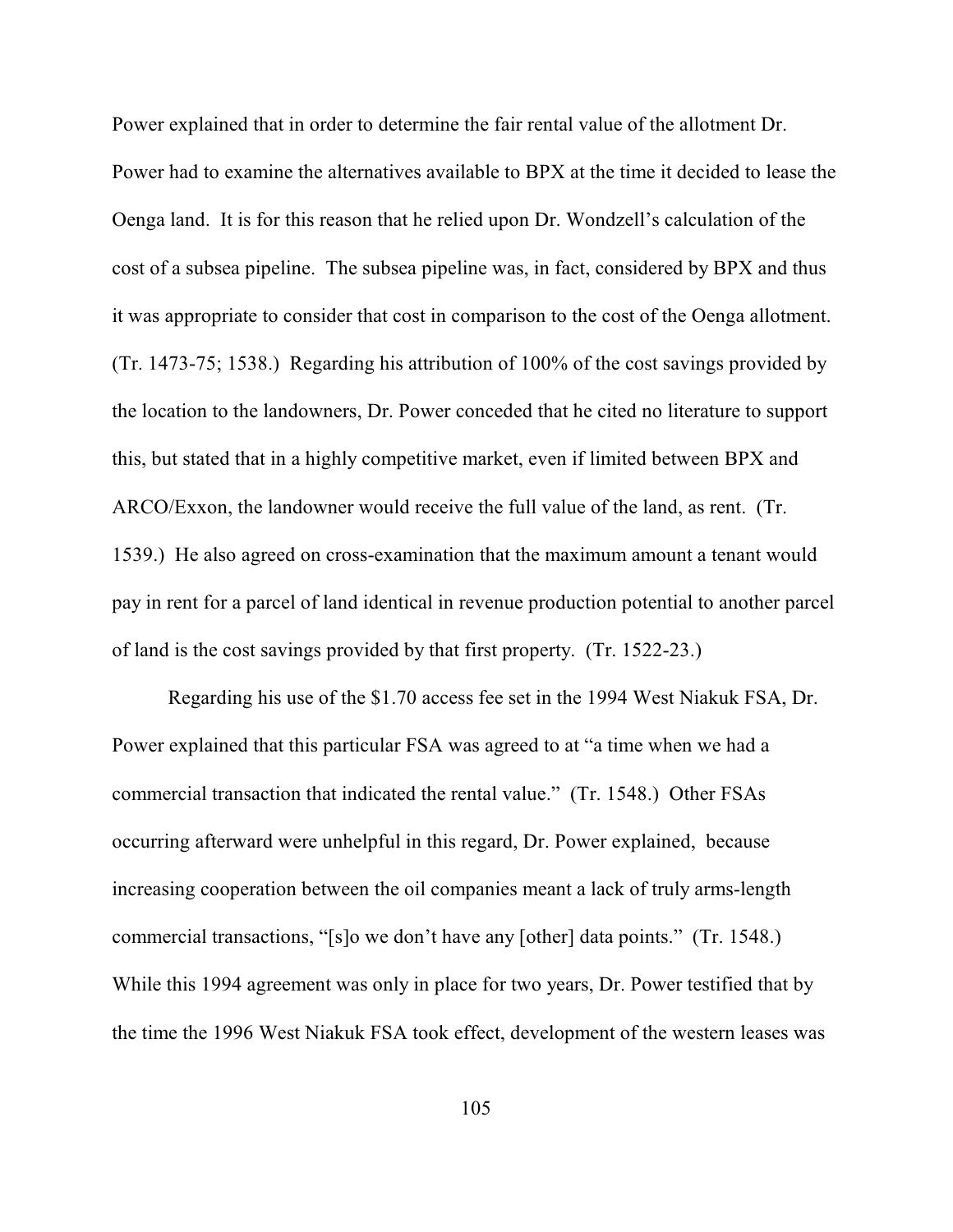well underway, having reached 52% of the eventual peak volumes. (Tr. 1557.) Further, "the 1996 agreement involved horse-trading over a dozen-and-a-half issues, where the two companies were moving into a cooperative role that was ultimately going to lead to zero access fees." (Tr. 1566.) He did, however, agree that at the time the companies signed the 1996 agreement, they had more information than they had in 1994. (Tr. 1558.) By that time, he agreed, BPX and possibly ARCO were projecting higher volumes than the 54 million barrels included in the early FSA negotiation materials. (Tr. 1558-62.) However, Dr. Power explained that his methodology of extracting the land value from the access fee does not depend on the projected volume of oil; rather it demonstrated ARCO's willingness to pay the \$1.70 based on ARCO's calculation of its ability to produce from West Niakuk and maintain a profit. (Tr. 1565.)

Regarding his decision to use a 7% nominal rate, Dr. Power explained that had he used a higher rate, such as a 7% real rate to which a 2.88% inflationary expectation would need to be added, it would increase the measure of costs and thus decrease the measure of rent allocable to the land under his income/extraction approach. (Tr. 1502-03; Ex. 1286.)

Dr. Power explained during cross examination that his goal in finding properties where a surface landowner is compensated based upon a percentage of the minerals produced was to generally support his royalty approach, but was not to show that these types of arrangements are common. He presented the royalty examples, to demonstrate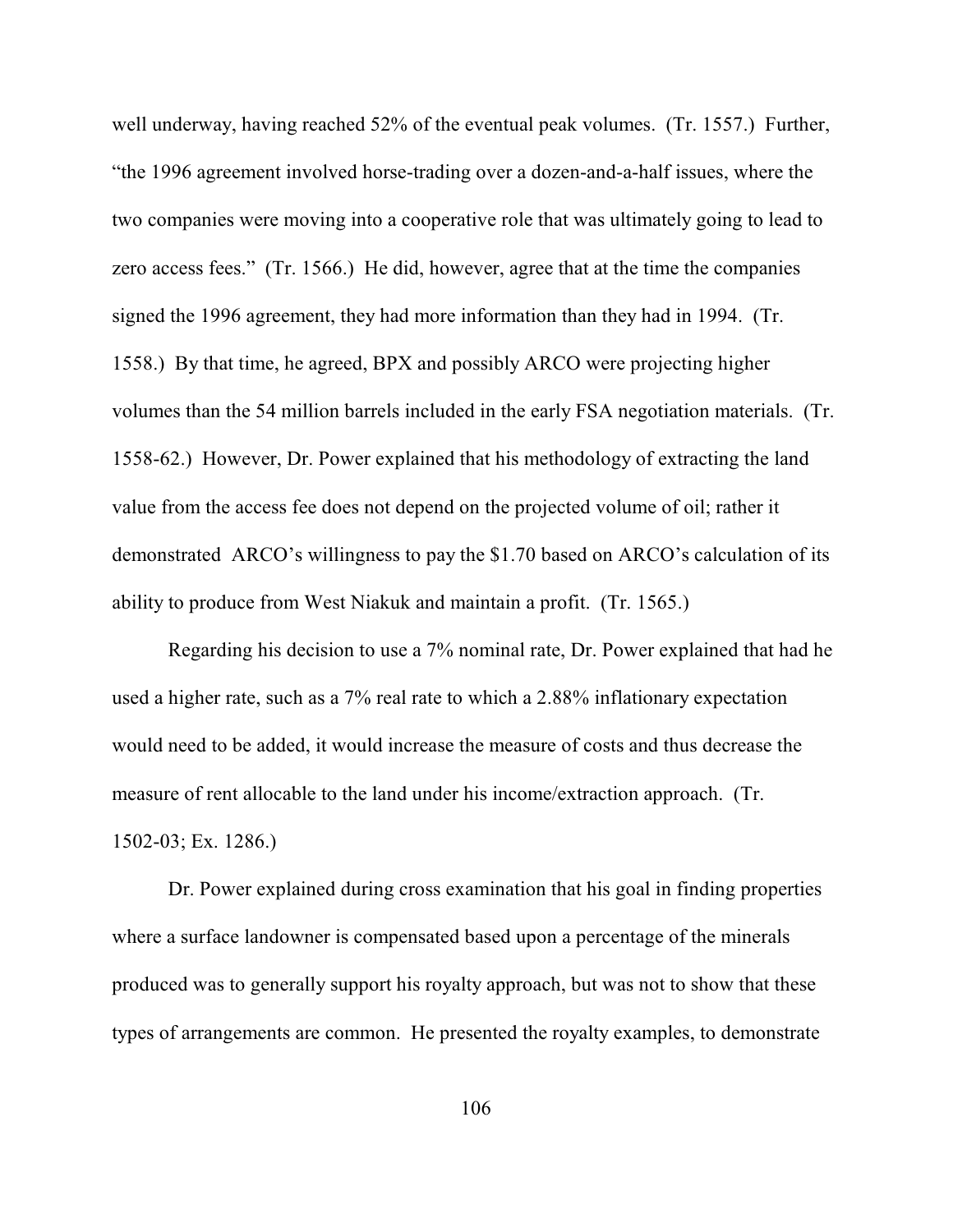that, contrary to the government and government-intervenors' contentions, examples exist. (Tr. 1572.) He explained that he was "simply looking for some examples . . . that more or less matched the Kuukpik example just to the west of Heald Point." (Tr. 1572.) He agreed that these examples are highly unusual but also explained that the site of the Oenga allotment itself is "an aberration," and so he was looking for other similarly unusual sites with unusual payment arrangements. (Tr. 1576.) These examples, he explained, are not true "sales comparisons" or "comparables" in the appraisal sense. (Tr. 1577.) He agreed that they are remote in both geography and time period of the transaction, and have numerous other differences from the Oenga allotment, but explained these considerations were not relevant to his purpose, which was simply to demonstrate that his examination of the Kuukpik arrangement was not improper. (Tr. 1578-79, 1585-87.) He did not, however, find any examples of a surface owner receiving an overriding royalty. (Tr. 1624.) \*\*\*\*\*

Dr. Power explained during cross-examination that he did not believe that there were comparables on the North Slope. He explained that he had seen previous BIA appraisals of the Oenga allotment that identify comparable properties in the North Slope market, but that he found none of these properties to be true comparables because they did not offer the same unique oil drilling advantages and the transportation advantages as the Oenga allotment. (Tr. 1603-1623.) The Oenga property's highest and best use is as a directional drilling site with direct access to transportation, it is the "uniqueness in a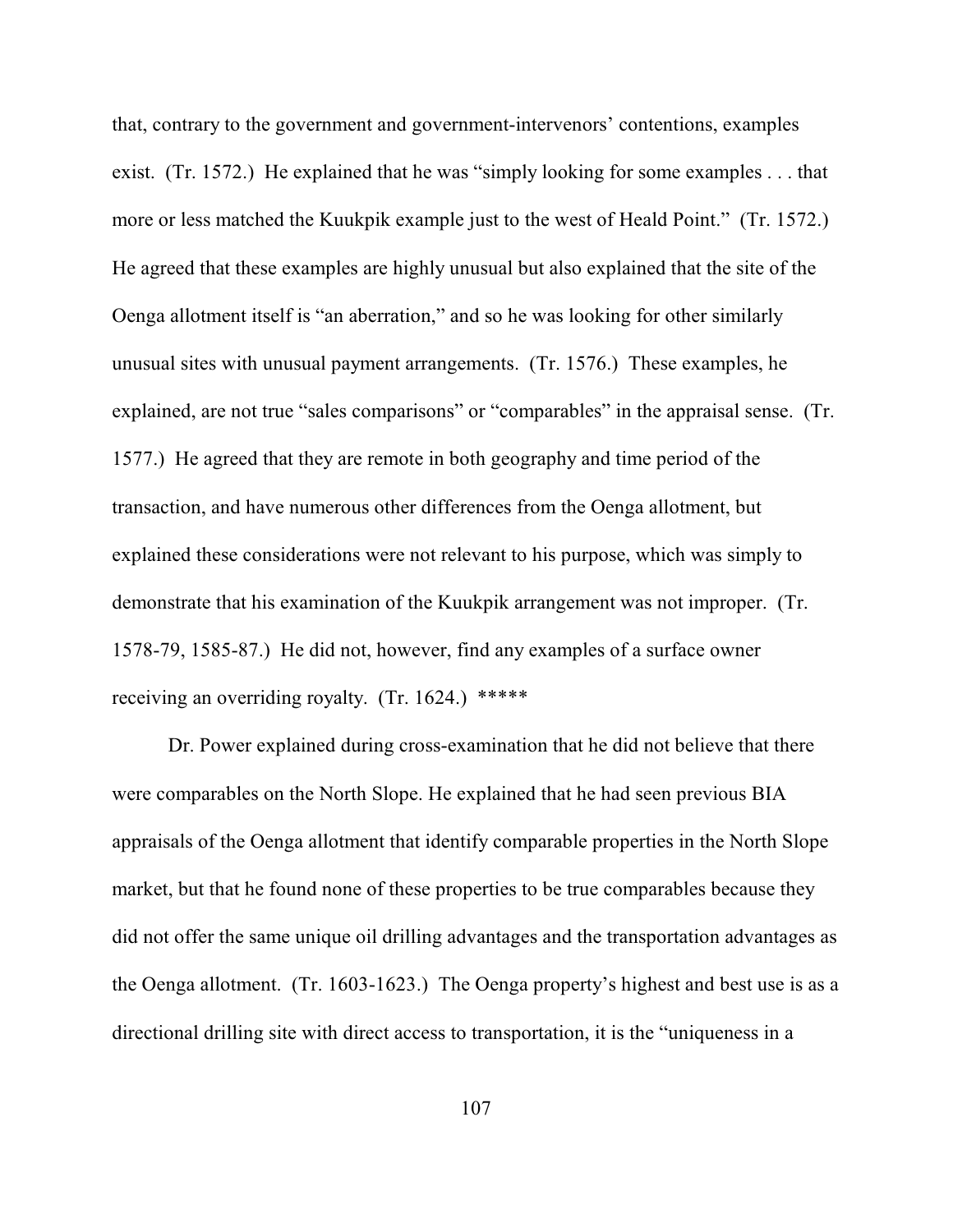particular highest and best use that narrows the number of comparables." (Tr. 1662.) On redirect he further explained that the uniqueness of the allotment was its extension toward multiple oil accumulations, reducing the length of drilling required and thereby reducing costs, and its provision of a land-based transportation corridor to the tip drill site, whereas the other properties relied upon by the BIA did not provide the same costsaving and access advantages. (Tr. 1644-46.)

Finally, at the court's request, Dr. Power during his rebuttal testimony presented a "Preliminary Land Value Calculation Based on Annual Rental Value" in response to the suggestion of one of the defendants' witnesses, Mr. Tesh (an appraiser) that Dr. Power's rental rate calculation had to be rejected because his income valuation would produce a sale value of \$75 million for the allotment. Mr. Tesh claimed that although he had not done an appraisal himself, he knew instinctively that \$75 million was not a rational figure. (Tr. 2326-29; Ex. 1700.) Dr. Power explained that the \$75 million figure appeared to be based on an assumption that production from the allotment would continue forever, and therefore the Oengas would be receiving rents forever. Dr. Power explained that production is already decreasing and thus the rents associated would be expected to decrease as well. (Tr. 2327, 2329.) He produced a calculation showing a trend line of rent extending out to 2022, totaling \$44 million in 1994 dollars. (Tr. 2329; Ex. 1700.) Dr. Power noted that although this value might seem high he did not believe that it undermined the reasonableness of his damage calculation. (Tr. 2329-30.) He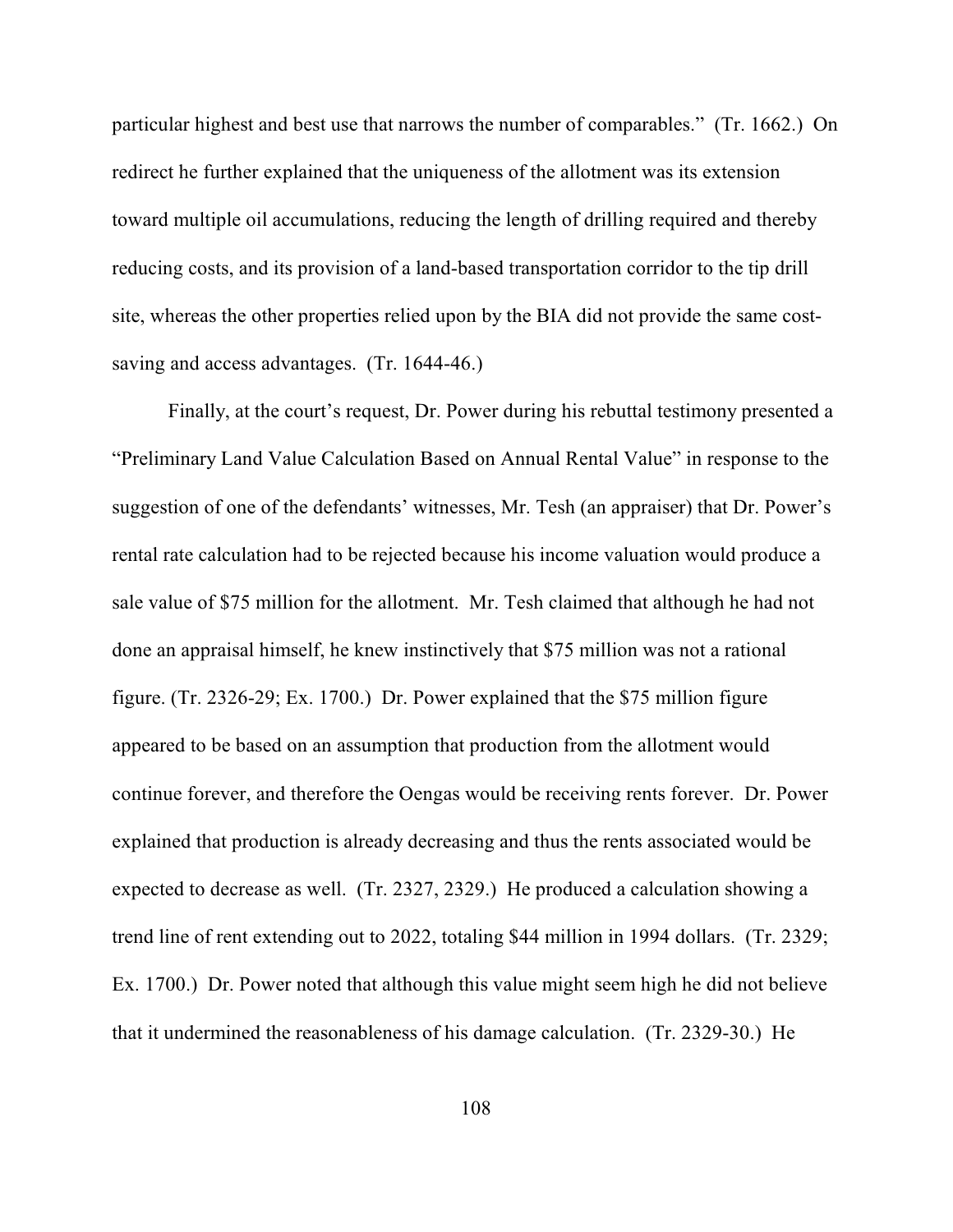explained that when viewed in the context of the \$2 billion of oil already produced from allotment to date, if the property continues to produce oil at a set rate the land could well be worth that much. (Tr. 2329-30.)

Finally, on rebuttal, Dr. Power testified that none of the evidence presented by the defendant and defendant-intervenors had led him to change his mind on the fair market rent for the allotment. (Tr. 2360.) He explained that the two economists testifying for the defense, Dr. Vogel and Dr. Hekman, had assumed that there is a relatively competitive market on the North Slope for properties similar to the allotment and that their criticism of his analysis stemmed from this incorrect assumption. (Tr. 2362.) He reiterated that the Oenga's property is very unique and that there are not other properties on the North Slope with the oil producing attributes of the Oenga property. (Tr. 2362.)

Following Dr. Power's testimony, the plaintiffs called Michael Truax, as a witness. Mr. Truax is an appraiser with thirty-five years of experience who holds multiple professional appraiser designations and is licensed in Louisiana and temporarily in Alaska. (Tr. 1675-78.) Mr. Truax testified that he has worked extensively on appraisals related to the oil and gas industry and has represented numerous oil companies in his consultation practice. (Tr. 1679-80.) The purpose of Mr. Truax's testimony was to address the criticisms made by the defendant and defendant-intervenors' experts regarding Dr. Power's application of appraisal techniques in his report and testimony.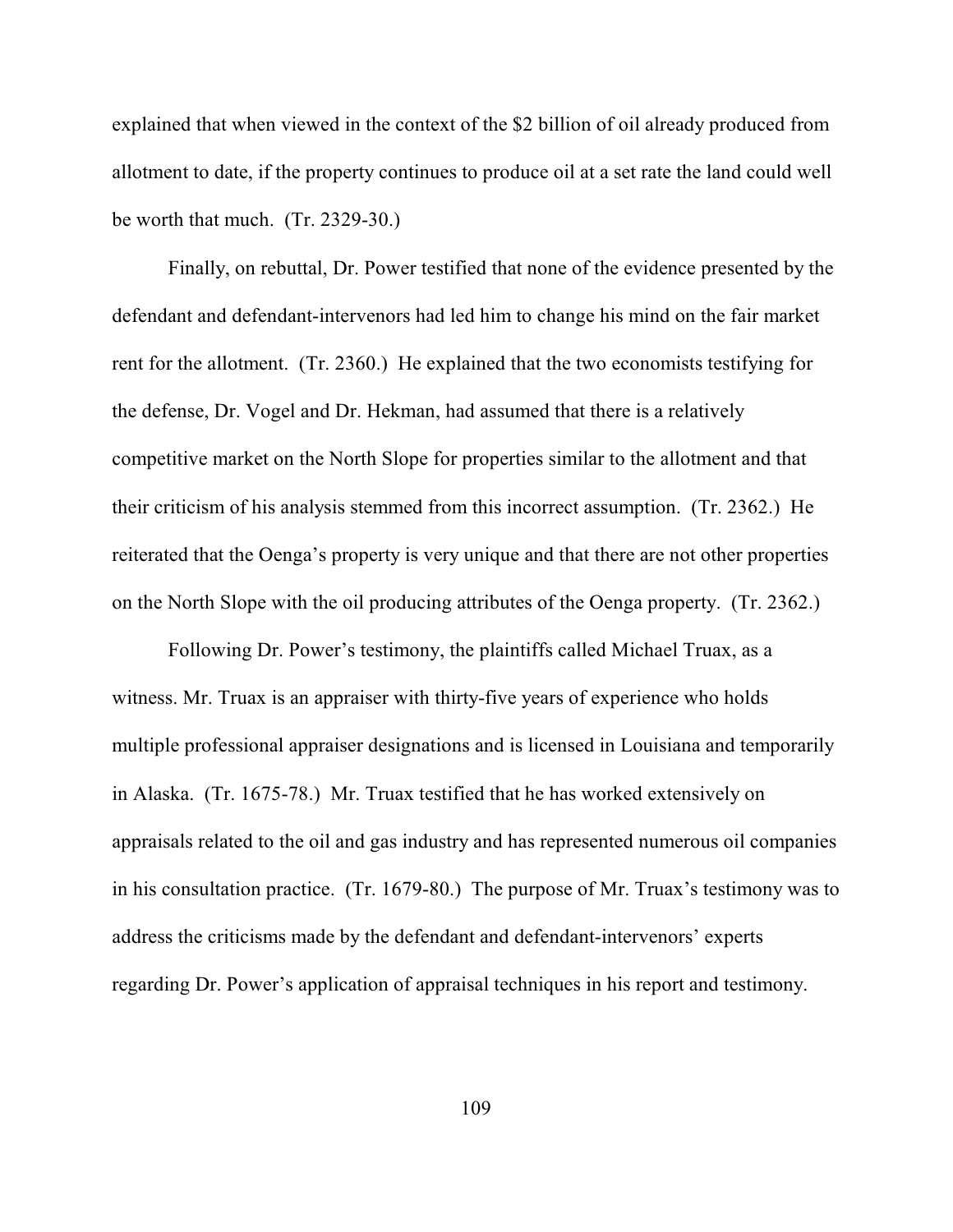Mr. Truax confirmed Dr. Power's opinion that due to the unique nature of the Oenga property, ordinary appraisal techniques "could not be entirely applied in traditional fashion," but rather "innovation" was necessary to estimate PFAR. (Tr. 1682.) After reviewing Dr. Power's expert reports, he found the principles applied to be valid and the findings produced to be a "reasonable and competent conclusion." (Tr. 1682-83.) Mr. Truax explained that while he is an appraiser and Dr. Power an economist, there is no reason that one needs an appraisal license to properly apply appraisal techniques and principles to reach a sound result on fair market value. (Tr. 1683.) Dr. Power's background as an economist, he testified, gives him the ability to apply appraisal principles. Mr. Truax explained that economic principles "overlie the appraisal concepts almost verbatim . . . ." (Tr. 1683-84.) Mr. Truax testified that both the income and the cost savings approaches employed by Dr. Power involve principles used by both economists and appraisers, and opined that appraisal is "essentially a subspecialty of economics." (Tr. 1691-92.) "With a limited market property . . . you go to the marketplace and you try to find whatever bits and pieces of information you can that help you build your box, and frame it in a way that leads you to a reasonable result." (Tr. 1714.) "Dr. Power did that . . . he looked, as an appraiser would, for all of the methods. He . . . looked at all the information that was reasonable to look at, in terms of estimating fair annual rent and our damages in this case." (Tr. 1714-15.) Mr. Truax testified that he believes Dr. Power's methodology would stand up to peer review by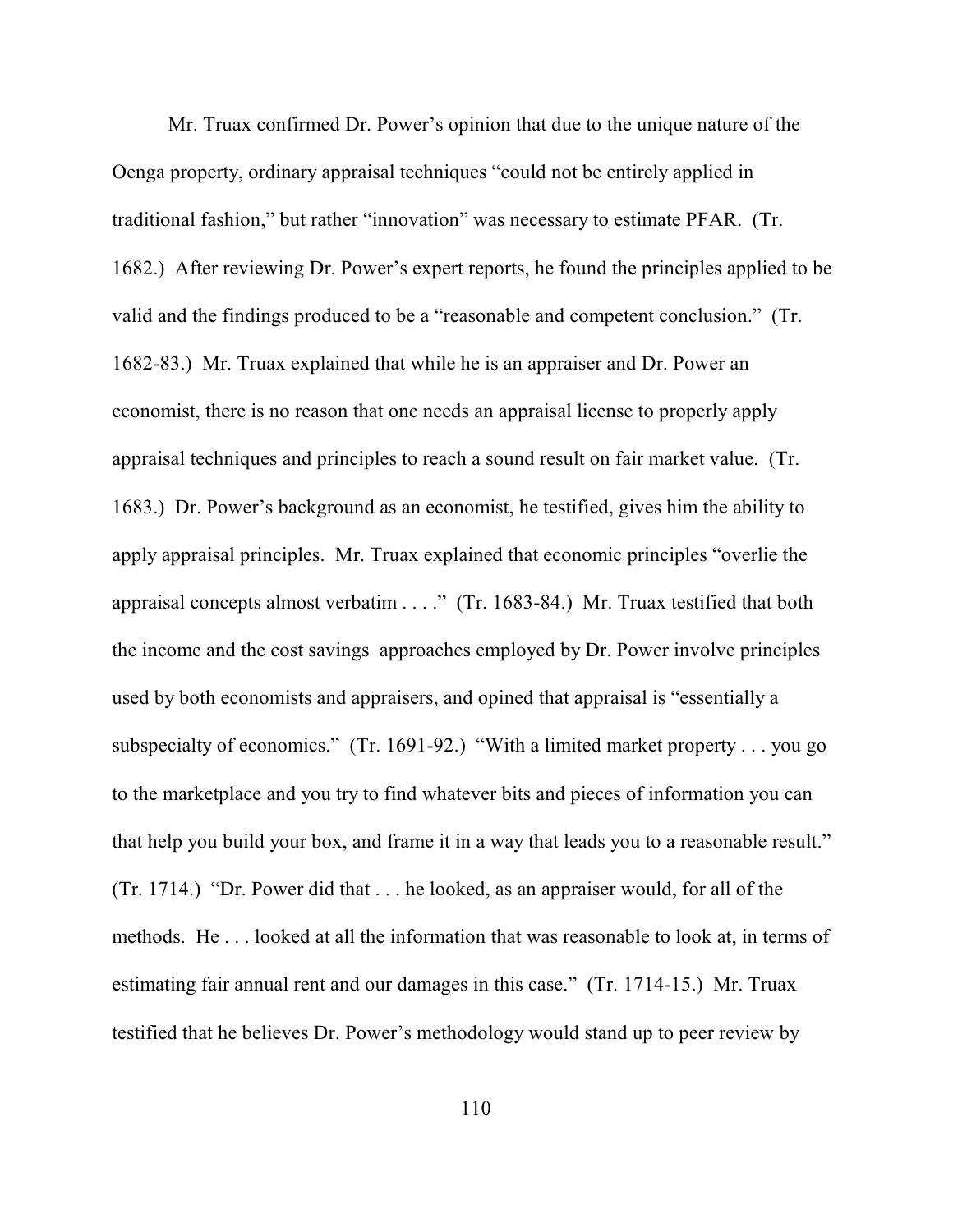either appraisers or by economists because the methods he used are consistent with methods appraisers use in the ordinary course of their work. (Tr. 1783.)

Mr. Truax further explained that the regulatory definition of PFAR is equivalent to the general definition of "market rent." (Tr. 1684.) Both definitions encompass the idea that both lessee and lessor are prudent and knowledgeable, are well-informed and well-advised, and are under no duress. (Tr. 1684-85.) The mere fact that a transaction occurred, he explained does not make that transaction a "market-oriented transaction" or a comparable appropriate for use in estimating market value. (Tr. 1685-86.) Mr. Truax explained, as had Dr. Power, that determining the highest and best use of a property is "the most critical aspect of most appraisals," in that it "guides who your market participants are likely going to be" and "what comparables you search for, and then which will or will not be relevant." (Tr. 1686-87.) He explained that even two properties located on the same city block may not be comparables if one is located at a busy corner and the other on a side street, because although their highest and best use may both be generally "commercial" in nature, the busier location will attract a different set of market participants who can afford to pay more for a higher intensity of commercial use. (Tr. 1687-89.) The highest and best use for a particular property is that which is "physically possible, legally permittable, financially feasible, and maximally productive." (Tr. 1689.) With regard to the Oenga property, "the comparables generally just don't have the same [highest and best use]. And so their applicability is a bit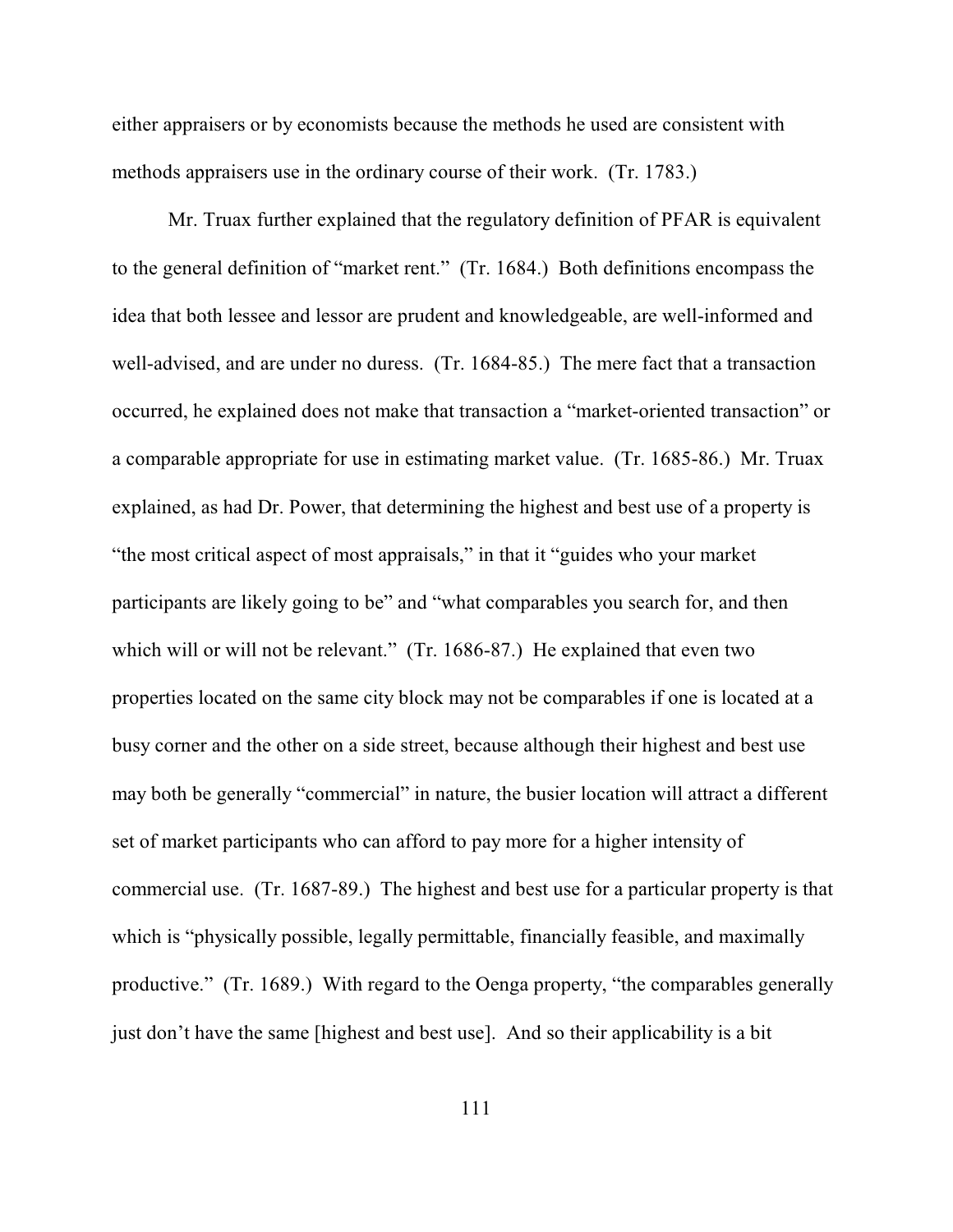strained in terms of drawing any conclusions at all from that type of information to the subject." (Tr. 1697.)

Mr. Truax testified that the income approach used by appraisers is compatible with Dr. Power's analysis based on the 1994 \$1.70 West Niakuk access fee. (Tr. 1698.) He agreed with Dr. Power's method for extracting the land value by amortizing BPX's reported capital costs and deducting that from the total amount paid. (Tr. 1698-99.) "[T]hat is a very reasonable analytical method that appraisers would use. . . . [W]e allocate values routinely in our office between improvements and land." (Tr. 1699.) He explained that BPX and ARCO/Exxon would both have been highly motivated to negotiate a fair deal, which "gives credibility to the notion that the deal . . . had a strong market orientation between two competitors." (Tr. 1700.) He explained that ARCO may well have known how much BPX was paying to rent the Oenga allotment, but ARCO would have made its decision to pay the access fee based on the economic benefits and cost savings that deal provided to ARCO. (Tr. 1702-03.) "[T]hey didn't really care what BP was paying or not paying in rent, or whether they owned it in fee." (Tr. 1702.) Likewise, ARCO did not base its decision on BPX's facilities costs, nor does it matter what the projected costs were at that time, only what they truly ended up being. (Tr. 1784.) What an appraiser or analyst looks to, rather, is the fee that was negotiated and what that fee covered. (Tr. 1784-85.) In this case, he testified, the \$1.70 covered both access to the land and the facilities on it. (Tr. 1785.) That fee was market-based, and in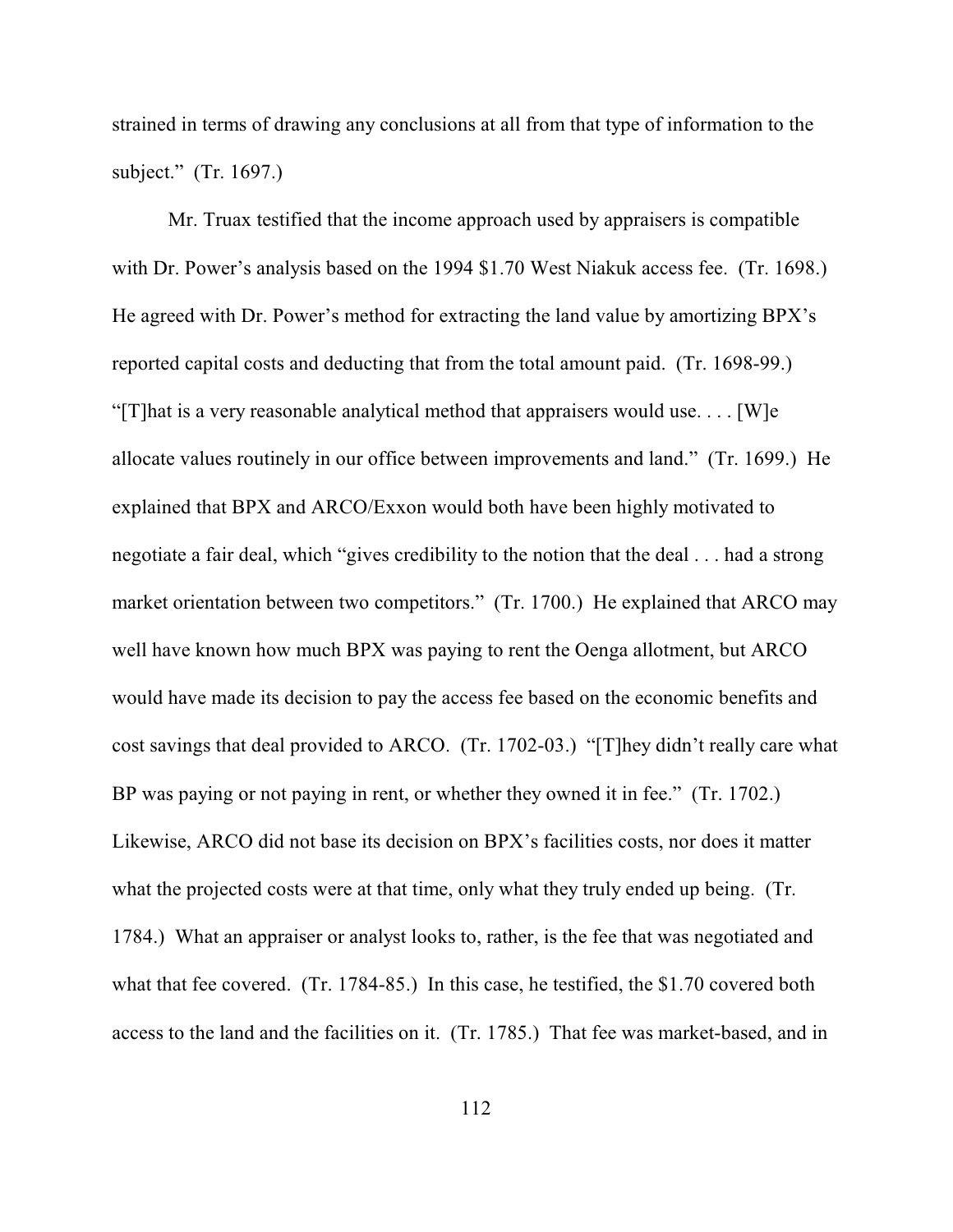each of the company's business models, "that level of rent worked and allowed them to still be profitable to conduct their business operations." (Tr. 1786.)

Mr. Truax further testified that Dr. Power was correct to conduct his analysis using the \$47 million figure, rather than BPX's later higher estimates, because "the appraiser certainly would want to use the best evidence he has in terms of the realities of the circumstance, so whatever evidence he had that gave him the truest picture of . . . the capital cost" was what an appraiser should use. (Tr. 1787-88.) Further, he explained that even though a lower fee was negotiated in 1996, the West Niakuk leaseholders made their decision to drill from the allotment based on the \$1.70 fee in the original 1994 FSA. (Tr. 1725.) He testified that it would be "conceptually illogical" that the land value would drop to zero, as one might think based upon the later FSAs. (Tr. 1789.) He considered the \$1.70 figure to be the "cleanest data" available because later agreements included other consideration being traded and the agreements became increasingly complex. (Tr. 1789-90.) "[T]hat's the best evidence that we have to use that ... crystallizes what was likely the contribution of the land in that particular location given all of its unique attributes." (Tr. 1791.)

Regarding Dr. Power's use of three properties outside the immediate market to support his analysis based on royalty payments, Mr. Truax agreed that "there are instances like this that are very unusual, where that method was employed." (Tr. 1694.) He conceded, as did Dr. Power, that these are not direct comparables, but testified that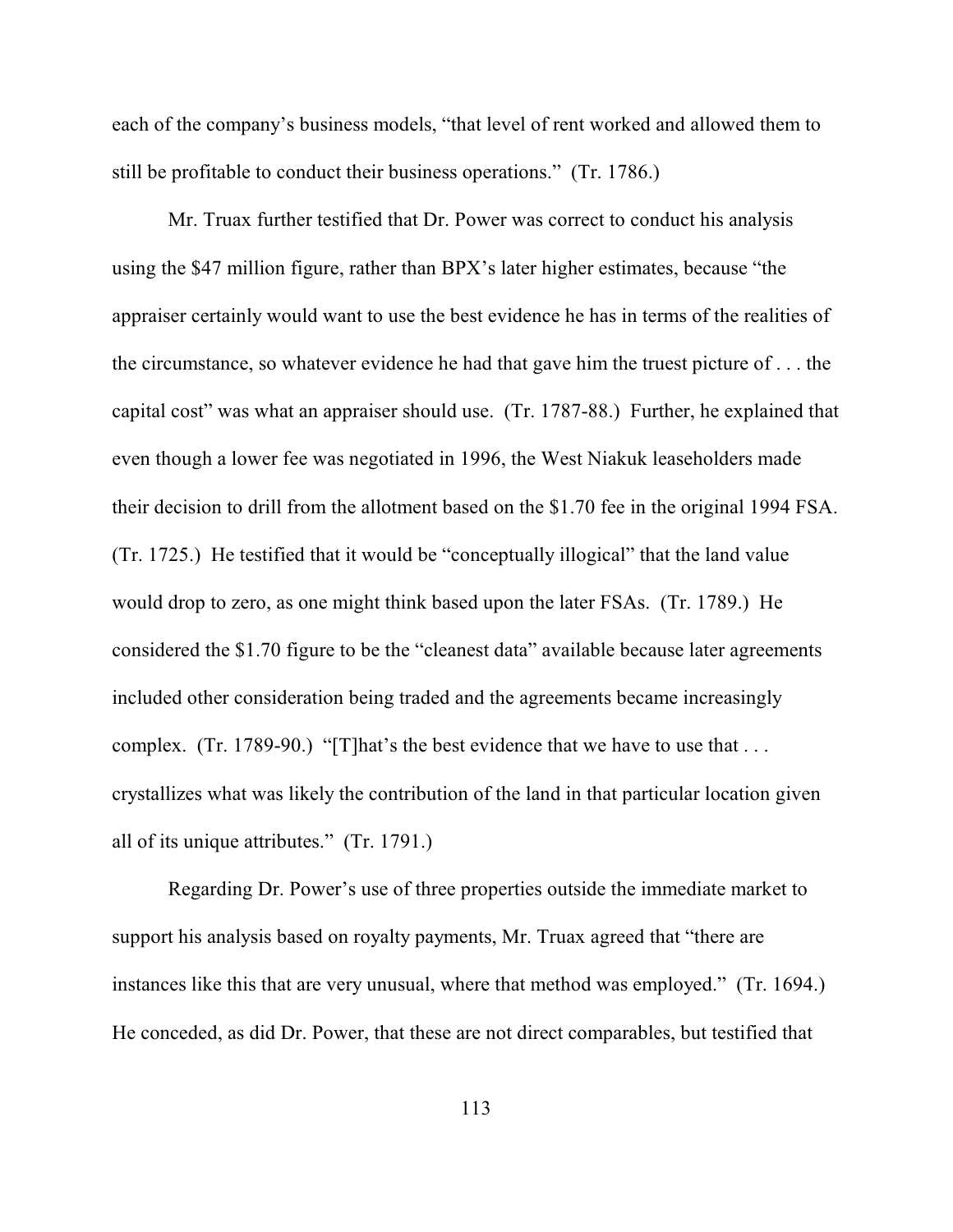they demonstrate that a royalty approach has been used to answer the question of how to value access through a surface owner's property to reach subsurface minerals. (Tr. 1695- 96.) He explained that he has generally seen percentage rate provisions in the commercial context in circumstances where the parties anticipate very high retail profits. (Tr. 1717-18.)

Mr. Truax acknowledged that a 7% real discount rate is "low," but stated that it is not unreasonable in context. (Tr. 1710.) He stated that he is aware of similar applications of the rate to amortize costs within the oil industry in Louisiana. (Tr. 1711.) Regarding "the use of hindsight data," or the "backcasting" information generated by the defendant-intervenors' witnesses to show that BPX could have developed oil from other locations, Mr. Truax testified that appraisers attempt to avoid using information that was not currently known at the time when trying to set a value at some point in the past. (Tr. 1711-12.) However, he testified that in this case the oil companies involved were "knowledgeable, sophisticated producers" with good information that increased over time. (Tr. 1712-13.) So, he explained, it was appropriate to use actual data about the actual benefits of the allotment in light of the absence of any "really solid source" of evidence showing the companies' "firm estimate" at that time. (Tr. 1713.)

Regarding Dr. Power's conclusion that damages would range be in the range of \$23 to 26 million, Mr. Truax agreed that the numbers are very high compared to other sales and rents on the North Slope; however, he testified that the numbers are justified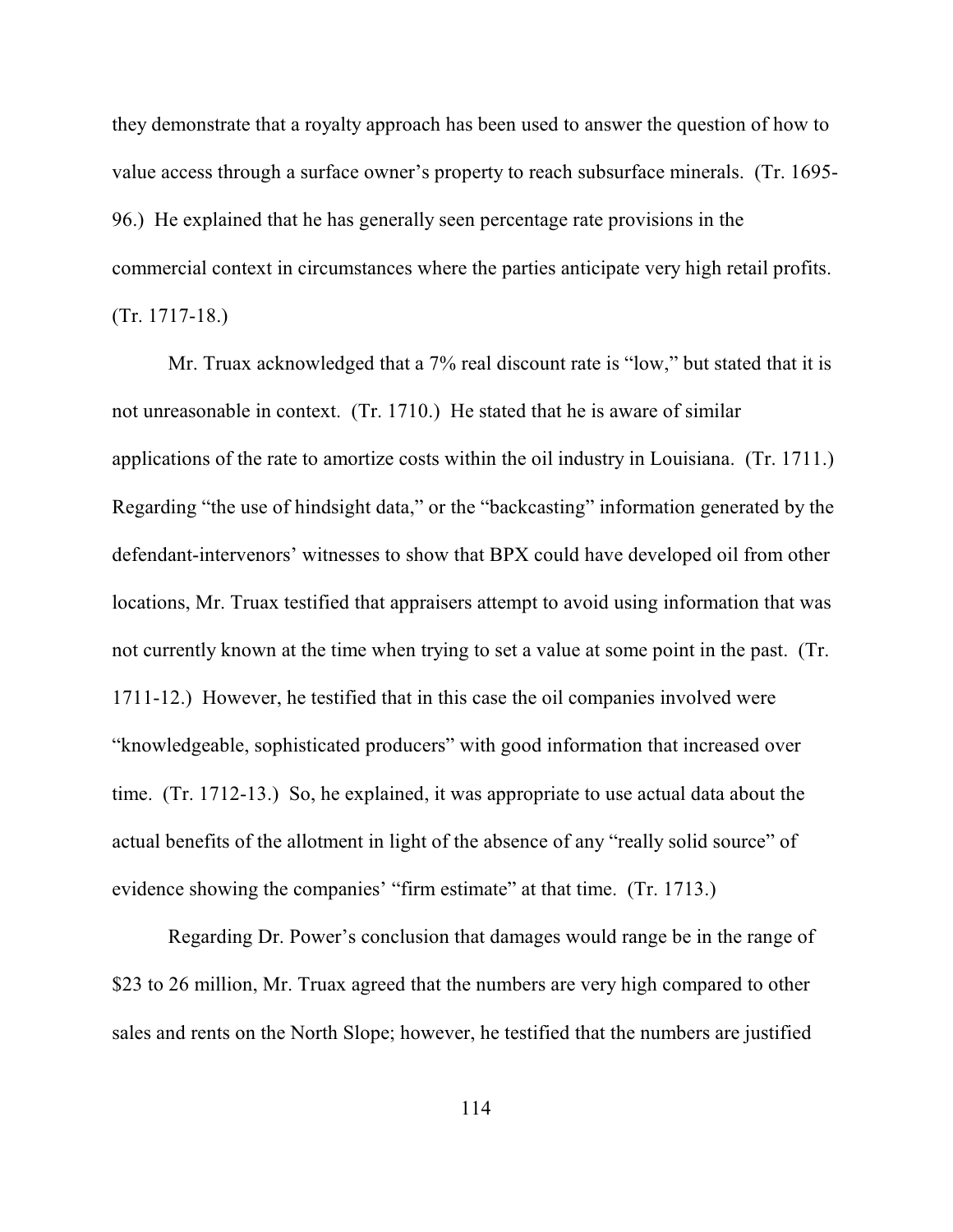based in the unique traits of the Oenga property. Mr. Truax stated, "[I]f you don't look at the particular attributes of a given property that are unique and special, you can miss by a mile." (Tr. 1722.) He provided numerous examples from his experience in which sites with unusual location or logistical advantages have commanded prices many times higher than surrounding properties, such as \$30 per square foot where surrounding values were \$2, or \$30,000 per acre where surrounding area sold for \$1500. (Tr. 1722- 23.) These prices, he explained, reflect the fact that these properties had critical value. (Tr. 1723.)

During cross-examination, Mr. Truax confirmed that he had not himself appraised the allotment and had not developed an independent value opinion. (Tr. 1736.) Rather, he explained that he had evaluated Dr. Power's analysis and was confident in the results that analysis had produced. (Tr. 1736.) He had described some of Dr. Power's techniques as "innovative" but explained that this piece of property "did not lend itself to completely traditional application of the standard approach to value." (Tr. 1776.) Mr. Truax testified that he has never been to Alaska nor appraised any land in Alaska, but stated that he has previously appraised land without visiting it and found nothing wrong with that. (Tr. 1768, 1770.)

Mr. Truax acknowledged that there is a dispute as to whether BPX made a profit from the \$1.70 access fee depending upon the actual cost of the facility, but testified that what is important to Dr. Power's analysis was ARCO and Exxon's willingness to pay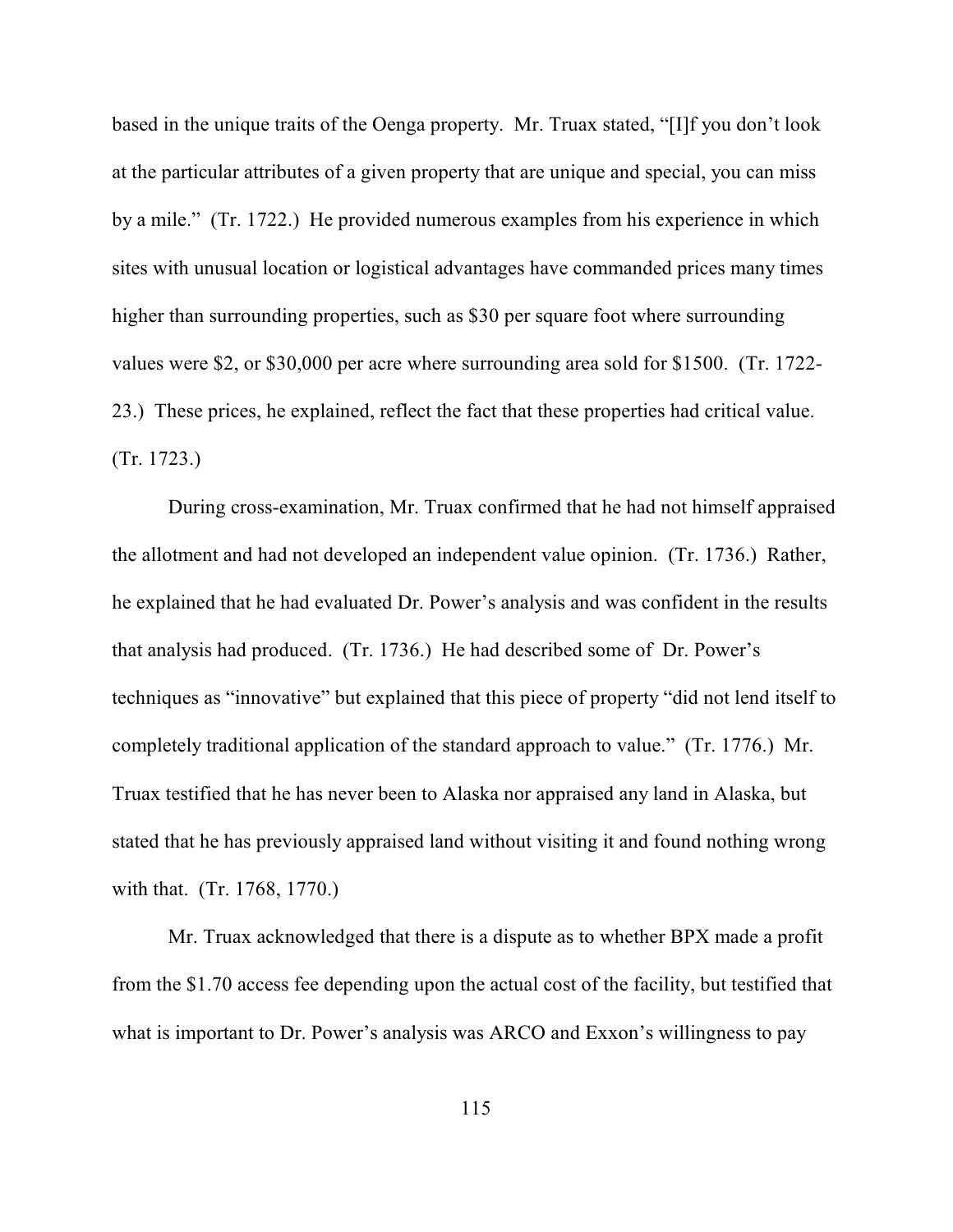that fee because it represented, to those companies, a fair fee for the right to access the property in order to access their West Niakuk accumulation. (Tr. 1738-39, 1772.) He testified that he assumed the parties to that FSA would have negotiated in good faith to their own advantage. (Tr. 1773.) In his view, "[C]learly there was a land component and an improvement component[] at that point in time." (Tr. 1739.)

Mr. Truax testified that he believed it was reasonable for Dr. Power to attribute the entirety of the residual value after subtracting the cost of the facility to the land. (Tr. 1760-61.) He did not know whether Dr. Power's calculation included reclamation costs or the cost of taxes. (Tr. 1792.)

Mr. Truax agreed that the three properties used for Dr. Power's royalty approach did not represent comparables. (Tr. 1748-50.) He explained that other properties on the North Slope, however, were also not comparable because they did not offer the same competitive circumstances as the Oenga allotment. (Tr. 1751-52.)

Mr. Truax agreed that normally when a potential tenant has two identical options, he will choose the cheaper of the two: "[I]n an environment where you had multiple options that are viable, then certainly . . . any reasonable-minded person would . . . generally choose the one that accomplishes the goal that is the least costly . . . ." (Tr. 1758.) When asked whether he agreed with Dr. Power's opinion that the amount of cost savings represented land value rather than the upper end of a negotiating range, Mr. Truax explained: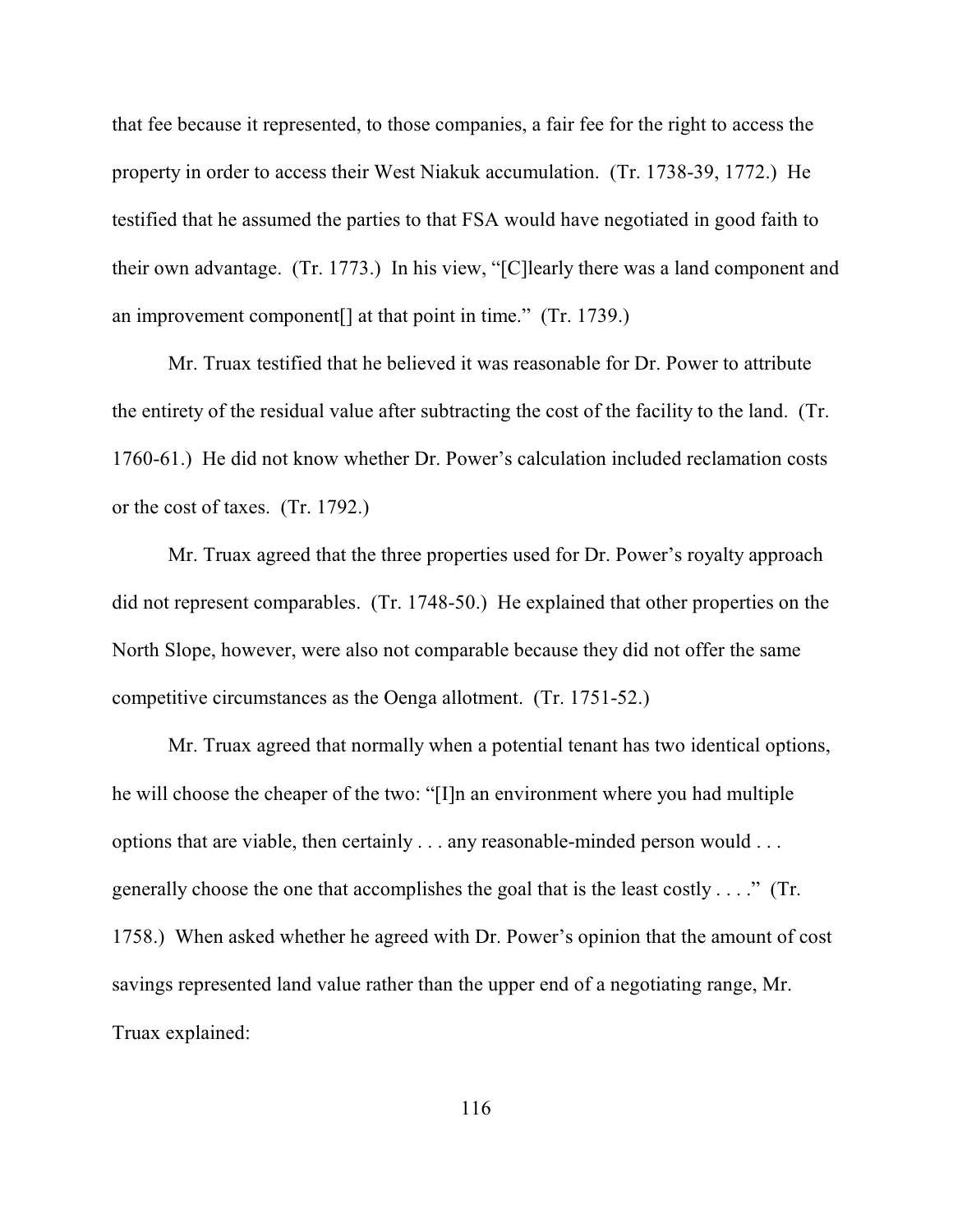[C]ost savings is not necessarily land value, if you will, in and of itself. . . . [I]t is an economic concept and a financial calculation . . . . It is the benefit that flows from one using the one means of accessing the oil over the other.

If you change the parameters a bit, and . . . said that there's no oil accumulations off Heald Point, my answer would certainly be a lot different. . . . .

[But] in a circumstance where you have a very unique property, with unique attributes, which provides real cost benefits to potential users, and it's competitive, the limited market circumstance, yes.

(Tr. 1761-62.)

. . . .

Mr. Truax testified that parcel size can, but need not, affect the fair market value of a piece of property. (Tr. 1771-72.)

## **2. Defendant's Witnesses**

The government called Arnold Tesh, a real estate consultant and appraiser, as its first witness. Mr. Tesh has worked as an assessor in the Los Angeles County Assessor's Office, as President of an advisory subsidiary of General Growth Properties, as Director of Real Estate in the Law Department of the United States Railway Association, as a consultant for his own firm, as President of Jackson Cross Real Estate in the mid-1980s, and currently as Senior Vice President of Economics of Network Industries at FTI Consulting. (Tr. 886-88.) In his work for the Railway Association, he was involved in valuing 24,000 miles of real estate in a railroad bankruptcy case, a major issue of which was assemblage. (Tr. 886-887.) During his time at Jackson Cross Real Estate, he valued "every inch" of the Alaska Railroad that was being transferred from the United States to the State of Alaska. (Tr. 888.)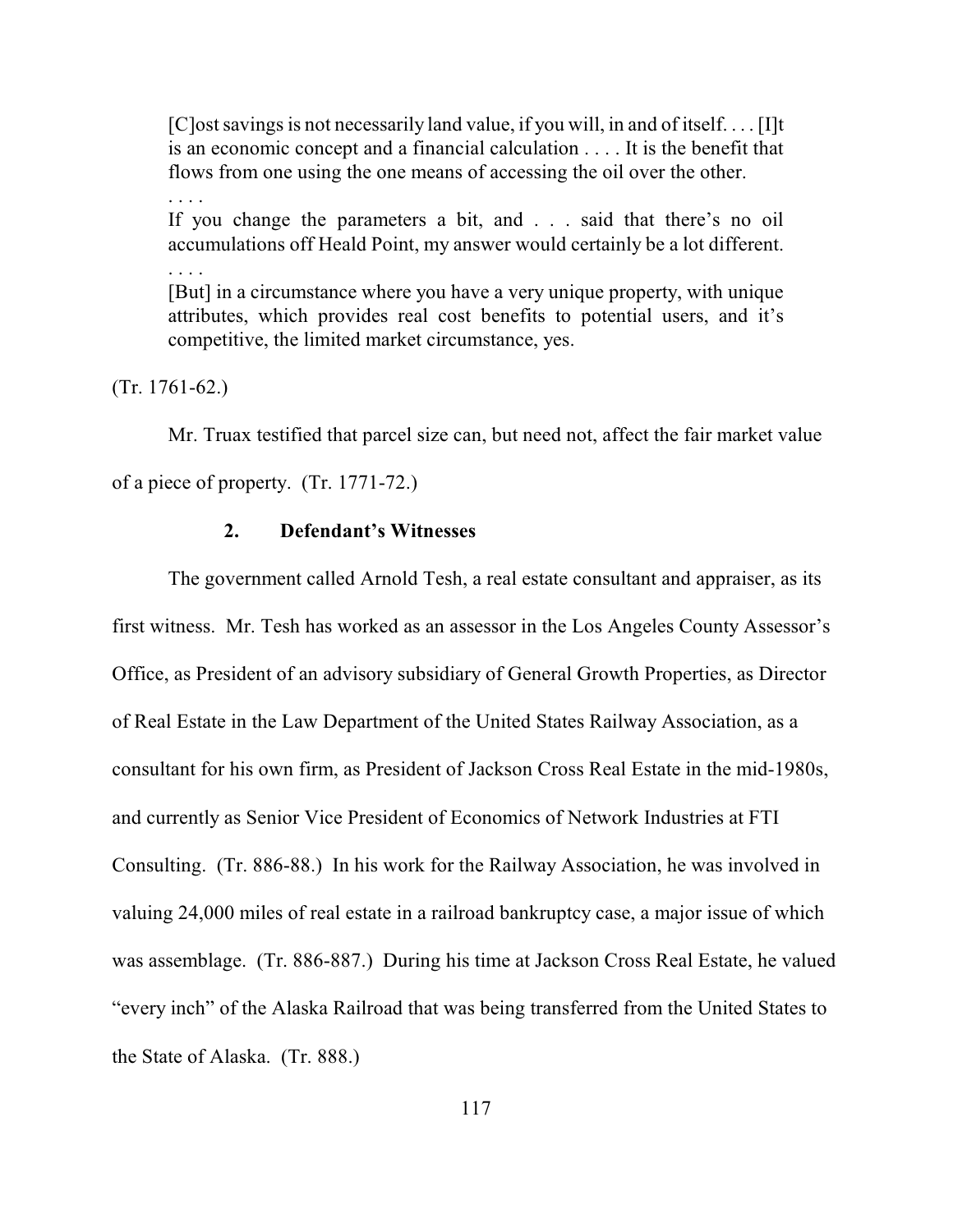While Mr. Tesh did not perform his own appraisal of the Oenga allotment and did not have an independent view of its rental value, he reviewed Dr. Power's assessment, and Mr. Tesh testified that the methodology used by Dr. Power is "not consistent with real estate appraisal, and it does not produce credible present fair annual rental." (Tr. 889.)

Mr. Tesh agreed that the Oenga allotment is "a unique piece of property," and that "this property is better than many properties, if not all properties in the area." (Tr. 891.) He also testified that the allotment is "one of the toughest properties I've ever seen to value." (Tr. 900.) However, he testified that despite its uniqueness, "there's no conceivable way" that the large value Dr. Power generated could be the true value of the allotment. (Tr. 893-894.) He explained that using Dr. Power's income approach would result in the property being valued at over \$70 million. Mr. Tesh explained that this would produce a value of approximately \$41 per square foot, as much as property in downtown Anchorage. (Tr. 894, 895.) "It could very well be the most valuable 40 acres in the entire state of Alaska, based on that appraisal." (Tr. 901-02.) If this \$70 million figure is correct, Mr. Tesh stated, someone should have been willing to pay that amount to purchase the land. (Tr. 895.) Other properties on the North Slope, by comparison, rent for \$3000 to \$4000 per acre as compared to Dr. Power's \$125,000 per acre rental value. (Tr. 987-98.) Put another way, typical North Slope properties rent for \$.20 to \$.30 per square foot, rather than Dr. Power's \$2.85 per square foot. (Tr. 906-07.) Mr.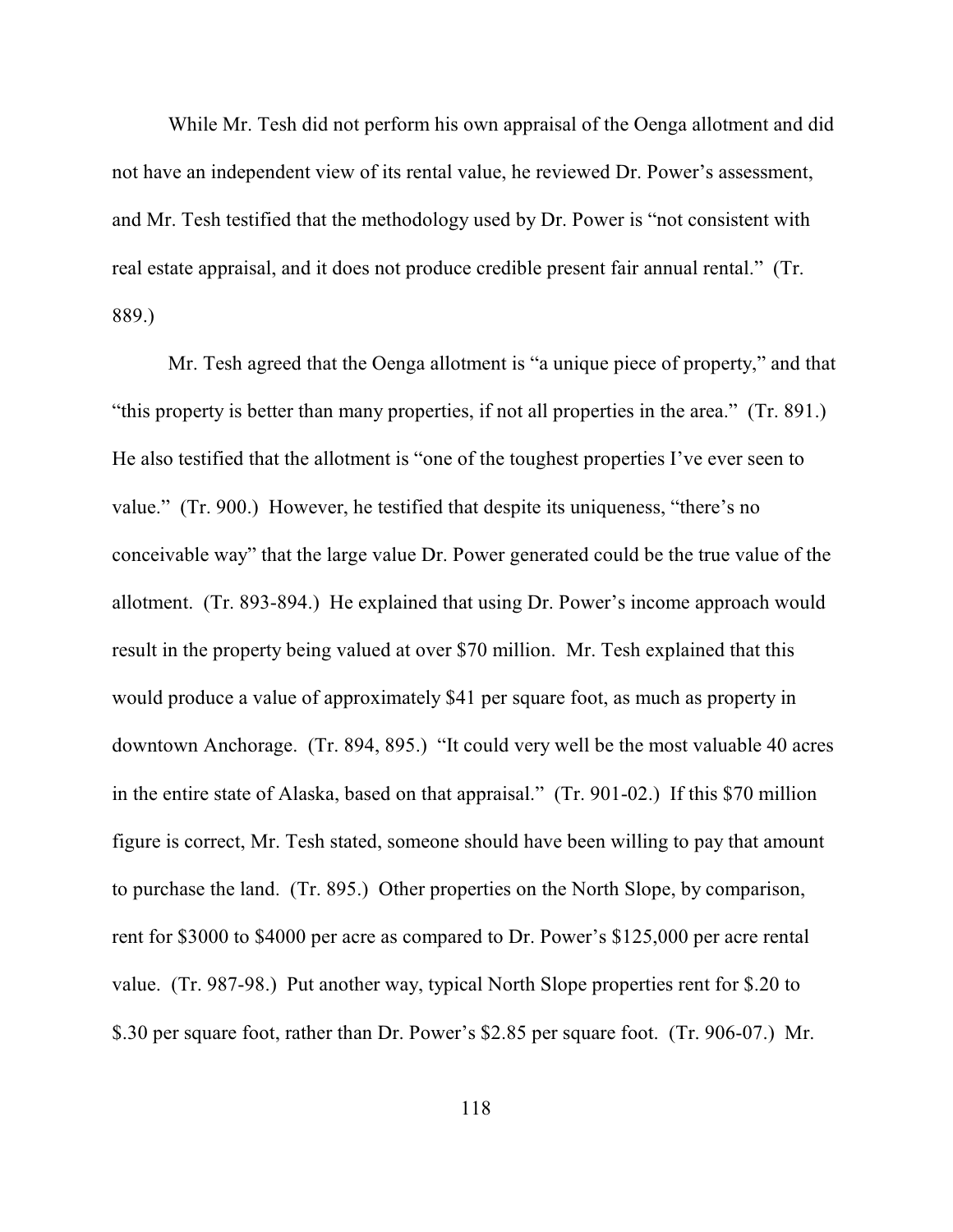Tesh testified that it is important to remember that the allotment is to be valued as vacant tundra, although "[u]niquely positioned, well-located for the purposes it's currently used  $[for] \ldots$ ." (Tr. 900.)

One problem, Mr. Tesh explained, is that Dr. Power used "data that would not be available on the date that you're . . . trying to determine rent"; or, in other words, Dr. Power was performing a damages calculation rather than a PFAR appraisal. (Tr. 889- 90.) Looking backwards, Dr. Power assumed that the lessor had perfect information about the lessee, but "[t]hat just doesn't happen in negotiation." (Tr. 905.) Mr. Tesh explained that "in any negotiation, the lessee also knows what the lessor's alternatives are . . . ." and is able to use that information to negotiate a lower price. (Tr. 898.)

In Mr. Tesh's opinion, additional problems with Dr. Power's methodology included his failure to provide an allowance for restoring the land after use, using the \$47 million cost of the Heald Point facility rather than the updated \$58 million figure provided in Dr. Frankenburg's later spreadsheets, and using a 7% discount rate rather than a higher discount rate signaled by the stock market and oil prices at the time. (Tr. 903, 908.) The discount rate, he said, produces a residual that "does not represent fair market value or fair annual rent. It represents, at best, that the deal could make sense for BP to enter into." $4$  (Tr. 908.) He said during redirect that using an income-based

 $64$  During his redirect testimony, Mr. Tesh further explained that a higher rate should have been used for the building than for the land in order to achieve a valid residual value for the land.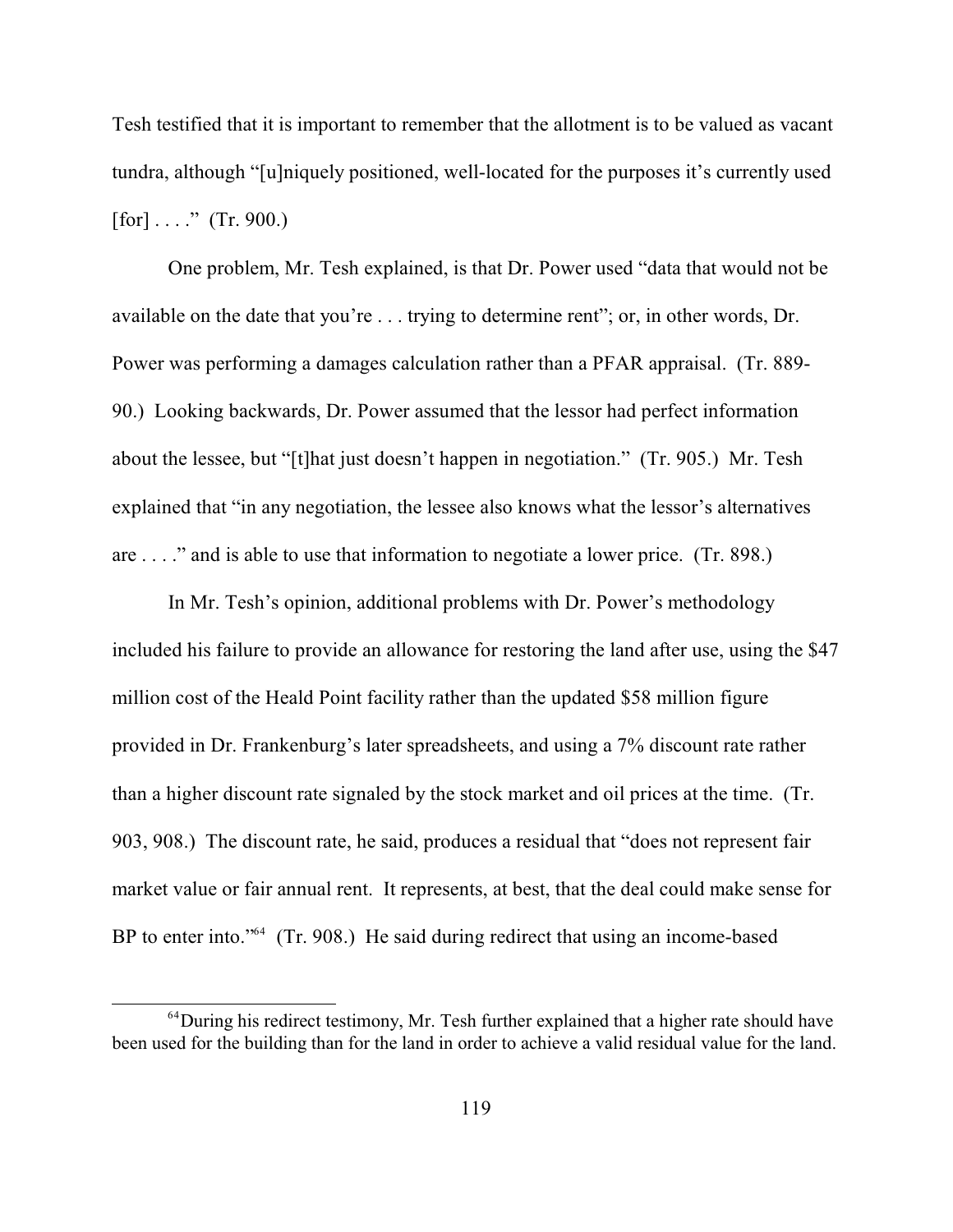method for valuation would be the "last choice" for an appraiser valuing a piece of property like the allotment. (Tr. 933.)

Mr. Tesh took issue with the omission of rent that had already been paid to the Oengas from the calculation. (Tr. 908.) He also explained that it was inappropriate to analogize the use of a royalty approach by comparing the approach to the approach used in setting rent in shopping centers. (Tr. 899.) Large, stable stores tend to pay a lower fixed rental rate and not rent based on sales per square foot. (Tr. 899.) And he seemed to have trouble with the fact that Dr. Power's valuation was not tied to the amount of acreage leased, so that the same valuation would apply whether BPX had leased 10, 20, or all 40 acres. (Tr. 907.)

Finally, Mr. Tesh wondered why Mr. Truax, an appraiser, did not perform the appraisal himself. (Tr. 901-02.) Mr. Tesh indicated that using an economist to obtain a value opinion, rather than an appraiser, introduced additional subjectivity. (Tr. 902.) "I'm surprised, and somewhat disappointed . . . that Dr. Power's work was found appropriate by Mr. Truax, who happens to be a very accomplished and qualified professional appraiser." (Tr. 909.)

On cross-examination, Mr. Tesh agreed that the principles used in appraisal are grounded in economics. (Tr. 913.) He testified that his only academic training with regard to economics was with regard to land economics, another word for appraisal,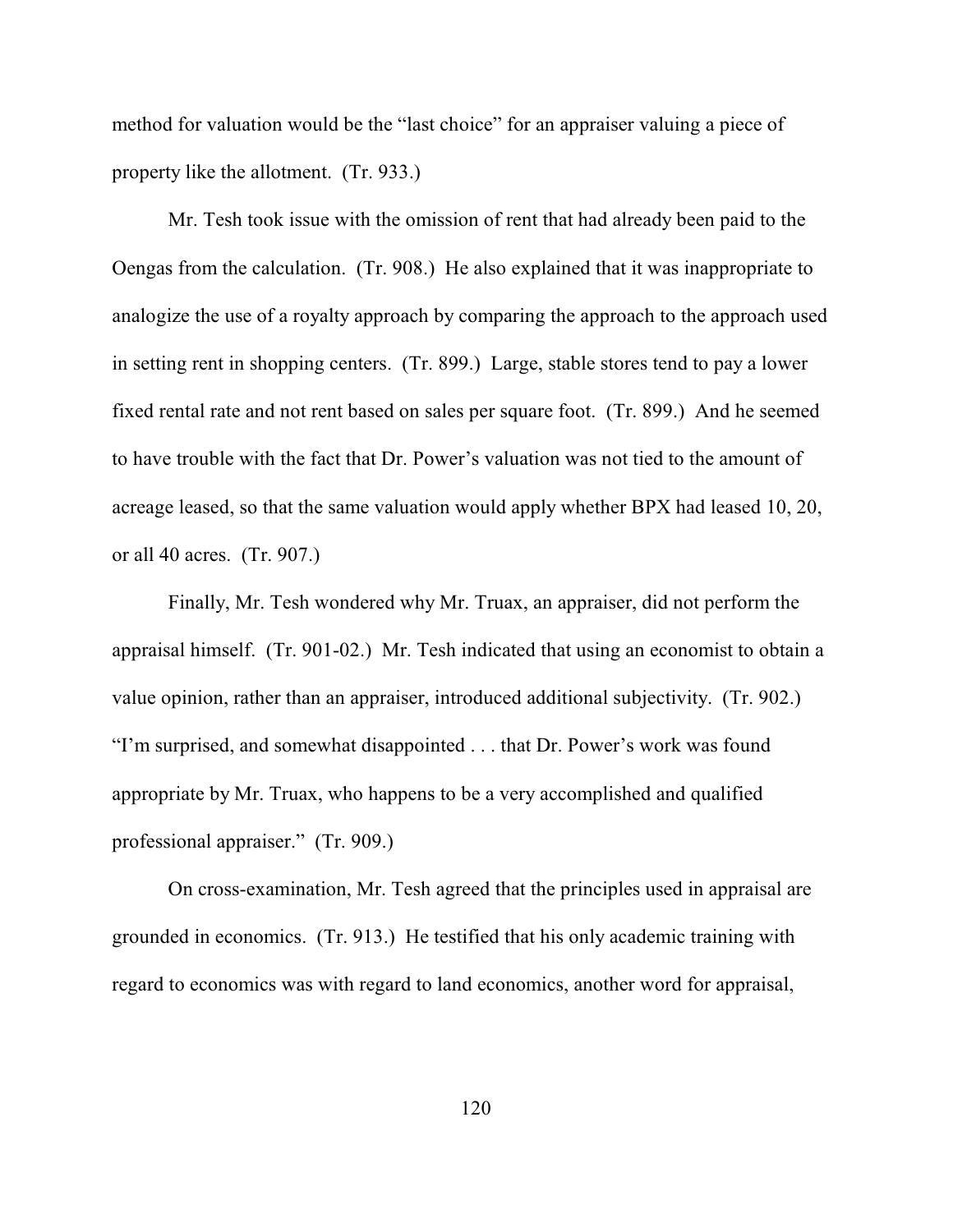although various professional appraisal courses he has taken included references to land economic principles. (Tr. 914-15.)

He acknowledged that he did not do an independent analysis of BPX's options for directional drilling into the Niakuk oil accumulation. (Tr. 917-18.) He did, however, testify that he is aware that BPX had options, as shown by Dr. Power's analysis of avoided costs. (Tr. 919.) He agreed that "considering avoided costs is a prudent thing to do," but explained that "when you determine avoided costs and say that . . . the owner of the land gets all of that avoidance, there's nothing avoided. All you're doing is instead of paying the cost, you're paying the landowner in the form of rent" (Tr. 919.)He explained that "in the real world," as to opposed to "a perfect mathematical market," transactions where the landowner recoups the entire cost savings do not happen. (Tr. 920-21.)

Mr. Tesh testified that the best way to value land is through the use of comparable data. Using a residual technique that requires multiple assumptions can lead to a nonsensical answer. (Tr. 921.) "The bottom line is that if the methodology were perfect and the answer made no sense, I would . . . still be concerned. I think the methodology is faulty, and I don't think the answer makes any sense." (Tr. 921-22.) He explained that if there were other sales on the North Slope that were reasonably related to the allotment and were selling for amounts near the value projected by Dr. Power, that valuation could make sense. (Tr. 922.) He testified that while it is difficult to make adjustments to compare one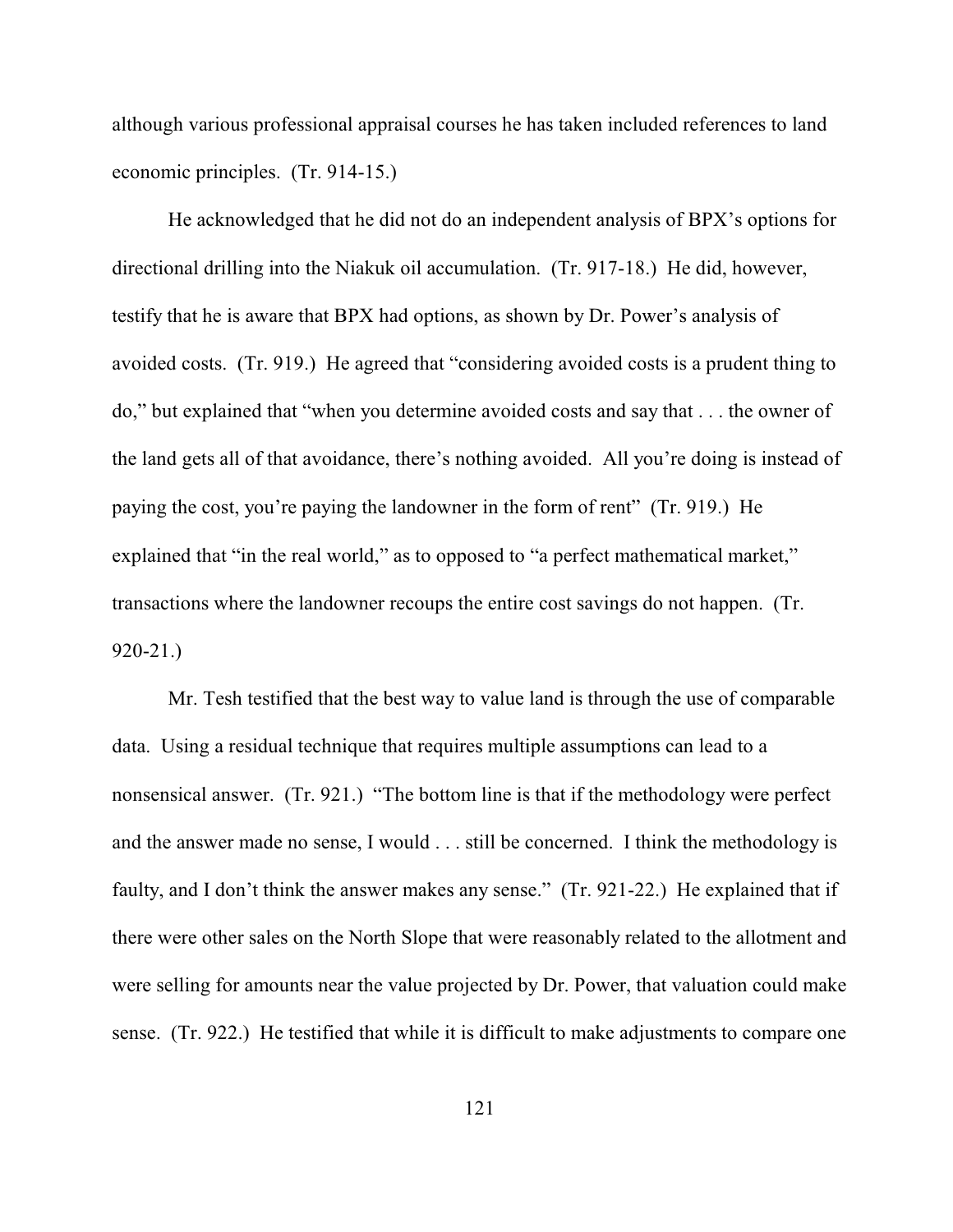property to another, it can be done, and has been done with the allotment by BPX and BIA appraisers over the years. (Tr. 923.) He agreed that the allotment, because of its uniqueness, may have a higher value that neighboring property, but also noted that because of its location, it is not well-suited for uses other than oil production. (Tr. 925.) He took issue with the fact that neither Dr. Power nor Mr. Truax had visited the allotment, while other appraisers testifying in the case have looked at the property, looked at comparables, and made a value conclusion on that basis. (Tr. 923-24.)

The government next called Mr. Marchitelli, an appraiser with multiple professional appraiser designations and 40 years of experience. (Tr. 2034-35.) Mr. Marchitelli is the former editor and chief of the Appraisal Journal published by the Appraisal Institute as well as Real Estate Issues, published by the Counselors of Real Estate; he remains on the editorial board of the latter. (Tr. 2035-36.) He was also involved in the publication of three past editions of The Appraisal of Real Estate and supervised production of two editions of The Dictionary of Real Estate Appraisal. (Tr. 2036.)

The government did not ask Mr. Marchitelli to appraise the Oenga property in the first instance. The government hired Mr. Marchitelli to opine on the incremental value of the Oenga allotment attributable to its use for oil production from the Lisburne PA only.<sup>65</sup>

 $<sup>65</sup>$ Although he did not analyze the value of using the allotment to access the West Niakuk</sup> or Raven PAs, Mr. Marchitelli testified that his approach to valuing that right "wouldn't be any different" than he had employed for Lisburne. (Tr. 2070-71.)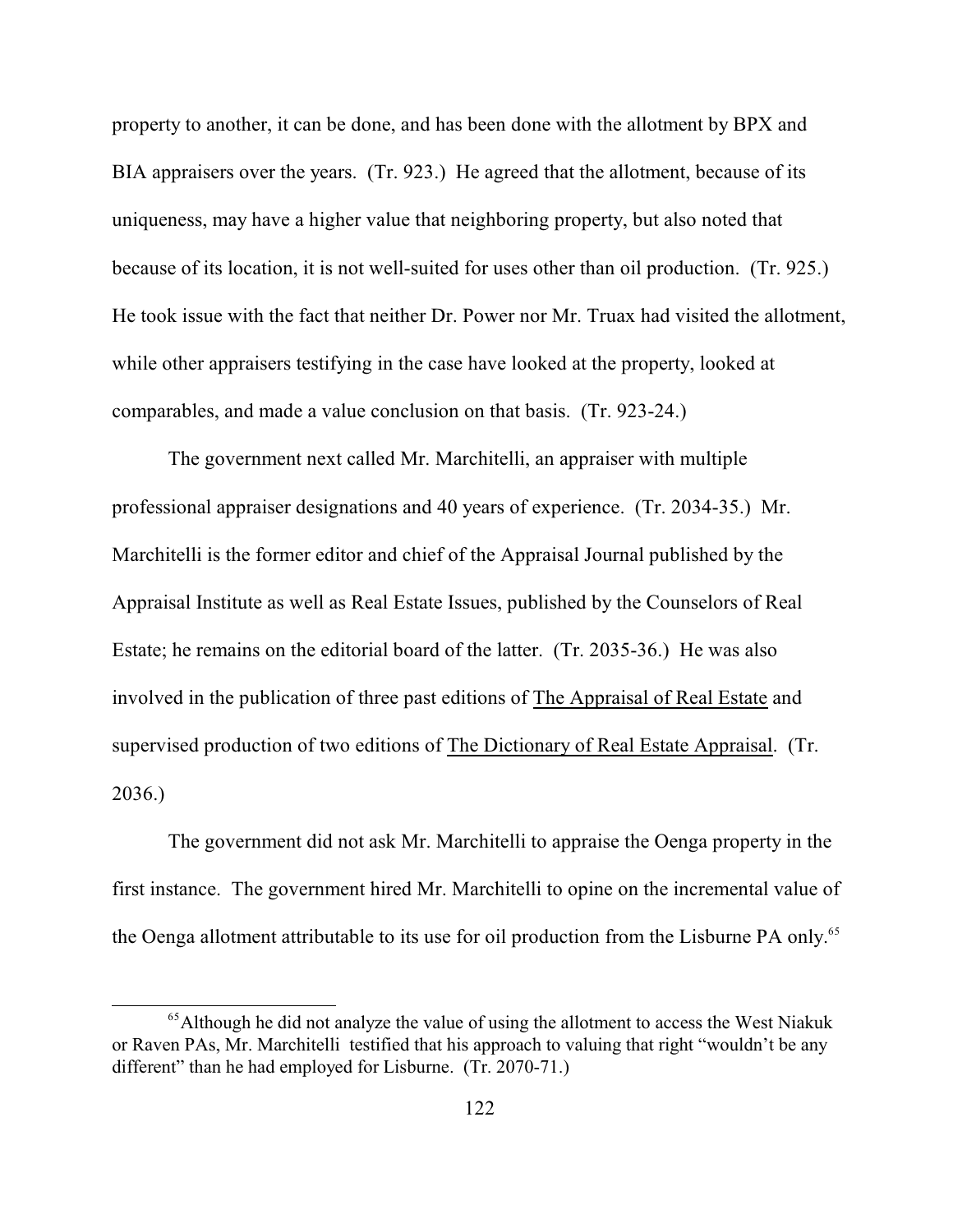(Tr. 2039; Ex. 2138.) Mr. Marchitelli acknowledged that "the data is imperfect . . . . the market data is limited, and . . . it is a challenging appraisal assignment." (Tr. 2045; Ex. 2138.) Because of this dearth of data, he "could not quantify[] any increment that would be allocable solely to the right to do directional drilling into Lisburne . . . ." (Tr. 2046.) Mr. Marchitelli summarized his major conclusions as follows:

[T]he existing market data does not provide a reliable basis for determining any increment in the [PFAR] of surface rights to the subject property that are allocable solely to Lisburne. I further concluded that if this increment did exist . . . that it would be de minimis and certainly no more than 10 percent of the rent that was actually being paid.

(Tr. 2038.) In concluding that the incremental value would be no more than "10 percent of the rent that was actually paid," Mr. Marchiteilli did not appraise the market value of the allotment as a whole, but instead he apparently assumed that the rent BPX had been paying the Oengas represented fair rental value. (Tr. 2044.) He testified that he had searched for comparable data that would allow him to draw a conclusion regarding the incremental use of the allotment, but could not find anything helpful. (Tr. 2092.) He was unable to find such data because he could find no other situation where a lease limited the lessee's ability to drill into certain geographic areas. (Tr. 2093.)

He agreed that the highest and best use of the property is for "oil exploration, and production, and transmission, and as a staging area for those activities related to directional drilling." (Tr. 2037.) He also agreed that "if a site has a [highest and best use] for directional drilling it's superior to a site that doesn't." (Tr. 2049.) He testified that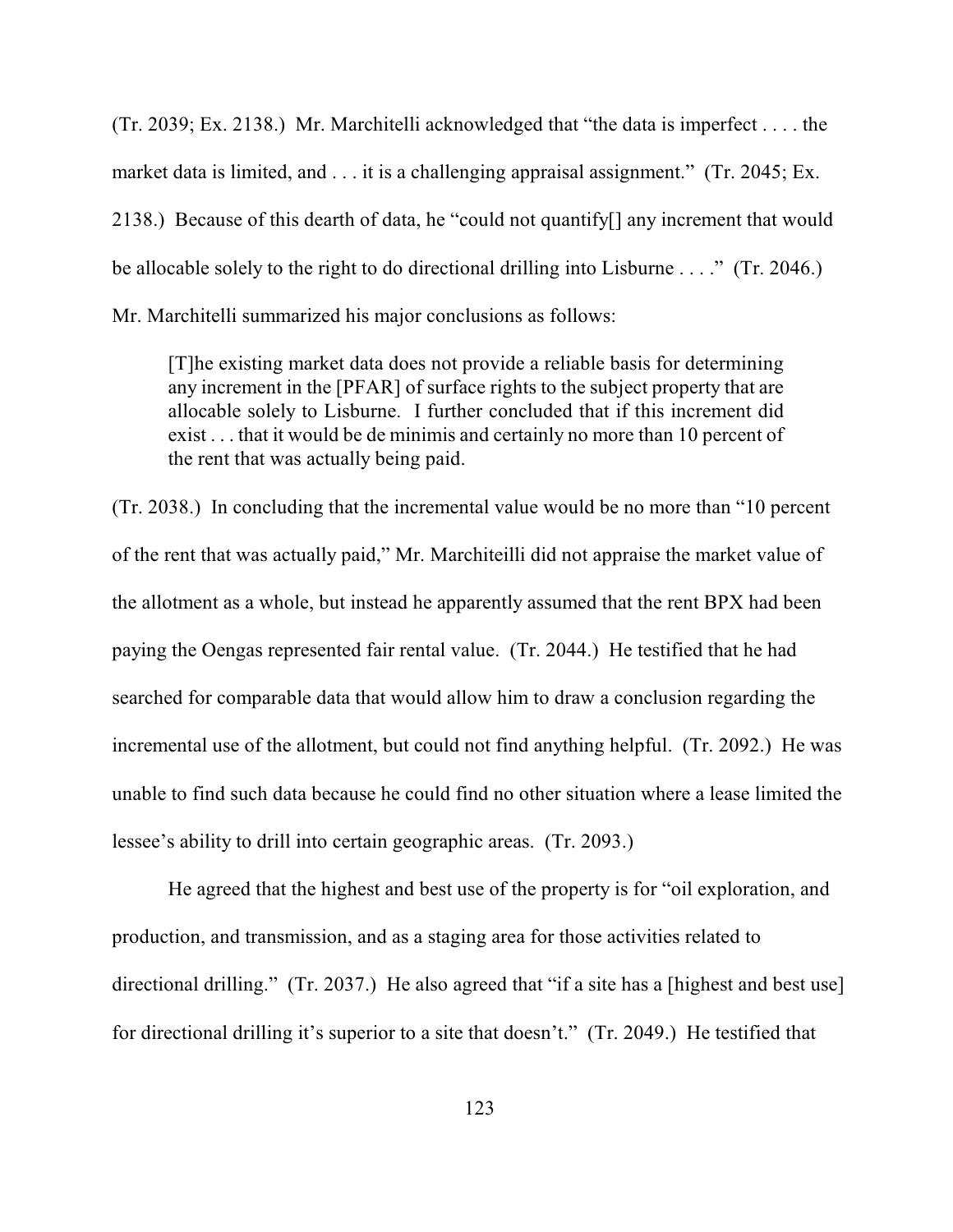Heald Point is a "more desirable location" than other potential drilling sites, but also explained that because there were a limited number of potential users, the landowner would not have all of the negotiating power. (Tr. 2050.)

He clarified that The Appraisal of Real Estate does not require comparables to have the same use as the subject property, but states that they should have a similar use. (Tr. 2047.) He further explained that this text states that where there are limited sales, there are other alternative appraisal methods other than the valuation methods Dr. Power used. (Tr. 2047-48 (citing The Appraisal of Real Estate, supra, at 169).) He explained the difference between use and market value, stating that use value is "the value of the property to the enterprise . . . . used for accounting purposes," and does not take into account the highest and best use of the property or the amount that the property could sell for in the market. (Tr. 2056-57.)

Regarding Dr. Power's use of the access fee from the 1994 West Niakuk FSA, Mr. Marchitelli explained that the land residual technique, as he called it, is "used very rarely" by appraisers, but quoted The Appraisal of Real Estate to say that "historically the land residual technique was used to estimate land value when sales data on similar parcels of land was not available." (Tr. 2059 (quoting The Appraisal of Real Estate, supra, at 368).) Further, he stated that he did not think the FSA had "anything to do with the value of the property" and was simply a "cost sharing agreement." (Tr. 2069.) Mr. Marchitelli testified that a potential lessee would not pay more than the market rent, as set by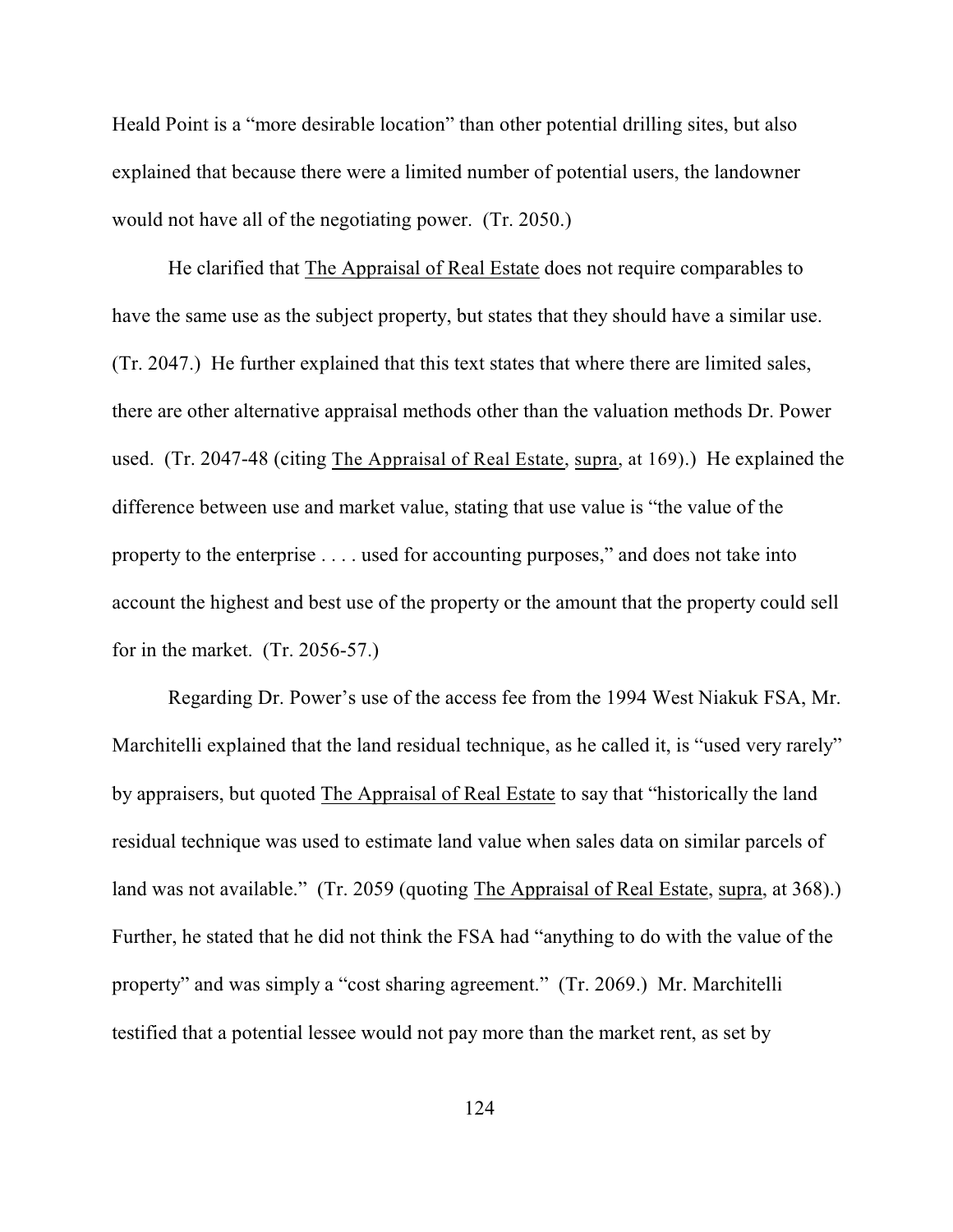comparable properties, even if that lessee could afford to do so. (Tr. 2050-52.) He stated that Dr. Power had analyzed the "affordability" of the allotment to particular users, rather than the market value. (Tr. 2051-52.)

With regard to Dr. Power's use of the cost saving approach, Mr. Marchitelli testified that his objection to Dr. Power's cost savings method was that Dr. Power attributed the full cost savings to the landowner . (Tr. 2053-54.) He also rejected the conclusion that the royalty approach was an appropriate approach for determining PFAR. (Tr. 2037.) He testified that in his opinion, Dr. Power's economic analysis would not be accepted after peer review in either of the appraisal journals with which he has been professionally involved. (Tr. 2076.)

In response to questioning by the court, Mr. Marchitelli was unable to explain how he arrived at his 10 percent incremental value with regard to use of the allotment for production from Lisburne. (Tr. 2068-69.) Rather, he simply testified, "[I]t's a judgment call . . . . It seems reasonable." (Tr. 2069.)

The government next called Dr. Kenneth Vogel, who holds a JD and a Ph.D in public policy analysis with a specialty in economics from the University of Pennsylvania. (Tr. 2097-98.) Dr. Vogel worked in various capacities for the Department of the Interior MMS from 1988 to 2005, including as the Chief of the Internal Review Division, the Royalty and Management Analysis Division, and the Office of Enforcement. (Tr. 2099.)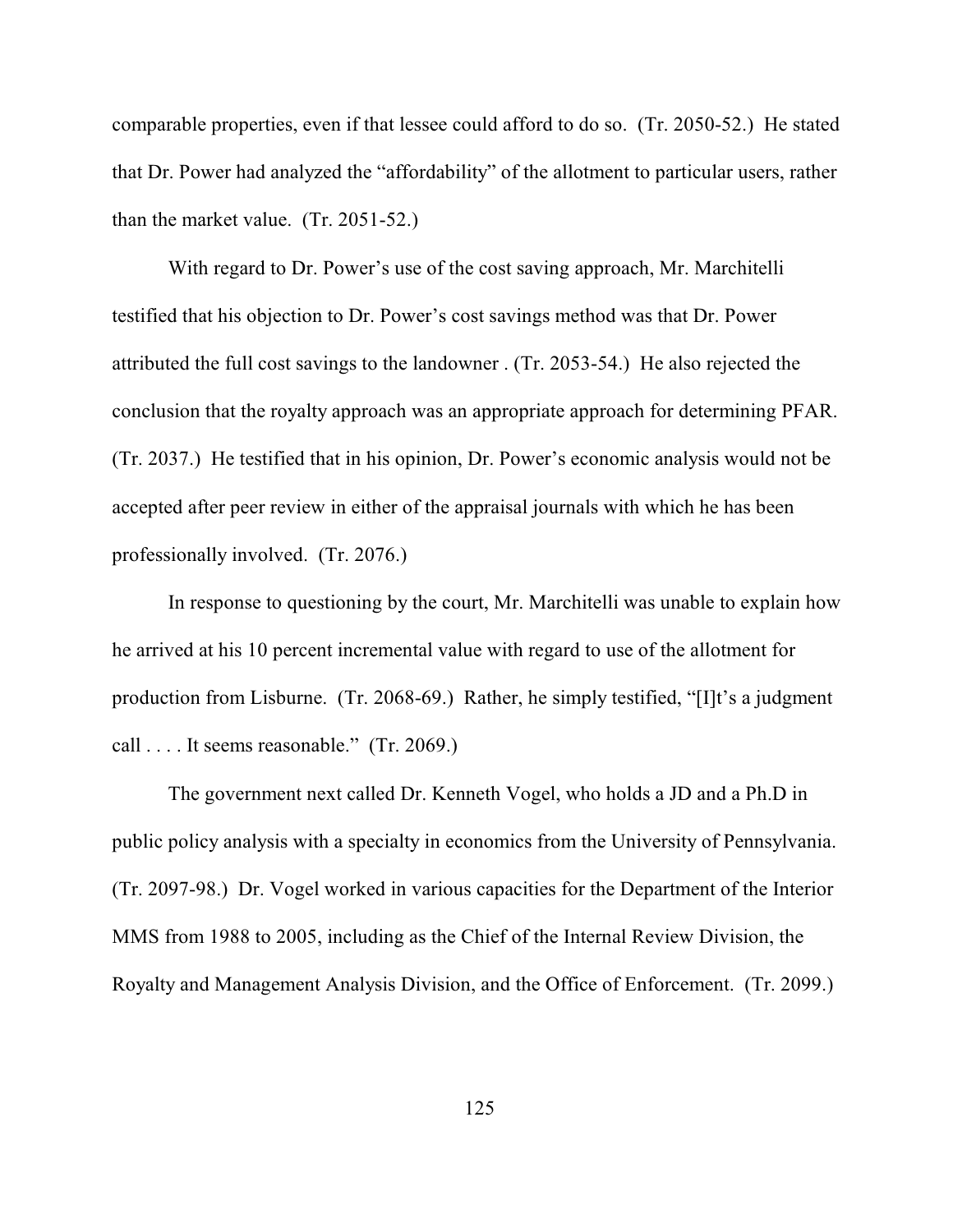Since 2005 he has worked for FTI Consulting. (Tr. 2101.) Dr. Vogel's expert report was not offered into evidence.

Dr. Vogel testified that the Oenga allotment has an advantageous position. (Tr. 2102.) However, even though he did not determine fair rental value for the allotment, he opined that the rent for the allotment has been "pretty close to the fair annual rents for . . . all possible uses at that leasehold," and thus no damages are due for the production from accumulations exceeding the scope of the lease because the rent set over the years has included the right to produce from all formations. (Tr. 2102.)

Dr. Vogel defined fair market rent as "the amount a willing . . . lessee would pay a willing . . . lessor, when both of them are free to enter or not enter the agreement." (Tr. 2113.) Dr. Vogel testified that he believed Dr. Power's analysis was designed to provide a value for "economic rent" as opposed to "market rent" and that economic rent is different from market rent, in that economic rent "is a menagerie of gains to both parties for the use of a scarce resource." (Tr. 2114.) In a market, Dr. Vogel explained, a seller will not sell unless the offer is greater than the higher of either the value that seller assigns to the property or the value of expected competing offers. (Tr. 2115.) Similarly, a buyer will not pay more than the lower of the net cost of an alternative plan or the extra profit expected from the property. (Tr. 2116.) Dr. Vogel testified that Dr. Power attempted to calculate these two values that represent the upper boundary of what a buyer will pay. (Tr. 2116.) However, "[n]o one would give away every penny they expect to earn from a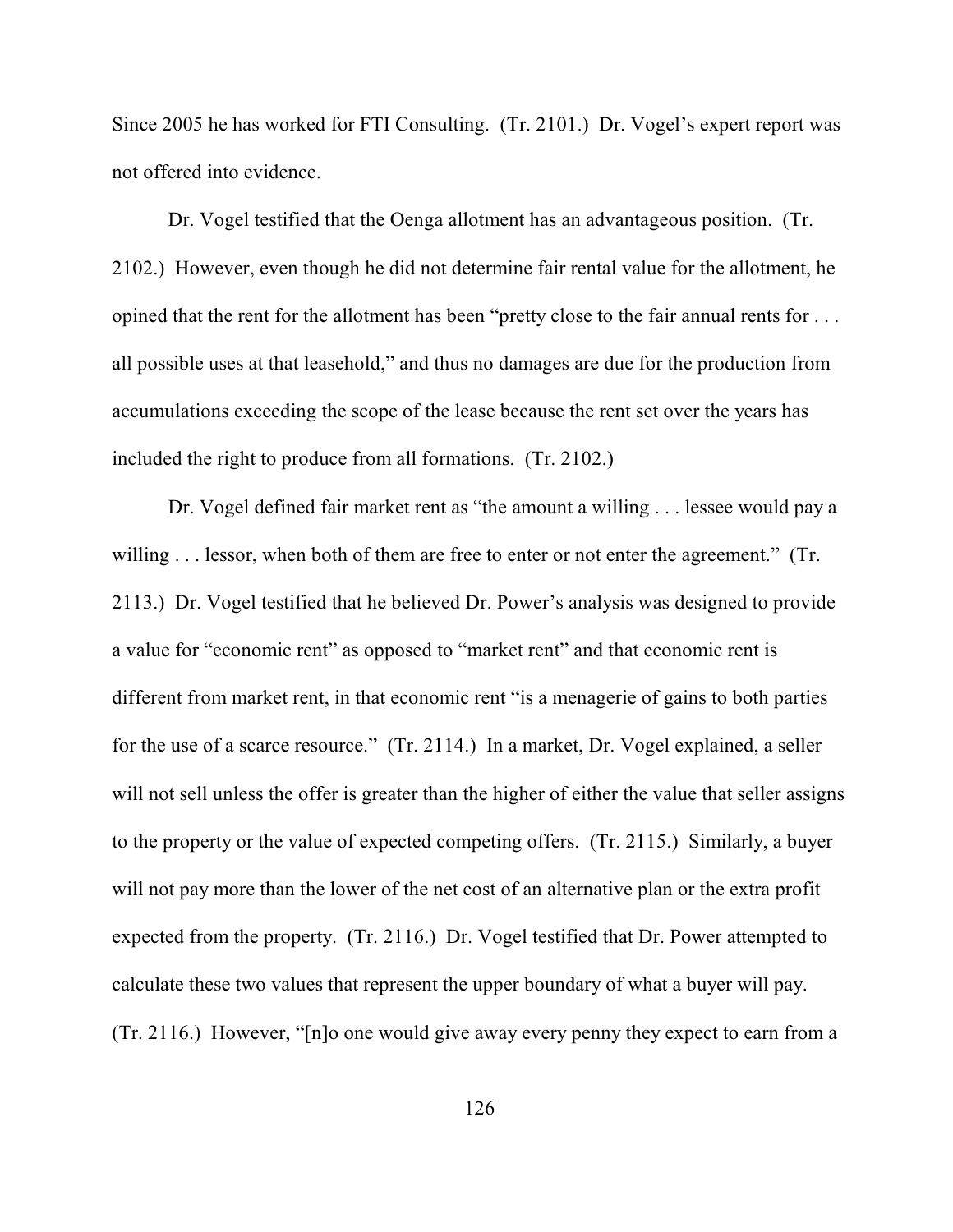piece of property, because there's no reason to have that piece of property." (Tr. 2116.) However, he did not say where, within this bargaining range, a willing lessor and lessee would likely negotiate rent. (Tr. 2116.) Land value, he explained, does not depend on the success of the tenant. (Tr. 2117.) Rather, "[t]he market is always based on expectations. . . before you know whether you're successful or not." (Tr. 2117.)

Dr. Vogel also took issue with Dr. Power's technique of determining the total value of the allotment and then allocating that value to the actual uses to which it was put. (Tr. 2122.) Rather he testified that Dr. Power should have valued only the incremental costs based on the cost of alternatives to each. (Tr. 2123.)

Regarding Dr. Power's income approach, Dr. Vogel presented an alternative calculation using an 11% rate of return as compared to the 7% rate Dr. Power used. (Tr. 2135.) This higher rate, he explained, includes expected inflation, so it is equivalent to a 7% real rate as opposed to a 7% nominal rate, which does not include inflation. (Tr. 2135.) Using this higher rate for the amortization of BPX's Heald Point capital costs, and leaving the other parts of Dr. Power's \$1.70 access fee analysis the same, Dr. Vogel calculated a residual rent of \$.61 per barrel as compared to the \$.85 Dr. Power calculated. (Tr. 2135.) He also presented calculations using the \$1.25 and \$.50 fee schedule from the 1996 FSA, explaining that upwards of 144 million barrels would need to be produced to pay off the amortized facility cost at those rates. (Tr. 2137.)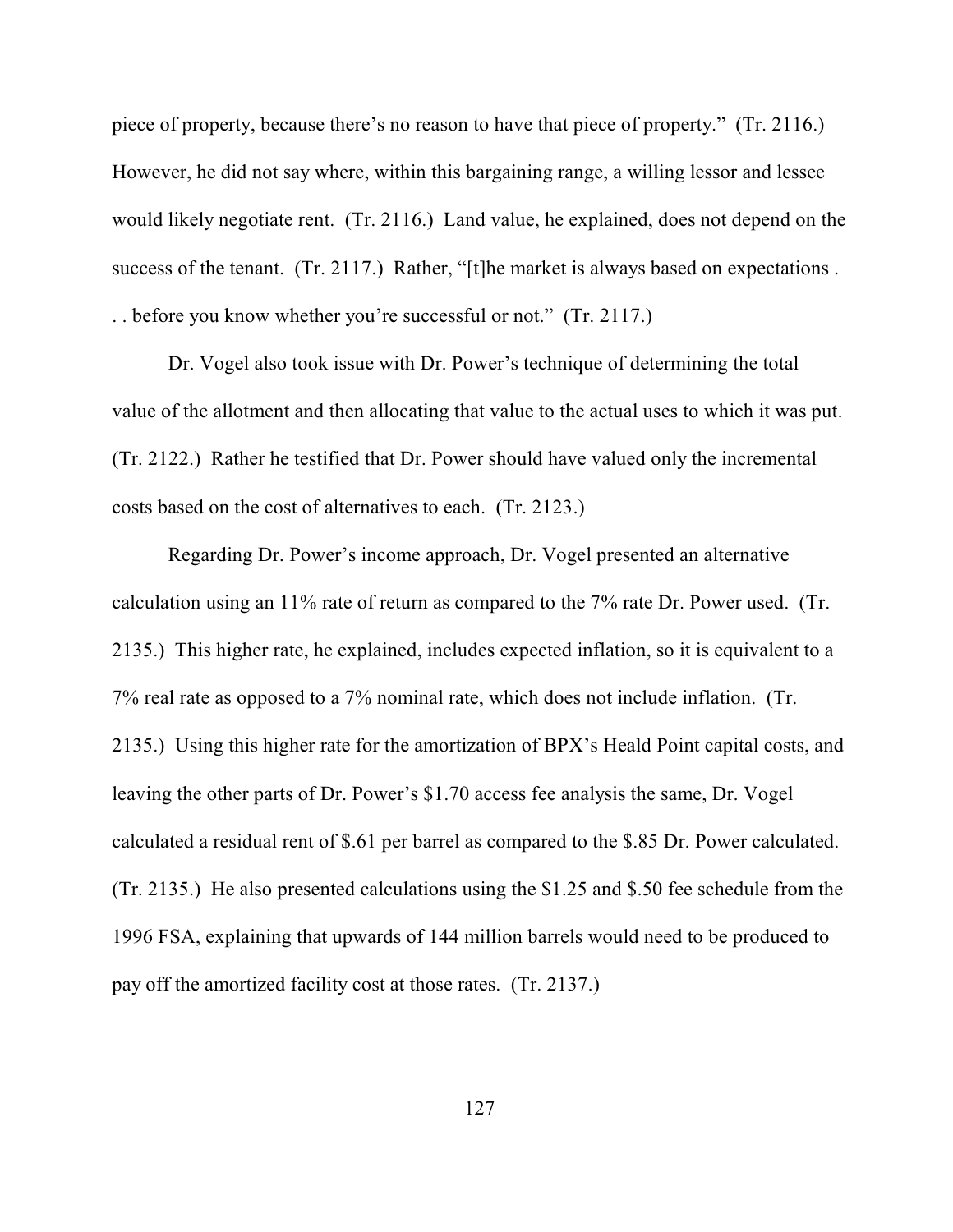Finally, the government called Mr. Carlson, the current president of the Alaska Chapter of the Appraisal Institute and the appraiser who conducted BIA's appraisals of the Oenga allotment in both 2006 and 2010. (Tr. 1909.) Mr. Carlson testified that he has experience conducting many market rent assignments for public agencies and that he had bid on and received the Oenga appraisal assignment through a competitive process. (Tr. 1909-10.)

Mr. Carlson testified that use value and market value are different appraisal goals and would be infrequently the same. (Tr. 1916.) Market rent is the "most probable rent that a property should bring in a competitive and open market . . ." while use value or economic value is "the value of a property for a specific use," without regard to any alternative use. (Tr. 1913, 1917.) Mr. Carlson explained that if an appraiser is looking for use value, his inquiry becomes divorced from the market value of the land and may involve looking for similar uses outside the geographic area. (Tr. 1918-19.) Mr. Carlson explained that if an appraiser sees a pattern of value in a market and then comes across a piece of data falling outside that pattern, the appraiser will consider this an outlier and investigate the conditions of the sale to determine whether the higher or lower price was "subject to undue stimulus, or any atypical motivation," in which case it would not meet the market test and would be routinely excluded from consideration. (Tr. 1921-22.)

In conducting his appraisal of the allotment concluded in January of this year, Mr. Carlson explained that he identified two distinct districts in the area: the oil production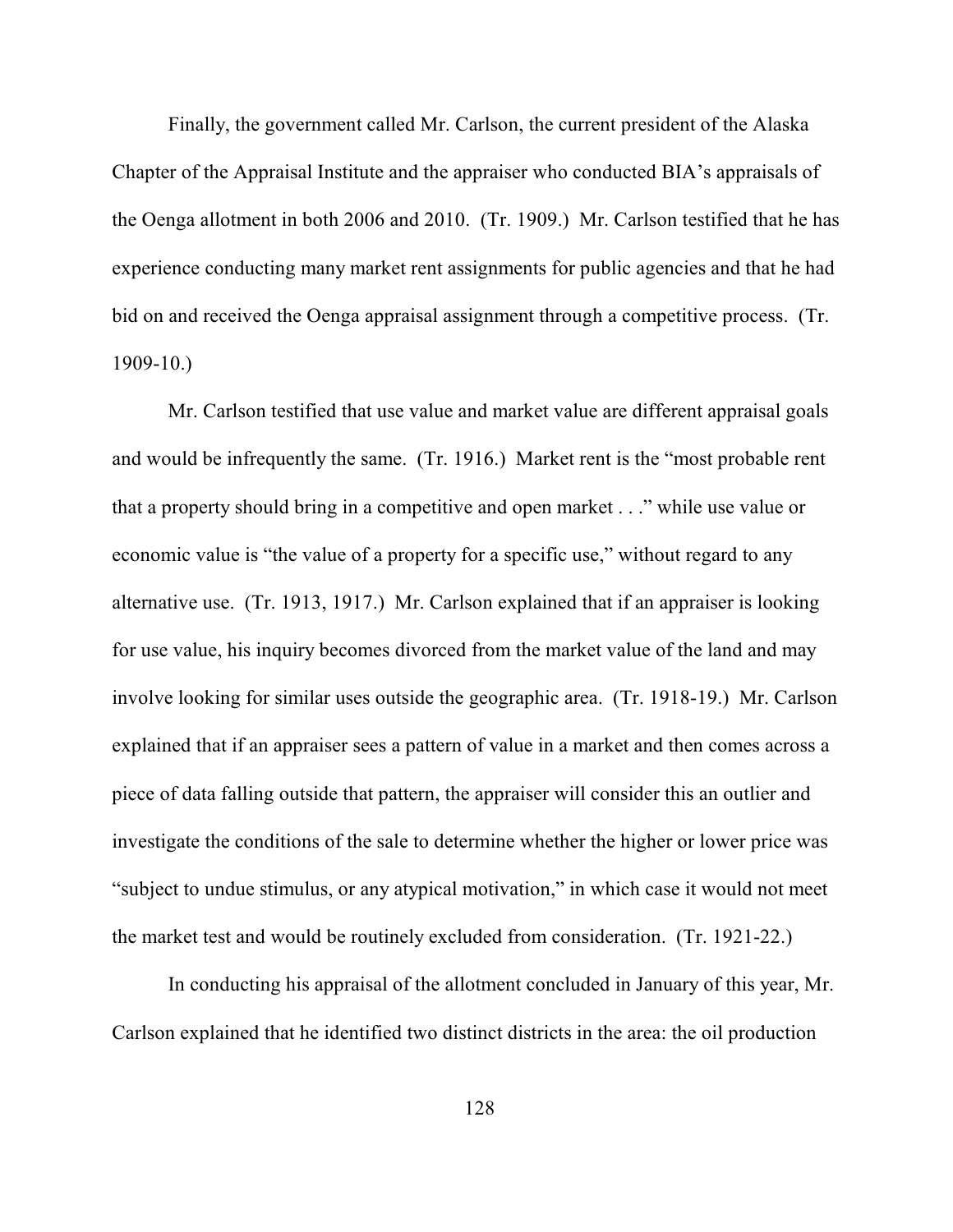district and the Deadhorse Airport industrial district. (Tr. 1923.) The oil district, he explained includes "no recent transactions," leading him to conclude that "the data from that market . . . is inadequate," offering zero comparables from which to draw a conclusion about the market value of the Oenga allotment. (Tr. 1924; Ex. 3429.) The Deadhorse Airport industrial district encompasses land within the airport on the North Slope in which rents are generally set by a fee schedule, but when multiple bidders are involved, actual rents may be much higher. (Tr. 1924-25; Ex. 3429.) Mr. Carlson explained that he identified 13 relevant transactions in this district, of which 4 were set by appraisal, 4 were single-bid new leases ranging from 0% to 53% above the appraised minimum, and 5 were new leases with multiple bids ranging from 16% to 192% above the appraised minimum. (Tr. 1926-27; Ex. 3429.) Mr. Carlson found this set of data to be "marginally adequate" for valuation of the Oenga allotment. (Tr. 1927.) However, he felt that he could overcome this dearth of data, stating that "this problem complicates the proposal, but it doesn't justify abandoning the fundamentals" of the assignment to determine market rent, such as looking instead at use value. (Tr. 1936-37.)

Mr. Carlson explained that the "extreme" bids in the third set of transactions were influenced by "undue stimulus" or "unique bidder requirements." (Tr. 1928; Ex. 3429.) His report shows that these four excluded properties rented for between \$20,953 and \$29,493 per acre, but were "unreliable as indicators of market rent." (Ex. 3429.) Rather, he explained, the best indicator of market rent is a "new lease off the street." (Tr. 1929.)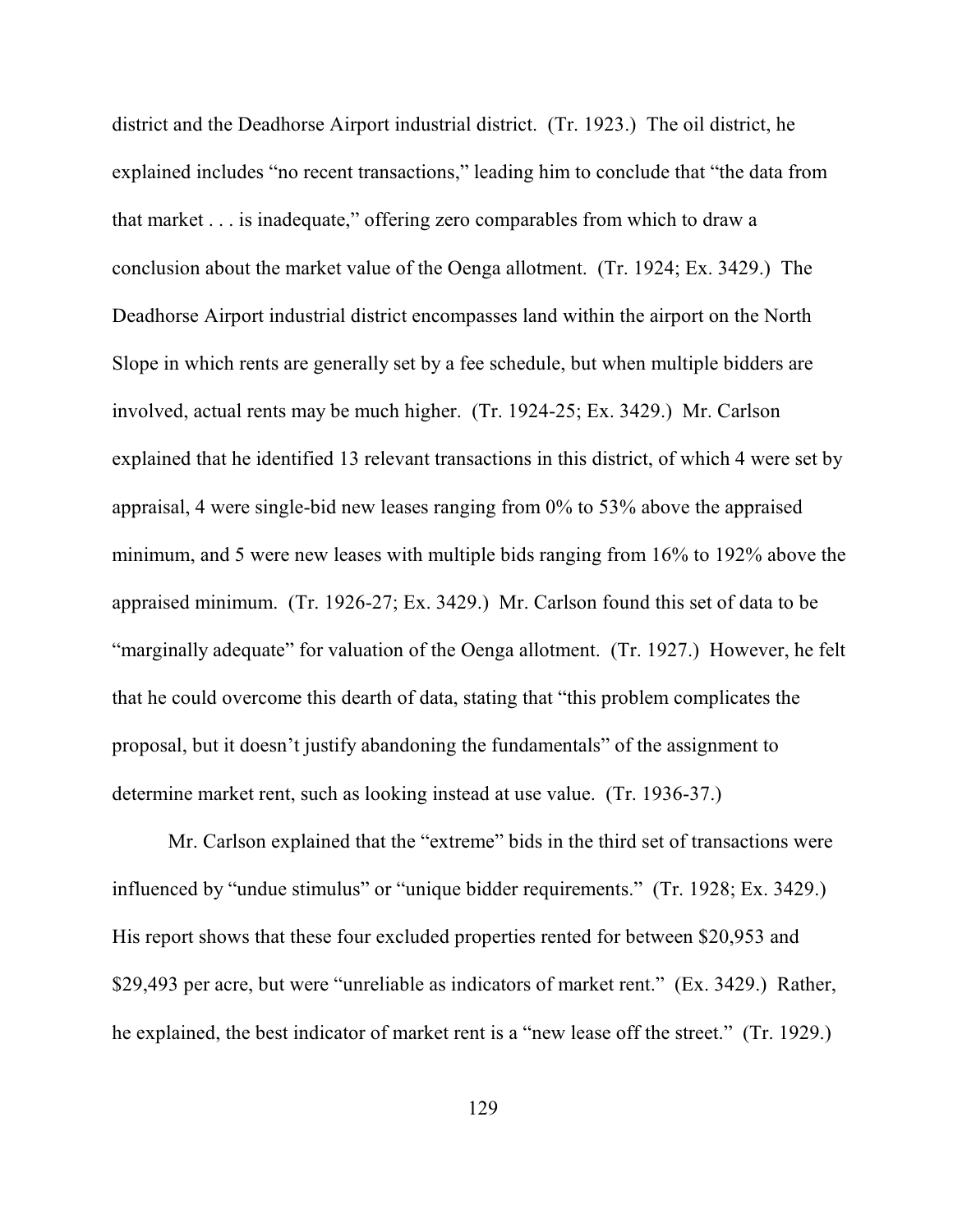Mr. Carlson's report identifies the highest and best use of the Oenga allotment to be "extended reach drilling and production." (Tr. 1932; Ex. 3429. ) He admitted that none of the transactions he identified matched this use, nor more generally use for "oil and gas." (Tr. 1938.) However, he justified his use of these transactions because he found that the non-oil and gas properties in the Deadhorse Airport industrial district would likely have a longer life than properties whose value is reliant on continued production of oil, which he believes is in decline in the Prudhoe Bay area. (Tr. 1938-39.) Mr. Carlson testified that he did not use examples of arrangements where surface owners received compensation as a share of production (or the royalty approach) because these agreements "didn't meet the market test," and provided "no meaningful unit of comparison that I could apply to the subject, other than just the percentage itself." (Tr. 1934-35, 2006.)

During re-direct, Mr. Carlson stated:

[N]ormally the data would tell us . . . how much of an advantage a location would give you. I mean certainly it's important in any appraisal. In this case, I'm not able to get that from the data. I talked about the wide ranges of prices that are reflected. They're all over the board, but in my analysis the way I applied the data in those prices was to recognize that it was strategic. The location was strategic.

(Tr. 2005.) He testified that he accounted for this strategic location not by looking to what potential buyers might be willing to pay, but by looking to other market transactions. (Tr.

2005-06.)

Mr. Carlson further testified that he valued the tip and stem of Heald Point differently, because he considered the tip of the allotment to be the most strategic, while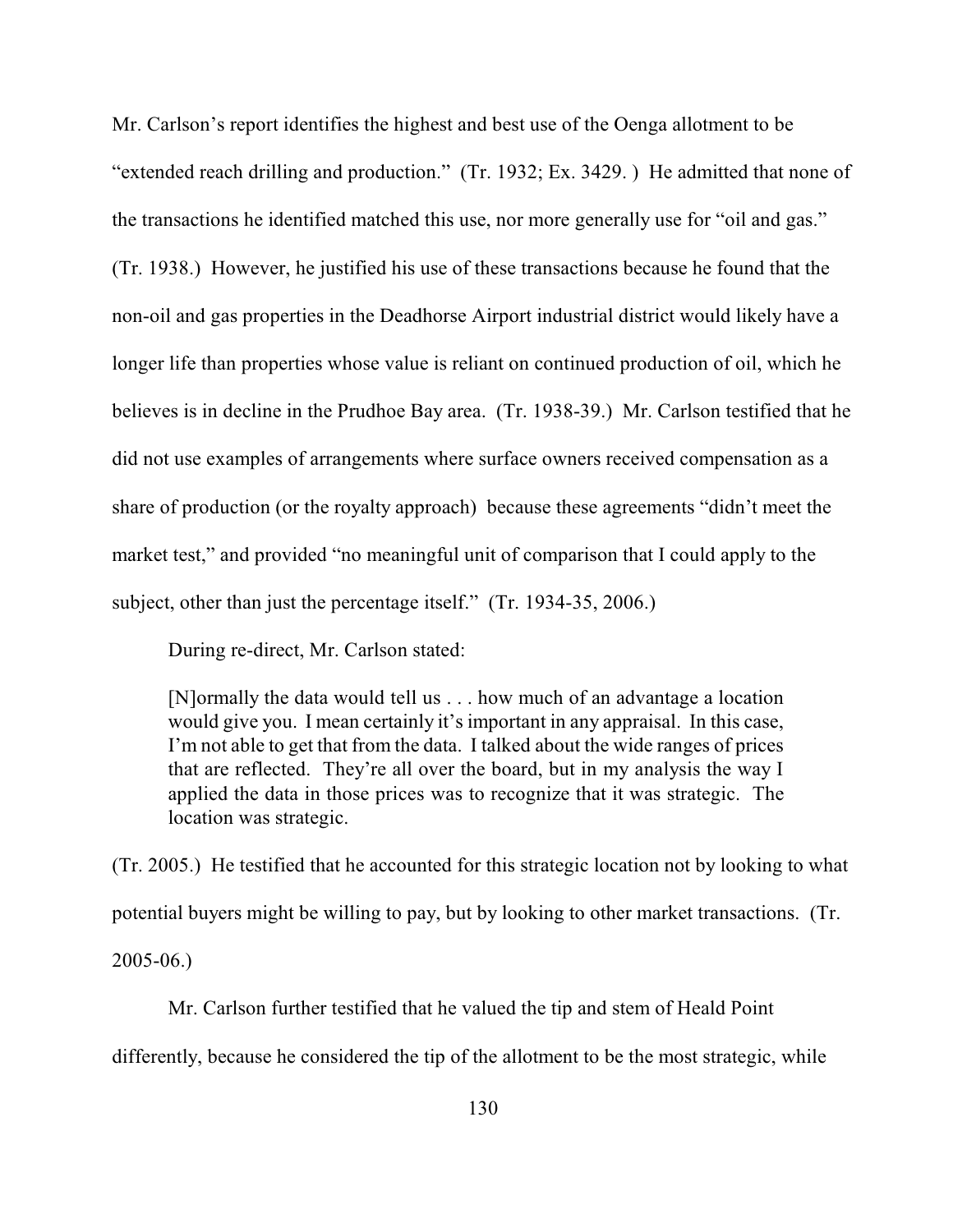the lower 30 acres merely "provides access." (Tr. 1940, 1944-45.) He concluded that the 10 acres at the tip were worth \$11,000 per acre while the remaining stem acreage was worth \$5,500 an acre, providing an overall value of the allotment of \$6,875 per acre, or \$275,000 per year in rent. (Tr. 1946-47; Ex. 3429.)

During cross-examination, Mr. Carlson admitted that none of the properties relevant to the 13 transactions in his report are used for directional drilling. (Tr. 1967.) "There [are] no truly similar comparables. That's no secret." (Tr. 1970.) The industrial properties, he explained are the "most reasonable proxy," and that he thinks it is more reasonable to look to these properties than directional drill sites outside the geographic area. (Tr. 1970-71.) However, he concurred that if a property has a "distinct market advantage" because of its location allowing access to oil, that would be a relevant consideration in determining value. (Tr. 1983.) He did not think other techniques, such as looking to the cost of the Heald Point facility and alternative sites for drilling, were appropriate, and he did not conduct research that would have supported the application of these methods. (Tr. 1975-79.) However, Mr. Carlson testified that he did contact counsel for BPX during his 2010 appraisal to get background information about the wells and remaining oil near Heald Point. (Tr. 1960-62.) He testified that BPX counsel "just directed me to information that was publicly available on-line." (Tr. 1961.) Mr. Carlson acknowledged that he made no similar contact with the Oengas or their representatives. (Tr. 1961.)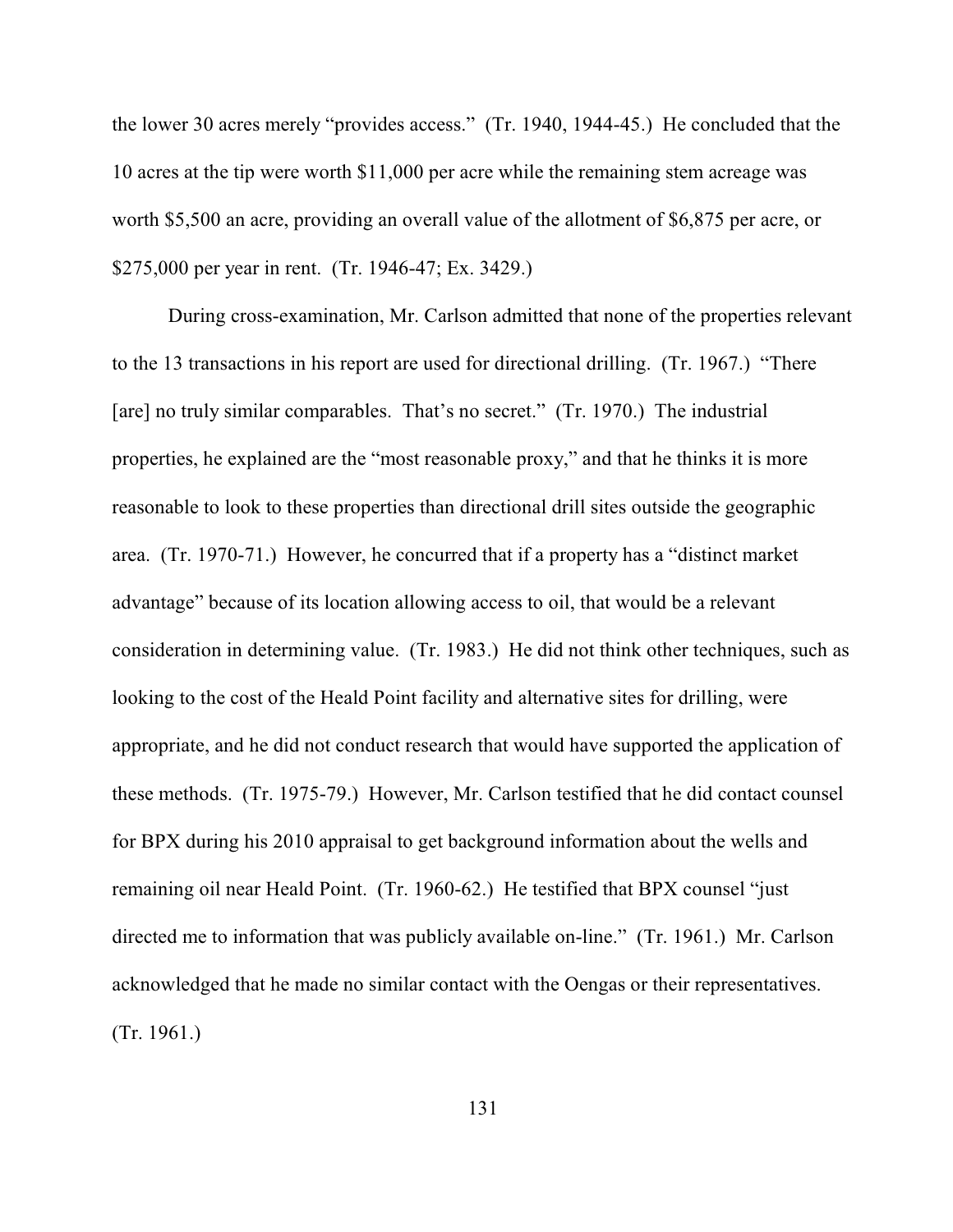Mr. Carlson explained that his decision to value the stem of the allotment separately from the tip acknowledged the stem's "strategic" offer of access to the tip, but he found that the stem was "less strategic." (Tr. 1985-86.)

## **3. Defendant-Intervenors' Witnesses**

In addition to his testimony on liability, Mr. Obeney, from BPX, also presented testimony regarding the alternatives that were available to BPX when it decided to use the allotment for a drill site. He testified contrary to Mr. Wondzell's assumptions that BPX could have constructed a bypass with a drill pad along the side of the allotment ("bypass drill pad"), which would have involved similar costs to the bypass BATNA he had earlier testified about. (Tr. 1013.) He opined that USACE would have permitted this bypass drill pad option because a bypass without a causeway, specifically a bypass road that did not protrude beyond Heald Point, would not affect offshore currents, salinity, temperature, or fish migration, which were the USACE's main concerns, as shown by its denial of BPX's causeway permit applications and approval of fill at the tip of Heald Point. (Tr. 1022-24, 1028-29; Exs. 3522, 3212.)

Mr. Obeney testified that Dr. Power's assumptions regarding the 1994 West Niakuk FSA and its \$1.70 access fee were mistaken. (Tr. 1030.) He testified that these FSAs "were premised on all parties paying their pro rata share of the costs of the capital investment." (Tr. 1030.) "No portion of the access fee . . . was attributed to the location, or the advantage of the location versus someplace else." (Tr. 1034.) The general approach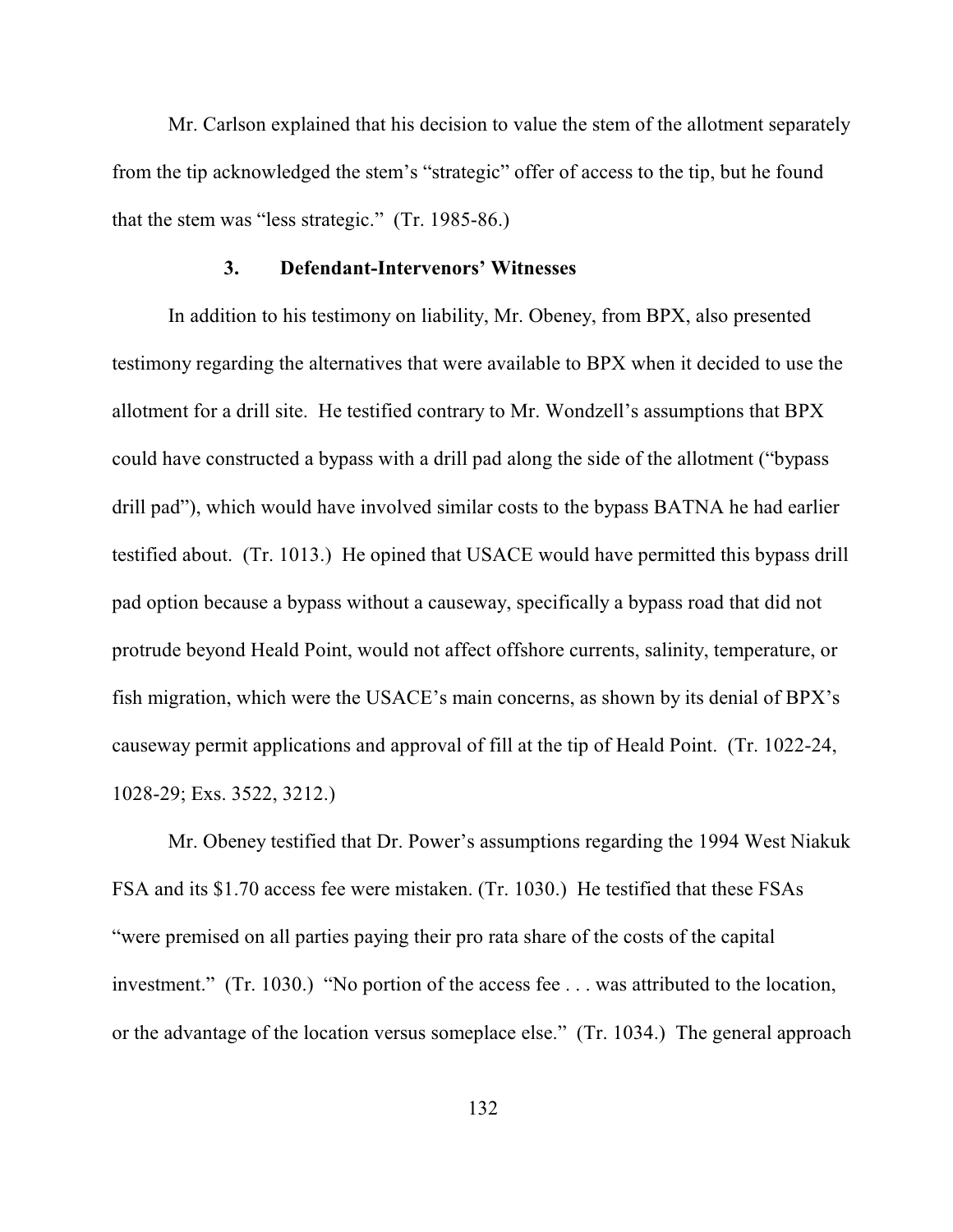to negotiating a FSA, he testified, is represented in a 1993 letter to ARCO from BPX's Jack Golden, which Mr. Obeney described as "setting a per barrel price that when multiplied by the expected project throughput would equal the overall shared investment in the project . . . ." (Tr. 1033, Ex. 3243.) In other words, the total cost of the facility including pipeline and injection wells but excluding producing wells would be divided by the predicted reserves, thought at the time to be 54 million barrels; this calculation produced a per-barrel price of \$1.76. (Tr. 1033, Ex. 3243.) The actual negotiated cost for ARCO and Exxon's access to the Heald Point facility was \$1.70 per barrel per the 1994 FSA. (Tr. 1034-35, Ex. 3263.) He explained that in the Lisburne-Niakuk FSA, no access fees were paid because BPX instead traded Heald Point access for high pressure gas used to aid production. (Tr. 1035, Ex. 3262.)

Mr. Obeney further testified that Dr. Power's use of a 7% discount rate for costing out the \$47 million facility was not valid to the extent that it was based on the BP 7% "hurdle rate." Mr. Obeney had previously testified that he had to justify any capital expenditure by showing that it would be profitable using a 7% discount rate. Mr. Obeney testified that BPX used a "7 percent rule discount rate," meaning that a first step to considering projects to be funded would be determining whether the expected return on investment was at least 7%. (Tr. 1095-96.) "That's the threshold to get you in the door to start having a conversation about all the other issues." (Tr. 1097.) In other words, a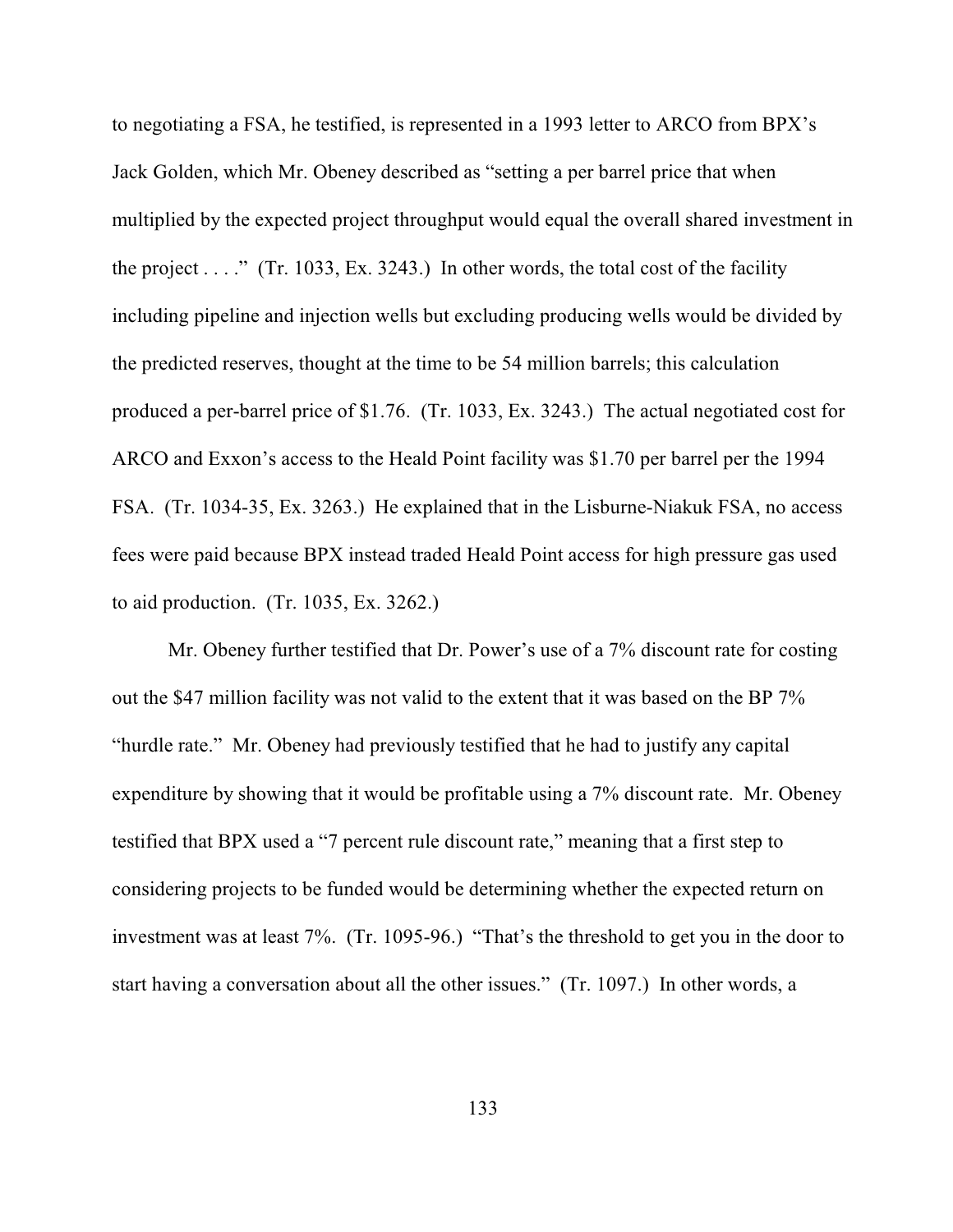project would not be considered unless it would break even, applying this 7% rate. (Tr. 1095.)

During cross-examination, Mr. Obeney confirmed that BPX did not specifically cost an option of a bypass road with a drill pad, as opposed to a bypass road leading to a causeway, but stated that "when we look at the total amount of gravel that would need to have been placed at the tip of Heald Point . . . compared with the amount of gravel that would need to be placed at a drill site at the tip . . . of the bypass road[,] [t] the quantities would not have been . . . significantly different." (Tr. 1056, 1062-63.) Mr. Obeney also confirmed that such a bypass drill pad option had never actually been presented to the USACE, nor even discussed internally at the time of the permit applications, because once BPX had negotiated a lease with the Oengas, it no longer needed to pursue other options. (Tr. 1061-62.) Mr. Obeney admitted on cross-examination that he did not ask BPX's legal department to review the legality of a bypass road off the western shore of Heald Point and in particular whether the bypass option would potentially interfere with plaintiffs' rights of ingress and egress with respect to the allotment. (Tr. 1054.)

On cross-examination, Mr. Obeney was presented with a November 1988 memo he wrote to his boss regarding a \$1600 per acre for 10 acres counteroffer from Andrew Oenga, which the memo referred to as "a very favorable counter[]offer" and less than his expected counteroffer of \$2000 per acre for 40 acres. (Tr. 1079, Ex. 1621.) The memo also stated, "The BIA offered that Oenga, being an old chap, would prefer to get some of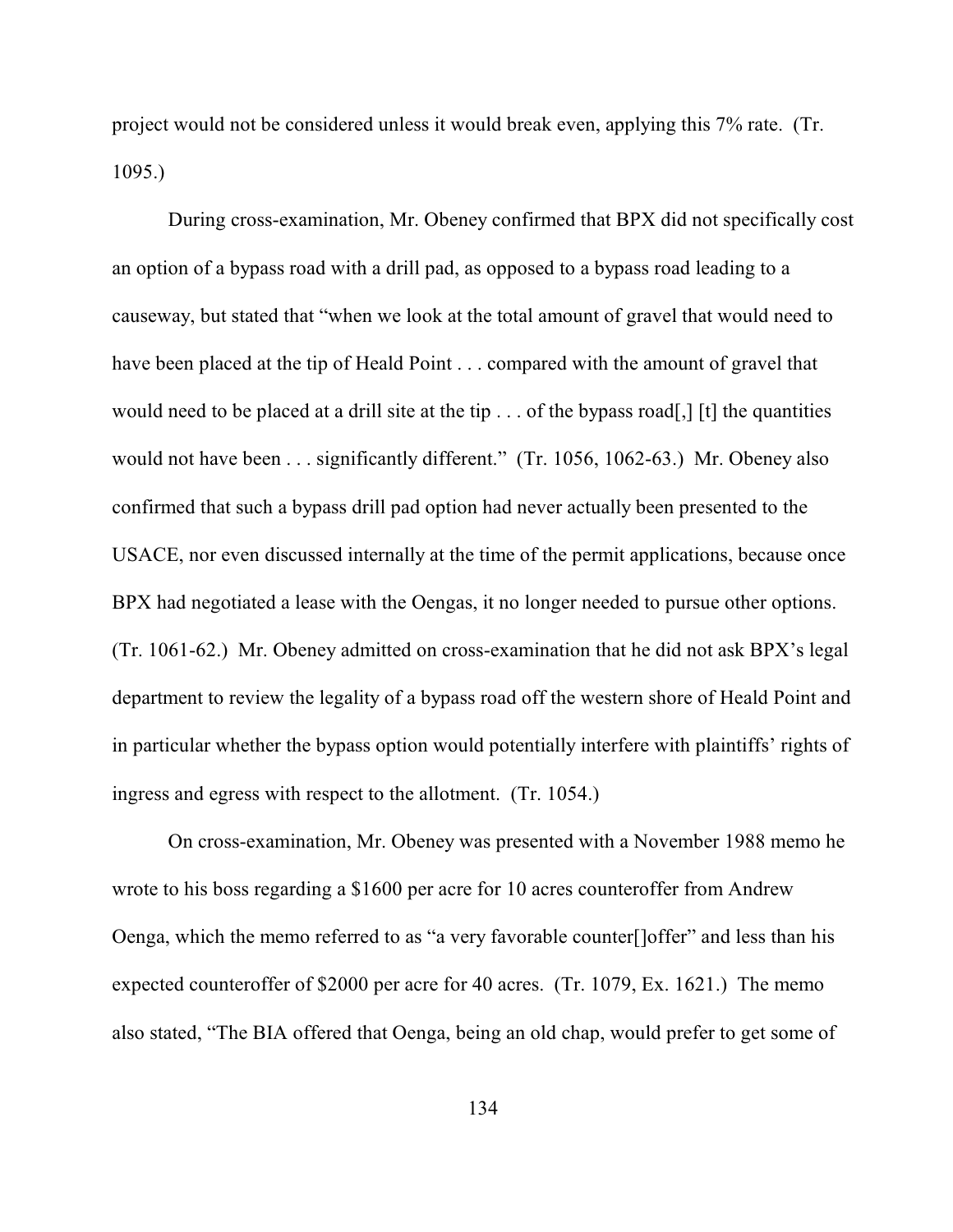the rental payments in advance rather than leaving the benefits to his heirs," although Mr. Obeney testified that he had no direct contact with the BIA and must have gotten this tip from someone else within BPX. (Tr. 1079, Ex. 1621.)

He conceded with regard to the discount rate that in BPX's "Niakuk Project Summary," from 1986, BPX used a "net present value assessment in considering the overall economics of the project. . . . The costing is done, the revenues are done, and they are combined, and then the resulting net revenue is discounted." (Tr. 1043; Ex. 3075.) He explained that BPX used a 7% real discount rate. (Tr. 1043.)

The defendant-intervenors next called Mr. Miller, a drilling engineer who has spent 29 years working for BPX on the North Slope in various capacities, to testify about an analysis he had done regarding alternatives to use of the allotment for developing the Lisburne oil accumulation. Most relevant to this case was Mr. Miller's work as drilling engineer at the Heald Point facility from November 1993 to April 1994, during which time he planned the technical design and formed a cost estimate for NK-26, the well drilled from Heald Point into the Lisburne accumulation in 1994. (Tr. 1852.) He also has much other experience designing and costing wells over the course of his career. (Tr. 1854.)

Mr. Miller prepared a report in which he looked at the feasibility and costs of drilling wells NK-26 and NK-25 into West Niakuk from different locations apart from the Oenga allotment. He examined the feasibility of three alternatives: an alternate location just south of the allotment, the L-5 drill site, and a location just west of Heald Point that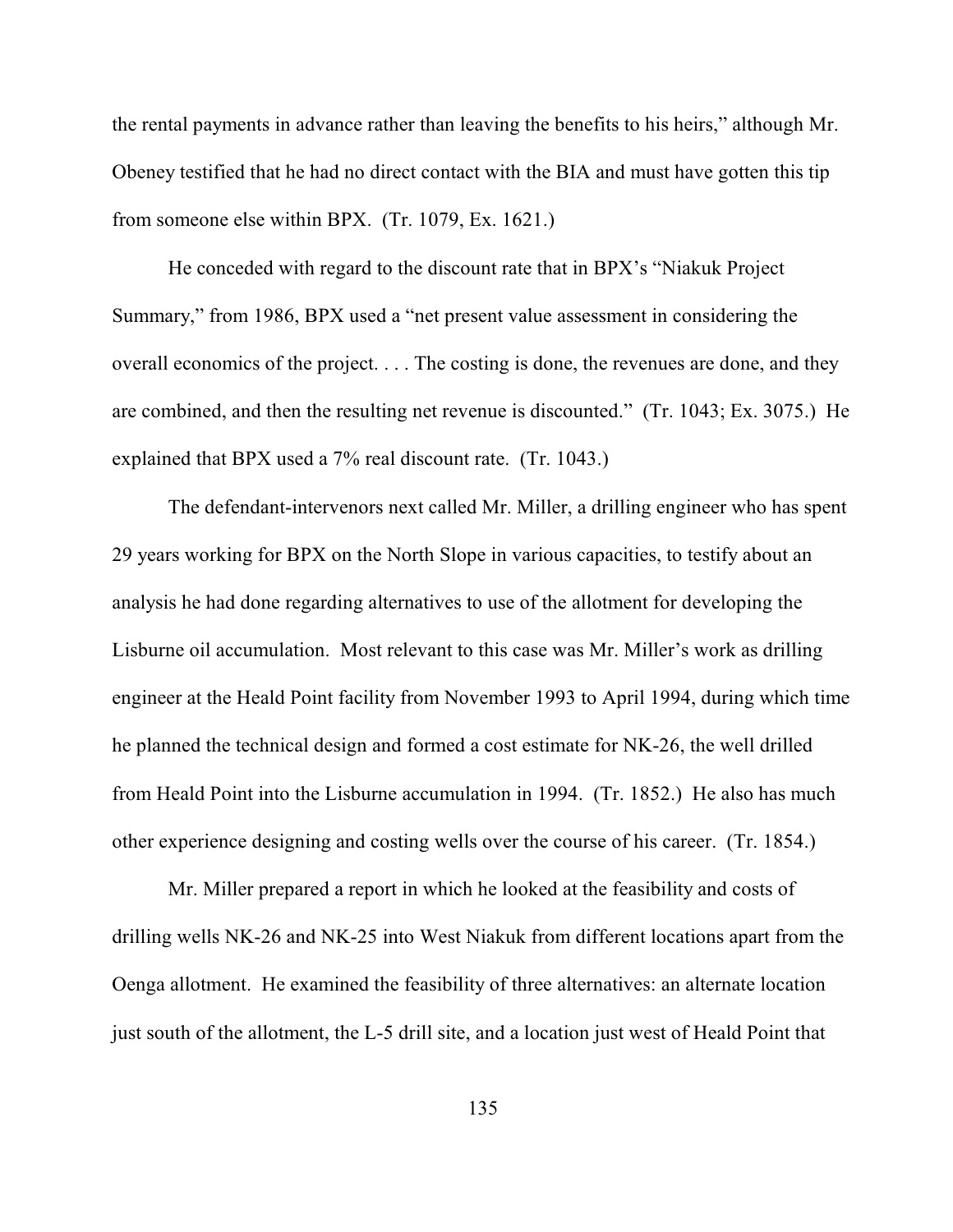could have been the site of a bypass drill pad. (Tr. 1855-56; Ex. 3432.) In addition, Mr. Miller assessed the cost of each of the wells at each of these sites. (Tr. 1855.) To determine feasibility, Mr. Miller first calculated the departure distance from the alternate surface locations to determine whether technology at the time of construction of NK-26 and NK-25, in 1994 and 1997, respectively, would have allowed the companies to reach the same bottom hole locations. (Tr. 1857.) Mr. Miller created a plot showing the departure distance that was possible at different points in time and found that in 1994, when NK-26 was drilled, technology would have allowed that well to be drilled from any of the three alternate locations. (Tr. 1857-59; Ex. 3432.) Similarly, NK-25 could have been drilled from any of the three alternate locations in 1997. (Tr. 1857-79; Ex. 3432.)

Mr. Miller explained that he next used the average cost of all of the Niakuk wells and divided those costs by the measured depth of each well to find the average drilling cost per foot. (Tr. 1860.) He plotted these costs per foot against the total measured depth of each well and drew a line of regression to estimate the costs per foot that would have been expected to occur when drilling from the alternate sites. (Tr. 1861; Ex. 3432.) Mr. Miller explained that these average costs per foot included "trouble time" and "trouble cost," which are incurred when an "event that occurs which is both unwanted and unplanned, which happens on most wells." (Tr. 1859.) In other words, when calculating the expected cost of the hypothetical NK-26 and NK-25 drilled on alternate sites, Mr. Miller used a cost per foot that include an average amount of trouble costs. (Tr. 1861.)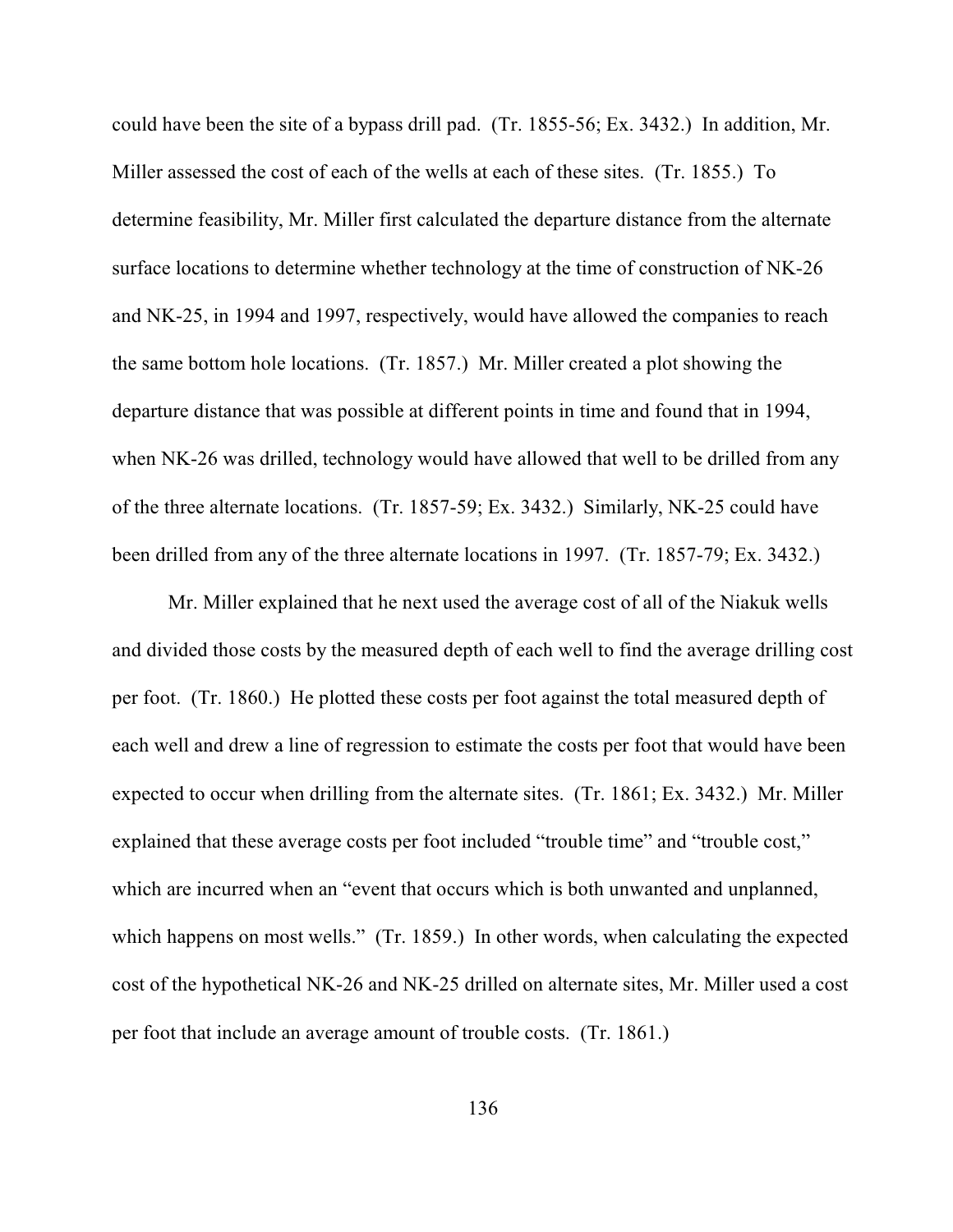Mr. Miller concluded that when he compared the actual costs of drilling NK-26 and NK-25 with the cost of the pair at alternate sites, he found that a location south of the allotment would have cost \$483,000 more, L-5 would have cost \$2.43 million more; and a location on a bypass drill pad to the west, would have cost \$264,000 more. (Tr. 1864; Ex. 3432.)

During cross-examination, Mr. Miller acknowledged that his cost calculations did not include the construction of the bypass drill pad or the construction of a pad just south of the allotment. (Tr. 1878-79, 1889-91.) He also stated that his figures were calculated in 1994 and 1997 dollars for the two wells, respectively, but he had not calculated what the present value of those figures might be. (Tr. 1888.)

Mr. Miller admitted that the actual NK-26 costs on his cost comparison table include the trouble costs that were in fact "the highest amount . . . of any well in that area."<sup>66</sup> (Tr. 1894-98.) Despite the fact that these actual costs were unusually high, Mr. Miller used an average trouble cost in calculating his numbers to be compared. (Tr. 1895.) The witness explained that using an average number amount of trouble costs is "the normal way to calculate drilling costs" but acknowledged that he could have "compar[ed] apples and apples" by increasing the expected amount of trouble costs for the NK-26 well drilled at alternate locations to reflect the abnormally high trouble costs that increased the figure for the actual NK-26 well. (Tr. 1899.) While he had not done such a calculation, he

 $^{66}$ During redirect, Mr. Miller testified that, unlike NK-26, the actual cost of NK-25 was slightly lower than the average of other wells in the area. (Tr. 1905-06.)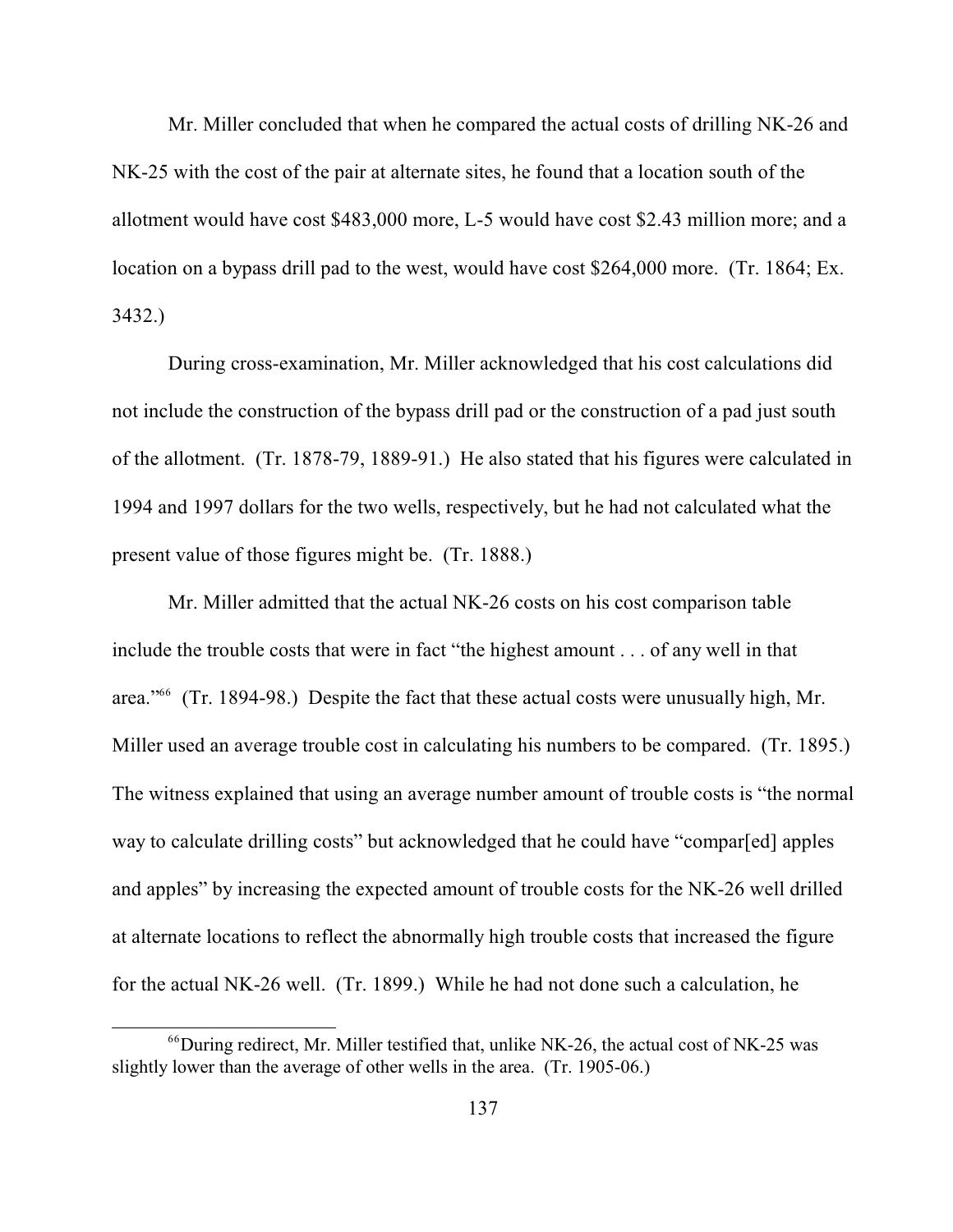acknowledged that the if he had done this, the predicted NK-26 drilling costs would be higher than the figures he had calculated. (Tr. 1900.)

The defendant-intervenors then called Mr. Reinbold, a current ConocoPhillips employee who has worked for ARCO and related companies since 1985.<sup>67</sup> (Tr. 1795.) Mr. Reinbold, a petroleum engineer, has worked primarily on the North Slope, and his responsibilities related to the Niakuk Project spanned 1995 to 1998, during which time he was involved in well planing as well as technical and commercial support for access and equity negotiations. (Tr. 1796-97.)

Mr. Reinbold testified about the 1994 West Niakuk FSA; although it was in place when he became involved with Heald Point negotiations, he became very familiar with it as he worked to negotiate subsequent agreements. (Tr. 1798-99.) This FSA, he explained, provided access for only a single well at Heald Point, NK-27, drilled in the spring of 1995.<sup>68</sup> (Tr. 1799, 1800; Ex. 3263.) The FSA "enabled [ARCO] and Exxon to demonstrate an ownership in West Niakuk, and that was very critical to us. We didn't fully understand the geology." (Tr. 1800.) The companies felt they had a contiguous interest in the Niakuk accumulation, but were unable to prove their case before the AOGCC and DNR having not drilled a well. (Tr. 1800-01.) This FSA "provided us an opportunity to . . . get into the game." (Tr. 1802.) Mr. Reinbold explained that the 1993

 $67$ When ARCO was taken over by BPX in 2000, BPX had to divest the ARCO's North Slope holdings to ConocoPhillips.

 $^{68}$ This first well was exploratory, but was then used for production. (Tr. 1802.)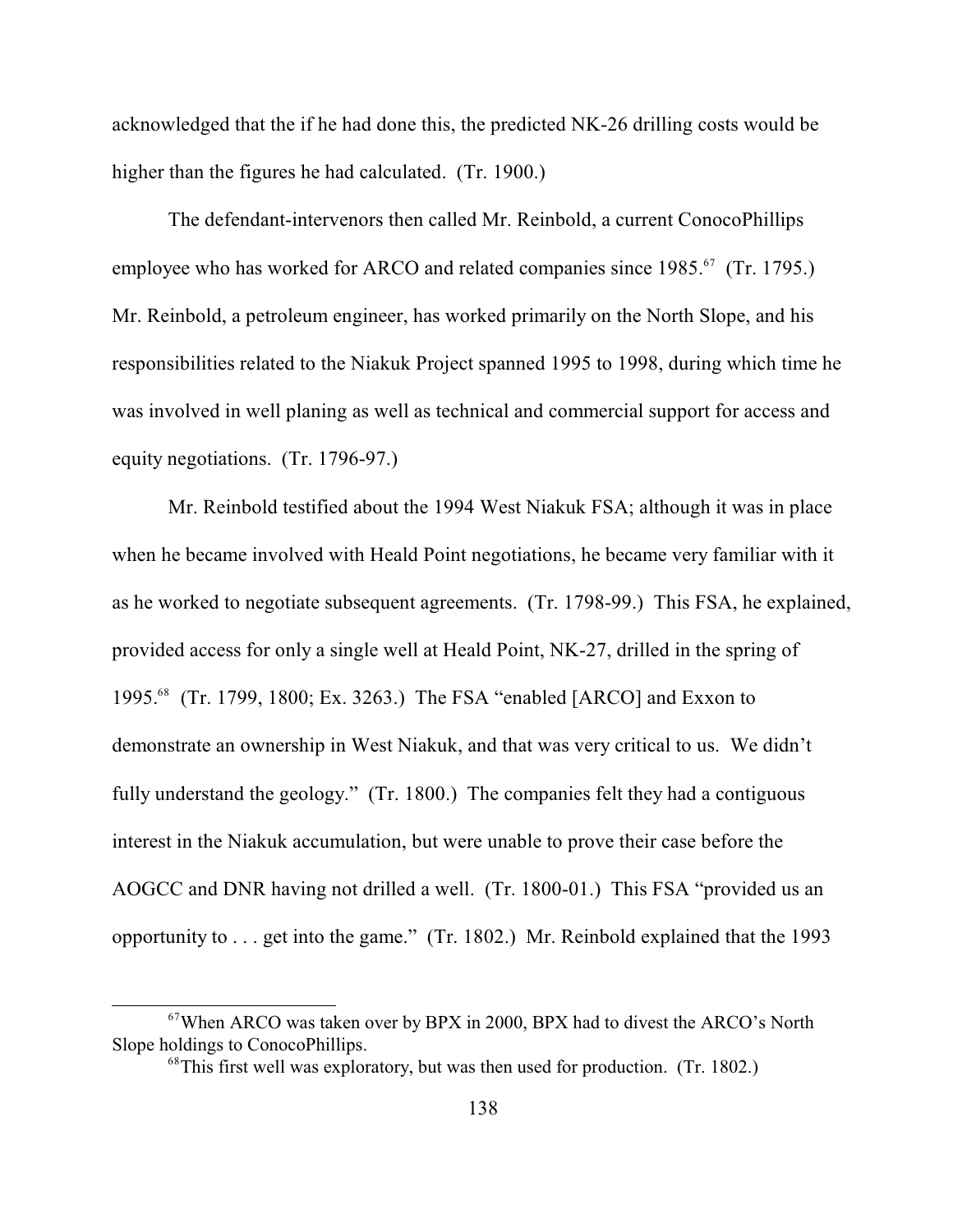letter from BPX's Jack Golden "was indeed the starting point" for the negotiations. (Tr. 1802-03; Ex. 3243.) From this letter, which provided a simple formula of costs divided by the expected 54 million barrels with no discounting, ARCO was able to calculate that BPX was representing its investment costs at about \$95 million. (Tr. 1804.) ARCO did not, however, believe this number included any profits for BPX, and was limited solely to BPX's actual costs ("value-based equity"). (Tr. 1805.) "[ARCO] believed very firmly that the concept of . . . value-based equity clearly indicated that BP was not to profit on these facilities . . . ." (Tr. 1805.) Mr. Reinbold stated that ARCO also intended for the \$1.70 per barrel fee in this agreement to apply only to the first well, and wanted to reopen negotiations if it wanted to drill additional wells. (Tr. 1805-06.) However, Mr. Reinbold acknowledged that this intent is "not clearly defined in the agreement," and BPX intended the \$1.70 fee to apply to all ARCO and Exxon oil produced through Heald Point from West Niakuk. (Tr. 1806; Ex. 3263.) ARCO ended up paying \$1.70 per barrel for approximately 2 million barrels that were produced from NK-27 alone. (Tr. 1829.)

Regarding the 1996 FSA, Mr. Reinbold explained that ARCO viewed the newly adjusted fee as a "fair access fee recognizing that now we had a much bigger stake in West Niakuk and the overall reserves for the Niakuk [a]rea were obviously considered larger." (Tr. 1811; Ex. 3300.) Most provisions in the agreement were about establishing good reservoir management practices, but it also provided a foundation for the way the companies involved would share ownership of the oil produced from the accumulation.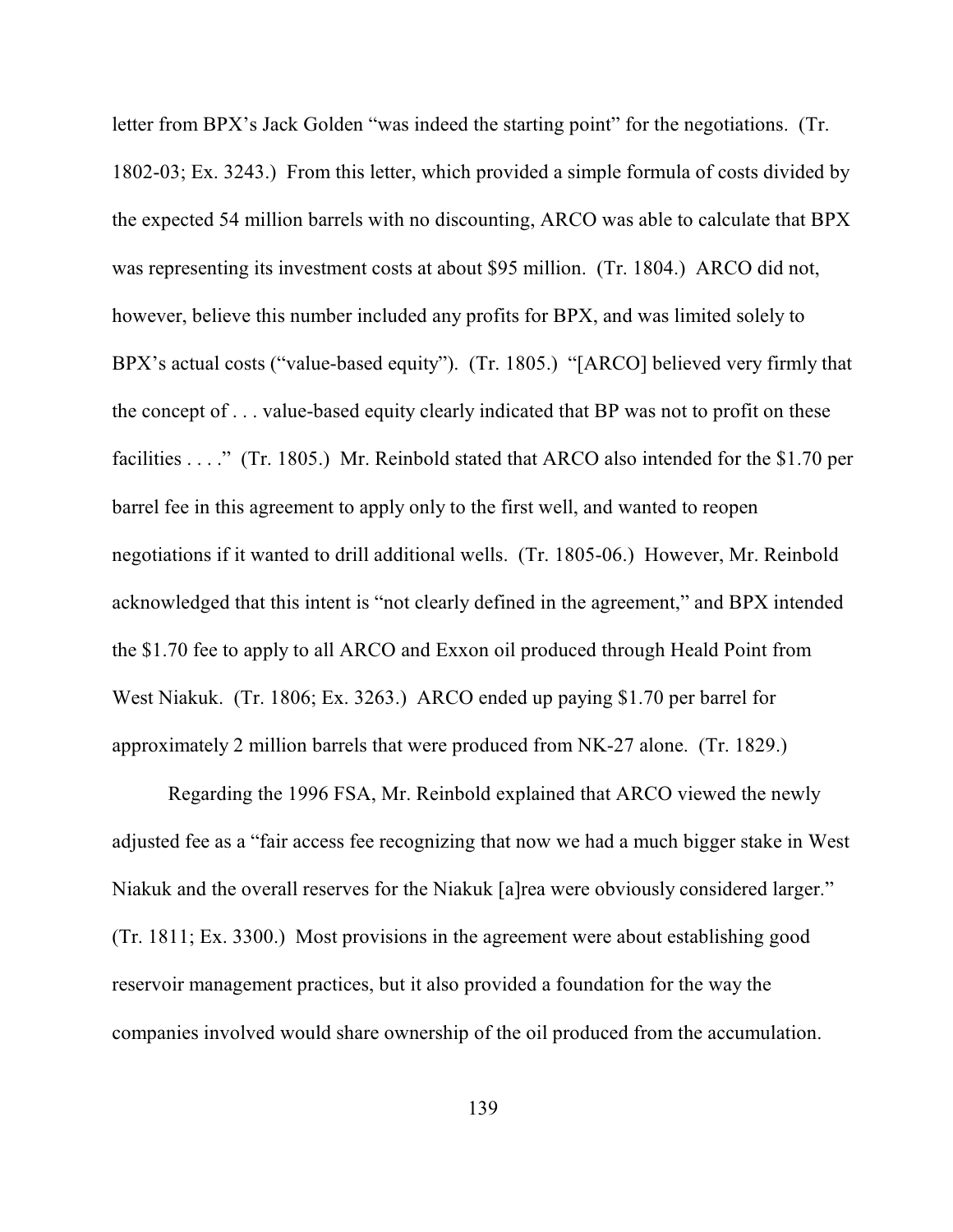(Tr. 1811-12.) By 1996, he explained, ARCO felt its West Niakuk leases were performing better than BPX's eastern leases, so ARCO was no longer interested in integrating its interests with BPX.<sup>69</sup> (Tr. 1812.) "[W]e accepted that we were going to pay a fee because we didn't want to integrate our interest across all of Niakuk." (Tr. 1814.) Mr. Reinbold testified that at this point ARCO's goal was still to help BPX recoup its facility cost without providing a profit. (Tr. 1814.) At the time of this agreement, ARCO thought BPX's facility costs were about \$55 million and believed the available resources totaled around 100 million barrels. (Tr. 1815-16.) Given the cost divided by barrels calculation without discounting, this should have provided a fee of \$.55 per barrel. (Tr. 1816.) ARCO did its own calculations involving discounting and determined it would be willing to pay up to \$1.05 per barrel; the ultimate agreement involved an access fee of \$1.25 for the first 10 million barrels produced from West Niakuk and \$.50 thereafter. (Tr. 1817; Ex. 3300.) ARCO ended up paying the \$1.25 fee for approximately 7 to 8 million barrels of oil produced before the access fee was eliminated in 2000. (Tr. 1830.)

Mr. Reinbold testified that ARCO was able to negotiate the much lower fee structure in 1996 because BPX knew ARCO had the option of drilling from its own L-5. (Tr. 1817.) He presented an evaluation he prepared in 1995 showing the costs for drilling nine wells into West Niakuk from Heald Point as compared to from L-5. (Tr. 1818-21; Ex.

 $^{69}$ Later, when the Prudhoe Bay companies entered superalignment in 2000, the companies shared all production costs were going forward, but did not equalize their past production going backward in time. (Tr. 1813-14.)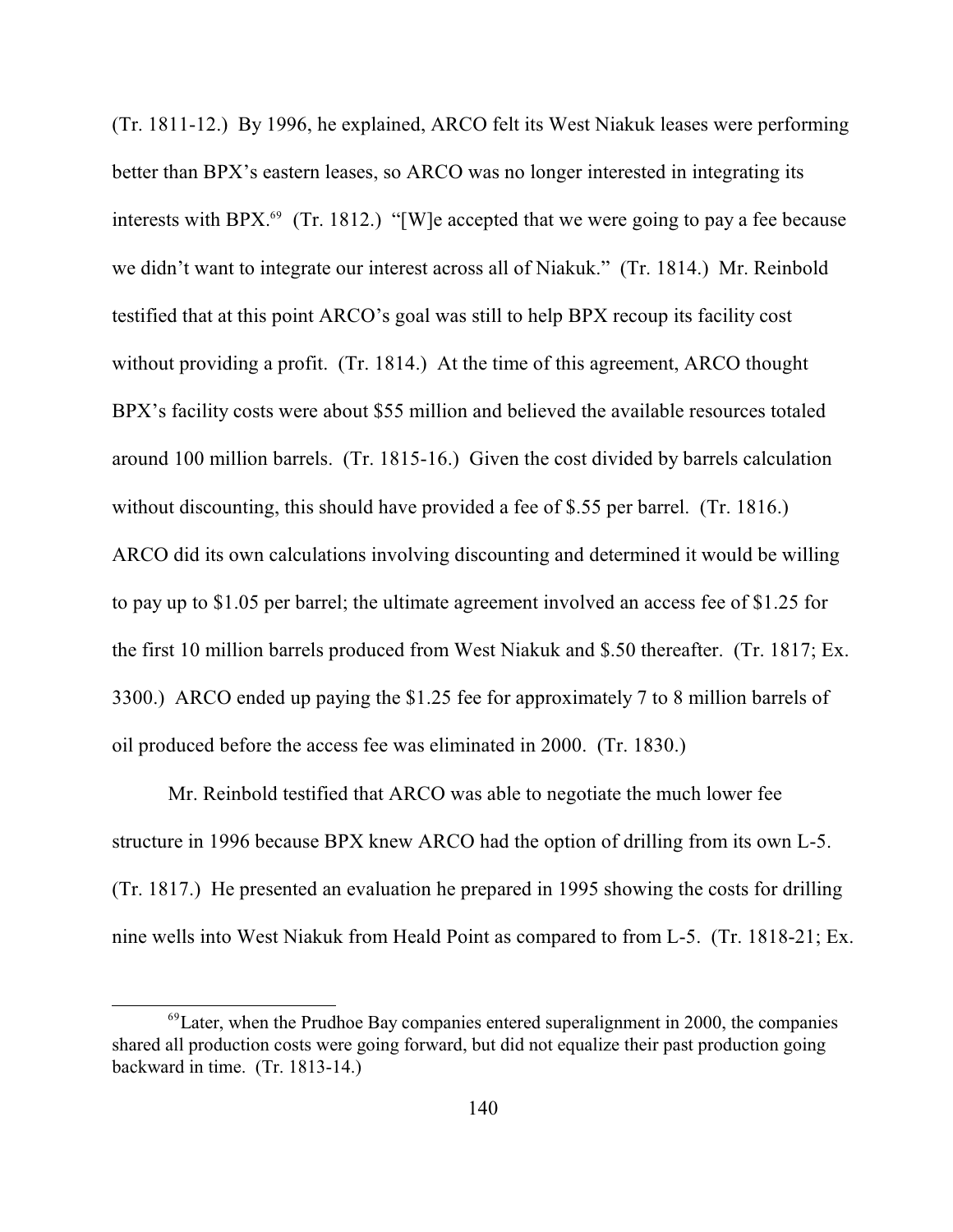3518.) This analysis shows that the drilling departures from L-5 were slightly larger than from Heald Point and so slightly higher in cost, however other costs were offset because L-5 was underutilized and had space available for additional wells, whereas Heald Point was in higher demand and the facility was tight, making construction difficult. (Tr. 1821-24.) Indeed, the chart shows that the gross drilling and facility costs from L-5 were estimated to be \$1.6 million less than from Heald Point. (Ex. 3518.) Adding to this a \$1.25 fee per barrel over 54 million barrels<sup>70</sup> for Heald Point access brought the total additional cost of Heald Point to \$38.6 million. (Ex. 3518.) Mr. Reinbold explained that he strongly argued to his managers at ARCO that the company should drill from L-5, rather than Heald Point, and save both these additional costs and the access fees. (Tr. 1822.) "[T]hat should have been a strong motivator for [ARCO] to pursue the L[-5] development. This is something that was negotiated well above me, and they realized that BP had made a substantial development at Heald Point, and I think the fairness factor came in and they found some middle ground." (Tr. 1825-26.) The agreement, he explained, did not involve any value trading outside of the access fee. (Tr. 1826.)

Mr. Reinbold explained that ARCO and BPX were in equity negotiations from 1994 until superalignment in 2000, but ARCO still considered other companies in the area to be competitors throughout this period. (Tr. 1828.) The 2000 agreement came about quickly, he explained, with a BPX hostile takeover of ARCO. (Tr. 1828.) Until that point,

 $70$ ARCO, of course, managed to negotiate a final agreement that applied this \$1.25 fee only to the first 10 million barrels. (Ex. 3300.)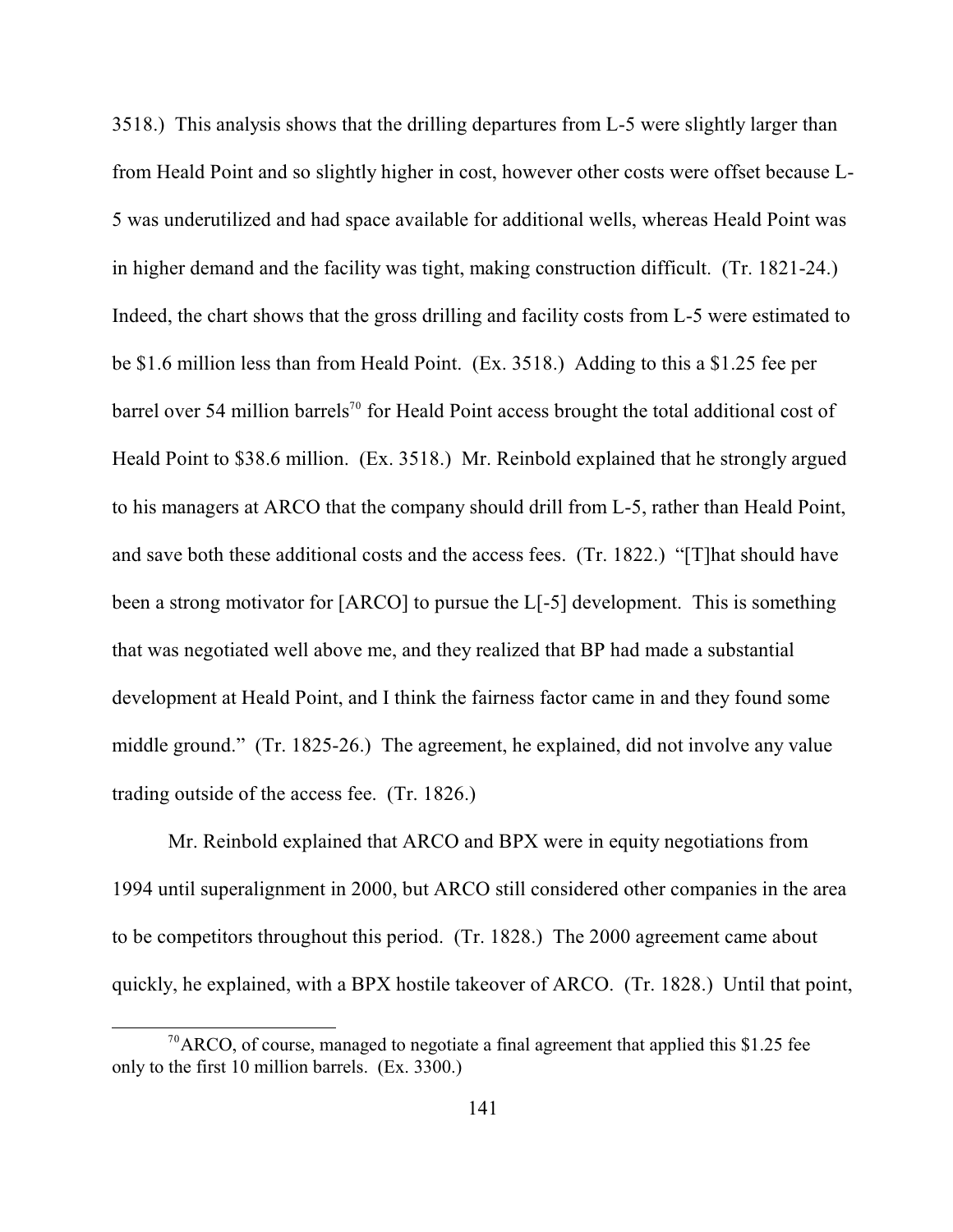"[w]e regarded our job as protecting the shareholders['] interest, and we fought vehemently for every dollar." (Tr. 1828-29.)

During cross-examination, Mr. Reinbold admitted that the 1994 agreement does not include a mention of injection wells being included in the access fee cost. (Tr. 1831-32.) He agreed that the companies' integration of interests was a major issue during the negotiation of the 1996 agreement. (Tr. 1834.)

Mr. Reinbold also acknowledged that had ARCO drilled its wells into West Niakuk from L-5, it would have processed that oil at the Lisburne Processing Center. (Tr. 1836.) To do this, however, ARCO would have needed BPX's consent, because, although BPX only owned a 20% interest in that facility, it had veto power.<sup>71</sup> (Tr. 1837.)

BPX's Dr. Frankenburg also presented testimony relevant to the damages phase of the case. Dr. Frankenburg offered her opinion on the access fees in the FSAs and regarding the costs of the facility. She explained that the monetary considerations in FSAs have two parts: capital expenses and operational expenses. "The capital component can be called either a capital access fee or an equipment access fee. And it's calculated usually on the total cost to build the facility divided by the total projected through-put  $\dots$ ." (Tr. 870.) The operations and maintenance fee "is that annual cost to run the facility," which is charged to the oil owners utilizing the facility. (Tr. 871.)

 $10<sup>71</sup>$ On redirect, Mr. Reinbold testified that BPX could not unreasonably deny access and had suggested in 1993 that it would support ARCO and Exxon's use of the Lisburne processing center if those companies drilled their West Niakuk wells from L-5. (Tr. 1844-45.)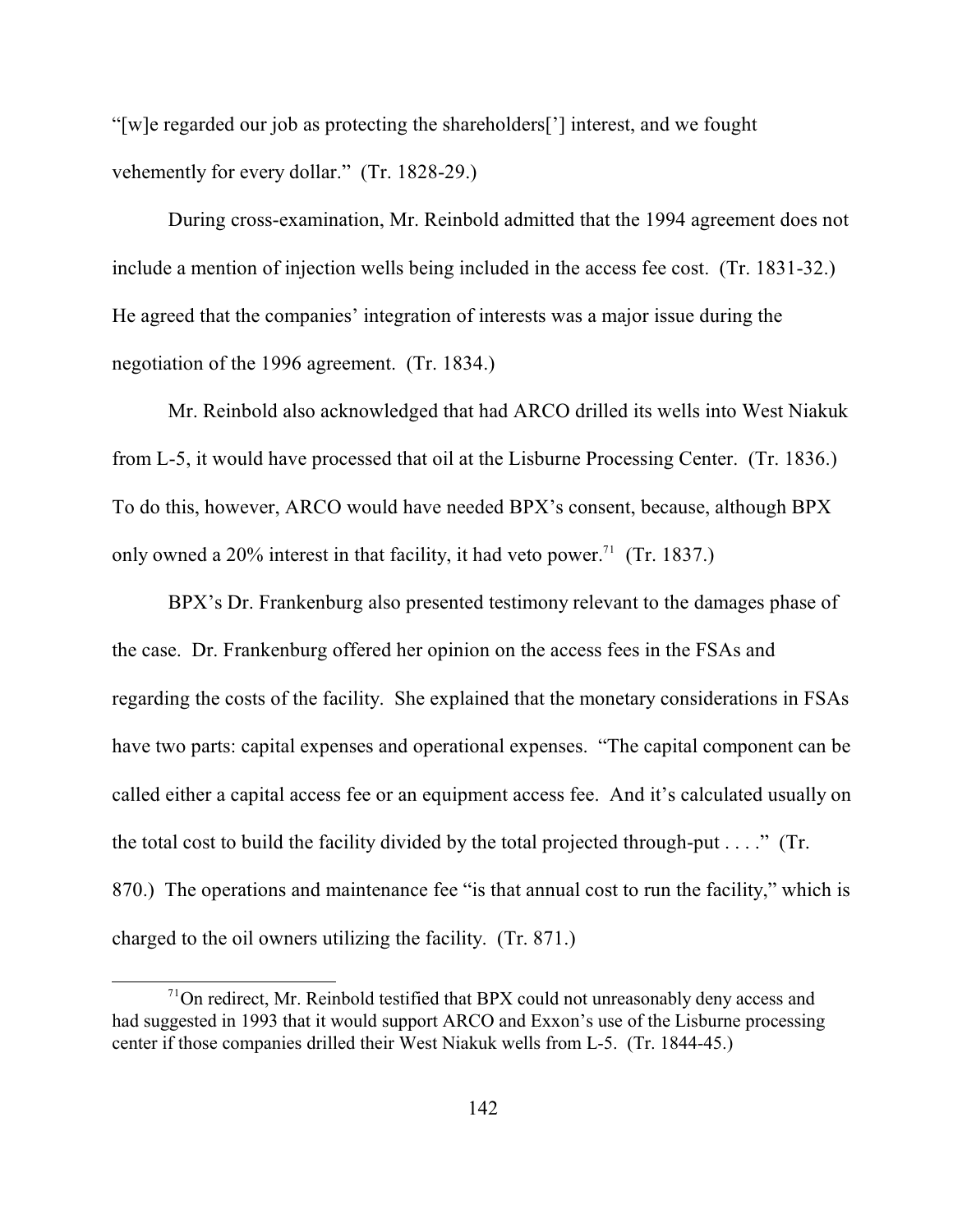Dr. Frankenburg next testified regarding the total cost of the Heald Point facility construction. Dr. Frankenburg testified that in her February 2009 declaration, she gave a total cost figure of at least \$47 million. (Tr. 872; Ex. 3286.) She explained that she used "at least" because she knew she "didn't have complete cost data" at that time. (Tr. 872.) That number was based on a spreadsheet of financial data, which she testified was inaccurate. (Tr. 872; Ex. 3424.) Since her declaration, she had additional data added to the spreadsheet, which produced a total construction cost of \$57.9 million. (Tr. 872-73; Ex. 3511.) She also produced a 1994 internal memorandum showing that at that time the total facility forecast cost was \$58.4 million. (Tr. 873; Ex. 3271.)

Finally, she testified that the West Dock, the facility built on the Ahmaogak allotment, is similar to Heald Point because of its "very strategic and valuable location." (Tr. 874.)

[T]here are so many people that want to use it and it's such a limited space and limited amount of time that you can barge things in, that they have meetings twice a year when all the users get together and we try to coordinate the barge season and the winter staging season.

(Tr. 875.)

During cross examination, Dr. Frankenburg confirmed that her erroneous \$47 million figure for construction costs was all that had been provided to the plaintiffs when the plaintiffs' experts were preparing reports. (Tr. 881.) Comparing the original summary of costs that had produced the \$47 million figure (Ex. 1170) with the updated summary of costs (Ex. 3511), shows figures that she testified had been placed in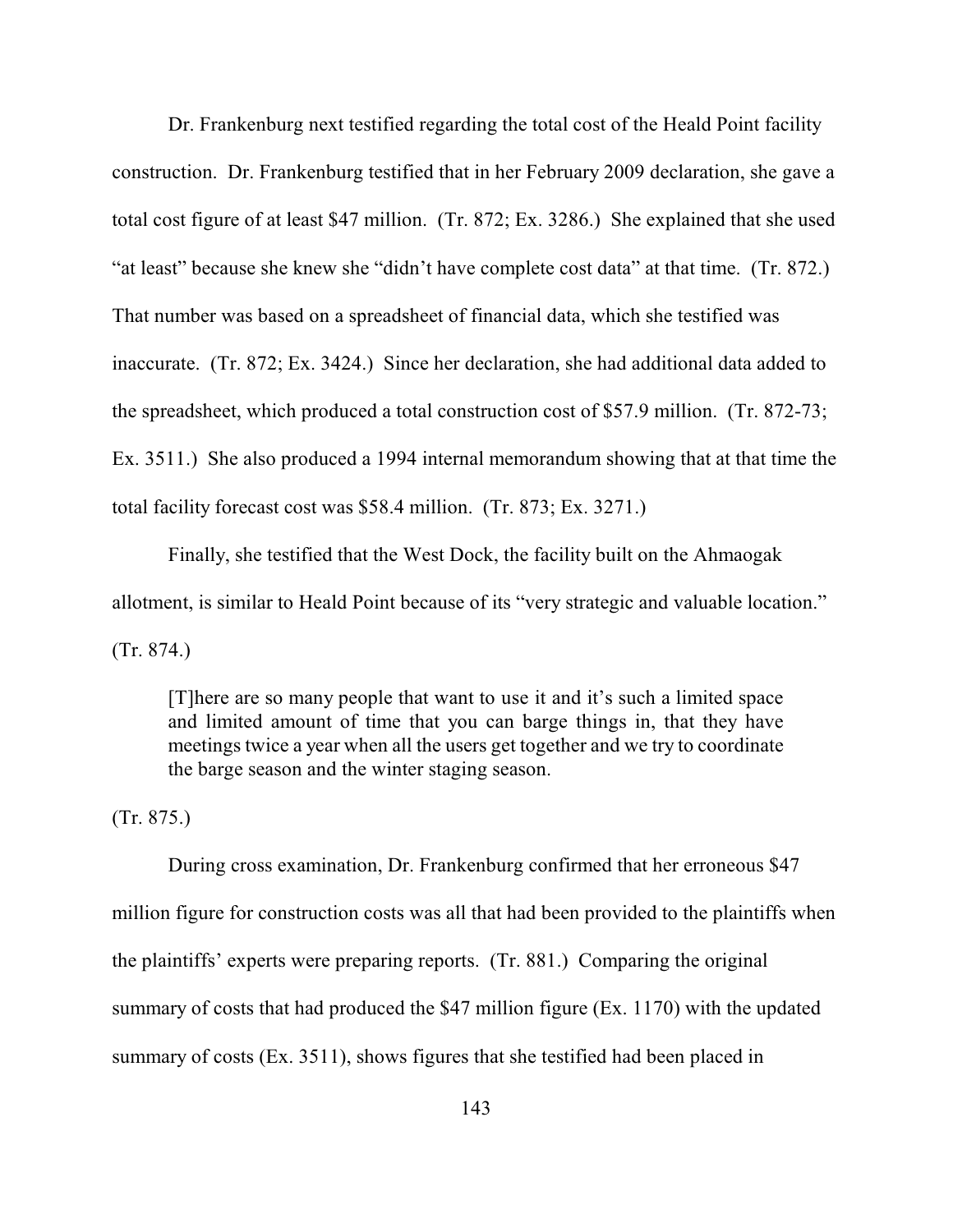incorrect years. (Tr. 881-82.) In fact, Dr. Frankenburg admitted, even the summary sheet produced at her deposition, which was supposed to be a corrected version, had some errors which she was unable to reconcile during her deposition. (Tr. 881-883.)

The defendant-intervenors next called Mr. Leon Barry, an engineer who has worked in various capacities in the oil industry for 32 years, to testify. He is now an employee of ConocoPhillips, but worked for BPX on its Niakuk development from 1987 until 1994. (Tr. 2017.)

Mr. Barry testified that in 1988 he worked under the direction of Mr. Obeney to prepare a cost estimate for a bypass that would parallel Heald Point and connect to a causeway that would extend to Niakuk Island #4, the preferred drilling location at that time. (Tr. 2017.) The purpose of this estimate was to calculate the cost of not using the Oenga allotment and to provide the context for negotiating lease terms with the Oengas. (Tr. 2018.) He explained that his cost estimates for this bypass, not including the causeway to the island, ranged from \$3.8 to \$5.3 million in 1988 dollars, depending on the width of the road and source of the gravel. (Tr. 2018-20; Ex. 3109.) He did not convert this estimate to present day value. (Tr. 2023.)

Mr. Barry was also involved in preparing BPX's submissions to the USACE for the causeway to Niakuk Island #4. (Tr. 2020.) He testified that based upon the concerns the USACE expressed regarding the causeway, "there was no indication that the [USACE] would have opposed a gravel bypass adjacent to Heald Point," because such a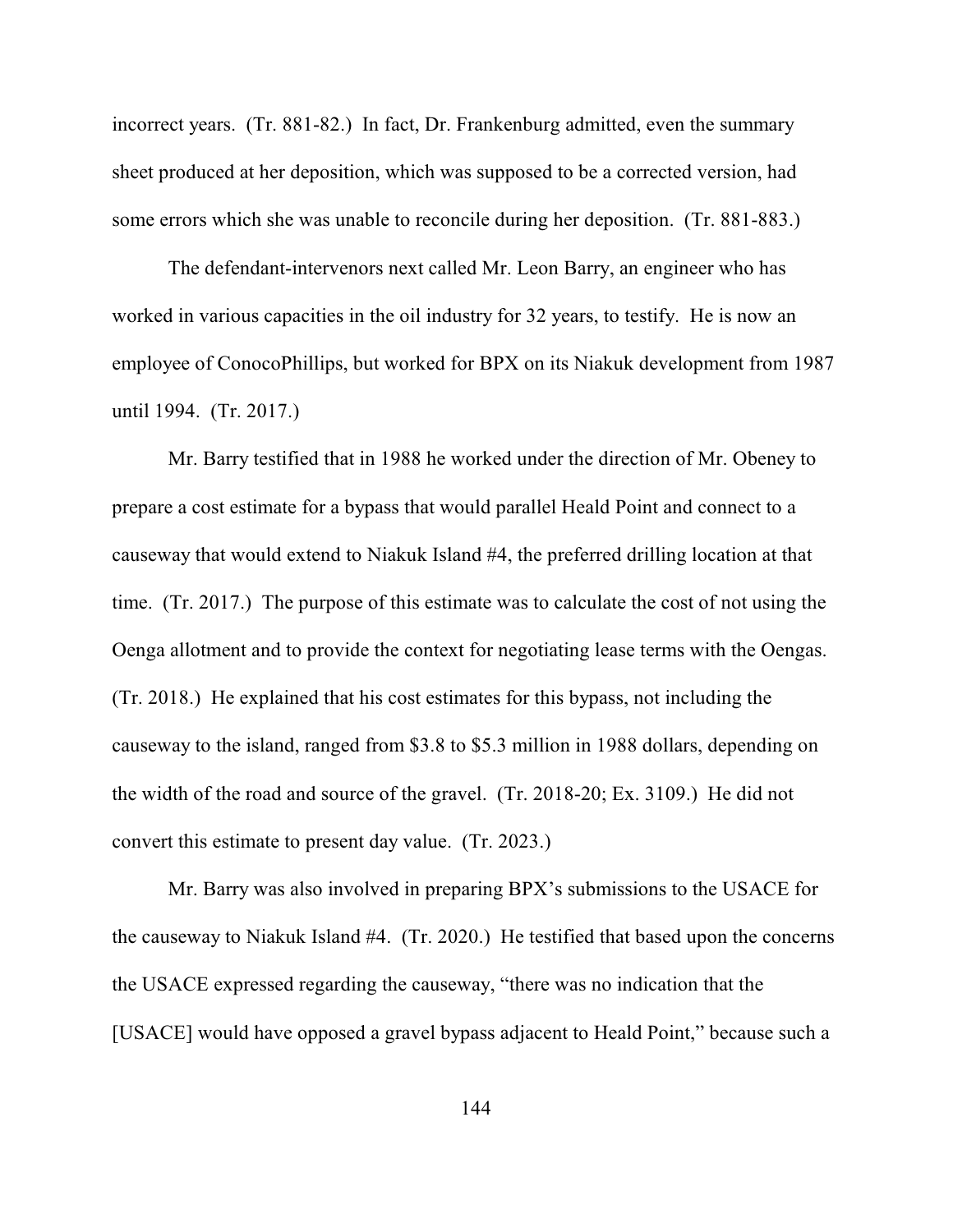bypass would not have implicated the particular environmental issues that USACE identified in its decision. (Tr. 2021-23.)

During cross examination, Mr. Barry confirmed that although the bypass was considered conceptually distinct from the causeway, the design was the same for both. (Tr. 2028.) He also confirmed that he had not consulted with BPX's legal department to determine whether there were other considerations, such as the potential of blocking ingress to and egress from the Oenga allotment, that might be implicated by such a bypass option. (Tr. 2029-32.)

The defendant-intervenors' final witness was Dr. John Hekman, who holds an MBA and Ph.D in economics from the University of Chicago. (Tr. 2161.) Dr. Hekman's specialty throughout his academic career at numerous institutions has been the connection of economics to real estate. (Tr. 2161-62.) He stated that the main problem with Dr. Power's opinion was that Dr. Power had not rendered a market rent opinion, but instead had determined use value and economic value to suggest a rent that the allotment could command. (Tr. 2169, 2218-19.) "Any rent opinion that's not based on a market perspective by definition can't be a market rent opinion." (Tr. 2216.)

Dr. Hekman defined economic rent as "value over and above what would be necessary to bring . . . that land . . . to the market." (Tr. 2164.) He explained the difference between use value and market value using the "water-diamond paradox": water has a very low market value, but high use value because of its necessity for life;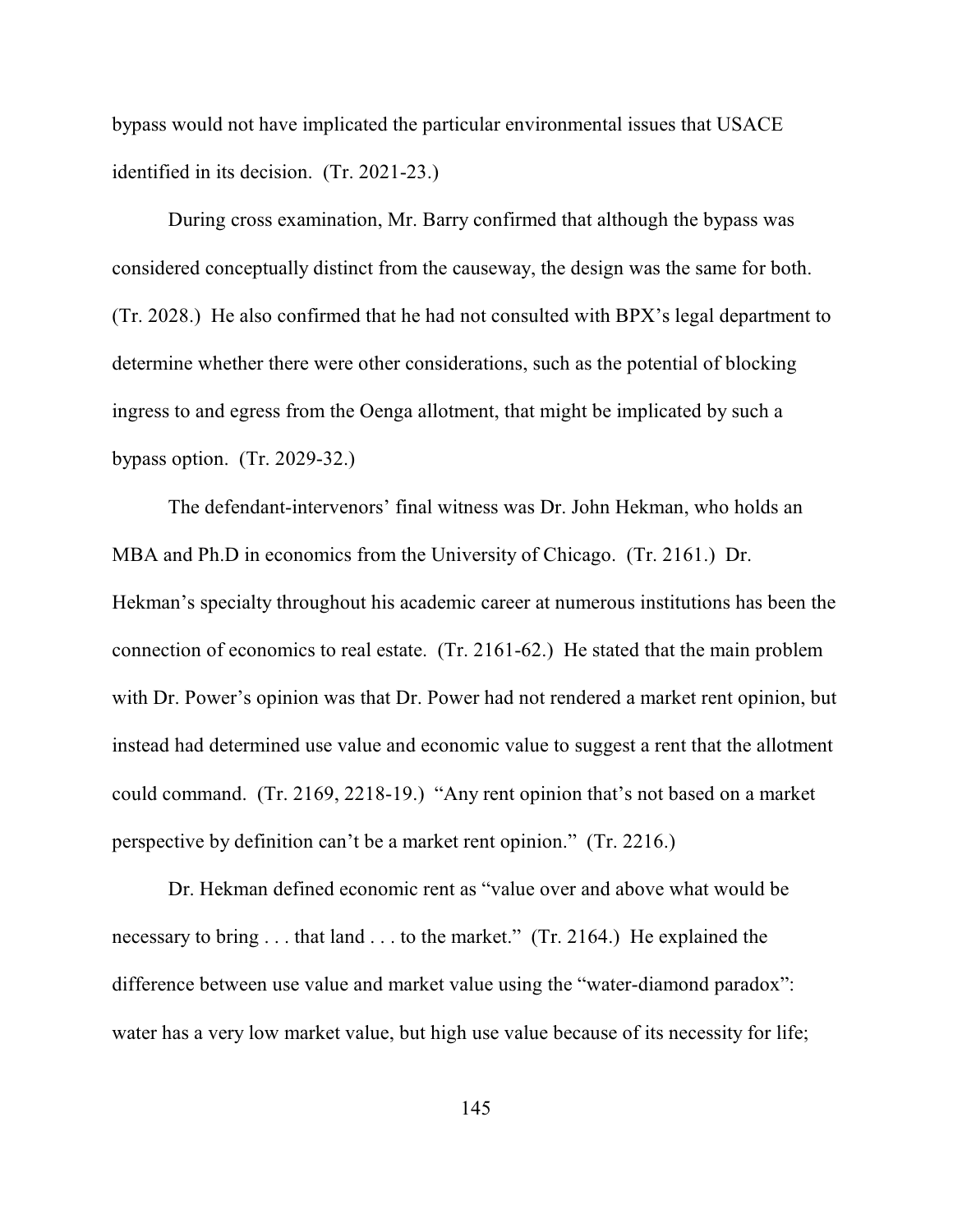diamonds have little use value but very high market value because of their scarcity. (Tr. 2166.) Thus, he explained, neither economic value nor use value are a measure of market value. (Tr. 2166-67.)

Dr. Hekman explained that determining market value for land requires defining the relevant market, both by geography and by the presence of certain buyers or sellers. (Tr. 2168.) The relevant market for the Oenga allotment would be other properties on the North Slope. (Tr. 2202.) Dr. Hekman testified that he concluded that this market is functioning and market prices are responding to supply and demand in the usual way. (Tr. 2204.) He did acknowledge that most of the land is owned by the state and there are few private land holdings. (Tr. 2204.) Prices from outside that defined market are not relevant because different markets determine prices in different ways. (Tr. 2169.) At the core of Dr. Hekman's opinion was his assertion that there are comparable properties to the Oenga property on the North Slope and therefore there was no need to use other appraisal techniques to determine value. Dr. Hekman did not however perform an appraisal of the Oenga property to determine fair rental value.

Regarding Dr. Power's income approach based on the \$1.70 per barrel access fee, Dr. Hekman testified that this analysis treats the allotment as a holdout, which is "not really a theory of value of property." (Tr. 2170.) Further, he testified that while it is critical to this theory that there be a residual after subtracting the capital cost from the revenue produced by the access fees, there is no evidence ARCO and BPX intended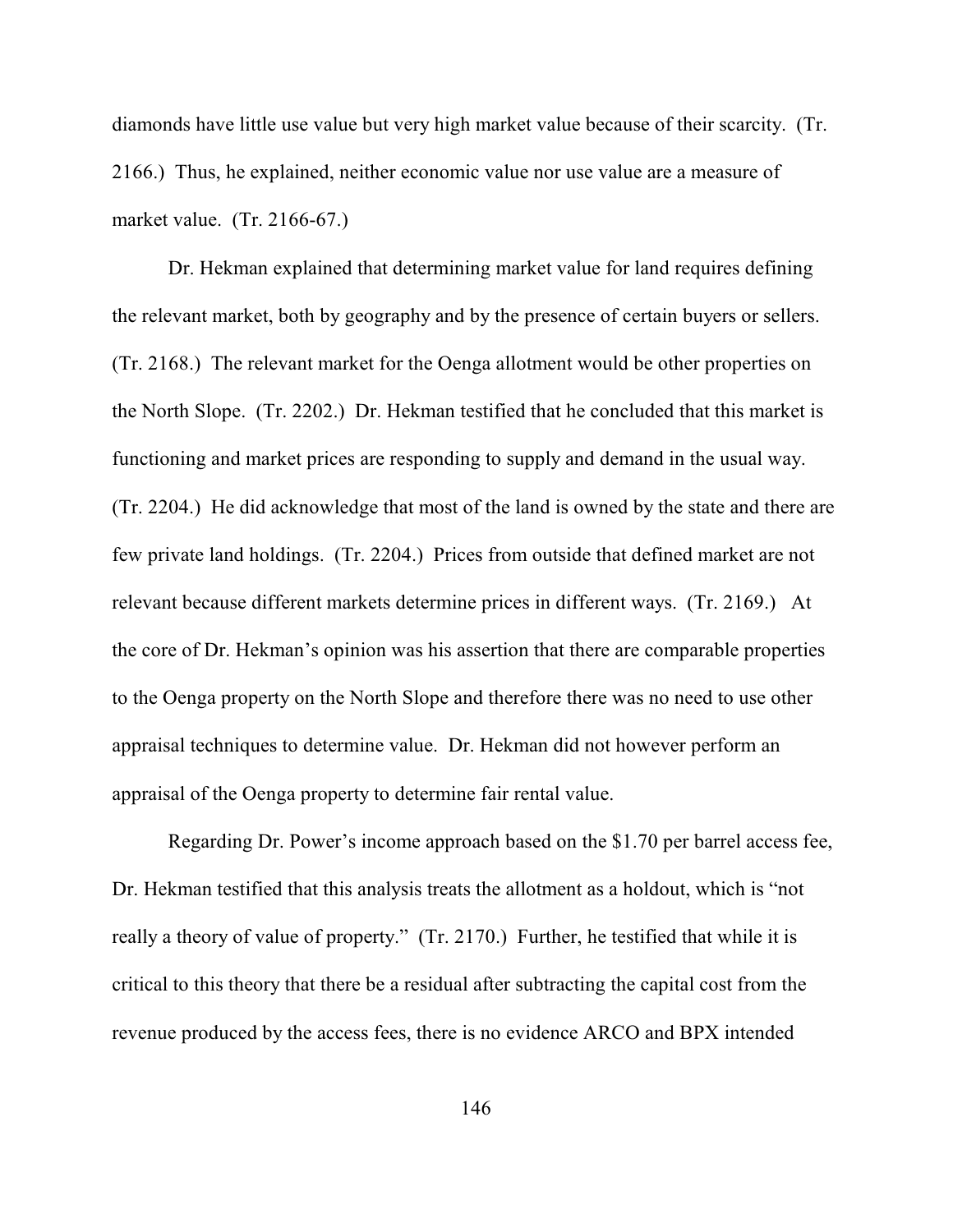there to be any revenue beyond those capital costs. (Tr. 2171-72, 2222.) Rather, relying on the 1993 Jack Golden letter, he testified that the basis of the agreement was that ARCO and Exxon were simply sharing in the capital investment. (Tr. 2172; Ex. 3243.) He agreed that it is conceivable that the parties to the negotiation thought the \$1.70 fee would apply for all oil produced from West Niakuk, but stated that the 1994 agreement applies only to the first well drilled. (Tr. 2173-74; Ex. 3263) Similarly, he explained, in the 1993 to 1994 time frame, the best estimate of recoverable reserves was 54 million barrels, but by 1995 the companies believed production would reach 100 million barrels. (Tr. 2176-77.) "[M]y opinion is from the documents that ARCO was willing to pay the \$1.70 in order to find out what was there and then to negotiate, all the time holding it to the measure of cost divided by barrels in the reservoir." (Tr. 2178.) Further, he calculated that the fees ARCO actually paid for access to the Heald Point facility totaled only \$17 million, far short of the cost of the facility. (Tr. 2223.)

Dr. Hekman further testified that Dr. Power applied the income approach incorrectly because he allocated all of the calculated residual attributable to the land to the Oengas rather than saying that the outcome of a negotiation would be some "indeterminate" amount in the range between what the allotment was worth to the parties. (Tr. 2180-82.) He disagreed with Dr. Power's notion that in a competitive situation the amount paid for the allotment would approach the complete value of its locational advantage. (Tr. 2181.)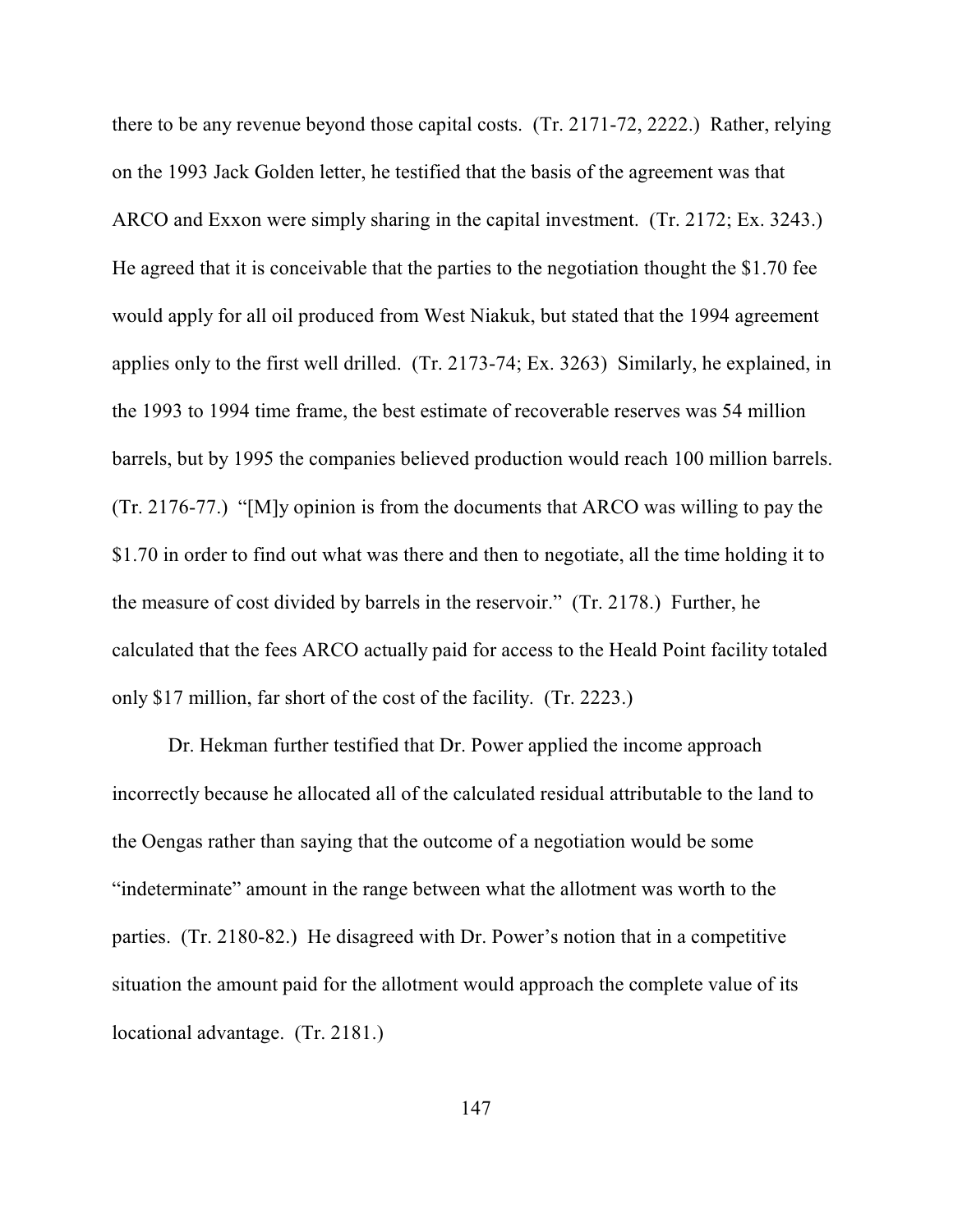Dr. Hekman stated that the most BPX would have been willing to pay for the allotment would be the cost savings afforded to it as compared to other alternatives. (Tr. 2184.) "Therefore any estimate Dr. Power has of his income approach or his royalty approach that result in a value that's greater than the cost savings is irrelevant." (Tr. 2184.) Dr. Hekman took issue with Dr. Power's reliance on the subsea pipeline as the appropriate cost savings alternative. Dr. Hekman testified that a better, less expensive option would have been the bypass road with a drill pad, which contemporaneous evidence showed would have cost \$3.8 to \$5.3 million. (Tr. 2186-88; Ex. 3110.) Dr. Hekman testified that BPX would have most likely looked to the bypass drill pad alternative if the cost of renting the allotment had been too high. (Tr. 2188) Dr. Hekman did acknowledge in his testimony that it would be proper to allocate the cost savings attributable to use of the allotment over the cost of the bypass based on "output shares," as Dr. Power had done. (Tr. 2188.) Dr. Hekman calculated those shares to be 27.2% for West Niakuk, 4.6% for Lisburne and 2.7% for Raven. (Tr. 2188.) He also discussed the options of drilling from a pad just south of the allotment or from L-5, noting that these costs appear to be \$483,000 plus "up to a couple million" for the drill pad south of the allotment, or a zero or even a negative difference as compared to Heald Point for the L-5 option. (Tr. 2188-90, 2205.) Although Dr. Power indicated that the cost savings approach provided an annual rental figure for the life of the project, Dr. Hekman stated that any cost savings provided by the allotment "are one-time events . . . . not an annual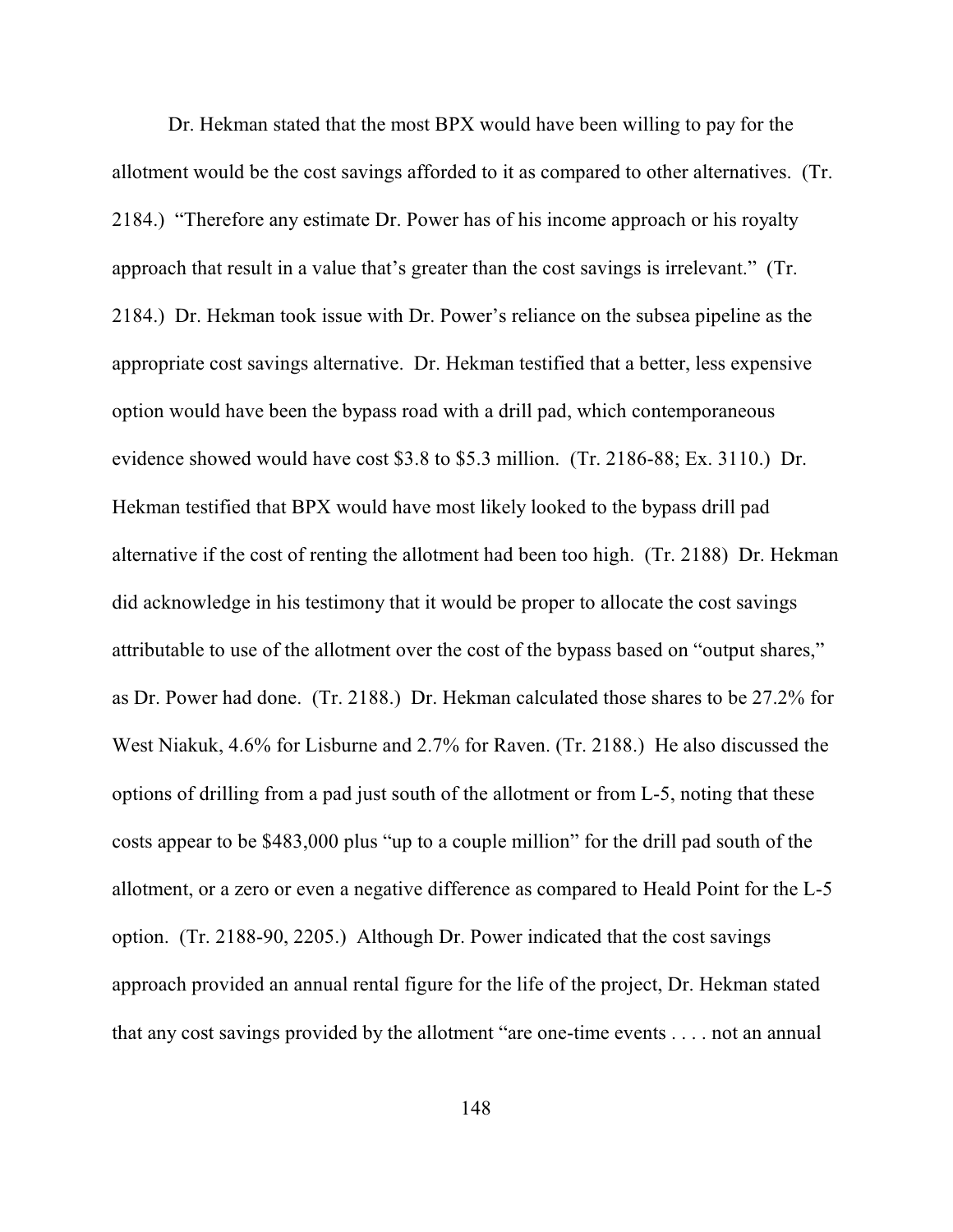cost savings." (Tr. 2225.) Further, Dr. Hekman stated that "it's incorrect for him to allocate all of what he calculates as being the cost savings . . . to the land, that it's the negotiating range and so it would be somewhere between the minimum and the maximum . . ." (Tr. 2224-25.) Dr. Hekman did not, in his testimony, take issue with Dr. Power's use of a 7% nominal discount rate in his cost savings analysis. Nor did Dr. Hekman fault Dr. Power for relying upon the lease to increase the annual rent based on CPI.

Dr. Hekman testified that Dr. Power's royalty approach was not supported. (Tr. 2169.) Dr. Hekman testified that other royalty arrangements are not relevant because the properties in Michigan and Utah were very different. (Tr. 2212-14.) Dr. Hekman further testified that the only Kuukpik agreement that could be relevant is the surface use agreement. \*\*\*\*\*

Dr. Hekman testified that the 2006 and 2010 appraisals to which Mr. Carlson testified already include premiums and discounts for special factors in the North Slope market, and so the "Oenga allotment has explicitly gotten a premium for its location and for the factors that make it a drilling location." (Tr. 2214-15.)

During cross-examination Dr. Hekman clarified that the \$3.8 to \$5.3 million estimated cost of a bypass did not include the cost of a drill pad but explained that the cost would not be different than the construction of a drill pad on Heald Point or elsewhere. (Tr. 2228-29.) He explained that he sees this bypass drill pad as an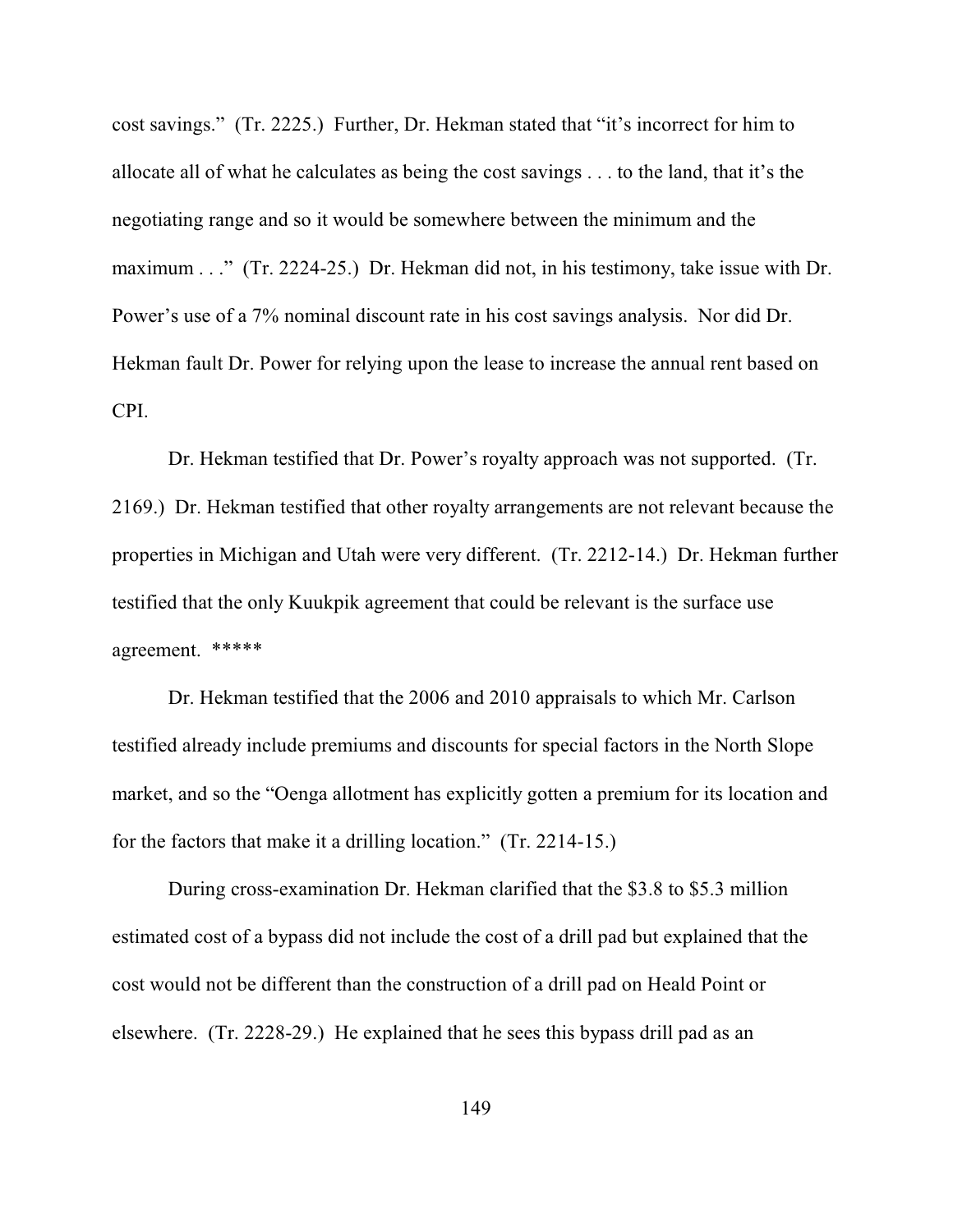alternative to all production from Heald Point, including Raven, West Niakuk and Lisburne. (Tr. 2231, 2235.) However, he acknowledged that he did not analyze whether the bypass drill pad could have been permitted or whether building a bypass so close to the allotment would have been legal. (Tr. 2230.) He testified that a drill pad just south of the allotment was an alternative for production from the Lisburne PA. (Tr. 2233, 2235.) He testified that the L-5 ARCO site was an alternative for production from the Lisburne, West Niakuk, and Raven PAs. (Tr. 2235.) However, Dr. Hekman was unable to identify any expert testimony or document that supports his opinion that production from the Raven PA would have been possible from L-5, nor did he appear to have any understanding of the geography of the various accumulations of oil surrounding the Oenga allotment. (Tr. 2236.) \*\*\*\*\*

# **4. Plaintiffs' Rebuttal Witness<sup>72</sup>**

The plaintiffs called Edward Morse as a rebuttal witness to testify regarding the correctness of the BIA's previous appraisals of the allotment. Mr. Morse has thirty-seven years of experience as a real estate appraiser, is certified to practice in two states, and holds two professional appraiser's designations.(Tr. 2249-50.) He holds an MBA and JD from Gonzaga University. (Tr. 2249.)

Mr. Morse testified that the particular unique features of the allotment, the small amount of privately-owned land in the area, and the limited market activity mean that

 $12$ <sup>72</sup>The plaintiffs also called Dr. Power for rebuttal, and that testimony was summarized previously in conjunction with his direct and cross-examination testimony.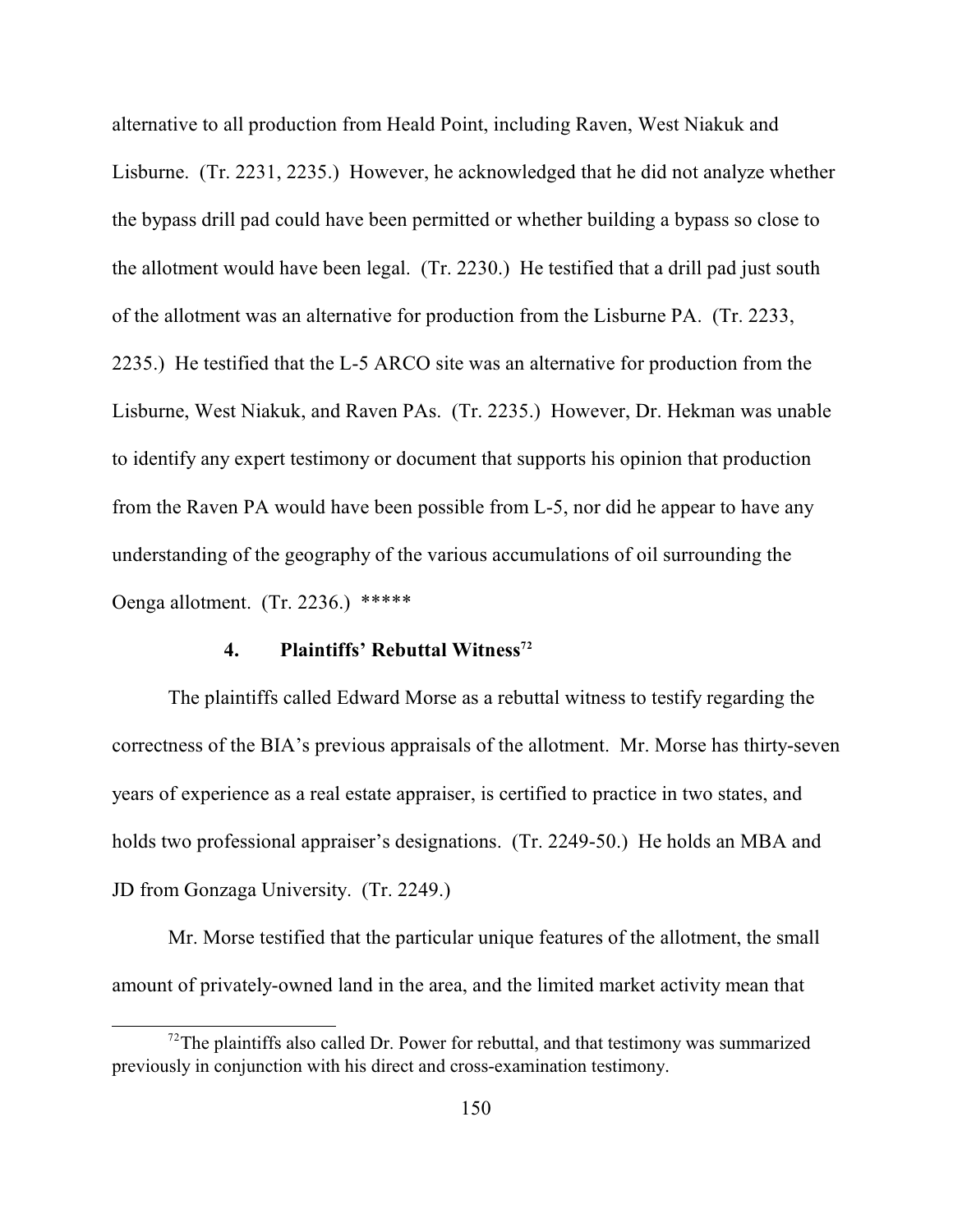"there isn't an active market for the type of use or type of property that is the subject," and makes this "a difficult appraisal assignment." (Tr. 2251-52.)

Mr. Morse addressed each of the previous appraisals and appraisal reviews of the allotment, beginning with the 1988 BPX-commissioned Renfro appraisal and including the 1989 BIA review, the 1993 appraisal, the 1994 Bonnet appraisal, a 1994 review of the Bonnet appraisal, a 1997 appraisal review supplementing the Bonnet appraisal, and the 2005 Guinn appraisal setting rent back to 2002. (Tr. 2254-65.) He addressed each individually, but noted common themes of incorrect methodologies and failure to comply with formal appraisal requirements, including failure to identify the allotment's highest and best use, lack of reference to comparables with the same highest and best use as the allotment, use of dissimilar comparables, failing to recognize the change of use of the allotment from a road to a directional drilling facility, and inappropriate conversions from sale values to rental values. (Tr. 2254-65.) In doing so he used phrases such as "the value estimate is not credible," (Tr. 2258), "the mistakes are substantial," (Tr. 2261), "the value is understated," (Tr. 2262), and "their conclusions are arbitrary and unsupported," (Tr. 2263).<sup>73</sup>

 $\frac{73}{2}$ One "comparable" property defendants' witnesses have suggested should be given weight is a native allotment owned by the Leavitt family. A survey error had led to an encroachment by BPX, and the family and company worked out a price of \$150,000 for a perpetual right-of-way to 16.59 acres of the allotment in 1990. (Tr. 1606-07, 1611.) Dr. Power testified that he did not find this to be a true comparable to the Oenga allotment because the oil company in the case of the Leavitt allotment had other readily available alternatives for placement of a drill pad. (Tr. 1713, 2333-34.) Mr. Truax agreed that he understood the "competitive circumstance" involved in the Leavitt allotment to be "not quite identical" to that of the Oenga allotment. (Tr. 1752.) Likewise, Mr. Morse explained that he did not see this as a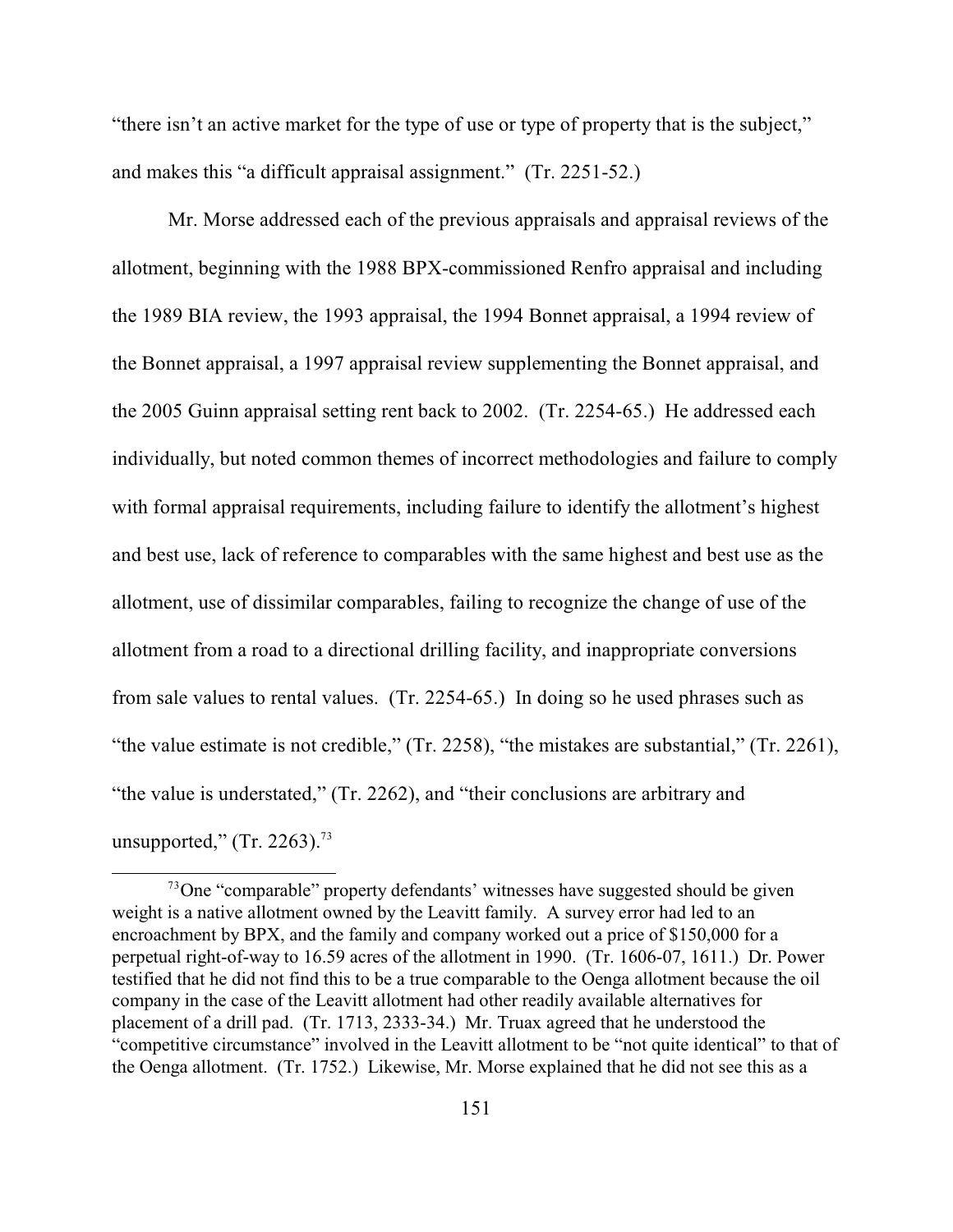With regard to the 2007 Carlson appraisal, Mr. Morse testified that it used no similar drill sites as comparables, but rather used inland sites with different highest and best uses, downplaying or ignoring the physical, legal, and economic attributes of these properties. (Tr. 2265-66.) He testified that Mr. Carlson marginalized many of the attributes of the allotment and stated that at least 75% of the allotment was essentially surplus, "produc[ing] a significant discount even though the whole peninsula contributes to the savings and the reach and the attributes, unlike the inland generic sites . . . ." (Tr. 2266.) He explained that parts of the report states that consideration of directional drilling sites would produce a use, rather than market value. (Tr. 2267.) Mr. Morse testified that this premise is incorrect, stating, "[I]f a directional drilling use is the highest and best use for this, then it's not use value. It is market value because this is a property that is solely and uniquely adapted to that kind of use. It's a peninsula that reaches out toward the oil fields." (Tr. 2267.)

His objections to Mr. Carlson's 2010 appraisal were similar in that the comparables "are inadequate because they are dissimilar." (Tr. 2269.) Again, he testified, the report includes no explanation for the heavy discounting of the stem acreage nor of the highest and best use of that part of the allotment. (Tr. 2269.) "In my opinion,

comparable because of the lack of uniqueness of the Leavitt location, plus the differences in the type of transaction. (Tr. 2294-95.)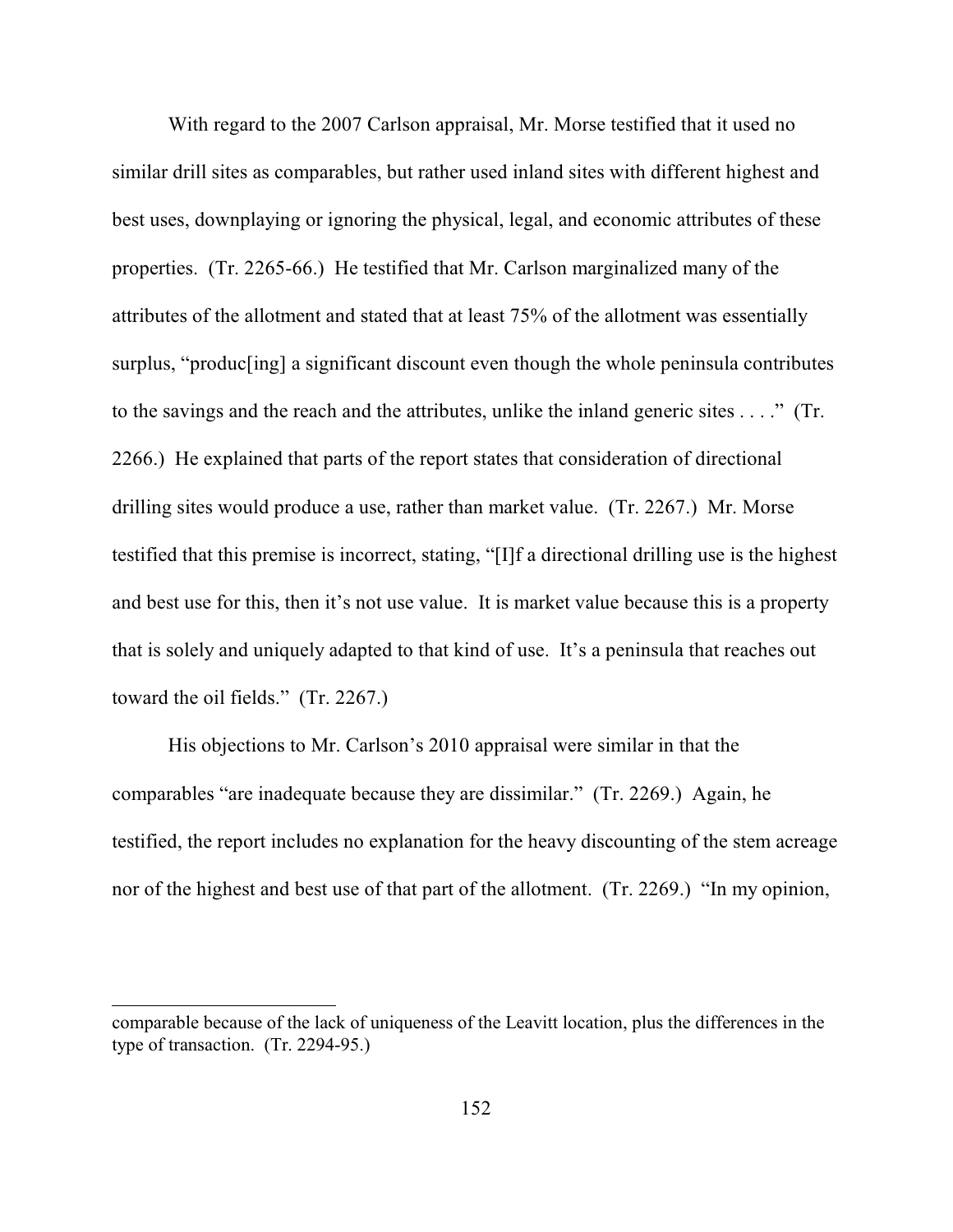the conclusion for rent is unsupported because the comparable data is all based on different highest and best use." (Tr. 2270.)

Because of the dearth of comparable data, none of these analyses provided an upper or lower range of the market value of the allotment. (Tr. 2272.) He explained that vacant, generic tundra in the area may form the lower end of the range, but no one has been able to bracket the upper end of the range of value because of the lack of sales. (Tr. 2272-73.) He explained that it is inappropriate to use sales with different highest and best use as comparables because "you generally have no basis to understand . . . the degree and the magnitude of the adjustment involved." (Tr. 2285-86.) Mr. Morse agreed that valuations need a "reality test" but where there is no "data that provides the upper end of the range with savings and attributes that matches the subject property," valuation requires other techniques beyond the use of sales comparisons. (Tr. 2274.) He explained that The Appraisal of Real Estate suggests alternative techniques such as market extraction and various income capitalization techniques in such a situation. (Tr. 2282 (citing The Appraisal of Real Estate, supra, at 299-300).) Where there is a problem with the use of substitution, "you have got to expand the techniques and the tools in the toolbox . . . in order to value property or value property components." (Tr. 2282.)

Regarding Mr. Marchitelli's report, Mr. Morse criticized Mr. Marchitelli for concluding that he could not find a reasonable basis for the incremental value of the surface rights at issue in this case and then providing a 10% figure for the value of those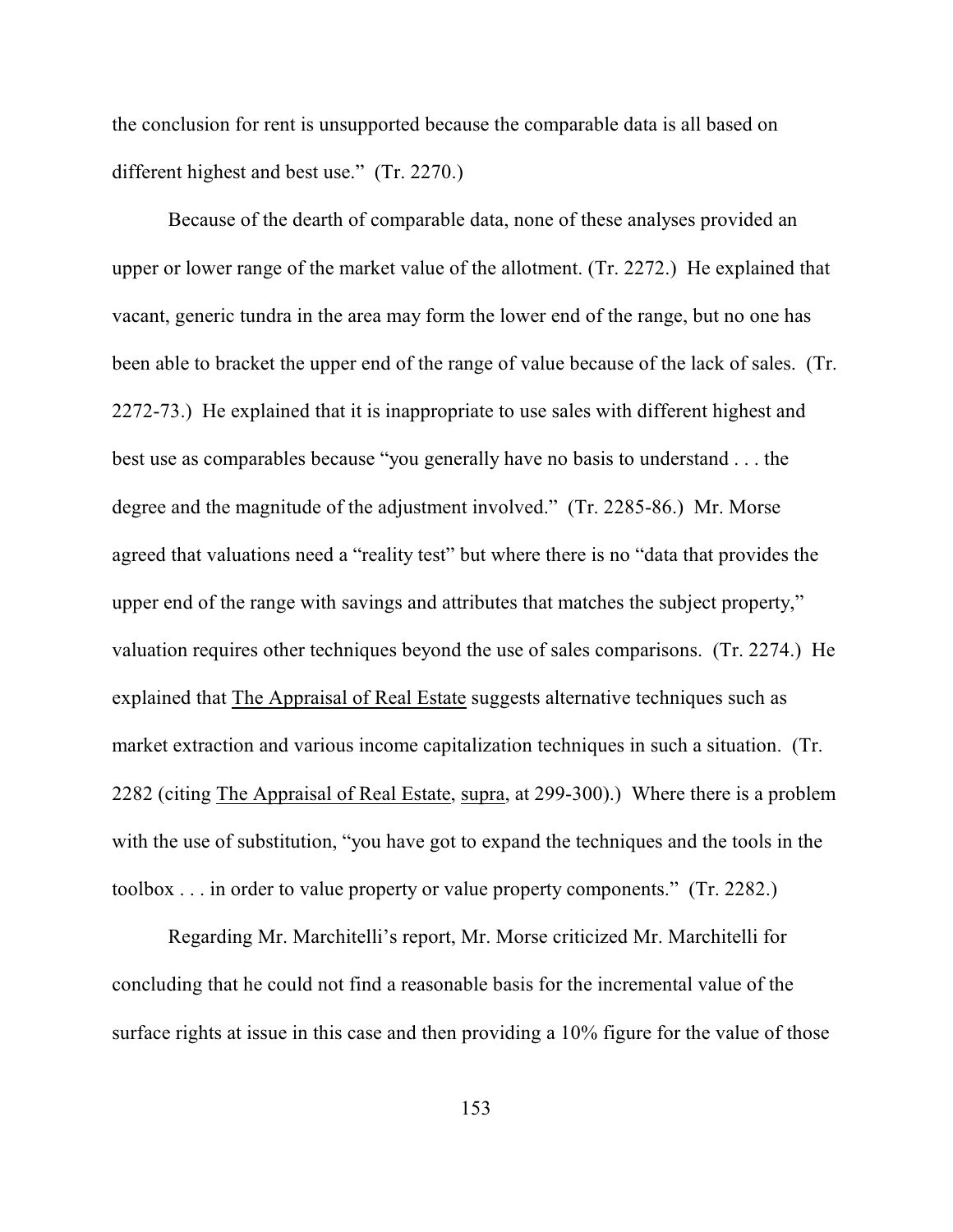rights. (Tr. 2271.) He also noted that Mr. Marchitelli confirmed that the highest and best use of the allotment is directional drilling and that the comparable data is dissimilar. (Tr. 2271.)

He explained that Mr. Tesh's report is essentially an appraisal review but does not conform with the formal standards for such a review. (Tr. 2276.) He testified that Mr. Tesh apparently did not understand the changed use of the property over time, and that the value of that highest and best use has never been appropriately measured and studied. (Tr. 2277.) He noted that Mr. Tesh acknowledged that the allotment has special attributes making it more valuable than the surrounding property, "and I think that's a telling admission because in the history of appraisals that were performed, it was always compared to generic inland tundra property and treated and valued as though it had no special attributes, and it had no additional value . . . ." (Tr. 2277.)

Mr. Morse testified that the problems with these appraisals are material: "They relate to the actual conclusion that is reached, and . . . in my opinion, destroy the credibility of the value conclusions . . . ." (Tr. 2279.) He testified that these appraisals are not appropriate for use as a damages estimate in this case. (Tr. 2279-80.)

Mr. Morse testified that to appraisers market rent and economic rent are terms that are used interchangeably. (Tr. 2286.) Use value, he explained, is the value of a property for a specified use. (Tr. 2286.) "When that use is the same as its highest and best use, then it will be market value  $\dots$ ." (Tr. 2286.)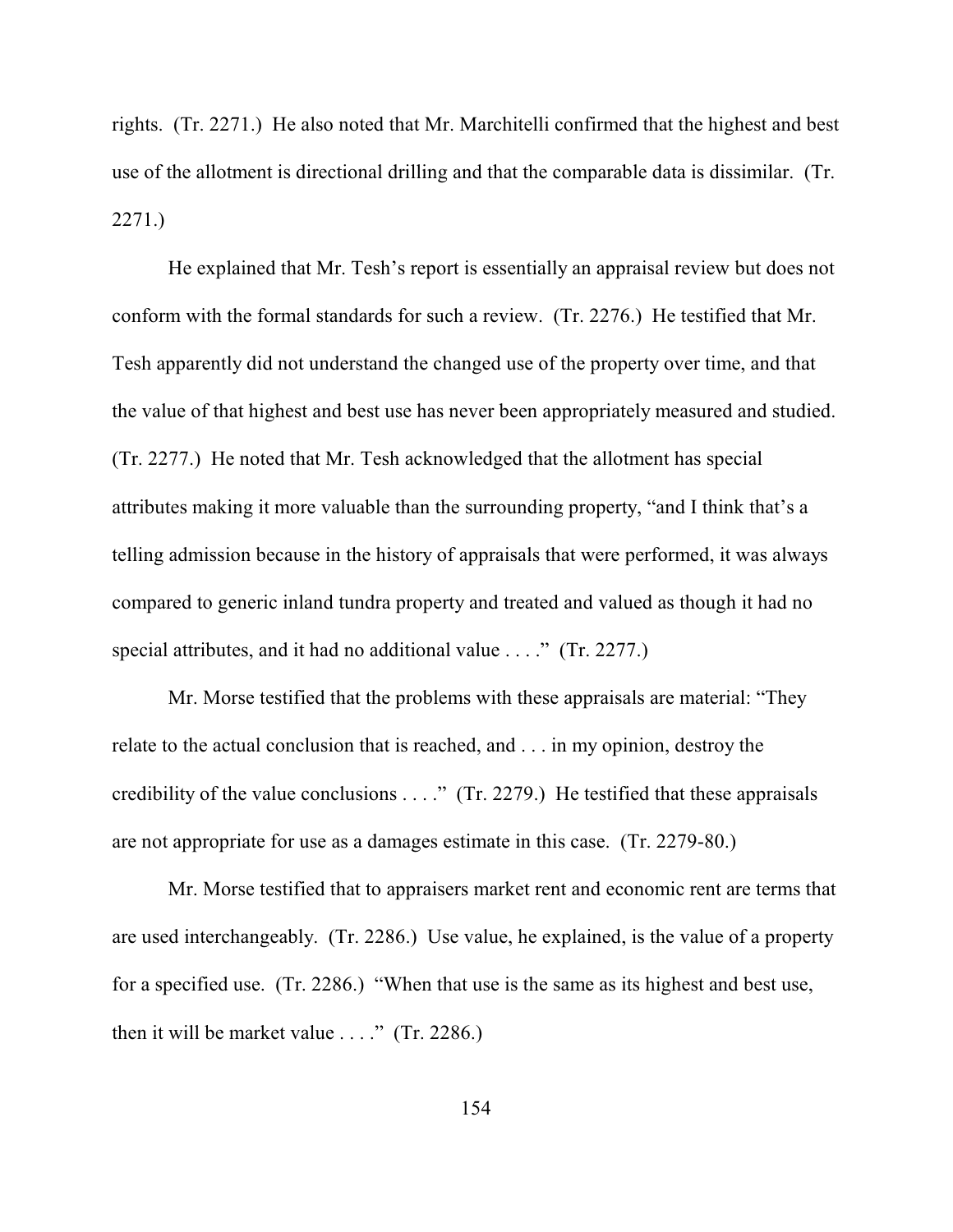Mr. Morse admitted during cross-examination that he has never appraised the allotment himself. (Tr. 2296.) He also stated that he has not analyzed Dr. Power's report nor is he in a position to render an opinion about Dr. Power's value conclusions. (Tr. 2315.) Mr. Morse clarified that use value is not measured in terms of value to a particular person, rather it is the value for a specified use, whether or not that use is also the highest and best use of the property. (Tr. 2298, 311-12.)

## **B. Damages: Conclusions**

Based on the testimony and evidence introduced regarding damages, the court finds as follows: First, the court finds that the Oenga allotment is a unique property that by virtue of its location and potential use as a directional drilling site with access to transportation corridors and the ARCO processing facility is difficult to appraise and value because there are no comparable properties on the North Slope with these same benefits. Government experts Mr. Tesh and Mr. Marchitelli both told the court that they believed the property was unique and would be difficult to appraise and value. This was confirmed by Mr. Truax and Mr. Morse, who, testifying on behalf of the plaintiffs, made it plain that appraisals of unique properties are difficult and that fair market valuations of such properties must be made using several appraisal tools.

In this regard, the court finds based on the testimony of Dr. Power, Mr. Truax, and Mr. Morse that the use of the traditional comparables sales approach for determining fair market value was not appropriate in this case. Where, as here, there was uniform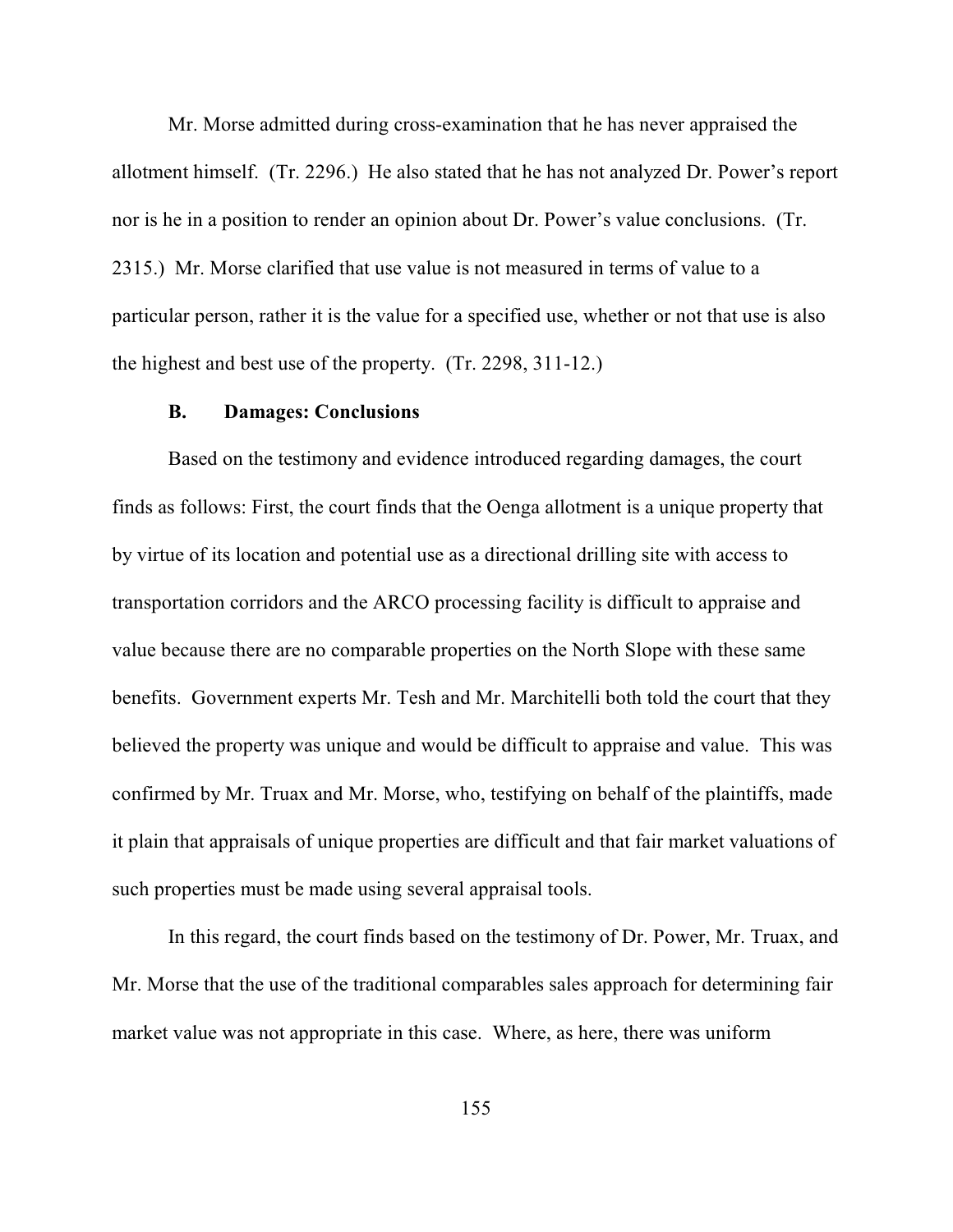agreement that the highest and best use of the property is for directional drilling and oil and gas development and production, with access to existing transportation and processing facilities, comparisons with other properties in the North Slope that have a different highest and best use are not of much assistance in valuing the subject property. As discussed at length in the court's denial of the motion to strike the testimony of Dr. Power (App. A), it is well settled in the appraisal literature that fair market value must be based on the highest and best use of the property. "[A]n adequately supported determination of the subject property's highest and best use provides the basis for the research and analysis of comparable sales . . . ." The Appraisal of Real Estate, supra, at 299-300; see also Snowbank Enters., Inc. v. United States, 6 Cl. Ct. 476, 484-85 (1984) ("An owner of property . . . is entitled to have the fair market value of his property determined by reference to its highest and best use.") (citing Olson v. United States, 292 U.S. 246, 256-57 (1934)). The principle of using comparative sales for valuation "implies that the reliability of the sales comparison approach is diminished if substitute properties are not available in the market." The Appraisal of Real Estate, supra, at 299; see also Cane Tennessee, Inc. v. United States, 71 Fed. Cl. 432, 438 (2005) ("It is understood that the value of comparable sales data varies directly with the similarity of the comparable properties to the [subject property].") (citing San Nichols v. United States, 617 F.2d 246, 251 (Ct. Cl. 1980)). "Regardless of how physically similar the potential comparable site is to the subject site, the sale property is not truly comparable if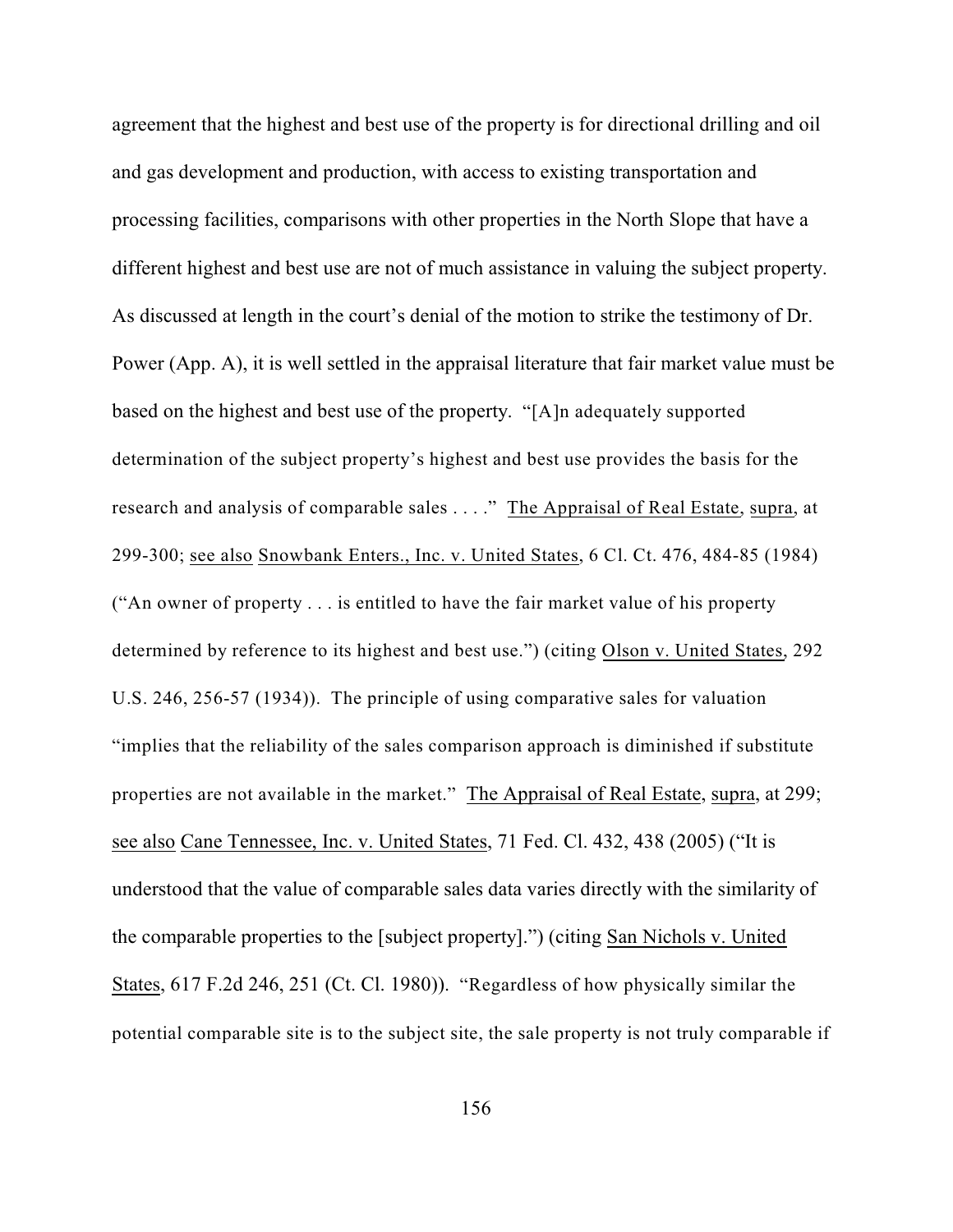it does not have a similar highest and best use as the subject and should be dismissed from further consideration in the analysis of the subject property." The Appraisal of Real Estate, supra, at 361. In addition, it is well-settled that if there are no comparable properties with which to compare the subject property, other techniques for determining value, such as a cost savings approach or income approach, must be used. Id. at 39; see also id. at 362; 4 Julius L. Sackman, Nichols on Eminent Domain § 12C-[3] (3d ed. 2009) ("[T]here are a number of approaches used in the valuation of condemned properties, namely, the market data or comparable sales approach, the cost approach, and the income approach."). Similarly recognizing the variability in appropriate approaches, the Federal Circuit has made clear that it is "'unwilling to restrict the trial courts to any single basis for determining fair market value.'" Barrett Refining Corp. v. United States, 242 F.3d 1055, 1061 (Fed. Cir. 2001) (quoting Servalli v. United States, 845 F.2d 1571, 1575 (Fed. Cir. 1988)).

In view of the foregoing authorities, the court finds that the testimony of the defendant's and defendant-intervenors' experts, including Mr. Tesh, Dr. Hekman, and Mr. Carlson, who testified that highest and best use is not determinative and that geography is the most important factor in determining value, was not supported by the appraisal literature. As Mr. Truax explained, geography is not the only, nor the most important when dealing with unique properties. He stated, "[I]f you don't look at the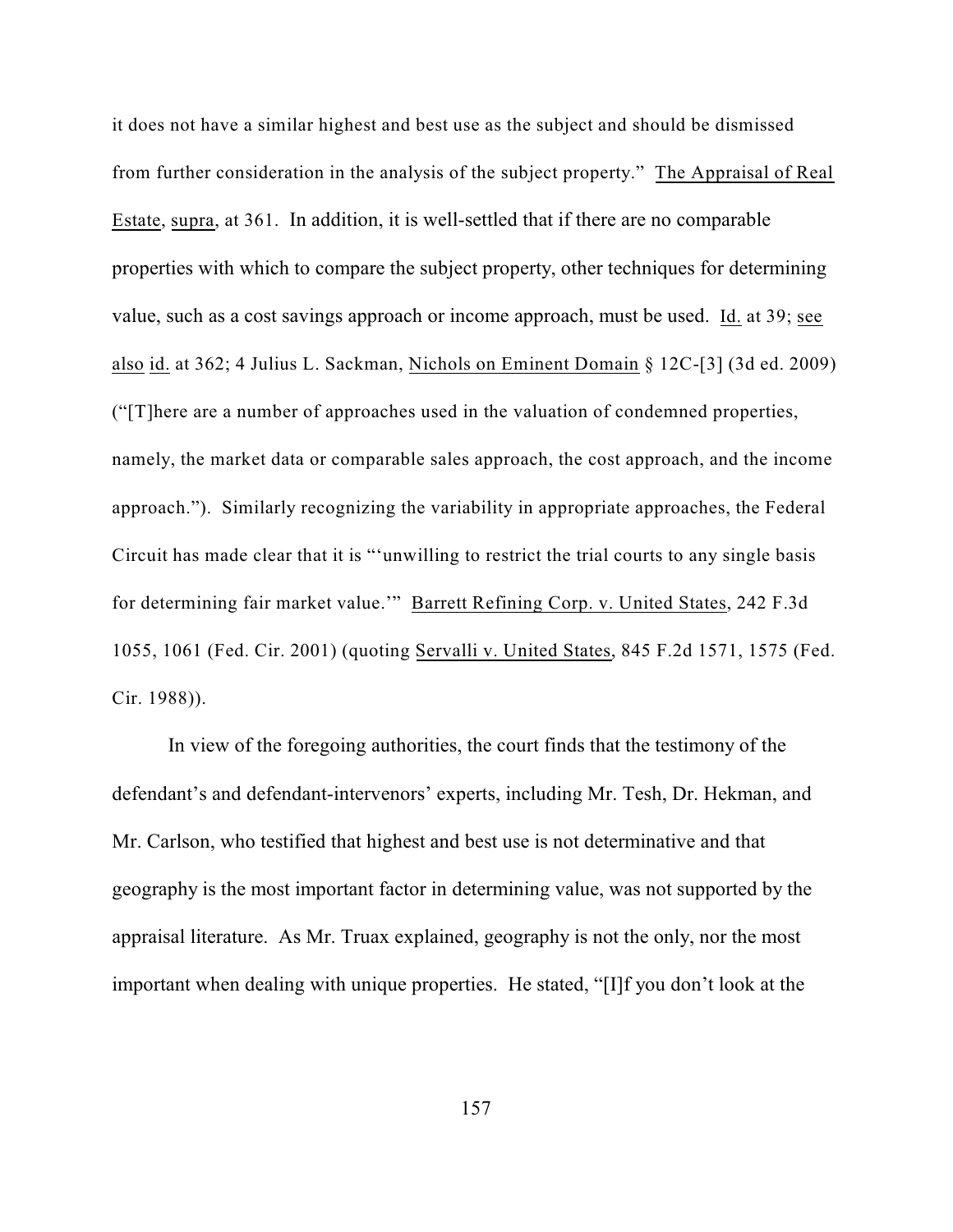particular attributes of a given property that are unique and special, you can miss by a mile."<sup>74</sup> (Tr. 1722.)

Indeed, the court finds that it was the BIA's failure to appreciate the highest and best use of the Oenga allotment in 1989 that led Ms. Dickinson to mistakenly rely upon the Ahmaogak lease, which involved a property with an entirely different use, as the basis of the Oenga lease. Ms. Dickinson used a lease for land to build a dock as the model for the Oenga lease. She testified that she thought the property was going to be used for a right-of-way. She had no idea that the property had a unique location for directional drilling and was for many years the only surface location available to BPX, ARCO, and Exxon to develop their Niakuk and West Niakuk oil accumulations after permitting for the Niakuk Island #4 causeway was denied. Without understanding the highest and best use of the allotment, the BIA, as trustee, was continually unable to fulfill its trust obligation to ensure that the Oengas received fair rent. The BIA simply did not appreciate the value of the allotment as a directional drilling site with access to transportation and processing facilities.

The court therefore finds, consistent with the conclusions of Dr. Power and Mr. Morse, that the BIA appraisals were fundamentally flawed and cannot be relied upon as the proper measure of fair market rent for either the authorized or unauthorized uses of

 $^{74}$ Based on the testimony of Mr. Truax, the court finds that Mr. Carlson's reliance on properties with dissimilar highest and best use, such as airport use, was not appropriate for valuing the Oenga allotment.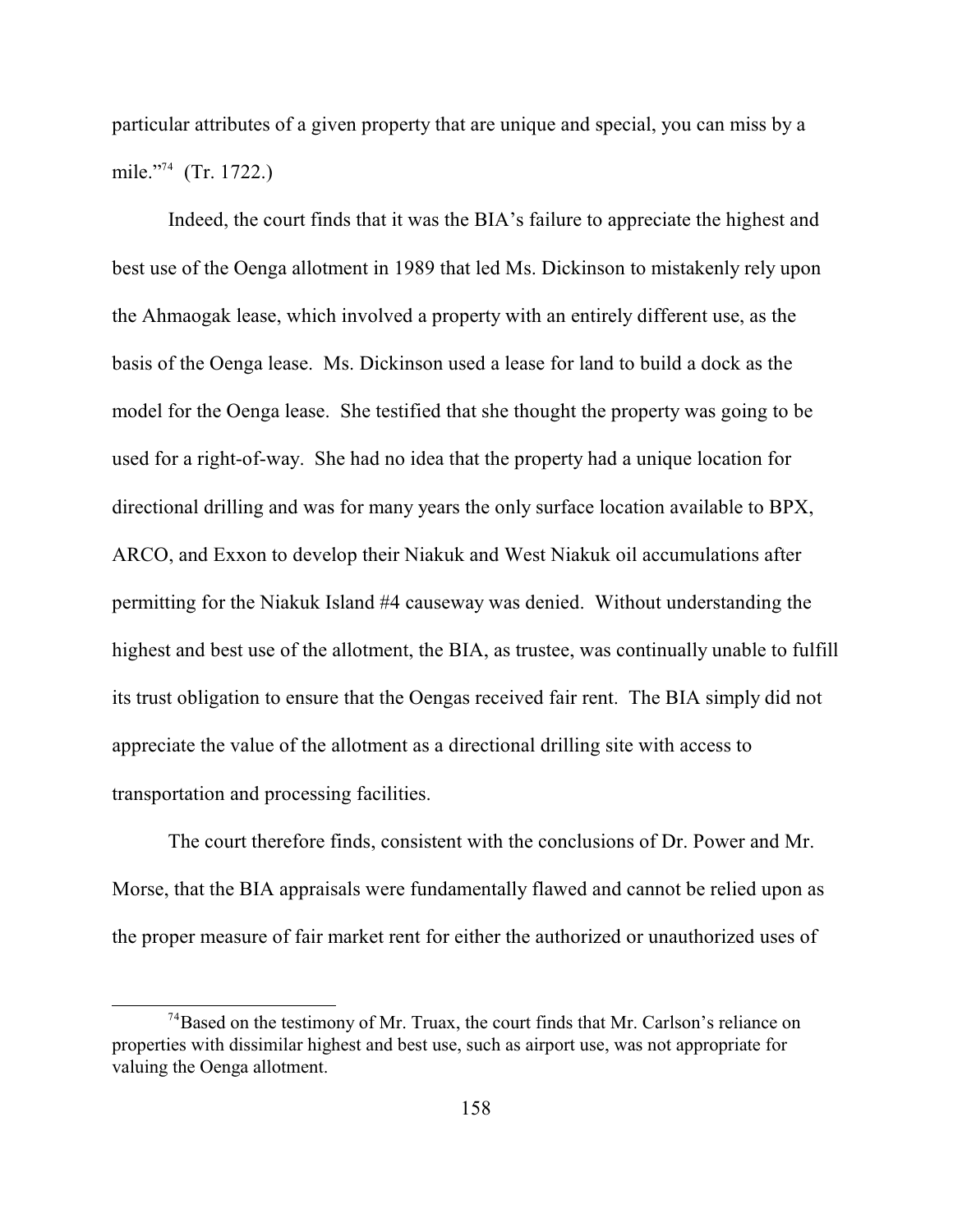the allotment. These appraisals identified "comparable" properties that had highest and best uses that were dissimilar from the allotment's highest and best use as a directional drilling site. The court finds that these appraisals are unreliable because, in the absence of comparables, the BIA appraisals failed to examine other methods of valuation in order to determine fair annual rent. It is for these reasons that the court concludes that Dr. Power's decision to determine PFAR for the allotment without regard to past BIA appraisals was appropriate.

To the extent that Dr. Vogel disagreed and testified that the plaintiffs have been receiving fair annual rent, the court finds his opinion testimony unreliable. Having failed to undertake any independent evaluation of the BIA appraisals or his own valuation of the allotment, his conclusions regarding the correctness of past appraisals and his conclusions regarding the sufficiency of the amounts the plaintiffs have received are simply without support. Dr. Vogel testified that although he did not conduct an appraisal of the allotment, in his opinion the rent paid for the allotment has been "pretty close to the fair annual rents for . . . all possible uses at that leasehold." (Tr. 2102.) He provided no support for this opinion. Similarly, the court finds that while Mr. Marchitelli is a highly regarded appraiser, his conclusion that PFAR for the unauthorized use of the allotment in connection with Lisburne can be determined by simply adding 10% to the total \$2.1 million the plaintiffs have received to date as fair annual rent is without any support and is therefore unreliable. In response to questions by the court, Mr. Marchitelli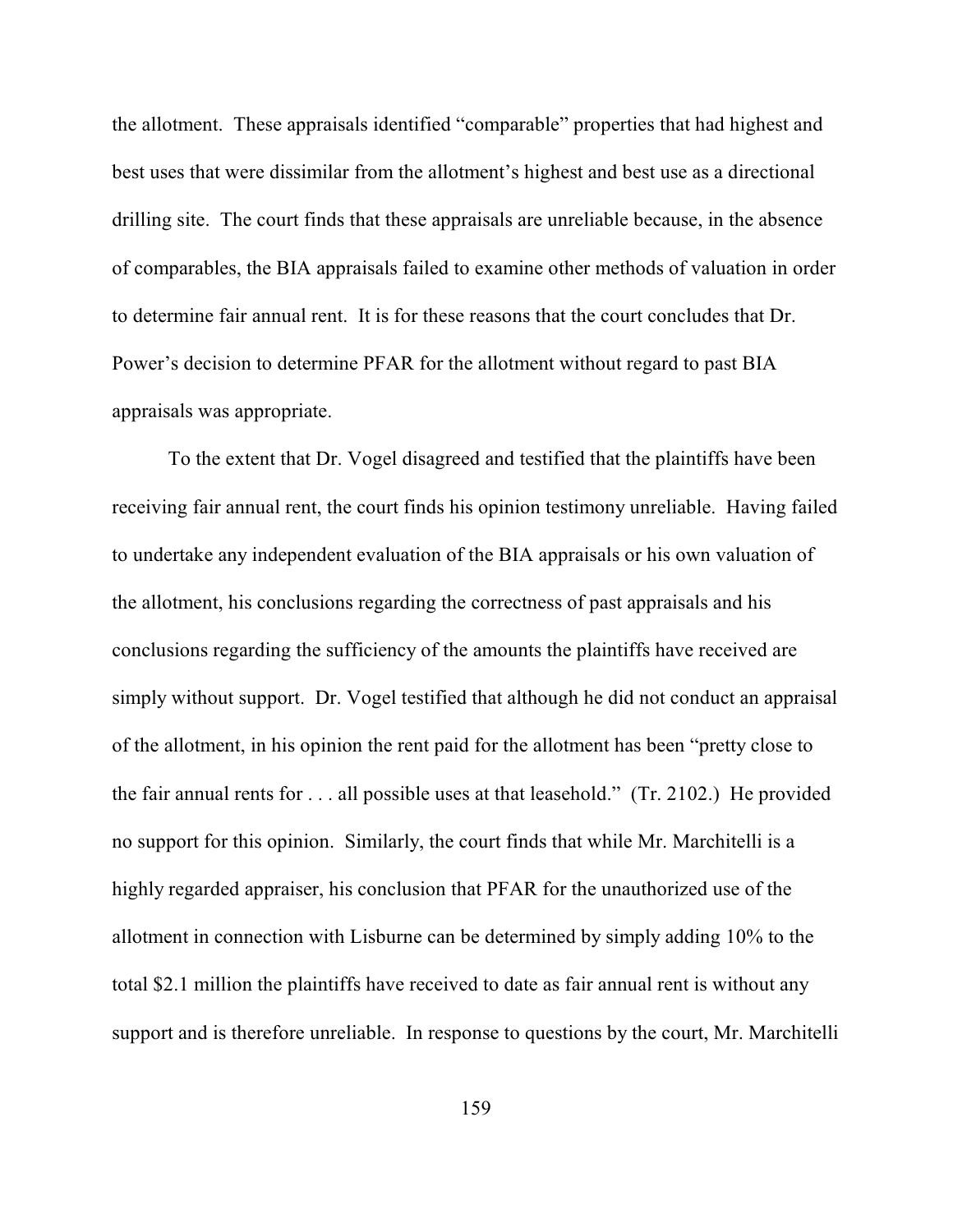conceded that the 10% number was a "judgment call" that he arrived at because it "seems reasonable." (Tr. 2069.) Moreover, implicit in his opinion was his assumption that the rents based on prior BIA appraisals were correct, and yet he admitted that he had not reviewed those appraisals nor attempted to determine the fair rental value of the allotment.

In addition, the court finds that it is proper to apportion fair annual rental value based on the relative share of oil produced from Niakuk, West Niakuk, Lisburne, and Raven, as Dr. Power opined. Indeed, the court reads Dr. Hekman's testimony as supporting Dr. Power's methodology in this regard. Dr. Hekman testified that one could allocate the cost savings provided to the allotment "to the West Niakuk, Lisburne, and Raven pools . . . us [ing] their output shares." (Tr. 2188.)

Having concluded that the existing BIA appraisals are unreliable, the court will first determine the PFAR for the allotment and then apportion that value based on the shares of authorized and unauthorized oil produced.

#### **1. Cost Savings Approach**

To begin, the court finds that the cost savings approach provides the most reliable method for determining PFAR in this case. The evidence established that the cost savings approach is a well-recognized valuation technique that is frequently employed for unique or special properties, like the Oenga allotment. See, e.g, The Appraisal of Real Estate, supra, at 39, 362; 4 Sackman, supra, at § 12C-[3][a]-[c] (describing the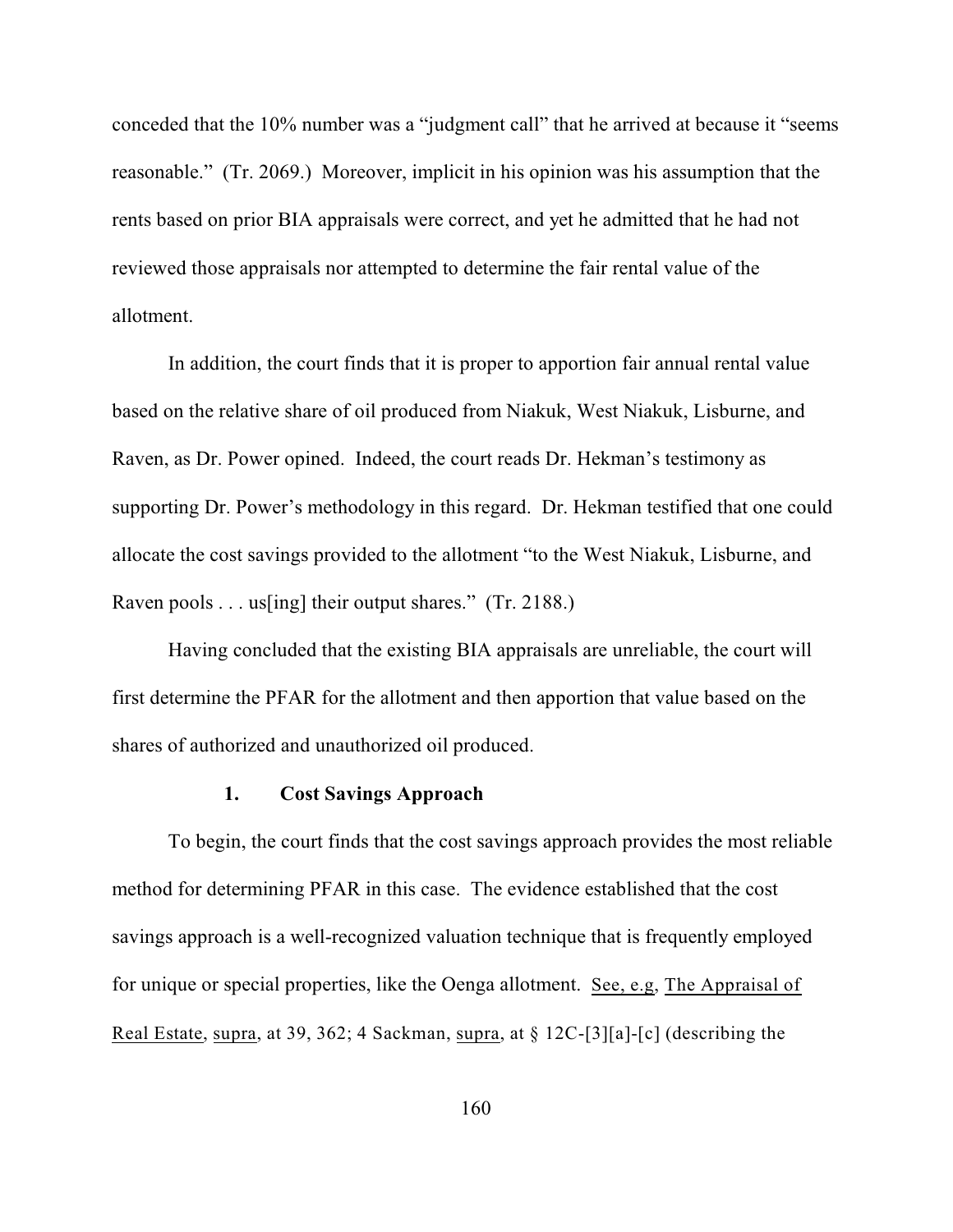market data, cost, and income approaches to valuation); Cane Tennessee, 71 Fed. Cl. at 438-49 (describing the income capitalization approach and replacement cost approach).

The court finds that the criticisms of Dr. Power's cost savings approach do not go to the methodology he employed but to the assumptions he used regarding the cost savings alternative. In particular, the defendant-intervenors presented compelling testimony to show that Dr. Power erred in accepting Mr. Wondzell's opinion that BPX would have had to construct an subsea pipeline from Niakuk Island #4 to an area south of the allotment if BPX had not been able to secure a lease of the Oenga property. The evidence established that Mr. Wondzell was incorrect to look only at alternatives presented by BPX to the USACE. There were other alternatives that should have been examined. Based on the testimony of Mr. Obeney and Mr. Barry, the court finds that at the time BPX was negotiating for a lease with the plaintiffs, it was considering construction of a parallel bypass road leading to a causeway as its BATNA and that, had the Oenga lease negotiations failed, BPX would have likely constructed such a bypass road and used it for a drill site when the causeway option was rejected by the USACE. This bypass alternative was not presented to the USACE because BPX had secured a lease with the plaintiffs. However, the court finds that this alternative would have been a real option for BPX given its exploration of a bypass road alternative in conjunction with the planned causeway. In contrast, there is no evidence to suggest that BPX ever seriously entertained construction of a subsea pipeline from Niakuk Island #4 to south of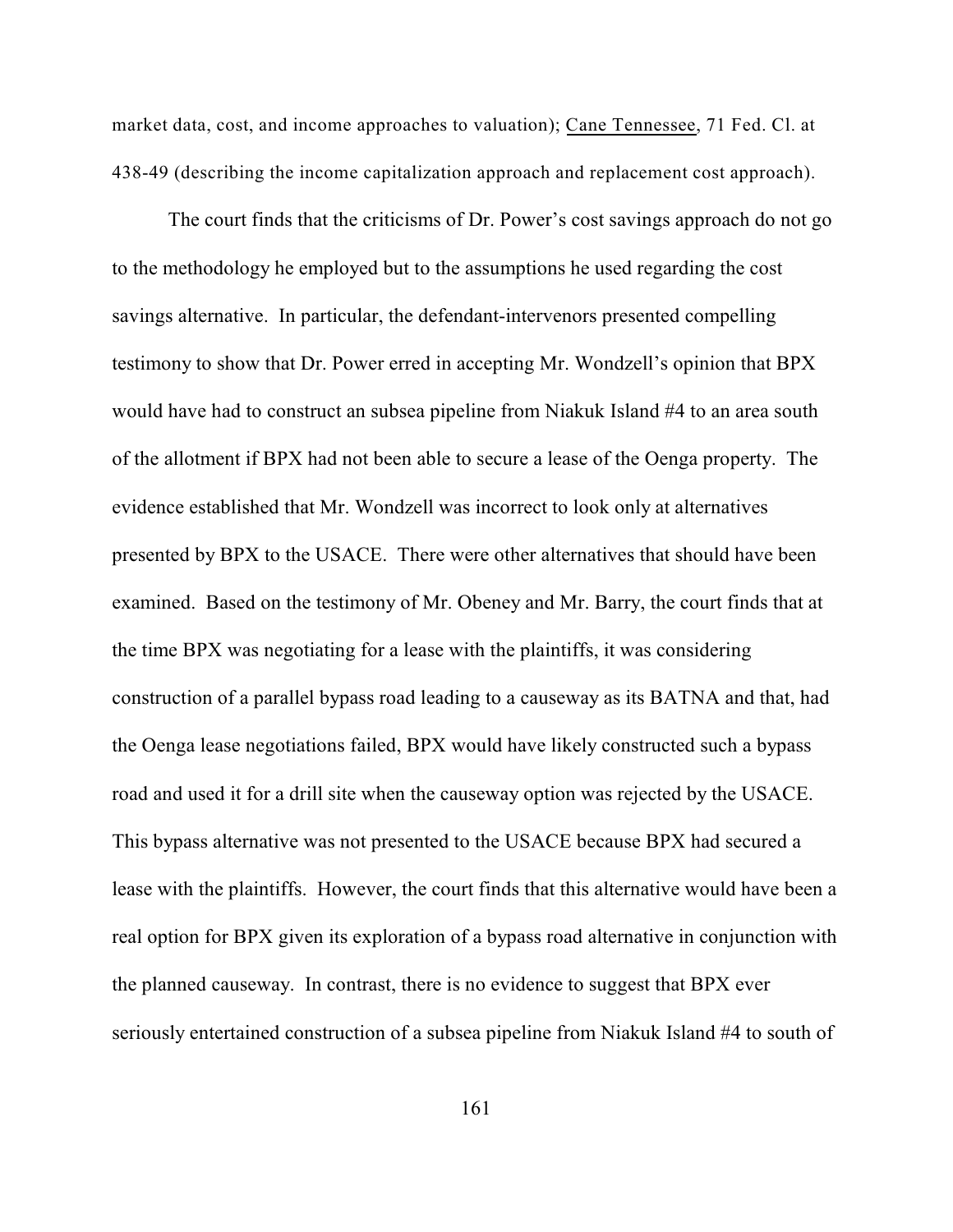the allotment, and such an alternative would have been much more costly than construction of a bypass road and drill pad. The court finds the evidence regarding the parallel bypass road and drill pad convincing and concludes that this option, which was estimated to cost between \$3.8 and \$5.3 million, was the most likely alternative to use of the allotment if negotiations with the Oengas had failed.<sup>75</sup>

The court did not find the defendant-intervenors' evidence regarding use of L-5 or some other new facility south of the allotment to be persuasive. There was no evidence to suggest that BPX ever considered using these locations at the time it was contemplating use of the allotment. The fact that ARCO/Exxon may have been able to use another location for developing West Niakuk or Lisburne does not mean that BPX would have been able to use ARCO's L-5 without significant cost. BPX's ability to use L-5 to drill for oil is purely speculative.

Although the court finds that Dr. Power used an inappropriate alternative for calculating the cost savings provided by the allotment, this does not mean that the court finds that Dr. Power's basic methodology was unreliable. To the contrary, the court is persuaded that Dr. Power's other assumptions in his cost savings approach were correct. The court agrees with the concept that one-time cost savings can be translated into a yearly rental payment through the method used by Dr. Power. The court accepts Dr.

 $<sup>75</sup>$ The court has rejected Mr. Wondzell's testimony regarding the likelihood of the bypass</sup> drill pad being permitted by the USACE. Mr. Wondzell is not an expert on environmental permitting and his testimony was mere speculation. See App. A.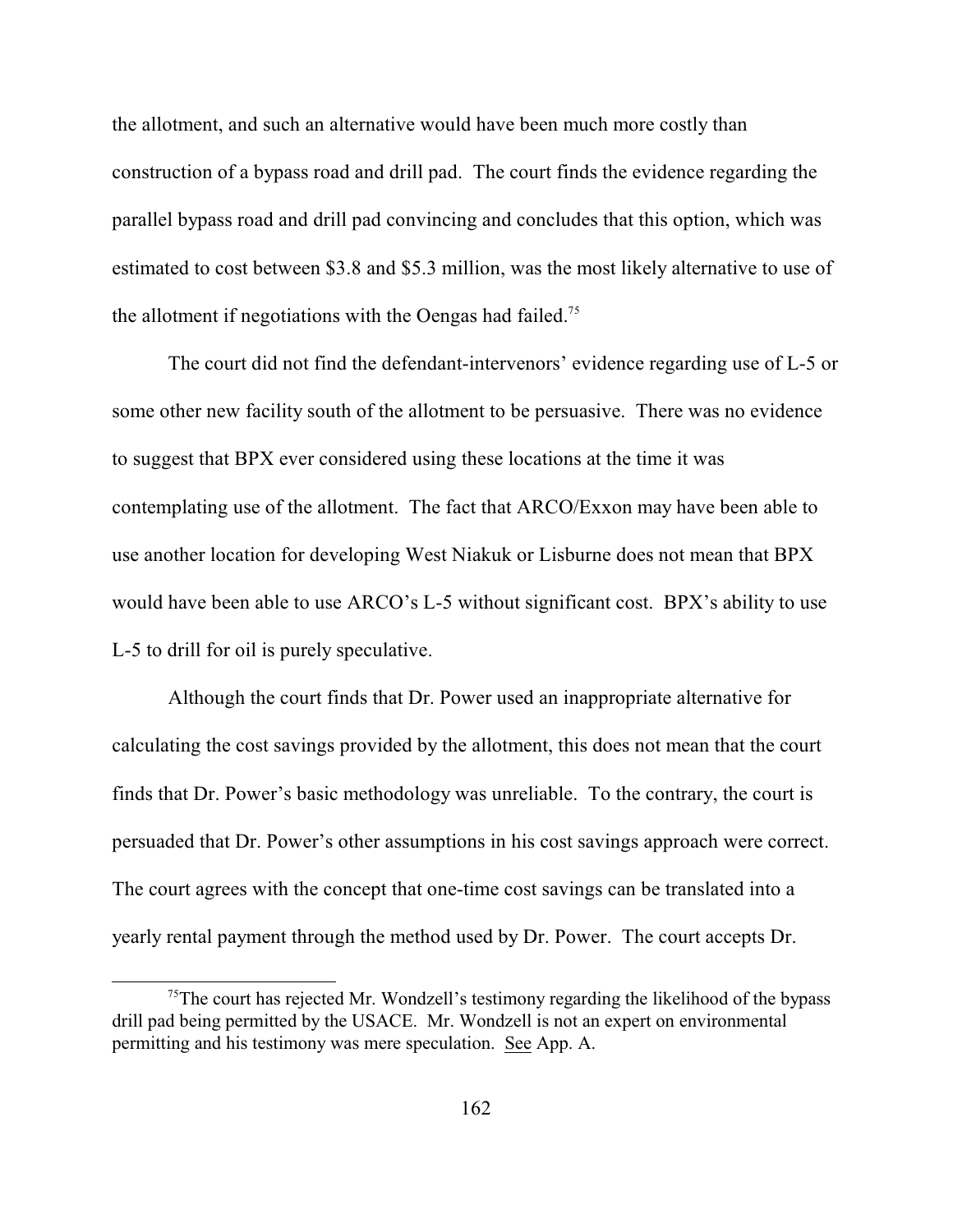Power's decision to apply a  $7\%$  nominal discount rate<sup>76</sup> over the life of the project and to use the 2.88% average CPI figure to determine rent increases over time, as contemplated by the lease. In addition, the court accepts Dr. Power's conclusion that the fair annual rental set by applying these figures to the correct cost of an alternative yields the PFAR for the allotment going forward, even though this case deals only with the rents owed for BPX's activities outside the scope of the lease. In this connection, the court accepts, as did Dr. Hekman, Dr. Power's decision to allocate the rent for unauthorized uses based on the share of unauthorized oil produced from each accumulation.

On the question of how to allocate the cost savings between the plaintiffs and BPX, the court finds Dr. Power's opinion, as supported by Mr. Truax, persuasive. The court agrees with Dr. Power's decision to allocate the entire value of the cost savings to the plaintiffs. The court finds that in a truly competitive market, the plaintiffs could have negotiated rent up to the full amount of the cost savings provided by the allotment over BPX's best alternative, which was permitting and construction of a bypass roadway with a drill pad adjacent to Heald Point. To the extent that the defendant and defendantintervenors' witnesses disagreed with this conclusion, the court finds their testimony uncompelling and lacking any explanation of why the heirs would have been limited to less than the full amount of the cost savings provided by the allotment. The evidence

 $\frac{76}{2}$ Dr. Power persuasively explained that he used a 7% nominal rate because it reflected the rate of return BPX was receiving from its investments at the time and was therefore justified based on actual data from the relevant time. The court agrees with Dr. Power and finds that his use of a 7% nominal rate is appropriate for use in the cost savings analysis.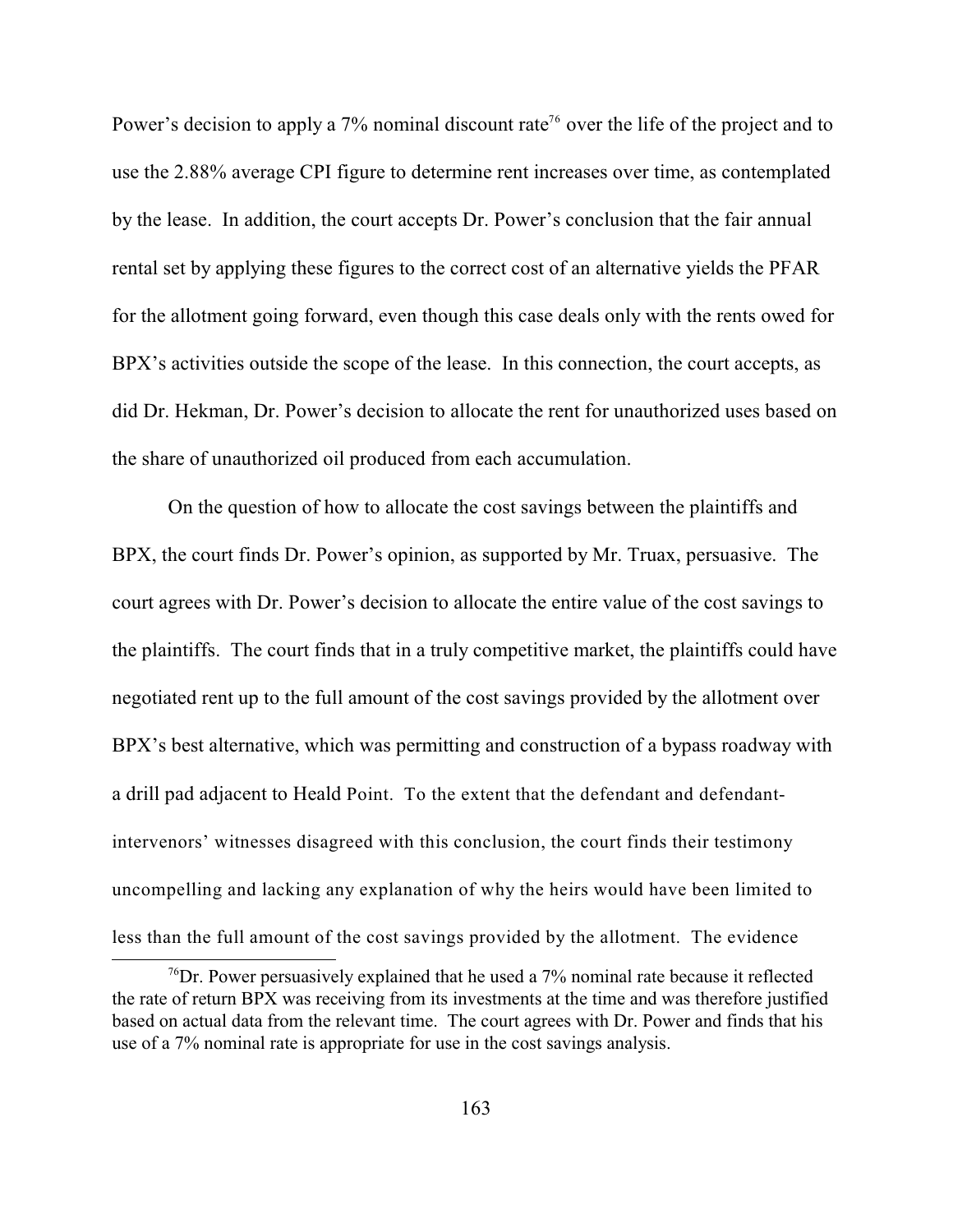established that ARCO/Exxon were willing to pay \$38 million more for use of the allotment than they would have spent had they located those West Niakuk wells at L-5. Despite owning the facility at L-5, those companies approached BIA expressing an interest in leasing the allotment. Clearly, the Oenga allotment had a significant value over their existing alternative. Given the estimated oil and gas potential known at the time of the lease negotiations, the court finds that the plaintiffs would have been reasonably able to bargain for the full amount of the cost savings provided by the allotment. Finally, the witnesses for the defense provided no alternative theory for how the court should allocate the cost savings, as exemplified by Dr. Hekman's statements that the amount of rent would be "indeterminate," or "somewhere between the minimum and the maximum." (Tr. 2182, 2225.)

### **2. Income and Royalty Approaches**

Because the court finds that Dr. Power did not use the correct alternative in his cost savings analysis, the court must reject Dr. Power's conclusions based on the income approach and the so-called royalty approach. Dr. Power acknowledged that the cost saving approach sets the ceiling for determining fair rental value. This was confirmed by Mr. Truax and by Dr. Hekman. Because it is clear that the cost savings approach using the far less expensive bypass will necessarily yield a lower PFAR, Dr. Power's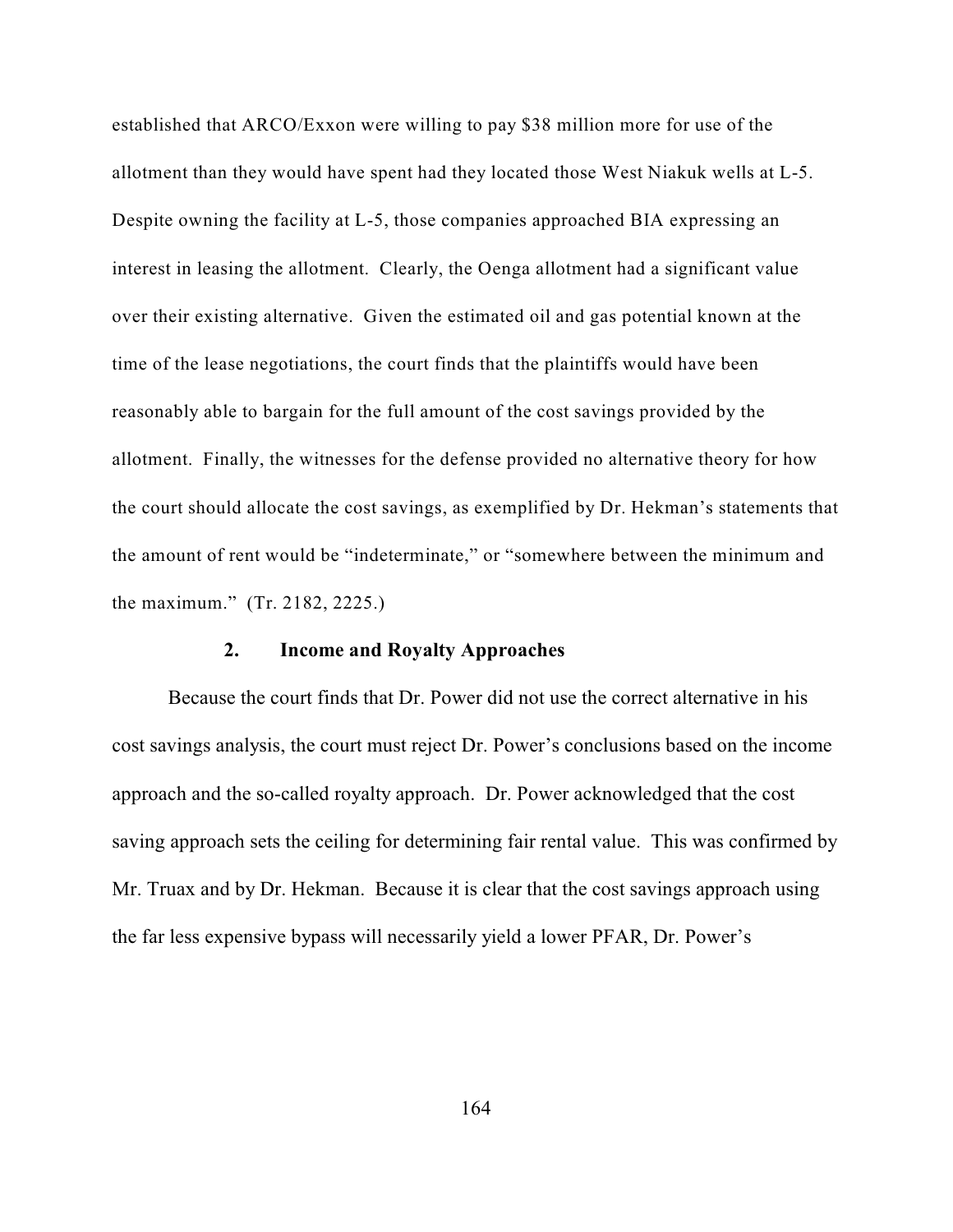calculations using the income approach or royalty approach do not represent fair rental value.<sup>77</sup>

## **3. Damages**

In view of the foregoing, the court finds that the plaintiffs are entitled to damages based on the fair annual market rent reflected in the cost savings provided by the allotment as compared to construction and use of a bypass road with a drill pad adjacent to the Oenga allotment. The bypass road alternative was estimated to cost between \$3.8 to \$5.3 million in 1988 dollars. The court finds that for purposes of determining PFAR it is appropriate to use the \$5.3 million figure at the top of this range, because, for the above-stated reasons, including the additional permitting costs and approvals required for

 $^{77}$ Because fair rental value turns on the cost savings approach, it is not necessary to address the numerous disagreements between the plaintiffs and the government and BPX with regard to the income and royalty approaches. While the court agrees with the government and BPX that the royalty approach was not well-supported given the significant differences between the Kuukpik Corporation's and Oengas' situation, the court finds that the income approach is well-recognized in the appraisal literature and could have served as a basis for determining PFAR. Dr. Power and Mr. Truax persuaded the court that the \$1.70 access fee BPX charged ARCO/Exxon included a value associated with the Oenga land that could not be attributed to reimbursing BPX for its costs in building the Heald Point facility. Indeed, the court concludes from the testimony of Mr. Reinbold that ARCO was willing to pay that access fee in order to use the BPX facility on Heald Point and presumably save on drilling costs. However, based on the evidence heard at trial, attribution of a particular portion of the ARCO/Exxon access fee to the Oenga land is too speculative to support a calculation of PFAR on this basis. Because the access fee between ARCO/Exxon and BPX was renegotiated and eventually eliminated, the court is unwilling to accept a PFAR calculation based on the assumption that the \$1.70 per barrel fee would have remained in place for the entire sixteen-year life of the project as Dr. Power assumed. The court was persuaded by Mr. Reinbold's testimony that ARCO/Exxon were willing to pay BPX \$1.70 per barrel for use of the allotment for only a short period of time and that the actual rate ARCO/Exxon were willing to pay long-term was closer to the \$.50 per barrel the companies eventually agreed to in 1996. The court finds that until the superalignment agreement in 2000, BPX and ARCO/Exxon were sufficiently competitive with one another to negotiate in their own self-interest.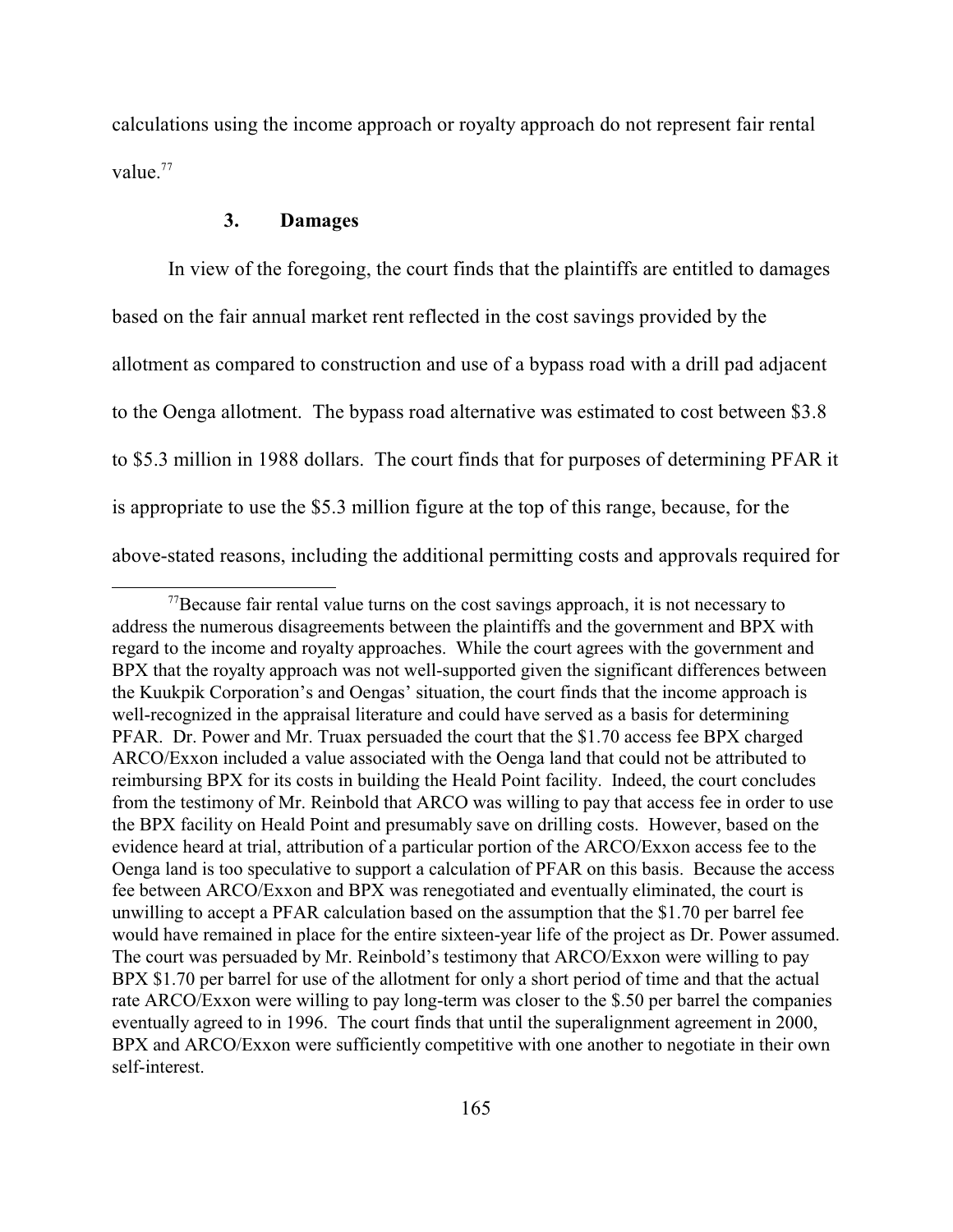the bypass alternative, the court is persuaded that BPX would have used the high end of the estimate to determine the amount it would have been willing to pay to rent the Oenga allotment. The use of the 7% nominal discount rate and the CPI applied by Dr. Power to determine PFAR remain unchanged. PFAR for the use of the allotment exceeding the scope of the lease shall be calculated, as Dr. Power determined, by allocating the total cost savings provided by Heald Point using the share of the total Heald Point output from Lisburne, West Niakuk, and Raven at relevant times. Specifically, PFAR shall be calculated based on the portion of total Heald Point oil that was produced from Lisburne from June 1995 until production ceased in 2008, from West Niakuk from June 1995 until mid-December 2007, and from Raven at all times, continuing today. The plaintiffs are entitled to the entire amount determined by this calculation, given the court's finding that, because of competition between ARCO/Exxon and BPX at the time, the plaintiffs would have been able to bargain for all of the cost savings BPX achieved by leasing the allotment.

Faced with a situation where the court accepts some but not all of a plaintiff's expert damage assumptions and accepts some of the defendant's expert assumptions, courts have given the plaintiff the opportunity to redo its damage calculation using the numbers approved by the court. The court has then given the defendant the opportunity to review the plaintiff's calculation and provide its own calculation if it finds the plaintiff's expert has miscalculated the amount.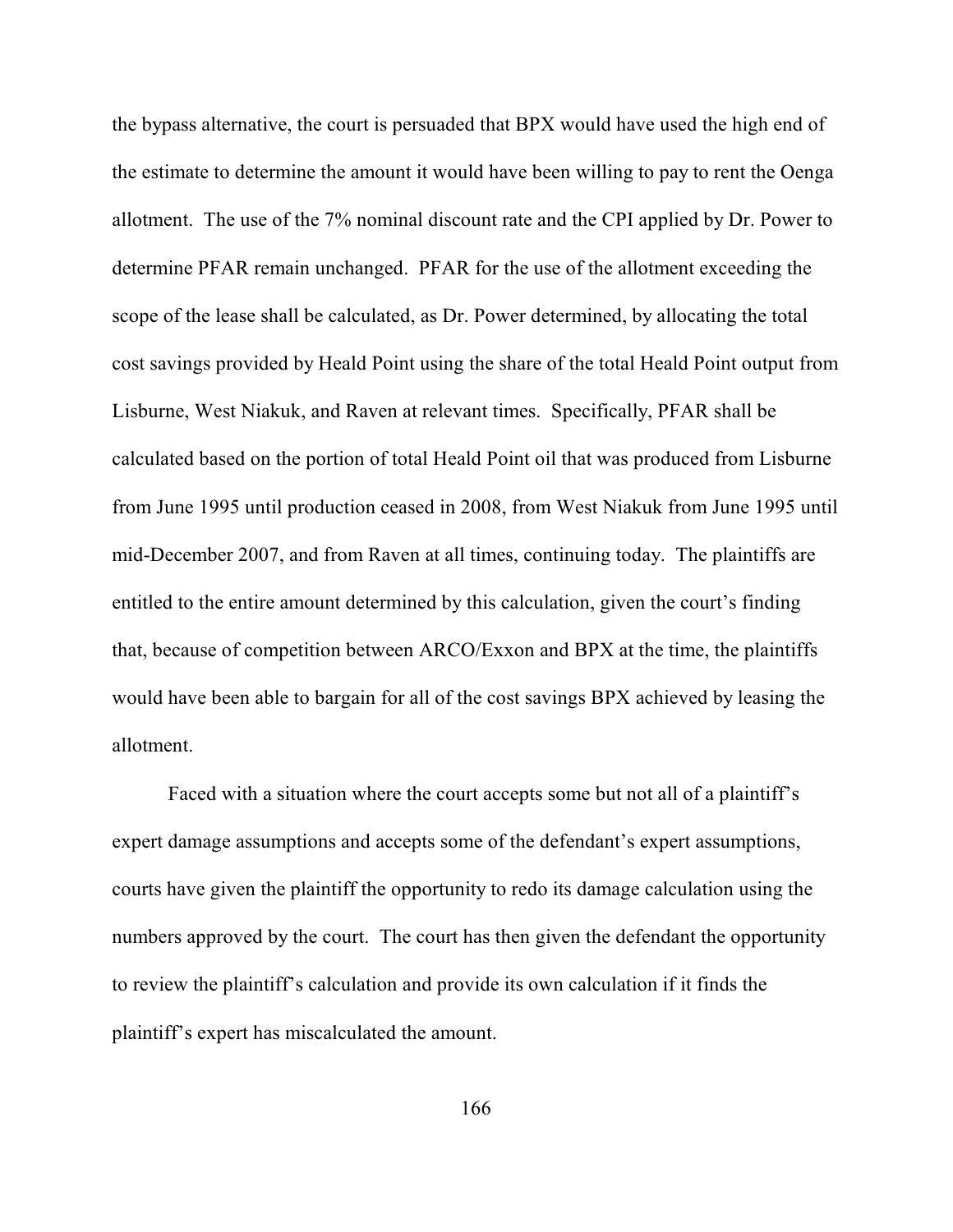This approach was recently approved by the Federal Circuit in Precision Pine & Timber, Inc. v. United States, 596 F.3d 817 (Fed. Cir. 2010). In that case, the trial court found in favor of the plaintiff with respect to liability but did not agree with the plaintiff's damages calculation. Precision Pine & Timber, Inc. v. United States, 81 Fed. Cl. 235 (2007). Rather than reopening the record to hear new evidence, the court modified the plaintiff's damages calculation by changing the input values, but left the model for the calculation intact. Id. at 293-94. Further, rather than recalculate the damages itself, the court stated that "the parties are in the best position to recalculate plaintiff's damages consistent with the Court's findings" as set forth in the court's opinion. Id. at 234. The plaintiff was ordered to submit a revised damages calculation and the defendant was afforded an opportunity to respond. Id. The court then made a final damages determination and directed entry of a final judgment. Precision Pine & Timber, Inc. v. United States, 81 Fed. Cl. 733, 740 (2008). The Circuit approved the trial court's approach. Precision Pine, 596 F.3d at 832-33.

Accordingly, the plaintiffs shall file a revised damages calculation consistent with the court's findings by **December 6, 2010**. The defendant and defendant-intervenors shall file their responses to the plaintiffs' recalculation by **December 13, 2010**. As stated above, these calculations shall be based on the cost savings provided by the allotment as compared to construction of a bypass drill pad, using \$5.3 million in 1988 dollars as the cost of such an alternative, a 7% nominal discount rate, and the 2.88% average CPI as